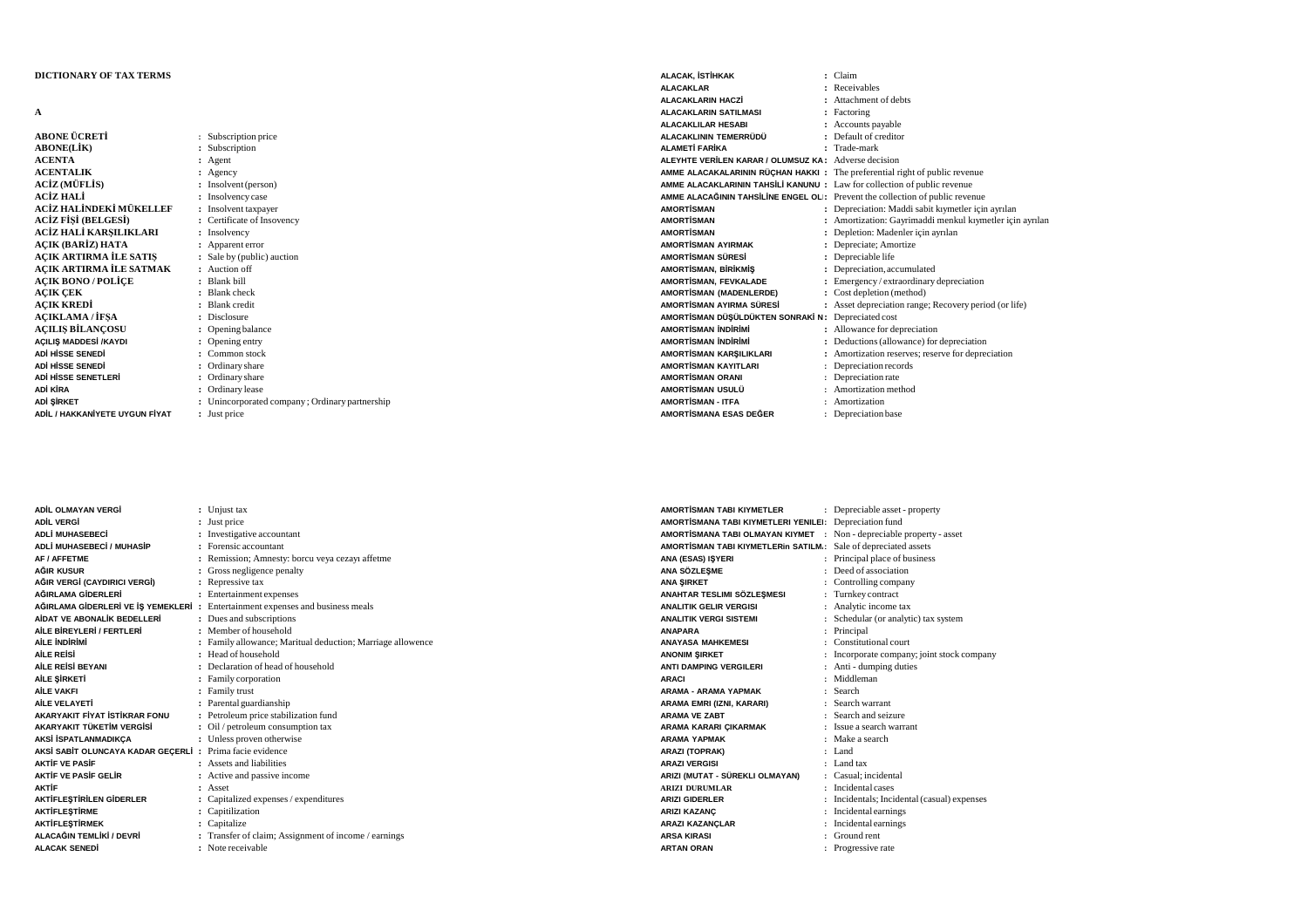| ARTAN ORANLI (MÜTERAKKI)               |    | : Progressive                              |
|----------------------------------------|----|--------------------------------------------|
| ARTAN ORANI I VERGI                    | ÷  | Regressive (progressive - graduated) tax   |
| <b>ARTAN ORANLI VERGILEME</b>          |    | Progressive - graduated taxation           |
| <b>ARTAN ORANLILIK</b>                 |    | Graduation; progression                    |
| ASGARI KAR DAĞITIMI                    |    | Minimum distribution                       |
| ASGARI MAAŞ - ÜCRET - TABAN ÜCRET      |    | : Minimum salary - wage                    |
| <b>ASGARI RANDIMAN ORANI</b>           | ÷  | Minimum productivity rate                  |
| <b>ASGARI VERGI</b>                    |    | Minimum tax                                |
| <b>ASGARI VERGI INDIRIMI - MAHSUBU</b> |    | : Minimum tax credit                       |
| ASGARI ZIRAI KAZANÇ ESASI              |    | Principle of minimum gains for agriculture |
| <b>ASGARI ZIRAI VERGI</b>              |    | Minimum tax for agriculture                |
| <b>ASIL/ASLI</b>                       |    | Principal                                  |
| <b>ASIL BORCLU</b>                     |    | Principal debtor                           |
| <b>ASKERLİK MUAFİYET VERGİSİ</b>       | ÷  | Military service exemption tax             |
| ASINMA VE ESKİME (YIPRANMA)            |    | Wear and tear                              |
| AŞIRI (OLAĞANÜSTÜ, FAHİŞ) KAR          |    | : Excess profits                           |
| AŞIRI (OLAĞANÜSTÜ) KAZANÇLAR VERGİ:    |    | Excess profits tax                         |
| ASIRI VE SAVURGAN HARCAMALAR           |    | : Lavish or extravagant expenses           |
| <b>ATIL EMLAK VERGISI</b>              |    | Tax on idle land                           |
| <b>ATIL KAPASITE</b>                   |    | Excess capacity                            |
| <b>AVANS</b>                           | ۰. | Advance                                    |
| <b>AVANS ALMAK</b>                     |    | Receive an advance                         |
| <b>AVUKAT</b>                          |    | Attorney; Counsel; Attorney at law         |
| AVUKATLIK ÜCRETİ (VEKALET ÜCRETİ)      |    | : Counsel fee                              |
| <b>AY KESİRLERİ</b>                    |    | Fraction of months                         |
| <b>AYAKBASTI PARASI</b>                |    | Airport tax                                |
| AYIN OLARAK (AYNI)                     |    | In - kind                                  |
| <b>AYIRMA KURALI</b>                   |    | : Rule of discrimination                   |
| AYLIK (ÜCRET)                          |    | : Benefit; Salary                          |
|                                        |    |                                            |

| AYNİ DAĞITIM                      |    | : Distribution in kind                                                                              |
|-----------------------------------|----|-----------------------------------------------------------------------------------------------------|
| AYNİ KAR DAĞITIMI                 |    | : In - kind distribution                                                                            |
| AYNI NEVİDEN USULSÜZLÜK           |    | : Irregularity of the same type                                                                     |
| AYNI SINIFTAN ESYA / MAL          |    | : Like - class property                                                                             |
| AYNI TÜRDEN EŞYA / MAL            |    | : Like-kind property                                                                                |
| AYNI TÜRDEN MALLARIN TAKASI       |    | : Like - kind exchange                                                                              |
| AYNİ ÖDEME (YAN ÖDEME)            |    | : Fringe benefit                                                                                    |
| <b>AYNİ SERMAYE</b>               |    | : Capital in - kind                                                                                 |
| AYNİ ÜCRET                        |    | : Wage in - kind                                                                                    |
| <b>AYNİ VERGİLER</b>              |    | : Tax in - kind                                                                                     |
| <b>AYNİ YARDIMLAR</b>             |    | : Fringe benefits; Benefits in - kind                                                               |
| AYRI YAŞAYAN EŞLER                |    | : Married individuals living apart                                                                  |
| <b>AYRI VERGİLENDİRME</b>         |    | : Independent taxation                                                                              |
| AYRI AYRI BEYANNAME VEREN EVLİLER | ÷. | Married filing separately                                                                           |
| <b>AYRI AYRI SORUMLU</b>          |    | : Severally liable                                                                                  |
| <b>AYRI VERGİ BEYANNAMESİ</b>     |    | Separate return                                                                                     |
| <b>AYRI VERGİ TARHİYATI</b>       |    | Separate assesment                                                                                  |
| <b>AYRI VERGİLENDİRME</b>         |    | Separate taxation                                                                                   |
| AYRIM YAPMA (FARK GÖZETME)        |    | : Discrimination                                                                                    |
|                                   |    | AZALAN BAKİYELER AMORTİSMAN USULİ: Declining (diminishing / reducing) - balance depreciation method |
| <b>AZALAN VERGİ ORANLARI</b>      |    | : Digressive rates                                                                                  |
| <b>AZAMİ VERGİ</b>                |    | : Maximum tax                                                                                       |
| AZINLIK GÖRÜŞÜ (MUHALEFET ŞERHİ)  |    | : Dissenting opinion                                                                                |
|                                   |    |                                                                                                     |

**B**

| BAĞIS                          | : Donat    |
|--------------------------------|------------|
| BAĞIS. ÖLÜME BAĞLI             | $:$ Gift c |
| BAĞIS. SAĞLAR ARASINDA YAPILAN | : Gift in  |

 **:** Donations to charities; Charitable contribution causa mortis Gift inter vivos

| BAĞIŞ (HİBE, TEBERRU)                                                    |    | : Gift; Endowment; Donation                  |
|--------------------------------------------------------------------------|----|----------------------------------------------|
| BAĞIŞ (HİBE) VERGİSİ                                                     | ÷. | Gift tax; Donation duty (tax)                |
| <b>BAĞIŞ VERGİSİ İSTİSNASI</b>                                           | ۰. | Gift tax exclusion                           |
| <b>BAĞIS YAPILAN</b>                                                     |    | : Grantee: Donee                             |
| BAĞISLAYAN / HİBE EDEN                                                   |    | : Grantor: Donor                             |
| <b>BAĞLAYICI</b>                                                         |    | Binding                                      |
| BAĞLAYICI EMSAL KARAR/İÇTİHAT                                            |    | Stare decisis; Binding authorit              |
| <b>BAĞLI SAHISLAR</b>                                                    |    | : Connected person                           |
| <b>BAĞLIU SİRKET</b>                                                     |    | : Controlled corporation/Company             |
| BAĞLI ŞİRKETLER TOPLULUĞU                                                | ÷  | Affiliated companies                         |
| <b>RAHIS</b>                                                             | ÷  | Bet(or betting)                              |
| BAHİS VEYA TALİH OYUNLARINDAN ALINA: Betting tax                         |    |                                              |
| <b>BAHSİS</b>                                                            |    | $\cdot$ Fee                                  |
| BAKAN VEYA YETKİ VERECEĞİ KİSİ                                           |    | : Minister or his delegate                   |
| <b>BAKIM VE IDAME GELIRLERI</b>                                          |    | : Maintenance expenses / cost                |
| BAKIM VE İDAME KARŞILIKLARI                                              |    | : Maintenance reserves                       |
| <b>BAKIM VE ONARIM GİDERLERİ(küçük)</b>                                  |    | : Upkeep expenses                            |
| BAKMAKLA YÜKÜMLÜ OLUNAN ÇOCUK : Dependent childeren                      |    |                                              |
| BAKIMLA YÜKÜMLÜ OLUNAN ŞAHISLAR : Dependents                             |    |                                              |
| <b>BANKA, MALİ SIKINTIDA OLAN</b>                                        |    | : Financially troubled bank                  |
| <b>BANKA HESABI</b>                                                      |    | : Bank account                               |
| <b>BANKA SIRLARI</b>                                                     |    | : Bank Secrecy                               |
| BANKA VE SIGORTA MUAMELELERI VERG: Banking and insurance transaction tax |    |                                              |
| <b>BASIT FAIZ</b>                                                        |    | Simple interest                              |
| <b>BASITLEŞTIRILMIŞ FATURA</b>                                           |    | Simplified invoice                           |
| BASITLESTIRILMIS VERGI BEYANNAMELE: Simplified returns                   |    |                                              |
| <b>BAS VERGISI</b>                                                       |    | : Head tax                                   |
| <b>BAS VERGISI</b>                                                       |    | : Poll tax; Capitation tax; Community charge |
| <b>BASA BAS</b>                                                          |    | $:$ At par                                   |
|                                                                          |    |                                              |

| BAŞA BAŞIN ALTINDA (İTİBARİ KIYMETİNE: Below par         |                                                                                                       |
|----------------------------------------------------------|-------------------------------------------------------------------------------------------------------|
| BAŞA BAŞIN ÜSTÜNDE (İTİBARİ KIYMETİN: Above par          |                                                                                                       |
| BAŞKA KANUNLARI DEĞİŞTİREN KANUN: Amending statute       |                                                                                                       |
| BASKASINA DEVRİ MÜMKÜN OLAN                              | : Transferable                                                                                        |
| BAŞVURMAK, MÜRACAAT ETMEK                                | : Recourse                                                                                            |
| <b>BATIL / BUTLAN</b>                                    | · Void                                                                                                |
| <b>RAYRAM / TATIL HEDİYESİ</b>                           | : Holiday gift                                                                                        |
| <b>BAZ DÖNEMİ</b>                                        | Base period                                                                                           |
| <b>BEDEL (İKAME VEYA EMSAL)</b>                          | Substituted basis                                                                                     |
| <b>BEDELSIZ ITHAL AT</b>                                 | Import with waiver                                                                                    |
| <b>REKAR MÜKELLEE</b>                                    | Single taxpayer                                                                                       |
| BEKAR / ÇOCUKSUZ EVLİ MÜKELLEFLERİ: Bachelor tax         |                                                                                                       |
| BEKLENEN ZARARLAR KARSILIĞI                              | : Reserve for contingencies                                                                           |
| BEKLENMEDİK KAZANÇLAR VERGİSİ                            | : Windfall profits tax                                                                                |
| <b>BELGE VERMEK</b>                                      | : Issue a certificate to                                                                              |
| <b>BELGELERİ YOKETMEK</b>                                | : Destroy the documents                                                                               |
|                                                          | BELGELERİ İNCELENMESİNİ ENGELLEMEI: Hinder (obstruct) examining officer from inspecting the documents |
| BELİRLENEN SÜRE İCİNDE                                   | : Within a prescribed date for                                                                        |
| <b>BELIBLENEN TARIHTE</b>                                | On a prescribed date for                                                                              |
| BELİRSİZLİK / AÇIK OLMAMA / MÜPHEMİYI:                   | Ambiguity                                                                                             |
| <b>BELİRTİLMEYEN (ZIMNİ) FAİZ</b>                        | : Unstated (or imputed) interest                                                                      |
| <b>BENZERİ ESYA / MAL</b>                                | Similar property                                                                                      |
| BEYAN EDİLEN KIYMET / DEĞER                              | : Declared value                                                                                      |
| BEYAN EDİLMEMİŞ / BİLDİRİLMEMİŞ GELİI: Unreported income |                                                                                                       |
| <b>BEYAN ESASI</b>                                       | : Basis of statement                                                                                  |
| <b>BEYAN / BİLDİRİM</b>                                  | Declaration                                                                                           |
| <b>BEYANA BAĞLILIK</b>                                   | Adherence to the declaration                                                                          |
| BEYANA DAYANAN TARHİYAT                                  | Assessment based on declaration                                                                       |
| <b>BEYANNAME</b>                                         | : Declaration                                                                                         |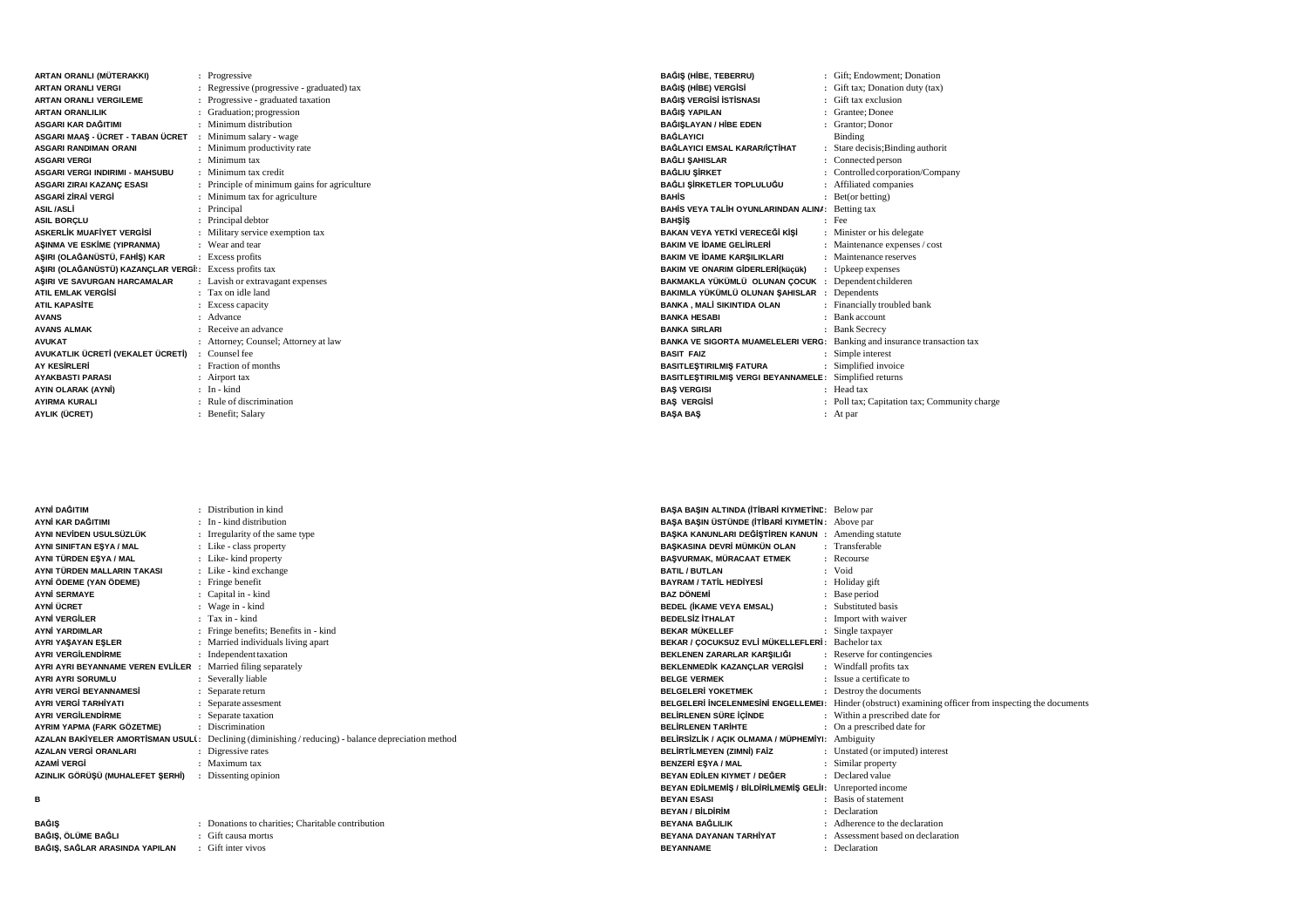| BEYANNAME DÜZENLEYİCİLER, VERGİ                                            | : Tax return preparer                                                                 |
|----------------------------------------------------------------------------|---------------------------------------------------------------------------------------|
| BEYANNAME, SÜRESİNDE VERİLMEYEN : Delinquent return                        |                                                                                       |
| <b>BEYANNAME EKLERİ</b>                                                    | : Attachments (of return)                                                             |
| BEYANNAME VERME DÖNEMİ                                                     | : Filling period                                                                      |
| BEYANNAME VERME SÜRESININ UZATILM: Extension of time filling (tax return)  |                                                                                       |
| <b>BEYANNAME VERMEK</b>                                                    | : Submit a declaration: File a return                                                 |
| BEYANNAME VERMEK, GEC                                                      | : File a return late                                                                  |
| <b>BEYANNAME VERMEK. IHTIRAZI KAYITLA</b> : File a return with reservation |                                                                                       |
| <b>BEYANNAME VERMEME</b>                                                   | : Non-filing                                                                          |
| <b>BEYANNAME VERMEYENLER</b>                                               | · Non-filers                                                                          |
| <b>BEYANNAME VERMEME CEZASI</b>                                            | : Failure-to-file penalty                                                             |
| BEYANNAMELERIN INCELENME IHTIMALI : Audit lottery                          |                                                                                       |
| <b>BEYANNAMELERÍN ÍNCELENMESÍ</b>                                          | : Examination of returns                                                              |
| <b>BEYANNAMENÍN VERÍLMESÍ</b>                                              | : Submission of declaration                                                           |
| <b>BEYANNAMENİN İMZALANMASI</b>                                            | : Signing of return                                                                   |
| <b>BEYANNAMENÍN ÍNCELENMESÍ</b>                                            | : Inspection of return                                                                |
| BEYANNAMENİN ŞEKLİ                                                         | $\cdot$ Form of return                                                                |
| <b>BEYANNAMEYE DAHİL EDİLMEME</b>                                          | : Omission from return                                                                |
| <b>BİLANÇO</b>                                                             | : Balance sheet; Asset and liability statement                                        |
| <b>BİLANÇO (MALİ)</b>                                                      | Tax (fiscal) balance sheet                                                            |
| <b>BİLANÇO (TİCARİ)</b>                                                    | Commercial balance sheet                                                              |
| <b>BİLANÇO ESASI</b>                                                       | : Balance sheet basis                                                                 |
| <b>BİLANÇO MAKYAJI</b>                                                     | : Window dressing                                                                     |
| <b>BİLEREK KATILMAK</b>                                                    | : Knowingly participate in                                                            |
| <b>BİLEREK KULLANMAK</b>                                                   | : Knowingly use                                                                       |
| <b>BİLEREK YARDIM VE TEŞVİK ETMEK</b>                                      | Knowingly aids and abets in                                                           |
| <b>BİLESİK FAİZ</b>                                                        | Compound interest                                                                     |
| <b>BİLGİ BEYANNAMESİ</b>                                                   | : Information return                                                                  |
|                                                                            | BİLGİ BEYANNAMESİ VERMEME CEZASI : Failure-to-file-correct-information return penalty |

| <b>BİTİŞ YILI ESASI</b>                                        | : Completed contract method                                                       |
|----------------------------------------------------------------|-----------------------------------------------------------------------------------|
| BLOKE EDJLEN GEL R                                             | Blocked income                                                                    |
| <b>BLOKE VARLIKLAR</b>                                         | : Frozen assets                                                                   |
| <b>BORCUN BAĞISLANMASI / SİLİNMESİ</b>                         | : Forgiveness of a debt                                                           |
| <b>BORCUN İTFASI (ÖDENMESİ)</b>                                | : Redemption of a debt                                                            |
| <b>BORCUN SILINMESI</b>                                        | : Discharge (cancellation) of indebtedness                                        |
| BORCUN SİLİNMESİNDEN DOĞAN GELİR :                             | Discharge of indebtedness income; Debt for giveness income; Cancelled debt income |
| <b>BORCUN TANINMASI</b>                                        | : Acknowledgement of debt                                                         |
| <b>BORCUN TEMLİKİ / DEVRİ</b>                                  | : Transfer of liability                                                           |
| BORCUN ÜSTLENİLMESİ (DERUHTE EDİLM: Assumption of indebtedness |                                                                                   |
| <b>BORCUNU ÖDEMEYE MUKTEDİR</b>                                | : Solvent                                                                         |
| <b>BORC</b>                                                    | $:$ Debt                                                                          |
| BORC, TALEBINDE ÖDENECEK                                       | : Demand loan                                                                     |
| <b>BORC. VADESINDE ÖDENMEYEN</b>                               | : Defaulted debt                                                                  |
| <b>BORC / ÖZSERMAYE ORANI</b>                                  | : Debt / equity ratio; debt-to-equity ratio                                       |
| <b>BORC BAKİYESİ</b>                                           | Debit balance                                                                     |
| <b>BORC ITFA FONU</b>                                          | Sinking fund                                                                      |
| <b>BORÇ ÖDEME KABİLİYETİ</b>                                   | Solvency                                                                          |
| <b>BORC SENEDI</b>                                             | <b>IOU</b> (I owe you)                                                            |
| <b>BORC SENEDI</b>                                             | : Note payable                                                                    |
| <b>BORC VE ALACAK / ZİMMET VE MATLUP : Debits and credits</b>  |                                                                                   |
| <b>BORC (PARA İLE İFADE EDİLEN)</b>                            | : Liability                                                                       |
| <b>BORC (ZİMMET)</b>                                           | : Debit                                                                           |
| BORÇLANMA KAĞITLARI (SENETLERİ)                                | : Debt security                                                                   |
| BORÇLANMA YOLUYLA SERMAYE SAĞLA: Debt financing                |                                                                                   |
| BORÇLANMAYLA SAĞLANAN SERMAYE : Loan capital                   |                                                                                   |
| <b>BORCLAR KANUNU</b>                                          | : Law of obligation                                                               |
| <b>BORCLULAR HESABI</b>                                        | : Account receivable                                                              |
| BORCLULAR (ALACAKLAR) HESABI                                   | : Accounts receivable                                                             |

| <b>BİLGİ NOKSANLIĞI</b>                   |    | Lack of information about                |
|-------------------------------------------|----|------------------------------------------|
| <b>BILGÍ TOPI AMA</b>                     |    | Collection of information                |
| <b>BİLGİ VERME(K)</b>                     |    | Provide / Furnish / Supply information   |
| <b>BİLGİ VERME BEYANNAMESİ</b>            |    | Information return / statement           |
| <b>BİLGİ VERME MECBURİYETİ</b>            |    | Information requirement                  |
| <b>BİLGİ VERMEKTEN KAÇINMA</b>            | Ì. | Reluctance to provide information        |
| BİLGİ VERMEKTEN KACINMAK / İMTİNA E1:     |    | Failure to furnish (produce) information |
| <b>BİLGİSAYAR DESTEKLİ İNCELEME</b>       |    | Computer-assested audit (examination)    |
| <b>BİLİMSEL ARAŞTIRMA</b>                 |    | Scientific research                      |
| BİLİNEN ADRESE TEBLİĞ                     |    | Notification to the known address        |
| BİLİRKİŞİ / UZMAN                         |    | Expert                                   |
| <b>BİLİRKİŞİYE BAŞVURMAK</b>              |    | Recourse to expert                       |
| <b>BİLMEME / BİLGİSİZLİK</b>              | ÷  | Ignorance                                |
| <b>BINA INSAAT HARCI</b>                  |    | Fees of constructions                    |
| <b>BİNA VERGİSİ</b>                       |    | Building tax                             |
| BİR VERGİNİN KÖTÜ UYGULA(N)MASI           | ÷  | Malpractice of a tax                     |
| BİR YILLIK ZAMANASIMI SÜRESİ              |    | 1 year period of limitation              |
| <b>BİRİKMİS AMORTİSMAN</b>                | Ì. | Accumulated depreciation                 |
| BİRİKMİŞ KAR PAYLARI (TEMETTÜLER)         | ٠  | Dividend in arrears                      |
| <b>BİRİKMİS KAR VE HASILAT</b>            |    | Accumulated earnings and profits         |
| <b>BİRİKMİS KARLAR İNDİRİMİ / MAHSUBU</b> |    | Accumulated earnings credit              |
| BİRİKMİŞ KAR / KAZANÇ VERGİSİ             |    | Accumulated earnings (profits) tax       |
| <b>BİRİKMİS TEMETTÜLER</b>                |    | Cumulative dividend                      |
| <b>BİRİKMİS ÜCRETLER</b>                  |    | Back pay                                 |
| <b>RİRİNCİ SINIF TAHVİL</b>               | ÷  | Gilt-edged securities                    |
| BİRİNCİ / İKİNCİ SINIF TÜCCAR             |    | First / second-class merchant            |
| BİRİNCİ DERECEDE İPOTEKLİ                 | ٠  | Prior-lien                               |
| BİRİNCİ DERECEDE USULSÜZLÜK               |    | First degree irregularity                |
| <b>BİRLESME (SİRKET)</b>                  |    | Merger: Amalgamation                     |

|  |  | Merger; Amalgamation |
|--|--|----------------------|
|--|--|----------------------|

| <b>BORCLULUK / BORC</b>                |                                                                   | <b>Indebtedness</b>                                                                                                                                     |
|----------------------------------------|-------------------------------------------------------------------|---------------------------------------------------------------------------------------------------------------------------------------------------------|
| BORÇLUNUN TEMERRÜDÜ                    |                                                                   | Default of debtor                                                                                                                                       |
| BORÇTAN KURTULMA, ÖDEME                |                                                                   | Discharge (of)                                                                                                                                          |
| <b>BORDRO</b>                          |                                                                   | Payroll                                                                                                                                                 |
| <b>BORDRO / SÍCÍL DEFTER / TUTANAK</b> |                                                                   | RoII                                                                                                                                                    |
| <b>BORSA İSLEMLERİ VERGİSİ</b>         |                                                                   | Stock exchange (turnover) tax                                                                                                                           |
| <b>BORSA / KAMBİYO</b>                 |                                                                   | Exchange                                                                                                                                                |
|                                        |                                                                   | Marketable securities                                                                                                                                   |
| <b>BORSAYA KAYITLI SİRKET</b>          |                                                                   | Listed company                                                                                                                                          |
| <b>BORSAYA KAYITLI HİSSE SENEDİ</b>    |                                                                   | Listed stock / share                                                                                                                                    |
|                                        |                                                                   | BORSAYA KAYITLI MENKUL KIYMETLER : Quoted securities; Registered securities; Listed securities                                                          |
|                                        |                                                                   |                                                                                                                                                         |
| <b>BOSANMA KARARI</b>                  |                                                                   | Decree of divorce                                                                                                                                       |
| <b>BOSLUK (KANUN VE MEVZUAT)</b>       |                                                                   | : Loophole                                                                                                                                              |
| <b>BOZMA (KARAR)</b>                   |                                                                   | : Reversal                                                                                                                                              |
| <b>BOZMAK (KARAR)</b>                  |                                                                   | Reverse                                                                                                                                                 |
| <b>BÖLGE HAKİMİ</b>                    |                                                                   | Circuit judge                                                                                                                                           |
| <b>RÖLGE HAKİMİ</b>                    |                                                                   | District judge                                                                                                                                          |
| <b>BÖLGE İDARE MAHKEMESİ</b>           |                                                                   | Regional administrative court                                                                                                                           |
|                                        |                                                                   | : Circuit courts of appeal                                                                                                                              |
| <b>BÖLGE MAHKEMESİ</b>                 |                                                                   | District court: Circuit court                                                                                                                           |
| BÖLGE MÜDÜRÜ                           |                                                                   | District director                                                                                                                                       |
| <b>BÖLME / AYIRMA</b>                  |                                                                   | Split-up                                                                                                                                                |
| BÖLME / PARCALAMA ( ŞİRKET)            |                                                                   | Spin-off                                                                                                                                                |
|                                        |                                                                   | Split-off                                                                                                                                               |
| BRÜT (GAYRİSAFİ)                       |                                                                   | Gross                                                                                                                                                   |
| BRÜT (GAYRİSAFİ) MİKTAR                |                                                                   | Gross amount                                                                                                                                            |
|                                        |                                                                   | : Gross estate: Ölenin mirasçılarına kalan mal ve hakların brüt tutarı                                                                                  |
| <b>BUNDAN BÖYLE (SONRA)</b>            |                                                                   | : Hereafter / hereinafter: Henceforth                                                                                                                   |
|                                        | <b>BÖLGE İTİRAZ / TEMYİZ MAHKEMESİ</b><br>BRÜT (GAYRİSAFİ) TEREKE | BORSADA İŞLEM GÖREN MENKUL KIYME':<br>BORSAYA KOTE EDİLMEMİŞ HİSSE SENET: Unquoted shares; Unlisted securities<br>BÖLÜNME (PARÇALA(N)MA, AYRILMA), ŞİI: |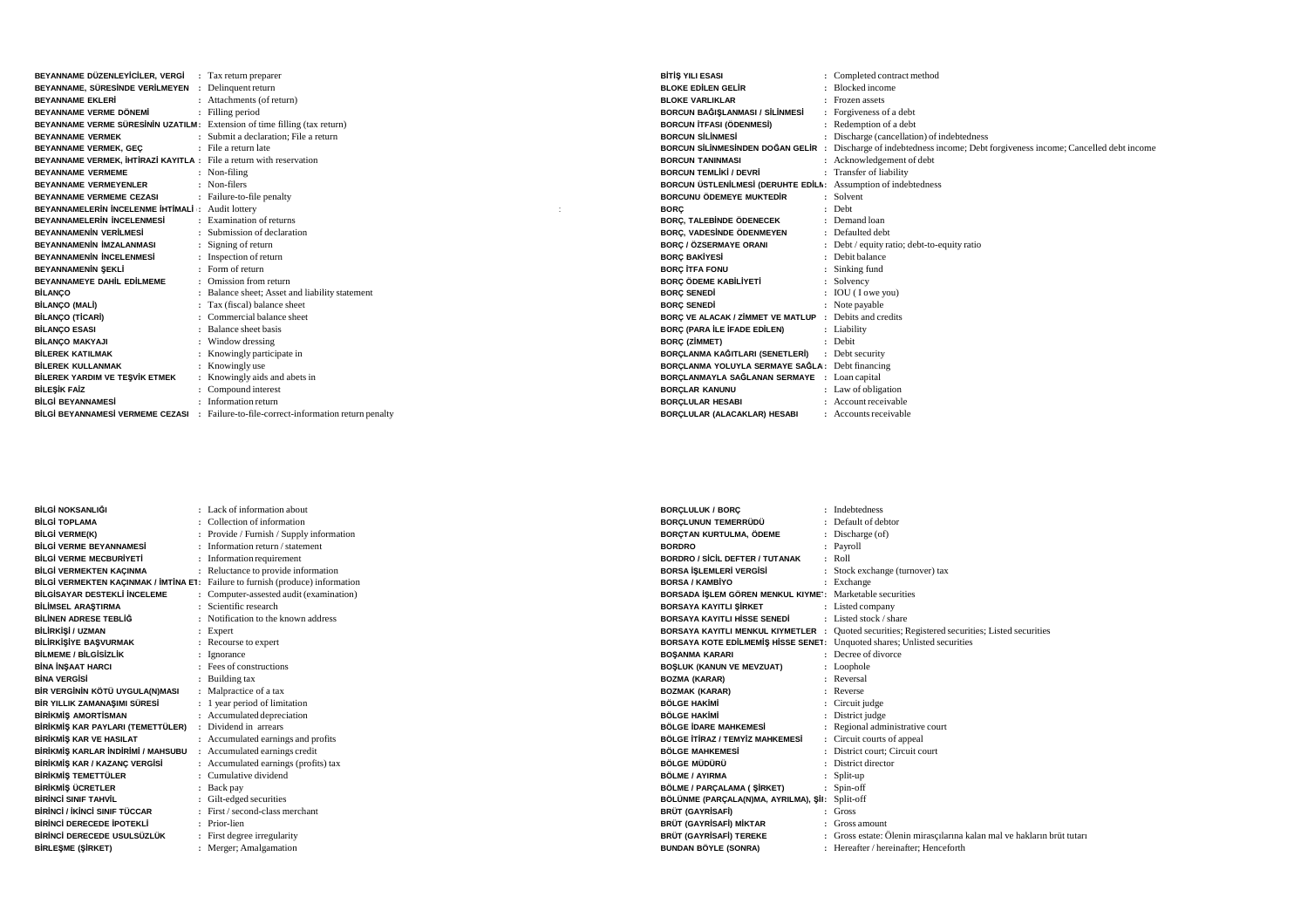| BUTLAN KARARI (HÜKMÜ)                           | : Decree of nullity             |
|-------------------------------------------------|---------------------------------|
| <b>BÜTCE KANUNU</b>                             | : Budget law / act; Finance act |
| BÜYÜK (BÜYÜK MİKTARDA, ÇOK FAZLA) : Substantial |                                 |

**C**

| <b>CANLI HAYVANLAR</b>               | : Livestock                                                                               |
|--------------------------------------|-------------------------------------------------------------------------------------------|
| <b>CARI GIDERLER / HARCAMALAR</b>    | : Recurring expenditure                                                                   |
| <b>CARI HESAP</b>                    | $:$ Current account                                                                       |
| CARI (CARI YIL) KAZANÇ VE IRATLAR    | : Current earnings and profits                                                            |
| <b>CAYDIRICI VERGILER</b>            | : Deterrent taxes                                                                         |
| <b>CAYMA CEZASI / TAZMINAT</b>       | : Forfeit penalty / money                                                                 |
| <b>CEBRI ICRA</b>                    | : Compulsory enforcement                                                                  |
| <b>CEBRI ICRA TEDBIRLERI</b>         | : The means of enforcement                                                                |
| <b>CEBRI SATIS</b>                   | : Forced sale                                                                             |
| <b>CEBRI SATIS FIYATI</b>            | : Forced sale price                                                                       |
| <b>CEBRI TAHSIL ISLERI</b>           | : Enforced collection action                                                              |
| CEBRI TAHSIL USÜLLERI                | : Enforced collection methods                                                             |
| <b>CENAZE VE DEFIN MASRAFLARI</b>    | : Funeral expense                                                                         |
| <b>CEP HARCLIĞI</b>                  | : Pocket money                                                                            |
| CEVAP LAHIYASI / SAVUNMA (DAVADA)    | : Statement of fact                                                                       |
| CEZA                                 | : Penalty                                                                                 |
| <b>CEZA DAVASI</b>                   | : Criminal action                                                                         |
| <b>CEZA IHBARNAMESI</b>              | : Penalty notice (notification); Notice of deficiency                                     |
| <b>CEZA ILE (SUCLA) ILGILI</b>       | : Criminal                                                                                |
| <b>CEZA MAHKEMESI</b>                | : Criminal court                                                                          |
| <b>CEZAI SART MADDESI</b>            | : Penalty clause                                                                          |
| CIDDIYETSIZ VE ASILSIZ DAVA AÇMAK    | : File a frivolous suit                                                                   |
| <b>CIDDIYETSIZ VE ASILSIZ ITIRAZ</b> | : Frivolous appeal to (tax court): (vergi mahkemesine) zaman kazanmak için yapılan itiraz |
|                                      |                                                                                           |

| <b>CEKLE ÖDEMEK</b>                   | ÷ | Pay with check                             |
|---------------------------------------|---|--------------------------------------------|
| <b>CESITLI HÜKÜMLER</b>               |   | Miscellaneous provisions                   |
| <b>CESITLI GIDERLER</b>               |   | Miscellaneous expenditure; Sundry expenses |
| ÇEVRE KIRLILIĞI VERGISI               | ÷ | Population tax                             |
| CEVRE KIRLILIĞINI ÖNLEME TEDBIRLERI : |   | Anti-population measures                   |
| <b>CEVRE VERGISI</b>                  |   | Environmental tax                          |
| <b>CEVRECI VERGILEME</b>              |   | Green taxation                             |
| <b>CEVRESEL TESVIKLER</b>             |   | Environmental incentives                   |
| <b>CEYIZ</b>                          |   | Dowry                                      |
| <b>CIFT DEFTER TUTMAK</b>             |   | Keep double set of books                   |
| <b>CIFT KAYIT</b>                     |   | Double entry                               |
| <b>CIFT TARAFLI KAYIT SISTEMI</b>     |   | Double entry bookkeeping                   |
| <b>CIFTE VERGILEME ANTLASMASI</b>     | ÷ | Double taxation treaty                     |
| <b>CIFTE (MÜKERRER) VERGILEME</b>     |   | Double assesment / taxation                |
| CIPLAK (KURU) MÜLKIYET                |   | Bare (simple) ownership                    |
| <b>CIRAK</b>                          |   | Apprentice                                 |
| <b>CIRAKLIK</b>                       |   | Apprenticeship                             |
| <b>CIRAKLIK EĞITIMI</b>               |   | Apprentice training                        |
| <b>CIRAKLIK FONU</b>                  |   | Apprenticeship fund                        |
| <b>CIRAKLIK VERGISI</b>               |   | Apprenticeship tax                         |
| <b>CIZGILI CEK</b>                    |   | Crossed cheque (check)                     |
| <b>COCUK BAKIM GIDERLERI</b>          |   | Child care expenses                        |
| <b>COCUK INDIRIMI</b>                 |   | Child relief                               |
| <b>COCUK ZAMMI</b>                    |   | Child allotment (allowance)                |
| ÇOĞUNLUK GÖRÜŞÜ                       |   | Concurring opinion                         |
| <b>COK ASAMALI VERGI</b>              |   | Multi-stage tax                            |
| <b>COKULUSLU SIRKET</b>               |   | Multinational enterprise (MNE)             |
| <b>CÖP VERGISI</b>                    |   | Trash and Garbage pickup fees (tax)        |
|                                       |   |                                            |

**CIDDIYETSIZ VE ASILSIZ ITIRAZ CEZASI (ABD) :** Frivolous penalty **CIRO ETMEK :** Endorse**COBER :** Dealer in securities **CÜRÜM (A**Ğ**IR) :** Crime; Felony **CÜRÜMDEN SUÇLU BULUNMAK, A**Ğ**IR :** Be guilty of felony

**Ç**

|                                                                  | <b>CAĞIRMA, DEFTER VE BELGELERIN IBRA:</b> Summon to appear to produce books, records and other documents   |
|------------------------------------------------------------------|-------------------------------------------------------------------------------------------------------------|
|                                                                  | CAĞIRMAK, DEFTER VE BELGELERIN IBRI: Summon taxpayer to produce books, records and other documents          |
| <b>CAĞIRMAK, IFADE VERMEK IÇIN</b> : Summon to appear to testify |                                                                                                             |
|                                                                  | <b>ÇAĞRI MEKTUBU (DAVETIYE) IÇIN :: Summon for: mükelleften bir şeyi yapmasının istendiği resmi yazı</b>    |
| CAĞRI MEKTUBU ALINDIĞINDA: On receipt of summon                  |                                                                                                             |
|                                                                  | ÇAĞRI MEKTUBU (CELPNAME, DAVETIYE): Send a summon for: mükelleften bir şeyi yapmasının istendiği resmi yazı |
| CAĞRI MEKTUBU (CELPNAME, DAVETIYE): Issue summon                 |                                                                                                             |
| CAĞRI MEKTUBU (CELPNAME, DAVETIYE): Service of summon            |                                                                                                             |
| CAĞRI MEKTUBUNDA (DAVETIYEDE) BELI: Day fixed in the summon      |                                                                                                             |
| CAĞRI MEKTUBUNUN ICERIĞI                                         | : Contents of summon                                                                                        |
| CAĞRI MEKTUBUNUN TEBLIĞI (IHBARNEN: Notice of summon             |                                                                                                             |
| ÇAĞRILMAK, VERGI DAIRESINE                                       | : Be summoned to the tax office                                                                             |
| <b>CAĞRIYA UYMAMAK</b>                                           | : Neglect (refuse) to obey summon: istenil diği halde defter ve belgeleri ibraz etmemek                     |
| <b>CALISMAKTA OLAN ISLETME</b>                                   | : Going concern                                                                                             |
| CALISMAKTA OLAN ISLETMENIN DEĞERI : Going concern value          |                                                                                                             |
| <b>CEK, HAMILINE YAZILI</b>                                      | : Check to bearer                                                                                           |
| <b>CEK, NAMA (EMRE) YAZILI</b>                                   | : Check to order                                                                                            |
| <b>CEK VERMEK</b>                                                | $\therefore$ Draw a check                                                                                   |
| <b>CEK LISTESI</b>                                               | : Certificate a weight; Packing list                                                                        |
| <b>CEKI PARAYA CEVIRMEK / BOZDURMAK : Cash a cheque</b>          |                                                                                                             |
| <b>CEKLE ÖDEME</b>                                               | : Payment by check                                                                                          |

## **D**

| DAĞITILABILIR NET KAR / KAZANÇ                                         | : Distributable net income (DNI)                                                    |
|------------------------------------------------------------------------|-------------------------------------------------------------------------------------|
| DAĞITILMAYAN KAR                                                       | : Retained earnings / income; Undistributed income / profits                        |
| DAĞITILMAYAN KAZANÇLAR VERGISI                                         | : Undistributed profits tax                                                         |
| DAĞITMA / PAYLAŞTIRMA METODU                                           | : Aportionment method: oransal olarak giderleri / gelirleri dağıtmak                |
| DAĞITMAK / TAHSIS ETMEK                                                | Allocate: Gelir ve giderleri eşit kalemler arasında                                 |
| <b>DAIMI ENVANTER</b>                                                  | Perpetual inventory                                                                 |
| <b>DAIMI ISYERI</b>                                                    | Permanent establishment                                                             |
| DAIMI SURETLE OTURULAN YER (IKAMET: Habitual abode                     |                                                                                     |
| <b>DAIMI TEMSILCI</b>                                                  | : Permanent representative                                                          |
| DAIRE (BURO)                                                           | Office                                                                              |
| DAIRE, SUBE (RESMI)                                                    | : Agency                                                                            |
| <b>DAIREDE INCELEME</b>                                                | Office (or desk) audit; Office examination                                          |
| <b>DAMGA RESMI / VERGISI</b>                                           | Stamp duties / tax                                                                  |
| <b>DAMPING</b>                                                         | Dumping                                                                             |
| <b>DANISTAY</b>                                                        | Counsil of state                                                                    |
| <b>DAR MÜKELLEE</b>                                                    | : Non-resident taxable person                                                       |
| <b>DAR MÜKELLEFLERDEN ALINAN GELIR VI:</b> Income tax on non-residents |                                                                                     |
| DAR MÜKELLEFIYET                                                       | : Limited tax liability                                                             |
| DAVA (ADLI)                                                            | : Action; case; lawsuit; proceeding                                                 |
| DAVA (DAVA ETME)                                                       | Litigation                                                                          |
| <b>DAVA ACILMASI</b>                                                   | Initation of action                                                                 |
| DAVA AÇMA SÜRESI                                                       | Term of litigation                                                                  |
| DAVA AÇMADA ZAMANAŞIMI                                                 | : Period of limitation on suit                                                      |
| <b>DAVA ACMADAN ÖNCE</b>                                               | Prior to commencement of suit                                                       |
| <b>DAVA ACMAK</b>                                                      | File a suit; file a petition; bring suit; Institute proceeding; institute action in |
| DAVA AÇMANIN RISKI (TEHLIKELERI)                                       | Hazards of litigation                                                               |
| <b>DAVA DILEKÇESI</b>                                                  | : Petition                                                                          |
|                                                                        |                                                                                     |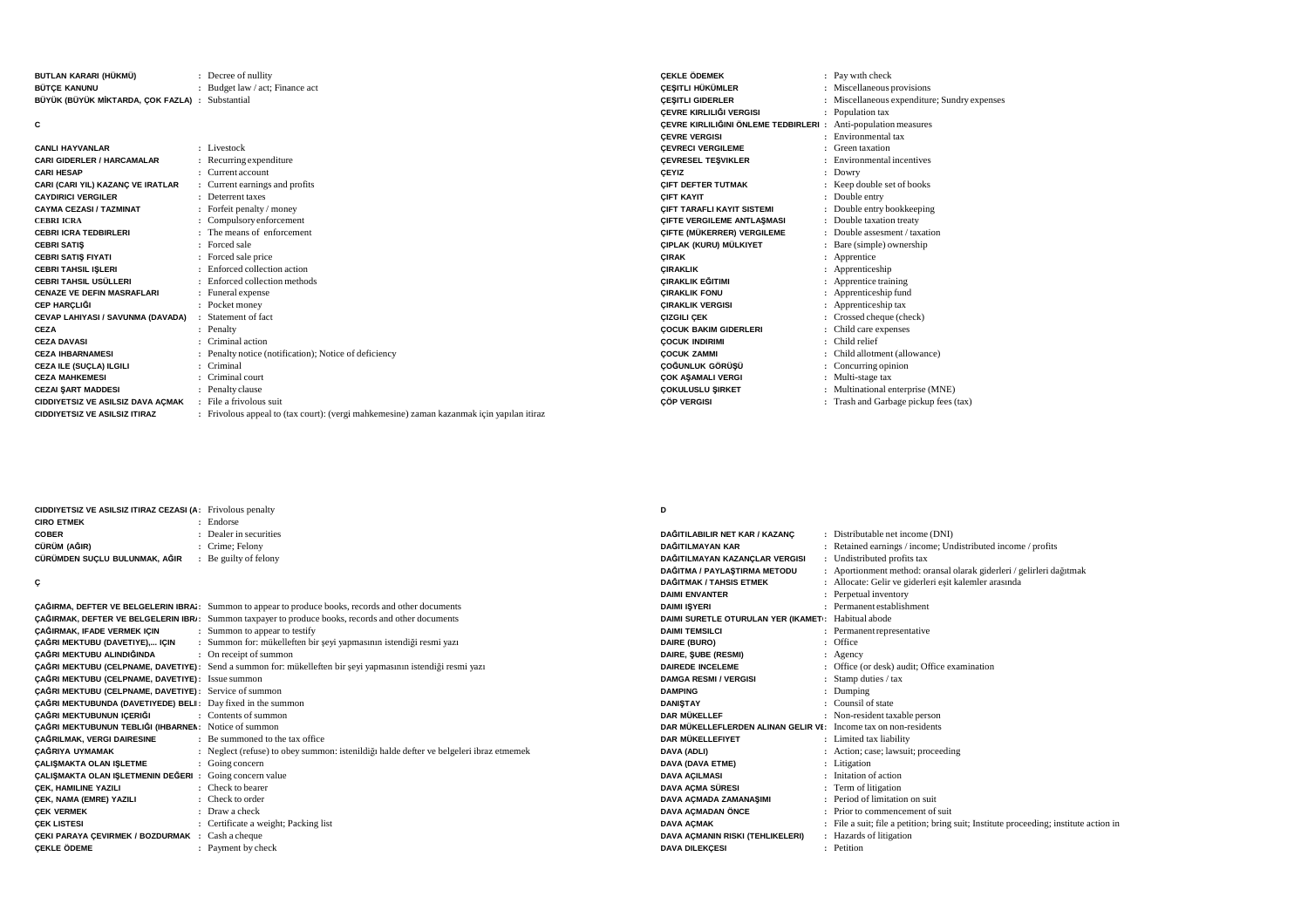| <b>DAVA DILEKÇESI</b>                                                | : Statement of claim                                                                                          | DEĞIŞTIRME (BIÇIM VEYA ŞEKIL)                                   | : Conversion                                                                                            |
|----------------------------------------------------------------------|---------------------------------------------------------------------------------------------------------------|-----------------------------------------------------------------|---------------------------------------------------------------------------------------------------------|
| DAVA DURUSMASINDAN ÖNCE                                              | : Prior to hearing of suit                                                                                    | DEĞISTIRME (TADIL ETME)                                         | : Modification: alteration: amendment                                                                   |
| DAVA ETME(K)                                                         | : Claim                                                                                                       | <b>DELIL</b>                                                    | : Evidence; proof                                                                                       |
| <b>DAVA IHBARNAMESI</b>                                              | : Notice of proceeding                                                                                        | <b>DELIL, KATI</b>                                              | : Conclusive evidence                                                                                   |
| DAVA KONUSU (OLAY)                                                   | : Statement of facts: dava dilekcesinde dava konusu olaylar ve acıklamanın yapıldığı bölüm                    | <b>DELIL GÖSTERMEK</b>                                          | : Produce evidence                                                                                      |
| DAVA (MAHKEME) MASRAFLARI                                            | : Litigation costs                                                                                            | DELIL YETERSIZLIĞI / DELILSIZLIK                                | : Lack of evidence                                                                                      |
| DAVA ÖZETI                                                           | : Brief                                                                                                       | <b>DELILLENDIRME /ISPAT ETME</b>                                | : Substantiation                                                                                        |
| <b>DAVACI</b>                                                        | Claimant; complainant; litigant; petitioner; plaintiff; appellant                                             | <b>DEPOZITO VE TEMINATLAR</b>                                   | : Deposits and guarantees                                                                               |
| DAVALI (SAVUNMA TARAFI)                                              | : Respondent; Defendant; appellee                                                                             | <b>DERNEK (CEMIYET, BIRLIK)</b>                                 | : Association                                                                                           |
| <b>DAVANIN ALENIYETI</b>                                             | : Publicity of a prooceeding                                                                                  |                                                                 | <b>DERNEK VE VAKIFALARA AIT IKTISADI ISL:</b> Economic exploitation of association and foundations      |
| <b>DAVANIN DURUSMASI</b>                                             | : Hearing of a case                                                                                           | DERS VEYA KURS ÜCRETI                                           | : Tuition                                                                                               |
| <b>DAVANIN REDDI</b>                                                 | : Dismisal of a case; dismisal of a proceeding                                                                | DESTEKLEME VE FIYAT ISTIKRAR FONU                               | Support and price stabilisatior fund                                                                    |
| <b>DAVAYI REDDETMEK</b>                                              | : Dismiss a case; dismiss a proceeding                                                                        | <b>DEVIR</b>                                                    | : Assignation                                                                                           |
| DAVAYA  ADINA MÜDAHIL OLMAK                                          | : Intervene on behalf of $\ldots$ in a case                                                                   | DEVIR (HISSE SENEDI, PATENT VB)                                 | : Assignation of shares (patent etc.)                                                                   |
| DAVAYA MÜDAHIL OLMAK                                                 | : Intervene in an action (suit, case) to                                                                      | DEVIR ALAN (TEMELLÜK EDEN)                                      | : Assignee                                                                                              |
|                                                                      | DAVETIYE (ÇAĞRI MEKTUBU) ÇIKARMAK : Serve a summon: mükelleften bir şeyi yapmasının istendiğinin resmi yazısı | <b>DEVIR VE TEMLIK</b>                                          | : Transfer; assignment                                                                                  |
| DAVETIYE ÇIKARILAN KIŞI                                              | : Person summoned                                                                                             | <b>DEVIR VE TEMLIK FIYATI (DEVIR BEDELI)</b> : Transfer pricing |                                                                                                         |
| <b>DAYANIKLI MALLAR</b>                                              | : Durable goods                                                                                               | DEVIR VE TEMLIK EDEN KIMSE                                      | $:$ Assignor                                                                                            |
| DEFTER VE BELGELER                                                   | : Books and records                                                                                           | <b>DEVIR VE TEMLIK SENEDI</b>                                   | : Deed of assignment                                                                                    |
| <b>DEFTER KAYITLARINI TAHRIF ETMEK</b>                               | Fraudulently alter the entry books                                                                            | <b>DEVIR VE TEMLIK VERGISI</b>                                  | : Transfer tax; Conveyance tax (daha ziyade gayrimenkul mülkiyeti ile taşıtların devrinde alınan vergi) |
| <b>DEFTER TASDIKI</b>                                                | : Certification of book                                                                                       | DEVIR VE TEMLIK, FERAĞ (SENEDI)                                 | : Conveyance                                                                                            |
| DEFTER TUTAN MÜKELLEFLER                                             | : Bookkeeping taxpayers                                                                                       | <b>DEVIR HIZI</b>                                               | : Turnover                                                                                              |
| <b>DEFTER TUTMA</b>                                                  | : Bookkeeping                                                                                                 | <b>DEVLET BASIMEVI</b>                                          | : Government printing office: Ülkemizdeki Başbakanlık Basımevi benzeri kuruluş                          |
| <b>DEFTER TUTMA MUAFIYETI</b>                                        | : Exemption of bookkeeping                                                                                    | <b>DEVLET TAHVILI</b>                                           | : Gilt-edged securities / stock; Government bonds; State securities; Treasury bond                      |
| <b>DEFTER TUTMAK</b>                                                 | $:$ Keep book                                                                                                 | DEVLETIN MIRASÇILIĞI                                            | : Escheat                                                                                               |
| DEFTER TUTMAYAN MÜKELLEFLER                                          | : Nonbookkeeping taxpayers                                                                                    | <b>DEVLETIN MALI HALINE GELMEK</b>                              | : Escheat; Become the property of state: ölenin mirascisinin olmamasi halinde terekenin devlete kalmasi |
| DEFTER VE BELGELER                                                   | : Books and records                                                                                           | <b>DEVRALAN</b>                                                 | : Transferee                                                                                            |
| DEFTER VE BELGELER, RESMI MUHAFAZI: Books and records under custody  |                                                                                                               | DEVRALAN, FERAĞ EDILEN                                          | : Alienee                                                                                               |
| <b>DEFTER VE BELGELERI IBRAZ ETMEME :</b> Failure to produce records |                                                                                                               | <b>DEVREDEN</b>                                                 | : Transferor; Alienor                                                                                   |

| DEFTER VE BELGELERIN IBRAZI                                             | : Production of books and records                                                                               | <b>DEVREDILEN (TEMLIK EDILEN) SEYLER : Assigns</b>         |                                                                                                       |
|-------------------------------------------------------------------------|-----------------------------------------------------------------------------------------------------------------|------------------------------------------------------------|-------------------------------------------------------------------------------------------------------|
| DEFTER VE BELGELERIN KAYBOLMASI                                         | Loss of records                                                                                                 | DEVRETMEK, NAKLETMEK (ERTESI DÖNE: Carry forward           |                                                                                                       |
| DEFTER VE BELGELERIN MUHAFAZASI                                         | Retention of books and records                                                                                  | <b>DIKEY ESITLIK</b>                                       | : Vertical equity                                                                                     |
| <b>DEFTERDAR</b>                                                        | : Head of provincial fiscal authority; Chief provincial finance (fiscal) officier; director of local fiscal aut | <b>DILIM / VERGI DILIMI</b>                                | : Slab                                                                                                |
| <b>DEFTER-I KEBIR</b>                                                   | : Ledger; General ledger                                                                                        | DILIM ATLAMA (DAHA ÜST BIR VERGI DILI :                    | Bracket creep                                                                                         |
| <b>DEĞER / KIYMET</b>                                                   | : Value                                                                                                         | DILIM USULÜ                                                | : Slab system                                                                                         |
| DEĞER ARTIS KAZANCLARI                                                  | : Appreciation gains                                                                                            | DILIM USULÜ                                                | : Slice system                                                                                        |
| DEĞER ARTISI                                                            | : Accretion; appreciation                                                                                       | <b>DINI VERGILER</b>                                       | : Religious tax                                                                                       |
| DEĞER ARTIŞI, SERMAYENIN                                                | : Capital appreciation                                                                                          | DINLENME TALEBI (MAHKEMEDE)                                | : Hearing request                                                                                     |
| DEĞER BIÇME (DEĞER TAKDIRI)                                             | : Valorization                                                                                                  | DIPLOMAT MUAFLIĞI                                          | : Diplomatic immunity                                                                                 |
| DEĞERI ARTAN MAL                                                        | : Appreciated property                                                                                          | DIPLOMAT MUAFLIĞI                                          | : Diplomatic exemption                                                                                |
| DEĞERI DÜŞÜK AYNI MENFAATLER                                            | : De minimis fringe benefits                                                                                    | DIS SEYAHATLER VERGISI                                     | : Foreign travel tax                                                                                  |
|                                                                         | DEĞERINDE VEYA FIYATINDA BÜYÜK DÜŞ: Become greatly reduced in price or value                                    | <b>DIS TICARET VERGISI</b>                                 | : Foreign trade tax                                                                                   |
| DEĞERLEME                                                               | : Evaluation: valuation                                                                                         | DOĞAL AFET ZARARLARI                                       | : Disaster losses                                                                                     |
| DEĞERLEME ESASLARI                                                      | : Valuation principles                                                                                          | DOĞAL AFET NEDENIYLE                                       | : By reason of disaster                                                                               |
| DEĞERLEME GÜNÜ (TARIHI)                                                 | : Day of appraisal; Valuation date                                                                              | DOĞAL KAYNAKLAR                                            | : Natural resources                                                                                   |
| DEĞERLEME ÖLCÜLERI                                                      | : Criteria for appraisal; Criteria for valuation; Measures of valuation                                         | DOĞRUDAN AMORTISMAN                                        | : Direct depreciation: Hesaplanan amortismanın doğrudan gıder yazılarak amortismana tabi malların değ |
| <b>DEĞERLEME</b>                                                        | : Valuation methods                                                                                             | DOĞRUDAN MASRAF VEYA ZARAR KAYDE: Direct charge-off method |                                                                                                       |
| <b>DEĞERLEMEK</b>                                                       | : Evaluate: Valorize                                                                                            | DOĞUM IZNI                                                 | : Maternity leave                                                                                     |
| DEĞERLEMENIN FAHIŞ DÜŞÜK GÖSTERIL: Substantial valuation understatement |                                                                                                                 | DOĞUM YARDIMI                                              | : Maternity benefit; Birth allowance                                                                  |
| DEĞERLEMENIN FAHIS YÜKSEK GÖSTERI: Substantial valuation overstatement  |                                                                                                                 | <b>DOLAYLI AMORTISMAN</b>                                  | : Indirect depreciation: karşılık ayrılarak yapılan amortisman yöntemi                                |
| DEĞERSIZ (VEYA SÜPHELI) ALACAKLAR K: Bad debts reserve                  |                                                                                                                 | <b>DOLAYLI VERGILER</b>                                    | : Indirect taxes                                                                                      |
| DEĞERSIZ ALACAKLAR                                                      | : Worthless debts                                                                                               | <b>DOLAYSIZ MALIYET</b>                                    | : Direct cost: iscilik ve malzeme giderlerinden oluşan maliyet                                        |
| DEĞERSIZ ALACAKLAR (TAHSILI ŞÜPHELI: Bad debts                          |                                                                                                                 | <b>DOLAYSIZ VERGILER</b>                                   | : Direct taxes                                                                                        |
| DEĞERSIZ ALACAKLARIN TAHSILI                                            | : Recovery of bad debts                                                                                         | <b>DOLDURMAK (FORM)</b>                                    | : File                                                                                                |
| DEĞIŞIK AMAÇLI KULLANILAN KIYMETLEI: Mixed use property                 |                                                                                                                 | <b>DOSYALAMAK</b>                                          | : File                                                                                                |
| DEĞIŞIKLIK (TADILAT)                                                    | : Amendment: modification                                                                                       | DÖNER DEĞERLER                                             | : Current assets; Working assets                                                                      |
| DEĞISIKLIK BEYANNAMESI                                                  | : Amendment return                                                                                              | <b>DÖNER SERMAYE</b>                                       | : Rolling capital; Revolving fund                                                                     |
| DEĞISIKLIKLERIN BILDIRILMESI                                            | : Notification of changes                                                                                       | DÖSEME VE DEMIRBASLAR                                      | : Fixtures and furniture                                                                              |
|                                                                         |                                                                                                                 |                                                            |                                                                                                       |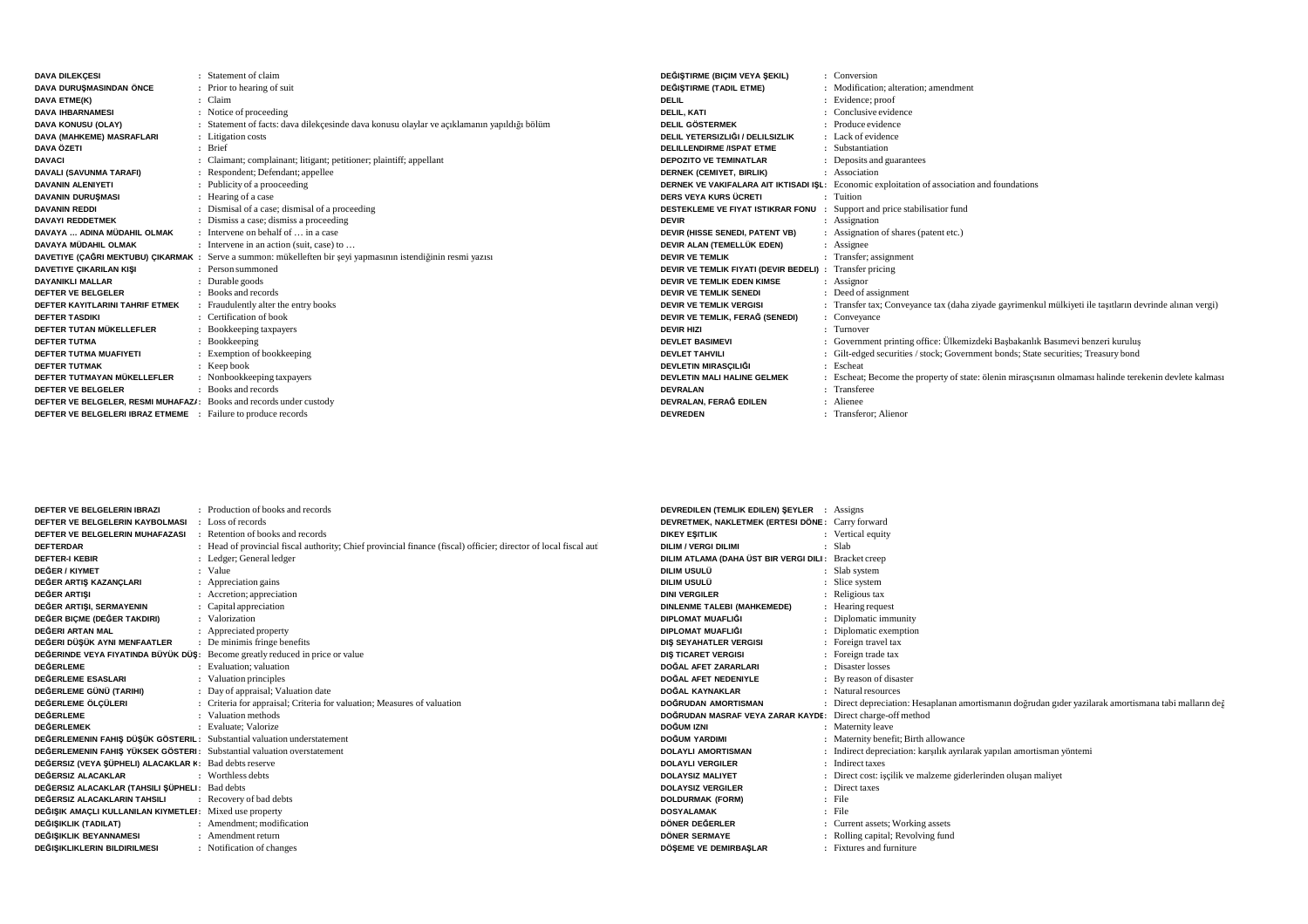| DÖVIZ                                                  | : Base currency: gelir veya giderin hesaplanmasına esas olan döviz |
|--------------------------------------------------------|--------------------------------------------------------------------|
| DÖVIZ KURU                                             | : Exchange rate                                                    |
| DUL VE YETIM AYLIĞI                                    | Surviving spouse and orphan benefit                                |
| <b>DUL VE YETIMLER</b>                                 | Orphans and widows                                                 |
| DURDURAN SEBEPLER / OLAYLAR                            | Suspending events                                                  |
| <b>DURDURMA</b>                                        | Suspension                                                         |
| <b>DURDURMAK</b>                                       | Suspend                                                            |
| <b>DURUSMA (CELSE)</b>                                 | : Hearing; trial                                                   |
| DÜŞÜK (CÜZI) BIR BEDELLE                               | : For a small consideration                                        |
| DÜSÜK DEĞERLEME                                        | : Under-valuation                                                  |
| DÜŞÜK VERGILEMENIN YAPILDIĞI ÜLKELI: Low-tax countries |                                                                    |
| DÜZ / TEK ORANLI VERGI                                 | : Flat tax rate                                                    |
| DÜZELTILMIŞ MATRAH                                     | : Adjusted basis                                                   |
| DÜZELTME                                               | : Correction; adjustment                                           |
| DÜZELTME BIÇIMI                                        | : Methods of adjustments                                           |
| DÜZELTME, IDARI                                        | : Administrative adjustments                                       |
| DÜZELTME, TERK NEDENIYLE YAPILAN                       | : Cessation adjustments                                            |
| DÜZELTME FISI                                          | : Adjustment (correction) form                                     |
| DÜZELTME IHBARNAMESI                                   | : Notice of adjustment (correction)                                |
| DÜZELTME IŞLEMLERI                                     | Correction procedures (proceedings)                                |
| DÜZELTME MERCII (MAKAM)                                | : Correcting authority                                             |
| DÜZELTME SÜRESI                                        | Correction period                                                  |
| DÜZELTME TALEBI                                        | : Adjustment request                                               |
| DÜZELTME TALEBI (IDARI)                                | : Administrative adjustment request                                |
| DÜZELTME YAPILACAK HALLER                              | : Circumstances of adjustment                                      |
| DÜZELTME ZAMANAŞIMI                                    | : Statute of limitation for adjustment (correction)                |
| DÜZELTILMIŞ VERGIYE TABI GELIR                         | : Adjusted gross income                                            |
| DÜZENLEME                                              | : Regulation                                                       |
| DÜZENLEME, GEÇICI                                      | Temporary regulation                                               |
|                                                        |                                                                    |

| EKSIK ÖDENEN VERGI MIKTARI                                   | : Underpaid tax amount                                                                                       |
|--------------------------------------------------------------|--------------------------------------------------------------------------------------------------------------|
| EKSIK ÖDENEN VERGIDEN ALINAN FAIZ : Interest on underpayment |                                                                                                              |
| <b>EKSTRE, HESAP</b>                                         | : Extract of account                                                                                         |
| EL DEFTERI                                                   | : Petty cash book                                                                                            |
| EL KOYMA                                                     | : Forfeiture (for evasion of tax)                                                                            |
| EL KOYMA (HACIZ) BILDIRISI (IHBARNAME: Notice of seizure     |                                                                                                              |
| <b>EL KOYMAK</b>                                             | : Forfeit (for evasion of tax)                                                                               |
| EL KOYMAK, MAHKEME KARARIYLA                                 | : Forfeit by order of court                                                                                  |
| <b>ELDE ETMEK</b>                                            | : Derive; acquire                                                                                            |
| <b>ELDE EDILEN MIKTAR</b>                                    | : Amount realized: bir malın satışı veya elden çıkarılmasından sağlanan                                      |
|                                                              | <b>ELDE OLMAYAN SEBEPLERDEN DOLAYI :</b> Due to the circumstances beyond his control                         |
| ELDE TUTMA SÜRESI                                            | : Holding period: menkul kiymetlerin iktisabından satışına kadar geçen süre                                  |
| ELDEN ÇIKARMA                                                | : Disposal; disposition (of property): vergive konu bir şeyin herhangi bir suretle (satış, bağış, tarampa vb |
| ELDEN ÇIKARMAK                                               | : Dispose: satis veya başka yollarla                                                                         |
| <b>ELDEN TESLIM</b>                                          | : By manual delivery                                                                                         |
| ELDEN VERMEK, I                                              | : Give  by personal service to                                                                               |
| EMARE, DELIL (DOLAYLI)                                       | : Circumstantial evidence                                                                                    |
| <b>EMEK GELIRI</b>                                           | : Employment income                                                                                          |
| EMEKLI AYLIĞI                                                | : Pension                                                                                                    |
| EMEKLI IKRAMIYESI                                            | : Retirement bonus                                                                                           |
| <b>EMEKLI MAASI</b>                                          | : Superannuation                                                                                             |
| <b>EMEKLI SANDIKLARI (EMEKLILIK FONLAR: Pension funds</b>    |                                                                                                              |
| EMEKLI SANDIKLARI KESENEKLERI                                | : Pension contributions                                                                                      |
| <b>EMEKLILIK</b>                                             | : Retirement                                                                                                 |
| EMEKLILIK, MALULEN                                           | : Retirement for disability                                                                                  |
| EMEKLILIK AYLIĞI                                             | : Retirement benefit                                                                                         |
| EMEKLILIK GELIRI                                             | : Retirement annuity                                                                                         |
| EMEKLILIK MAASI                                              | : Retirement income (pay); Retired pay                                                                       |
| EMEKLILIK MAAŞI ALMAK                                        | : Receive retirement income (pay)                                                                            |
|                                                              |                                                                                                              |

| DÜZENLEME YETKISI               | Regulatory authority                                                                                      | EMEKLILIK ÖDEMELERI                     | Retirement gratuities                                                                                      |
|---------------------------------|-----------------------------------------------------------------------------------------------------------|-----------------------------------------|------------------------------------------------------------------------------------------------------------|
| DÜZENLEMELERIN GECMISE YÜRÜMESI | Retroactivity of regulations                                                                              | <b>EMEKLILIK SANDIKLARI / FONLARI</b>   | : Superannuation funds                                                                                     |
|                                 |                                                                                                           | <b>EMEKLILIK SISTEMLERI</b>             | : Pension plan / scheme                                                                                    |
| Е                               |                                                                                                           | <b>EMEKLILIK VEYA YASLILIK INDIRIMI</b> | : Retirement relief                                                                                        |
|                                 |                                                                                                           | <b>EMIR</b>                             | : Warrant: yazılı ve resmi                                                                                 |
| <b>EBE</b>                      | : Midwife                                                                                                 | <b>EMISYON (IHRAC) PRIMI</b>            | Premiums on the issue of shares                                                                            |
| EĞITIM ÜCRETI INDIRIMI          | : Tuition reduction                                                                                       | <b>EMLAK (GAYRIMENKUL)</b>              | : Real estate                                                                                              |
|                                 | EĞITIM, GENCLIK SPOR VE SAĞLIK HIZME: Tax for education, youth, sport and health services                 | <b>EMLAK ALIM VERGISI</b>               | : Real estate purchase tax                                                                                 |
|                                 | EĞITIM, ÖĞRETIM VE SAĞLIK HIZMETLERI: Exemption for the profits of education, instruction and health      | <b>EMLAK VERGISI</b>                    | : Real estate tax                                                                                          |
| EĞITIM KURULUSLARI              | : Educational organizations                                                                               | <b>EMRE YAZILI SENET (BONO)</b>         | : Promissory note                                                                                          |
| <b>EĞLENCE VERGISI</b>          | : Amusement tax                                                                                           | <b>EMRINE ÖDEYINIZ</b>                  | : Pay to the order of                                                                                      |
| <b>EĞLENCE VERGISI</b>          | : Entertainment tax: Leisure tax: Admission tax                                                           | <b>EMSAL BEDELI</b>                     | : Fair market value; Equivalent value; Precedent value                                                     |
| <b>EK BEYANNAME</b>             | : Additional return                                                                                       | <b>EMSAL KARAR (ICTIHAT)</b>            | : Judicial precedents: bağlayıcı niteliği olan mahkeme kararları                                           |
| EK KATMA DEĞER VERGISI          | : Supplementary value added tax                                                                           | <b>EMSAL KIRA</b>                       | : Imputed rent                                                                                             |
| <b>EK ÖDEME</b>                 | : Additional compensation: ücret dışında yapılan ödemeler                                                 | <b>EMSAL KIRA BEDELI</b>                | : Equivalent rental value                                                                                  |
| EK SÜRE                         | : Additional period; Extension period; Extension of time                                                  | <b>EMSAK KARAR OLARAK KULLANMAK</b>     | : Use as precedent for: bir mahkeme kararını, içtihadı, muktezayi vb. Emsal olarak kullanmak               |
| EK SÜRE (KANUNI)                | : Grace period; days of grace: vade bitiminden sonra mükellefe borcunu ödemesi veya beyanname verme       | <b>EMTIA BORSASI</b>                    | : Commodity exchange                                                                                       |
| EK SÜRE ISTEMEK                 | : Request extension of time                                                                               | <b>EMTIA HESABI</b>                     | : Merchandise account                                                                                      |
| EK SÜRE TALEBININ KABULÜ        | : Approval of request for extension                                                                       | <b>EN SON BILINEN ADRES</b>             | : Last known adress                                                                                        |
| EK SÜRE VERMEK                  | : Grant extension of time; Grant period of grace                                                          | EN YÜKSEK TEKLIF VEREN                  | : Highest bidder                                                                                           |
| <b>EK TARHIYAT</b>              | : Additional assessment; assessment of deficiency; suplemental assessment                                 | EN YÜKSEK VERGI DILIMI                  | : Highest tax bracket                                                                                      |
| <b>EK TEMINAT</b>               | : Suplemental bond                                                                                        | <b>EN AZ GECIM INDIRIMI</b>             | : Minimum subsistence allowance                                                                            |
| EK ÜCRET ÖDEMELERI              | : Suplemental wage payments; remuneration: normal maasa ilaveten ödenen fazla mesai, ikramiye, tazm       | ENDÜSTRIYEL (SINAI) TASARIM             | : Industrial design                                                                                        |
| <b>EK VERGI</b>                 | : Additional tax (levy); Excess duty; Supplementary tax; Super tax: bazi mallar icin normal vergive ilave | ENFLASYON DÜZELTMESI                    | : Inflation adjustment; index-linked adjustment (indexation): hesaplarda enflasyonist etkivi gidermeye you |
| <b>EKIM SAYIM BEYANI</b>        | : Declaration for snowing and counting                                                                    | <b>ENVANTER DEĞERLEME METODLARI</b>     | : Inventory valuation methods                                                                              |
| EKONOMIK ÖMÜR (KULLANMA SÜRESI) | Economic life                                                                                             | <b>ENVANTER</b>                         | : Inventory                                                                                                |
| <b>EKSIK BILDIRMEK</b>          | : Understate                                                                                              | <b>ENVANTER YAPMAK</b>                  | : Make an inventory                                                                                        |
| <b>EKSIK ÖDEME CEZASI</b>       | : Underpayment penalty                                                                                    | <b>ERKEN EMEKLILIK</b>                  | : Early retirement                                                                                         |
| EKSIK ÖDEME FAIZ ORANI          | : Underpayment rate (interest)                                                                            | ERKEN EMEKLILIK AYLIĞI                  | : Early retirement benefit                                                                                 |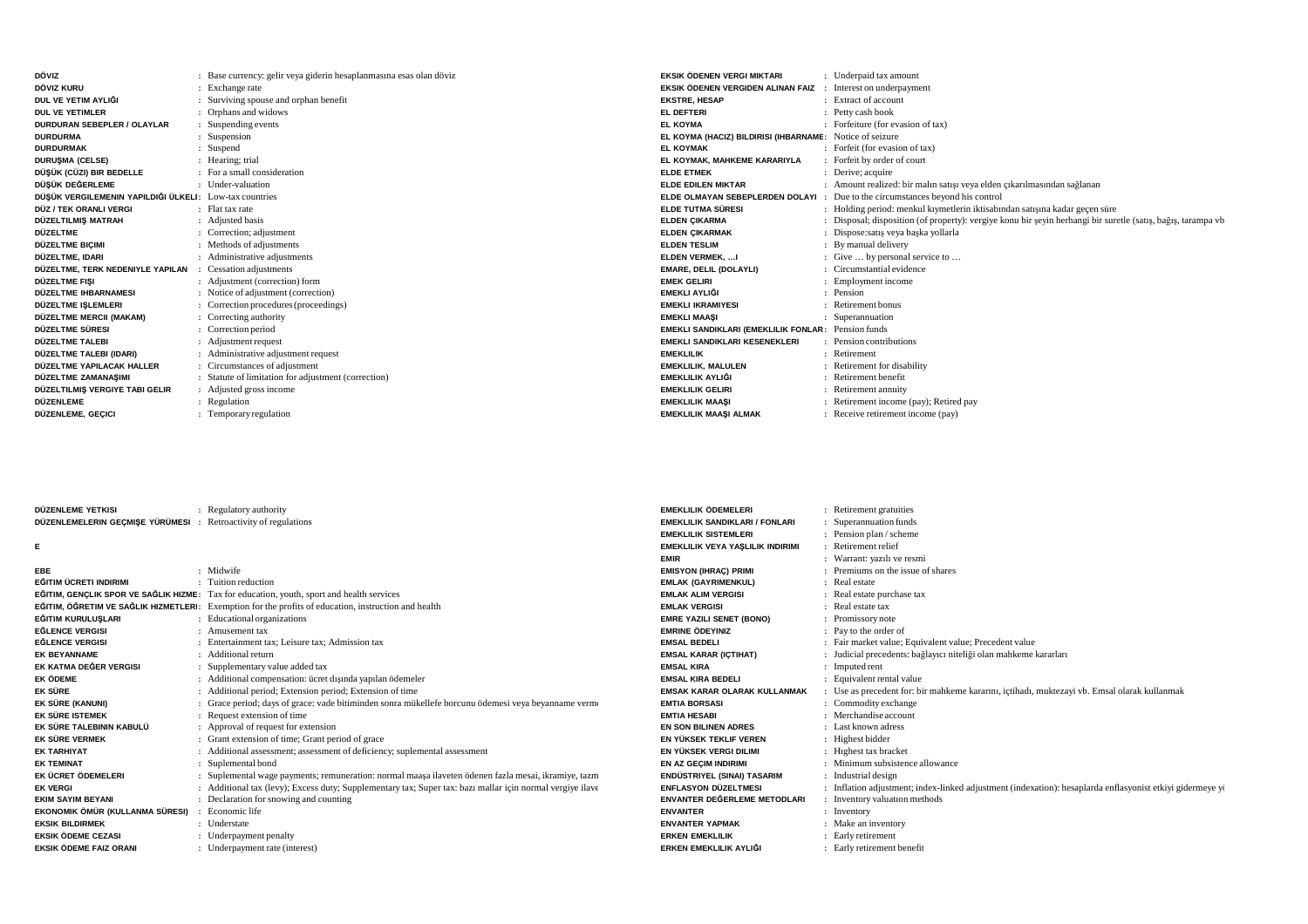| <b>ERTELEME (TECIL)</b>                                     | : Deferment                                                                                                                            | FATURA ETME (FATURA DÜZENLEME)                                | Billing                                                                                    |
|-------------------------------------------------------------|----------------------------------------------------------------------------------------------------------------------------------------|---------------------------------------------------------------|--------------------------------------------------------------------------------------------|
| <b>ERTELEME (TECIL) FAIZI</b>                               | : Deferment interests: Interest on deferment                                                                                           | <b>FATURA IBRAZI</b>                                          | : Produce (presentation / submission) of invoice (records)                                 |
| <b>ERTELEMEK (TECIL ETMEK)</b>                              | : Defer                                                                                                                                | <b>FATURA KESMEK (VERMEK)</b>                                 | : Issue invoice                                                                            |
| <b>ERTELENEN (TECIL EDILEN) VERGI</b>                       | : Tax-deferred                                                                                                                         | <b>FATURA KESME MUAFIYETI</b>                                 | : Exemption of issuing invoice                                                             |
| <b>ESAS (ASIL) BORCLU</b>                                   | : Principal debtor                                                                                                                     | FATURA KULLANMA MECBURIYETI                                   | : Obligation to use invoice                                                                |
| <b>ESAS IKAMETGAH</b>                                       | : Principal residence                                                                                                                  | <b>FATURA NIZAMI</b>                                          | : Order of invoice                                                                         |
| <b>ESAS MAAS / ÜCRET</b>                                    | : Base pay: ikramiye vb. Ek ödemeler haric ücret                                                                                       | FATURA TICARETI (NAYLON FATURA TICA: Trading of invoice       |                                                                                            |
| <b>ESAS MALIYET (IKTISAP MALIYETI)</b>                      | : Base cost                                                                                                                            | <b>FATURA VE BENZERI VESIKALAR</b>                            | : Invoice and similar document                                                             |
| <b>ESAS SERMAYE</b>                                         | : Capital stock                                                                                                                        | <b>FATURALARIN NOTERE TASDIKI</b>                             | : Notary ratification on invoice                                                           |
| <b>ESAS SERMAYE</b>                                         | : Original capital                                                                                                                     | FATURANIN (DEFTERE) KAYDEDILMEMES: Non-recording of invoices  |                                                                                            |
| <b>ESAS TARIFE</b>                                          | : Basic rate                                                                                                                           | <b>FAYDA / MENFAAT / HAK</b>                                  | : Benefit                                                                                  |
| <b>ESAS / USÜL</b>                                          | : Basic                                                                                                                                | <b>FAYDALANMA HAKKI</b>                                       | : Benefical interest                                                                       |
| <b>ESHAM VE TAHVILAT</b>                                    | : Stocks and shares                                                                                                                    | <b>FAZLA MESAI ÜCRETI</b>                                     | : Overtime pay                                                                             |
| <b>ESKI TARIH ATMAK</b>                                     | : Antedate; Backdate: vergilandirme ile ilgili belgelere eski tarih yazmak                                                             |                                                               | <b>FAZLA ÖDENEN (IADE EDILECEK) VERGIY</b> : Interest on a refund claim (overpayment rate) |
| <b>ESNAF</b>                                                | : Artisans and small tradesman: küçük esnaf ve sanatkarlar                                                                             | FEDERAL VERGI IADELERI MAHKEMESI (A: Court of federal claims  |                                                                                            |
| <b>ESNAF MUAFLIĞI</b>                                       | : Artisans and small tradesman exemption                                                                                               | <b>FERAGAT / VAZGECME</b>                                     | : Waiver                                                                                   |
| ESNAF MUAFLIĞININ KAYBEDILMESI                              | : Loss of exemption of artisans and small tradesman                                                                                    | <b>FERAĞ</b>                                                  | : Alienation                                                                               |
| EŞ, VELAYETIN VERILDIĞI                                     | : Custodial parent: mahkemece ayrılan eşlerden çocuğun velayetinin verildiği eş                                                        | FERAĞ VE TEMLIK ETMEK (DEVRETMEK) : Alienate                  |                                                                                            |
| <b>ES INDIRIMI</b>                                          | : Spouse allowance                                                                                                                     | FESHETMEK (IPTAL ETMEK / KALDIRMAK): Annul; Revoke            |                                                                                            |
| <b>ESANTIYON</b>                                            | : Business gift                                                                                                                        | <b>FESIH</b>                                                  | : Annulment                                                                                |
| <b>ESANTIYON GIDERLERI</b>                                  | : Business gift expenses                                                                                                               | FEVKALADE (OLAĞANÜSTÜ) AMORTISMAI: Extraordinary depreciation |                                                                                            |
|                                                             | <b>EŞIT ORANLI (DÜZ) AMORTISMAN USULÜ</b> : Straight-line depreciation method: ayrılacak süreye göre, amotismanın esit ayrılması usulü | FIIL (VAK`A / HADISE / OLAY / MADDI VAK`: Fact                |                                                                                            |
| ESIT UYGULAMA / ISLEM                                       | Equal treatment                                                                                                                        | <b>FIKRA</b>                                                  | : Paragraph: Kanun maddelerinin her alt bölümü                                             |
| ESYA PIYANGOSU GELIRI                                       | : Raffle income                                                                                                                        | FIIL AYRILIĞI ESASI                                           | : Difference of action principle: Vergileme ile ilgili her eylemin ayrı cezalandırılması   |
| EV / IKAMETGAH                                              | : Dwelling-house                                                                                                                       | <b>FIILI</b>                                                  | : De facto                                                                                 |
| EVIN BÜRO OLARAK KULLANILAN KISMIN: Office-at-home expenses |                                                                                                                                        | <b>FIILI ENVANTER</b>                                         | : Physical inventory                                                                       |
| <b>EVLENME CÜZDANI</b>                                      | : Marriage certificate                                                                                                                 | FIILI IDARE (IS) MERKEZI                                      | : Place of effective management                                                            |
| EVLI MÜKELLEF                                               | : Married taxpayer                                                                                                                     | <b>FIILI IKAMETGAH</b>                                        | : De facto domicile                                                                        |
| <b>EVLILIK INDIRIMI</b>                                     | : Married couple's allowance                                                                                                           | <b>FIILI KATILIM</b>                                          | : Material participation in (activities)                                                   |

| <b>EVRAKTA SAHTEKARLIK (TAHRIFAT)</b>                    | Forgery (on documents)                                 | <b>FIILI SIRKET</b>                                        | : De facto company (corporation)                                                                                  |
|----------------------------------------------------------|--------------------------------------------------------|------------------------------------------------------------|-------------------------------------------------------------------------------------------------------------------|
|                                                          |                                                        | <b>FIKRI HAKLAR</b>                                        | : Rights of intellectual property; intellectual properties: edebiyat, sanat, müzik ve bilimsel çalışmalar olu     |
|                                                          |                                                        | <b>FIKTIF KAR</b>                                          | : Fictitious profit                                                                                               |
|                                                          |                                                        | <b>FINANSAL KIRALAMA</b>                                   | : Finance leasing                                                                                                 |
| <b>FAAL OLMAYAN SIRKET</b>                               | : Non-operating company                                | <b>FINANSMAN FONU</b>                                      | : Finance fund                                                                                                    |
| <b>FAAL SIRKET</b>                                       | : Operating company; going concern                     | <b>FIRE</b>                                                | : Shrinkage; wastage                                                                                              |
| FAAL SIRKETIN DEĞERI                                     | : Going concern value                                  | FIRMA VEYA MARKA ISIM HAKKINI SATMA: Franchise             |                                                                                                                   |
| <b>FAALIYET DIŞI GELIRLER</b>                            | : Non-operating revenues                               | <b>FIS</b>                                                 | : Cash receipt; cash slip                                                                                         |
| <b>FAALIYET DISI GIDER</b>                               | : Non-operating expense                                | FIYAT ARTIS KARSILIĞI                                      | : Price increase reserve                                                                                          |
| FAALIYET HALINDEKI IŞLETMENIN DEĞER: Going concern value |                                                        | FIYAT MARJI (KAR MARJI)                                    | : Mark-up                                                                                                         |
| <b>FAHIS</b>                                             | : Excessive: Unreasonable                              | FIYAT VEYA KUR DEĞIŞMESINDEN KORUI: Hedging (transactions) |                                                                                                                   |
| <b>FAHIS ÖDEME</b>                                       | : Excessive payment                                    | <b>FIZIKI YIPRANMA / ASINMA</b>                            | : Physical depreciation (deterioration)                                                                           |
| <b>FAIZ</b>                                              | : Interest                                             | <b>FUZULI ISGAL</b>                                        | : Illicit occupation                                                                                              |
| <b>FAIZ. TAMAMEN INDIRILECEK</b>                         | : Fully deductible interest                            | <b>FUZULI SAGIL</b>                                        | : Land grabber; forcible detainee; baskasına ait araziyi isgal eden kimse                                         |
| <b>FAIZ GELIRI</b>                                       | : Interest income                                      | <b>FÜRUU</b>                                               | : Direct heirs                                                                                                    |
| <b>FAIZ GIDERI INDIRIMI</b>                              | : Interest deductions                                  |                                                            |                                                                                                                   |
| <b>FAIZ ISLEMESI</b>                                     | : Running of interest                                  |                                                            |                                                                                                                   |
| <b>FAIZ ORANI</b>                                        | : Interest rate                                        |                                                            |                                                                                                                   |
| <b>FAICI (TEFECI)</b>                                    | : Usurer                                               | <b>GRAMATEN (ESIT) TAKSIM</b>                              | : Distribution of average                                                                                         |
| FARAZI / TAHMINI / EMSAL MALIYET (BEDI)                  | $:$ Imputed cost                                       | <b>GARANTI</b>                                             | : Warrant: warrantly                                                                                              |
| <b>FARAZI / ZIMNI / EMSAL</b>                            | : Imputed                                              | <b>GAYRIMADDI HAKLAR</b>                                   | : Non-material rights; Intangible asset / property; telif hakkı, patent, ihtira beratı, ticari marka, şerefiye v  |
| <b>FARAZI / ZIMNI / EMSAL FAIZ</b>                       | : Imputed interest                                     | <b>GAYRIMADDI HAK BEDELLERI</b>                            | : Royalties: telif hakkı ücreti, patent ücreti, imtiyaz ücreti vb.                                                |
| <b>FARAZI / ZIMNI GELIR</b>                              | : Imputed income                                       | <b>GAYRI MADDI VARLIKLAR</b>                               | : Intangible assets; telif hakkı, patent, ihtira beratı, ticari marka, şerefiye vb. Fiziki varlığı olmayan varlıl |
| <b>FARK ÖDEME</b>                                        | : Back pay: işçiye geriye yönelik olarak yapılan ödeme | <b>GAYRIMENKUL</b>                                         | : Real property; Real estate; realty; immovable property                                                          |
| <b>FATURA</b>                                            | : Invoice                                              | <b>GAYRIMENKUL DEVIR VERGISI</b>                           | : Immovable property transfer tax                                                                                 |
| <b>FATURA (MASRAF)</b>                                   | $:$ Bill                                               | <b>GAYRIMENKUL GELIRLERI</b>                               | : Real property income                                                                                            |
| <b>FATURA DEFTERI</b>                                    | : Invoice book (register)                              | GAYRIMENKUL KAZANÇLARI VERGISI                             | : Immovable property gains tax                                                                                    |
| FATURA DÜZENLEMEK                                        | : Issue invoice                                        | <b>GAYRIMENKUL REHNI</b>                                   | : Mortgage                                                                                                        |
| <b>FATURA ESASI</b>                                      | : Invoice basis                                        | <b>GAYRIMENKUL VERGISI</b>                                 | : Property tax; Real estate tax                                                                                   |
|                                                          |                                                        |                                                            |                                                                                                                   |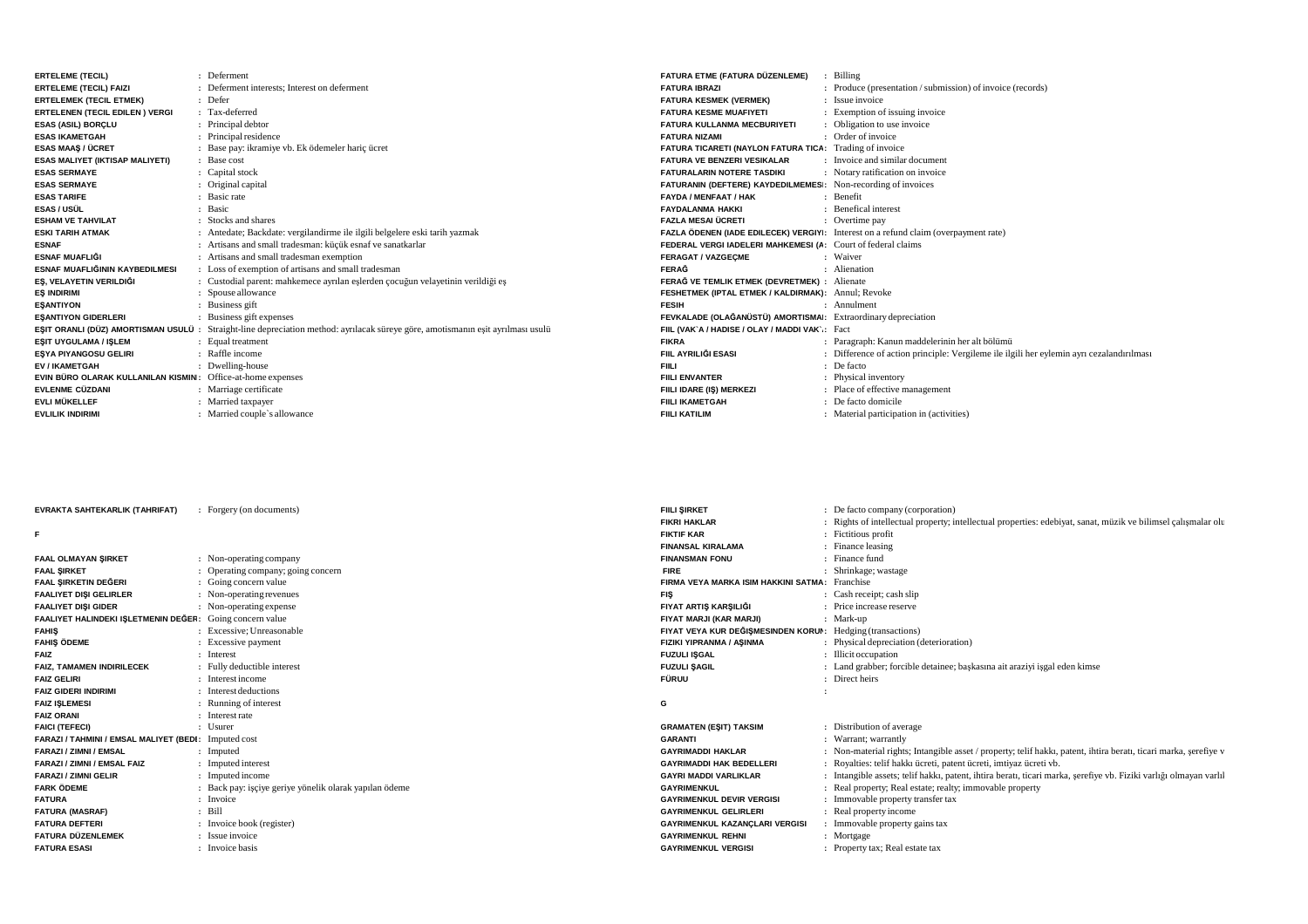| <b>GAYRIMENKUL SAHIBI / EV SAHIBI</b>                                      | : Landlord                                                                                             | <b>GELIR HESABI</b>                                                | : Revenue account                                                                                                                                  |
|----------------------------------------------------------------------------|--------------------------------------------------------------------------------------------------------|--------------------------------------------------------------------|----------------------------------------------------------------------------------------------------------------------------------------------------|
| <b>GAYRIMENKUL YATIRIM FONU / ORTAKLIC:</b> Real estate investment trust   |                                                                                                        | <b>GELIR IDARESINI GELISTIRME FONU</b>                             | : Tax administration development fund                                                                                                              |
| <b>GAYRIMENKULLER</b>                                                      | : Immovables; Real estate; Real property                                                               | <b>GELIR KAYNAKLARI</b>                                            | : Source of information                                                                                                                            |
| GAYRIMENKULLERIN DEĞERLEMESI                                               | : Valuation of real estate (property)                                                                  | <b>GELIR MEMURU</b>                                                | : Revenue officier                                                                                                                                 |
| <b>GAYRIMENKULLERIN EKLENTISI (TEFERR: Accessory of immovable property</b> |                                                                                                        | GELIR ORTAKLIĞI SENEDI                                             | : Revenue sharing certificate                                                                                                                      |
| GAYRISAFI (BRÜT) KAR ORANI                                                 | : Gross profit ratio                                                                                   | <b>GELIR VERGISI</b>                                               | $:$ Income tax                                                                                                                                     |
| <b>GAYRISAFI DEĞER</b>                                                     | : Gross value                                                                                          | GELIR VERGISI ALACAĞI (MAHSUBU)                                    | : Income tax credit                                                                                                                                |
| <b>GAYRISAFI GELIR</b>                                                     | : Gross revenue; Gross profit; Gross earnings                                                          | GELIR VEYA GIDERLERIN DAĞITILMASI                                  | Allocation (of business profits / expense)                                                                                                         |
| <b>GAYRISAFI GELIRIN HESABINA KATILAN #: Inclusions</b>                    |                                                                                                        | <b>GELIRDEN INDIRILECEK GIDERLER</b>                               | : Deductibles                                                                                                                                      |
| <b>GAYRISAFI IRAT /HASILAT /GELIR</b>                                      | : Gross receipt; gross proceeds                                                                        | <b>GELIRI GIZLEMEK</b>                                             | : Conceal income                                                                                                                                   |
| <b>GAYRISAFI KAZANC / GELIR</b>                                            | : Gross income (earnings)                                                                              | <b>GELIRIN BILDIRILMESI</b>                                        | : Reporting of income                                                                                                                              |
| GAYRISAFI KAZANCTAN YAPILAN INDIRIM: Deduction from gross income           |                                                                                                        |                                                                    | <b>GELIRIN BÖLÜNMESI (PARÇALANMASI)</b> : Income-splitting: daha düşük oranlı vergi tarifesine göre vergi vermek için yapılan bir uygulama         |
| <b>GECIKME CEZASI</b>                                                      | : Delay penalty; penalty for delay                                                                     |                                                                    | <b>GELIRIN BÜYÜK MIKTARDA DÜŞÜK BILDI:</b> Substantial understatement of income: Beyan edilen matrahın %10`undan veya kanunen belirlenen bel       |
| <b>GECIKME FAIZI</b>                                                       | : Delay interest; late interest; default interest                                                      | <b>GELIRIN GERCEKLESMESI</b>                                       | : Recognition of income: Gelirin do masi veya doğması veya doğmuş sayılması hali                                                                   |
| <b>GECIKME FAIZININ ISLEMESI</b>                                           | : Running of delay interest                                                                            | <b>GELIRIN HACZI</b>                                               | : Hypothecation of revenue                                                                                                                         |
| <b>GECIKME ZAMMI</b>                                                       | : Late surcharge; Late payment charge                                                                  |                                                                    | GELIRIN KAYDIRILMASI / TRANSFERI (BAŞ: Income shifting; shifting (or transfer) of profit: gayrisafi gelirin daha düşük vergi dilimindeki bir mükel |
| GEC BEYANNAME VERME CEZASI                                                 | : Late-filling penalties                                                                               | <b>GELIRIN TEMLIKI (DEVRI)</b>                                     | : Assignment of income                                                                                                                             |
| <b>GEC ÖDEME</b>                                                           | : Late-payment: vadesinden sonra ödeme                                                                 | <b>GELIRIN YENIDEN TESPITI / HESAPLANMA:</b> Reconstruct of income |                                                                                                                                                    |
| <b>GEC ÖDEME CEZASI</b>                                                    | : Late-payment penalty                                                                                 | GELIRLER GENEL TEBLIĞI                                             | $\therefore$ Revenue ruling (ABD)                                                                                                                  |
| <b>GEC VERILEN BEYANNAME</b>                                               | : Late return: yasal süresinden sonra verilen                                                          | GELIRLERIN ÖZEL GIDERLERE TAHSISI                                  | Earmarking of (tax) revenue                                                                                                                        |
| <b>GECERSIZ</b>                                                            | : Invalid                                                                                              | <b>GELISTIRME VE DESTEKLEME FONU</b>                               | : Development and support fund (Türkiye)                                                                                                           |
| <b>GECERSIZ KILMAK</b>                                                     | : Invalidate                                                                                           | <b>GEMI INSA SANAYI</b>                                            | : Shipbuilding industry                                                                                                                            |
| <b>GECICI (KESIN OLMAYAN)</b>                                              | : Provisional                                                                                          | <b>GENEL / ÖZEL ZAMANASIMI</b>                                     | : General / special period of limitation                                                                                                           |
| <b>GECICI / SÜREKSIZ</b>                                                   | : Transitory                                                                                           | <b>GENEL / STANDART INDIRIM</b>                                    | : Standard deduction                                                                                                                               |
| <b>GECICI AYRILMALAR, ISTEN</b>                                            | : Temporary absence from work                                                                          | <b>GENEL GIDERLER</b>                                              | : Overhead / general / running expenses                                                                                                            |
| <b>GECICI BILANCO</b>                                                      | : Tentative balance sheet; Preliminary balance sheet                                                   | GENEL HUKUK HÜKÜMLERINE GÖRE                                       | : Under the provision of general law                                                                                                               |
| <b>GECICI GÖREV</b>                                                        | : Temporary assignment (duty): gecici bir is veya görev nedeniyle daimi ikamet yerinden başka bir yere | GENEL HÜKÜMLER                                                     | : General provisions                                                                                                                               |
| GEÇICI HÜKÜMLER                                                            | : Interim provisions; Temporary provisions                                                             | <b>GENEL IDARE GIDERLERI</b>                                       | : Management expenses; Administrative expenses                                                                                                     |
| <b>GECICI ISCI</b>                                                         | : Casual labour (worker); Transient worker                                                             | <b>GENEL INDIRIM</b>                                               | : Basic allowance                                                                                                                                  |

| <b>GECICI ITHALAT</b>                                                       | : Temporary importation                                                                                                                | <b>GENEL MERKEZ GIDERLERI</b>                                      | : Head office expenses                                                                                  |
|-----------------------------------------------------------------------------|----------------------------------------------------------------------------------------------------------------------------------------|--------------------------------------------------------------------|---------------------------------------------------------------------------------------------------------|
| GEÇICI KURALLAR / HÜKÜMLER                                                  | : Transitional rules / provisions                                                                                                      | GENEL MÜDÜRLÜK (MERKEZ)                                            | : Head office                                                                                           |
| <b>GECICI MADDE</b>                                                         | : Temporary article                                                                                                                    | <b>GENEL TEBLIĞ</b>                                                | : General communique; Rulings                                                                           |
| <b>GECICI MIZAN</b>                                                         | : Pre-closing trial balance                                                                                                            | <b>GENEL VEKALETNAME</b>                                           | : General power of appointment; General power of attorney                                               |
| <b>GEÇICI OLARAK UZAK KALMA / AYRILMA : Temporary absences</b>              |                                                                                                                                        | <b>GENEL VERGI INDIRIMI</b>                                        | : Standard tax relief                                                                                   |
| <b>GECICI TARHIYAT</b>                                                      | : Provisional assessment                                                                                                               | <b>GENEL YETKI</b>                                                 | : Blanket authority                                                                                     |
| <b>GECICI TEMINAT</b>                                                       | : Provisional warrant                                                                                                                  | <b>GENELGE (TAMIM)</b>                                             | : Circular (letter)                                                                                     |
| <b>GECICI VERGI</b>                                                         | : Provisional tax                                                                                                                      | GERÇEĞE AYKIRI BEYANDA BULUNMAK : Make a false declaration         |                                                                                                         |
| <b>GECICI VERGI BEYANNAMESI</b>                                             | : Estimated tax return                                                                                                                 | <b>GERCEK AKTIF</b>                                                | : Real assets                                                                                           |
| <b>GECICI VERGININ BEYANI</b>                                               | : Declaration of estimated tax                                                                                                         | <b>GERCEK (FIILI) VERGI ORANI</b>                                  | : Effective tax rate                                                                                    |
| GECICI / DEVAMLI OLMAYAN / ARIZI                                            | : Casual                                                                                                                               | <b>GERCEK (HAKIKI) KIŞI</b>                                        | : Natural person                                                                                        |
| <b>GECINME GIDERLERI</b>                                                    | : Living expenses                                                                                                                      | <b>GERCEK KAZANC</b>                                               | : Actual profit                                                                                         |
| GEÇIŞ DÜZENLEMELERI / HÜKÜMLERI                                             | : Transitional arrangements: yeni vergi kanununa uyum için konan geçis hükümleri                                                       | <b>GERCEK KAZANC ESASI</b>                                         | : Actual profit basis                                                                                   |
| <b>GECIS HAKKI</b>                                                          | : Right of passage / way                                                                                                               | <b>GERCEKLESEN KAR VEYA ZARAR</b>                                  | : Recognized gain or loss; Realized gain or loss                                                        |
| <b>GECIT HAKKI</b>                                                          | : Way-leave                                                                                                                            | <b>GEREKCE</b>                                                     | : Rationale; reasoning; ground; justification                                                           |
| GECMIS DONEMLERE AIT ÖDENMEYEN F/: Back interest                            |                                                                                                                                        | <b>GEREKÇESI, MAHKEME KARARININ</b>                                | : Findings of fact                                                                                      |
| <b>GECMIS HIZMETLER</b>                                                     | : Back service: emeklilikte dikkate alınan                                                                                             | <b>GEREKCE (SEBEP), MAKUL</b>                                      | : Reasonable grounds for                                                                                |
| <b>GECMIS TARIHLE DÜZENLEMEK</b>                                            | : Backdate; backdating: bir belgeyi düzenlendiği tarihten önceki bir tarihi atarak düzenlemek (cek, fatura                             | <b>GEREKLI ITINA VE IHTIMAM</b>                                    | : Due diligence                                                                                         |
| <b>GECMIS YIL ZARARLARI</b>                                                 | : Earlier years' loses                                                                                                                 | <b>GEREKLI ITINA VE IHTIMAMI GÖSTERMEK:</b> Exercise due diligence |                                                                                                         |
| <b>GECMIS YIL ZARARLARI INDIRIMI</b>                                        | : Deduction for earlier years' loses                                                                                                   | <b>GEREKLI (GEREKEN)</b>                                           | : Due diligence                                                                                         |
| <b>GECMISE GECERLI</b>                                                      | : Retroactive                                                                                                                          | <b>GERI ALINAN MASRAFLAR</b>                                       | : Expenses reimbursed: yapılan masrafların ilgilisince geri alınması                                    |
|                                                                             | GEÇMIŞE GEÇERLI (ŞAMIL OLMAMA HÜKI: Grandfather clause: eski mevzuat hükümlerinin geçici olarak uygulanmaya devam edilmesini içeren hü | <b>GERI ALINMAYAN HARCAMALAR</b>                                   | : Unreimbursed expenses: isle ilgili olarak yapılmış ancak şirketten tahsil edilmemiş harcamalar ödenen |
| GELIR (VARIDAT, IRAT, KAZANÇ)                                               | : Income; return; revenue; earnings                                                                                                    | <b>GERI ALMA</b>                                                   | : Recovery: Daha önce ödenen vergi ve indirim konusu yapılan şeyleri                                    |
| GELIR,  I ASAN                                                              | : Income in excess of                                                                                                                  | <b>GERI ALMAK</b>                                                  | : Recover: Daha önce ödenen vergi ve indirim konusu yapılan şeyleri                                     |
| <b>GELIR. PESIN TAHSIL EDILEN</b>                                           | : Prepaid incomes                                                                                                                      | <b>GERI ALMAK</b>                                                  | : Reimburse: yapılan masrafların ilgilisince geri alınması                                              |
| <b>GELIR-GIDER HESABI / KAR-ZARAR HESAI:</b> Income and expenditure account |                                                                                                                                        | <b>GERI GELEN MALLAR</b>                                           | : Returned goods                                                                                        |
| GELIR VEYA (ALACAĞIN) TEMLIKI / BAŞKA: Alienation of income                 |                                                                                                                                        | <b>GERI ÖDEME (ITFA)</b>                                           | : Redemption                                                                                            |
| <b>GELIR AJANI</b>                                                          | : Revenue agent $(A.B.D.)$                                                                                                             | <b>GERIYE DÖNÜK UYGULANAMAZ OLMAK :</b> Not to be retrospective    |                                                                                                         |
| <b>GELIR DILIMLERI</b>                                                      | : Income thresholds                                                                                                                    | <b>GERIYE DÖNÜK YÜRÜTME ETKISI (MAKAE: Retroactive effect</b>      |                                                                                                         |
|                                                                             |                                                                                                                                        |                                                                    |                                                                                                         |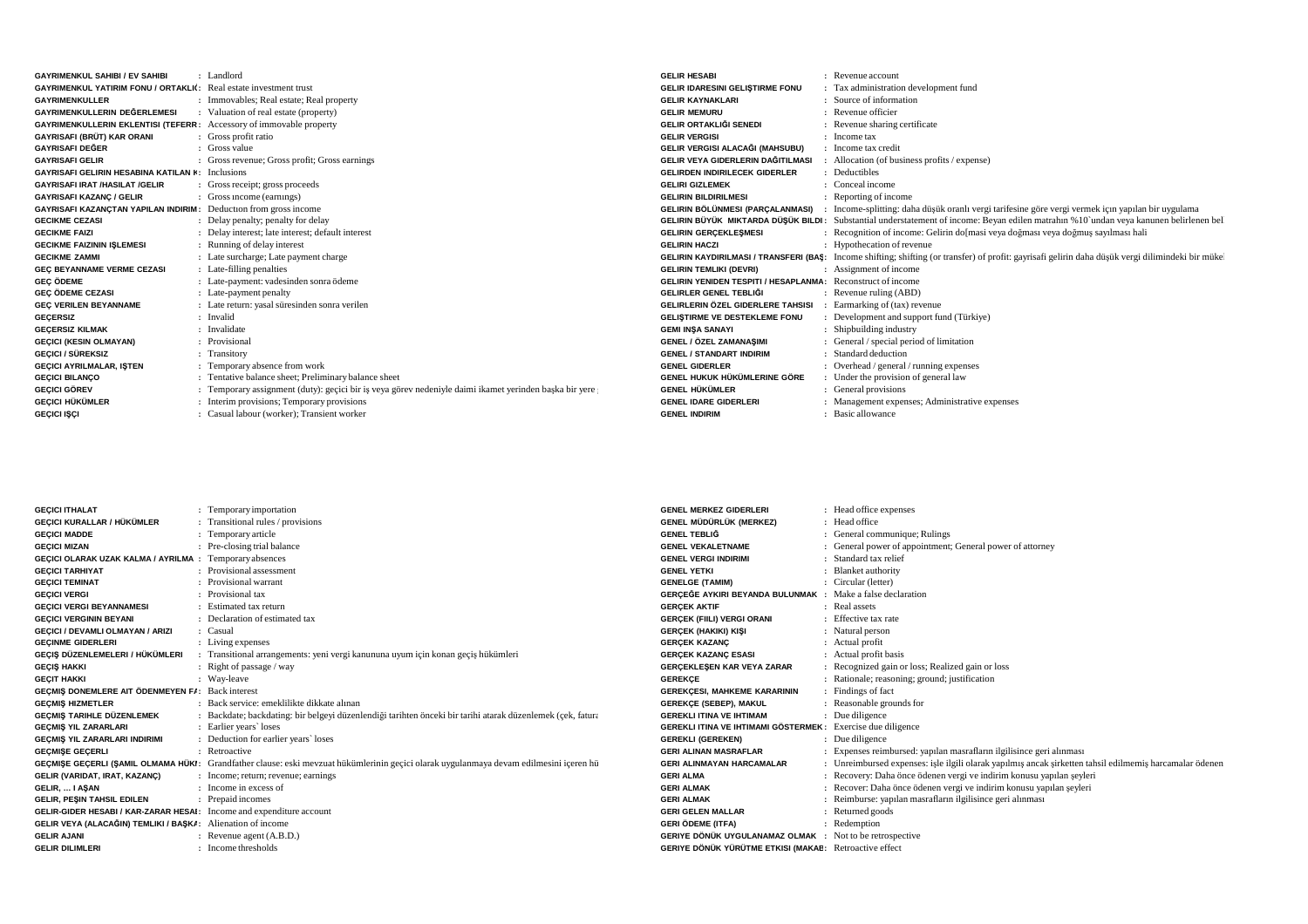| <b>GIDER</b>                                                         | : Expenses for production of income: gelirin elde edilmesi için yapılan | <b>GÜMRÜK DEPOSU (AMBAR)</b>                                | : Bonded warehouse                                                                                                                               |
|----------------------------------------------------------------------|-------------------------------------------------------------------------|-------------------------------------------------------------|--------------------------------------------------------------------------------------------------------------------------------------------------|
| GIDER (VERGI) IADESI SISTEMI                                         | : Expenditure rebate system                                             | GÜMRÜK HATTI                                                | : Customs-frontier                                                                                                                               |
| <b>GIDER (HARCAMA / MASRAF)</b>                                      | : Outlay; Outgoes; Expenditure; Expense                                 | GÜMRÜK KOMISYONCUSU                                         | $\therefore$ Customs broker                                                                                                                      |
| <b>GIDER HESABI</b>                                                  | : Expense account                                                       | GÜMRÜK MUAYENE BELGESI                                      | : Clearance certificate                                                                                                                          |
| GIDER KABUL EDILMEYEN ÖDEMELER                                       | : Non-deductible expenses                                               | GÜMRÜK MUAYENE MEMURU                                       | : Customs inspection (examination) officien                                                                                                      |
| <b>GIDER PUSULASI</b>                                                | : Note of expenses                                                      | GÜMRÜK MUAYENESI                                            | : Customs examination                                                                                                                            |
| <b>GIDER VERGISI</b>                                                 | : Excise duty / tax; Expenditure tax; Consumption tax                   | <b>GÜMRÜK TARIFESI</b>                                      | : Customs tariff                                                                                                                                 |
| GIDER YA DA ZARAR YAZMAK (KAYDETMI: Record as an expense; charge off |                                                                         | GÜMRÜK VERGI IADESI (REDDI RUSUM)                           | : Drawback                                                                                                                                       |
| GIDERLERIN DAĞITILMASI                                               | : Cost distribution                                                     | GÜMRÜKSÜZ (VERGISIZ)                                        | : Duty-free                                                                                                                                      |
| <b>GIDERLERIN ÖDENMESI</b>                                           | : Reimbursement: yapılmış olan bir giderin ilgilisine geri ödenmesi     | GÜNDELIK (YEVMIYE)                                          | : Per diem allowance; Daily allowance                                                                                                            |
| <b>GIRDI VERGISI</b>                                                 | : Input tax: istihsalde kullanılan ilk madde vergisi                    | GÜNDÜZ VAKTI                                                | : In the day time                                                                                                                                |
| <b>GIYABI / GIYABEN</b>                                              | : By default                                                            | GÜNLÜK GIDER KARŞILIĞI                                      | : Daily reimbursement: günlük giderler için ilgiliye harcırah, konaklama yiyecek karşılığı ödenen paralar                                        |
| GIYABI KARAR /HÜKÜM                                                  | : Judgement by default                                                  | GÜNLÜK MÜSTERI LISTESI                                      | : List of daily clients                                                                                                                          |
| <b>GIZLEME</b>                                                       | : Concealment                                                           | GÜVENCE (DEPOZITO PARASI / DEPOZITO: Security deposit       |                                                                                                                                                  |
| <b>GIZLI IHTIYAT</b>                                                 | : Hidden reserves                                                       | GÜVENLIK ÖNLEMLERI (VERGI)                                  | : Measures of conservancy                                                                                                                        |
| GIZLI ANLAŞMA / MUVAZA                                               | : Collusion: vergi kacırmak amacıyla başkalarıyla yapılan anlaşma, hile | GÜVENLIK VE KORUMA GIDRERLERI                               | : Safety expenditure                                                                                                                             |
| <b>GIZLI IHTIYATLAR</b>                                              | : Secret reserves                                                       |                                                             |                                                                                                                                                  |
| <b>GIZLI VERGI</b>                                                   | : Hidden tax: fiyata dahil olan dolaylı vergi                           | н                                                           |                                                                                                                                                  |
| GÖÇMEN (MÜLTECI)                                                     | : Immigrant                                                             |                                                             |                                                                                                                                                  |
| GÖÇMEN VE MÜLTECI MUAFLIĞI                                           | : Immigrant exemptions                                                  | <b>HACIZ</b>                                                | : Lien; Distraint; Attachment; Garnishment; Levy                                                                                                 |
| GÖREV (YETKI) ALANI                                                  | : Jurisdiction                                                          | <b>HACIZ. BANKA HESABINA KONAN</b>                          | : Levy on a bank account                                                                                                                         |
| GÖREV (VAZIFE)                                                       | $:$ Duty                                                                | <b>HACIZ, HATALI</b>                                        | : Wroungful levy                                                                                                                                 |
| <b>GÖREV SÜRESI</b>                                                  | : Term of office                                                        | HACIZ. MAAS VE ÜCRETLERE KONAN                              | : Levy on wages and salaries                                                                                                                     |
| GÖREV SÜRESI, HAKIMLERIN                                             | : Term of office of judge                                               |                                                             | HACIZ BILDIRISI (IHBARNAMESI / VARAKA: Notice of lien; Notice of levy; Garnishee order                                                           |
| <b>GÖREVDEN ALINMA</b>                                               | : Removal from office                                                   |                                                             | HACIZ ÇÖZME BELGESI (HACIZ KALDIRMA: Certificate of non-attachment; Certificate of discharge (of tax lien); Certificate of release (of tax lien) |
| GÖREVIN YÜRÜTÜLMESI                                                  | : Performance of duty                                                   | <b>HACIZ EDEN</b>                                           | : Attacher                                                                                                                                       |
| <b>GÖREVINI YAPMAMAK</b>                                             | : Fail to perform his duty                                              | <b>HACIZ EMRI</b>                                           | : Garnishee order                                                                                                                                |
| GÖRÜŞ, ÇOĞUNLUK                                                      | : Majority opinion (view)                                               | HACIZ EMRINE UYMAMA (HACZI YERINE G: Failure to honour levy |                                                                                                                                                  |
| GÖRÜŞ, AZINLIK                                                       | : Dissenting opinion                                                    | <b>HACIZ ETMEK</b>                                          | : Garnishee                                                                                                                                      |

| GÖRÜŞ AYRILIĞI                                                                  | : Difference of opinion: Birden fazla hakimle verilen kararlarda ortaya çıkan aykırı görüş | <b>HACIZ IHBAI</b> |
|---------------------------------------------------------------------------------|--------------------------------------------------------------------------------------------|--------------------|
| <b>GÖRÜSME</b>                                                                  | : Conference (or interview): mükellefle yapılan                                            | <b>HACIZ ILANI</b> |
| <b>GÖRÜSME TALEP ETMEK</b>                                                      | : Request conference (or interview)                                                        | <b>HACIZ ISLEN</b> |
| GÖRÜŞMEYE ÇAĞRI (YAZISI)                                                        | : Conference invitation                                                                    | <b>HACIZ KARA</b>  |
| GÖTÜRÜ                                                                          | : Lump-sum                                                                                 | <b>HACIZ KONL</b>  |
| GÖTÜRÜ GIDER                                                                    | : Lump-sum expenditures (or expense)                                                       | <b>HACIZ KOYM</b>  |
| <b>GÖTÜRÜ GIDER ESASINA GÖRE TARHIYA:</b> Notional basis of assessment (Fransa) |                                                                                            | <b>HACIZ MEMI</b>  |
| GÖTÜRÜ GIDER INDIRIMI                                                           | : Blanket expense allowance                                                                | <b>HACIZ SEBE</b>  |
| GÖTÜRÜ INDIRIM                                                                  | : Lump-sum deduction; Blanket deduction                                                    | <b>HACIZ TATB</b>  |
| GÖTÜRÜ KAZANC                                                                   | : Notional profits (Fransa)                                                                | <b>HACIZ YAPN</b>  |
| GÖTÜRÜ KAZANÇ ESASI                                                             | : Lump-sum profit basis                                                                    | HACIZ VE S/        |
| GÖTÜRÜ MATRAHLARIN TESPITI                                                      | : Determination of lump-sum basis                                                          | <b>HACIZ YETK</b>  |
| GÖTÜRÜ MÜKELLEF                                                                 | : Lump-sum taxpayer                                                                        | <b>HACIZLI (HA</b> |
| GÖTÜRÜ SERBEST MESLEK KAZANCI                                                   | : Lump-sum self-employment earnings                                                        | <b>HACIZLI MAI</b> |
| GÖTÜRÜ TARHIYAT                                                                 | : Assessment, lump sum                                                                     | <b>HACIZLI VE</b>  |
| GÖTÜRÜ TARHIYAT                                                                 | : Lump-sum assessment                                                                      | <b>HACIZLI ÜCI</b> |
| GÖTÜRÜ TICARI KAZANC                                                            | : Lump-sum commercial earnings                                                             | <b>HACZE YETI</b>  |
| GÖTÜRÜ USULÜN GENEL ŞARTLARI                                                    | : The general conditions of the lump-sum method                                            | <b>HACZEDILEI</b>  |
| GÖTÜRÜ USULÜN ÖZEL ŞARTLARI                                                     | : The special conditions of the lump-sum method                                            | <b>HACZEDILEI</b>  |
| GÖTÜRÜ USULÜN HUDUDU                                                            | : The limits of lump-sum method                                                            | <b>HACZEDILEI</b>  |
| GÖTÜRÜ ÜCRETLER                                                                 | : Lump-sum wages                                                                           | <b>HACZEDILEI</b>  |
| GÖTÜRÜ VERGILEMEDEN VAZGEÇMEK                                                   | : Waive lump-sum taxation                                                                  | <b>HACZEDILEI</b>  |
| GÖTÜRÜ VERGILENDIRME                                                            | : Lump-sum taxation                                                                        | <b>HACZEDILEI</b>  |
| <b>GRUBA DAHIL SIRKETLER ARASINDAKI IS:</b> Intercompany transactions           |                                                                                            | <b>HACZEDILEI</b>  |
| <b>GRUP HAYAT SIGORTASI</b>                                                     | : Group life insurance                                                                     | <b>HACZEDILEI</b>  |
| <b>GRUP MUHASEBESI</b>                                                          | : Group account: aynı sınıf veya gruba giren malların toplu olarak bir hesapta izlenmesi   | <b>HACZETMEI</b>   |
| GÜMRÜK ARDIYE ÜCRETI                                                            | : Customs storage fees                                                                     | <b>HACZETMER</b>   |
| <b>GÜMRÜK BEYANNAMESI</b>                                                       | : Customs declaration                                                                      | <b>HACZI CAIZ</b>  |
| <b>GÜMRÜK DAIRESI</b>                                                           | : Customs house                                                                            | <b>HACZI KABII</b> |
|                                                                                 |                                                                                            |                    |

| HACIZ IHBARNAMESI (BILDIRISI / VARAKA: File a notice of lien     |                                                       |
|------------------------------------------------------------------|-------------------------------------------------------|
| <b>HACIZ ILANI</b>                                               | : Notice of seizure (in newspaper)                    |
| <b>HACIZ ISLEMI (MUAMELESI)</b>                                  | Attachment proceeding                                 |
| <b>HACIZ KARARI (EMRI)</b>                                       | : Warrant of distraint (attachment); Distress warrant |
| <b>HACIZ KONULAN MALLARIN TESLIMI</b><br>$\ddot{\phantom{a}}$    | Surrender of seized property                          |
| <b>HACIZ KOYMAK</b>                                              | : Place lien (levy) on; Distrain                      |
| <b>HACIZ MEMURU</b><br>÷.                                        | Seizing officer                                       |
| <b>HACIZ SEBEBI</b><br>۰.                                        | Cause of seizure                                      |
| HACIZ TATBIK ETMEK (HACZI UYGULAMAI: Enforce lien                |                                                       |
| <b>HACIZ YAPMAK</b>                                              | : Make levy                                           |
| HACIZ VE SATIŞ MASRAFLARI                                        | : Expense (cost) of levy (seizure) and sale           |
| <b>HACIZ YETKISI</b>                                             | : Levy power                                          |
| HACIZLI (HACZEDILEN) MALLAR<br>÷.                                | Seized (distrained) property / goods                  |
| HACIZLI MALLARIN SATISININ ERTELENMI:                            | Adjournment of sale of seized property                |
| HACIZLI VE BLOKE EDILEN GELIRLER<br>÷                            | Impounded and escrowed income                         |
| HACIZLI ÜCRETLER                                                 | : Garnished wages                                     |
| <b>HACZE YETKILI MAKAM</b>                                       | Authority to seize                                    |
| HACZEDILEBILECEK (HACZI KABIL) MALL: Property subject to lien    |                                                       |
| HACZEDILEBILECEK OLAN<br>٠                                       | Attachable; seizable                                  |
| <b>HACZEDILEMEZ MALLAR</b>                                       | Non-seizable property                                 |
| HACZEDILEMEZ MALLARIN GERI ALINMAS: Redemption of seize property |                                                       |
| HACZEDILEN MALLARIN SAKLANMASI (MI: Custody of seized property   |                                                       |
| HACZEDILEN MALLARINSAHIBINE IADESI :                             | Return of property to owner                           |
| HACZEDILEN MALLARIN SATIŞI                                       | : Sale of seized property                             |
| <b>HACZEDILEN MALLARIN TESLIMI</b><br>$\mathbf{r}$               | Surrender of seized / levied property                 |
| <b>HACZETMEK</b>                                                 | Attach; Garnish; Levy; Seize; Distrain                |
| HACZETMEK, MAAŞ VE ÜCRETLERI<br>÷.                               | Garnish (attach) wages and salary                     |
| <b>HACZI CAIZ OLMAYAN</b>                                        | : Non-distrainable                                    |
| HACZI KABIL / HACZEDILEBILECEK                                   | : Distrainable                                        |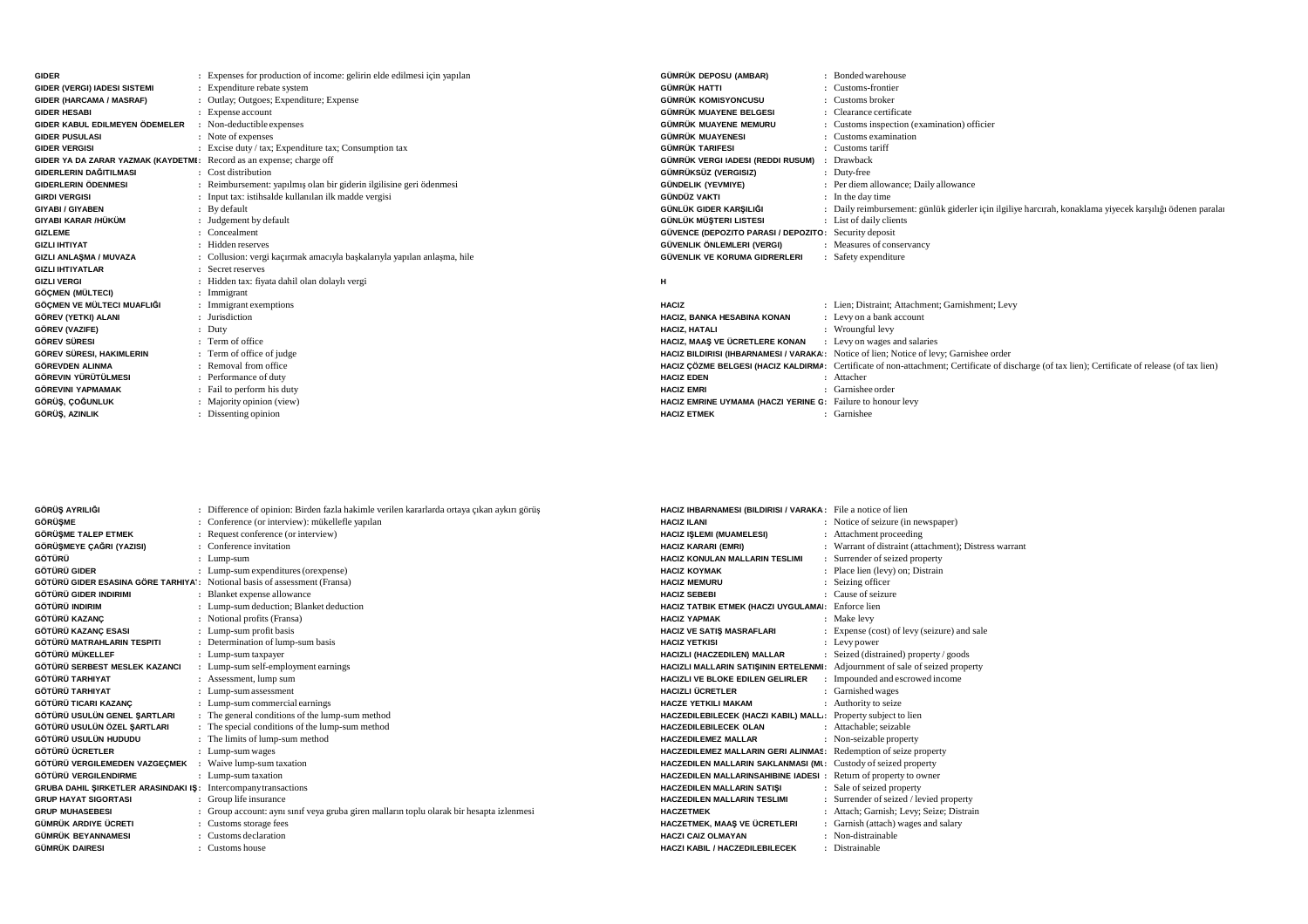| HACZI KALDIRMAYA YETKILI MAKAM                                          | : Competent authority to release levy                                                                    | <b>HATALI</b>          |
|-------------------------------------------------------------------------|----------------------------------------------------------------------------------------------------------|------------------------|
| HACZIN FIILEN YAPILMASI / UYGULANMAS: Execution of attachment           |                                                                                                          | <b>HATALI IADELER</b>  |
| HACZIN KALDIRILMASI (VERGI)                                             | : Release of (tax) lien (or levy); release from attachment; Non-attachment of lien                       | <b>HATALI IADELER</b>  |
| HACZIN TATBIKI (UYGULANMASI)                                            | : Enforcement of lien: Execution attachment                                                              | <b>HATALI KAYIT (K</b> |
| <b>HAFIFLETICI SEBEPLER</b>                                             | : Cause of mitigation; reason for mitigation                                                             | <b>HATALI OLARAK</b>   |
| HAK VE YÜKÜMLÜLÜKLERI, MÜKELLEF                                         | : Rights and liabilities of taxpayer                                                                     | <b>HATALI TEBLIĞ</b>   |
| HAKEM (UYUŞMAZLIĞI ÇÖZEN)                                               | : Arbitrator                                                                                             | <b>HATIR SENEDI</b>    |
| <b>HAKKANIYET (ADALET)</b>                                              | $:$ Equity                                                                                               | <b>HAVAALANI VER</b>   |
| HAKKANIYETE (ADALET KURALLARINA) U: Equitable                           |                                                                                                          | <b>HAVALE, POSTA</b>   |
| <b>HAKKINI SAKLI TUTMAK</b>                                             | : Reserve the right to                                                                                   | <b>HAVUZ ESASI (SI</b> |
| HAKKINI SUISTIMALI (KÖTÜYE KULLANILI: Abuse of right                    |                                                                                                          | <b>HAYALI (UYDURN</b>  |
| HAKLARINDAN VAZGECME (FERAGAT)                                          | : Waiver of rights                                                                                       | <b>HAYALI IHRACAT</b>  |
| HAKLI (MUTEBER, GECERLI) SEBEP                                          | : Valid reason                                                                                           | <b>HAYALI ISLEMLE</b>  |
| <b>HAKLI NEDENLER</b>                                                   | : Justifiable reasons                                                                                    | <b>HAYAT SIGORTA</b>   |
| HAKSIZ (SEBEPSIZ) IKTISAP                                               | : Unjustified benefit                                                                                    | <b>HAYAT STANDAR</b>   |
| <b>HAFKSIZ FIIL</b>                                                     | : Wrongful action                                                                                        | <b>HAYAT STANDAR</b>   |
| HAKSIZ FIILDEN DOĞAN ZARAR                                              | $:$ Tort                                                                                                 | <b>HAYAT STANDAR</b>   |
| HALKA AÇIK ORTAKLIKLAR                                                  | : Publicly traded partnerships                                                                           | <b>HAYATTA KALAN</b>   |
| <b>HALKA ACIK SIRKET</b>                                                | : Public limited company; Publicly held-company                                                          | <b>HAYIR CEMIYETI</b>  |
| <b>HAMIL</b>                                                            | : Holder; bearer: emre veya nama yazılı olmayan çek, hisse vb. Sahibi olan                               | <b>HAYIR KURUMLA</b>   |
| <b>HAMILINE ÖDENECEK</b>                                                | : Pavable to bearer                                                                                      | <b>HAYIR KURUMLA</b>   |
| <b>HAMILINE YAZILI HISSE SENEDI / TAHVIL : Bearer share / stock</b>     |                                                                                                          | <b>HAYVAN KESIM \</b>  |
| HAPIS (ALIKOYMA) HAKKI                                                  | : Right of detention; right of retention                                                                 | <b>HAYVAN VERGIS</b>   |
| <b>HAPIS CEZASI</b>                                                     | : Prison sentence: Imprisonment                                                                          | <b>HAZINE BONOSU</b>   |
| <b>HAPSEN TAZYIK</b>                                                    | : attachment for arrest (of a taxpayer); Imprisonment for debt; Coercive imprisonment (of the debtor); C | <b>HER SEY DAHIL</b>   |
| <b>HAPSEN TAZYIK ISTEME</b>                                             | : Apply for an attachment                                                                                | <b>HER SEY DAHIL F</b> |
| <b>HAPSEN TAZYIK KARARI</b>                                             | : Order of attachment for the arrest                                                                     | <b>HERKESE VEYA I</b>  |
| HAPSEN TAZYIK KARARI ÇIKARMAK (VER: Issue order of attachmentfor arrest |                                                                                                          | <b>HERKESIN INCEL</b>  |
| <b>HARCAMA VERGISI</b>                                                  | : Spending (or expenditure) tax                                                                          | <b>HESABA MAHSUI</b>   |

| <b>HATAII</b>                                                              | : Erroneous                              |
|----------------------------------------------------------------------------|------------------------------------------|
| <b>HATALI IADELER</b>                                                      | : Erroneous refunds                      |
| HATALI IADELERIN GERI ALINMASI                                             | : Recovery of erroneous refunds          |
| HATALI KAYIT (KAYIT HATASI)                                                | : Misentry                               |
| HATALI OLARAK (SEHVEN)                                                     | : Erroneously                            |
| HATALI TEBLIĞ                                                              | : Wrong notification (notice)            |
| HATIR SENEDI                                                               | : Accommodation note (bill)              |
| HAVAALANI VERGISI (AYAKBASTI PARASI): Airport tax                          |                                          |
| <b>HAVALE, POSTA</b>                                                       | : Postal money order                     |
| <b>HAVUZ ESASI (SISTEMI)</b>                                               | · Pool hasis                             |
| HAYALI (UYDURMA / NAYLON)                                                  | : Fictitious                             |
| <b>HAYALI IHRACAT</b>                                                      | : Fictitious export                      |
| HAYALI IŞLEMLER                                                            | : Fictitious transactions                |
| <b>HAYAT SIGORTASI</b>                                                     | : Life insurance                         |
| HAYAT STANDARDI ESASI                                                      | : Principle of standard of living        |
| HAYAT STANDARDI ESASINA GÖRE TARHI: Standard of living assessment system   |                                          |
| HAYAT STANDARDI TEMEL GÖSTERGELEI: Basic standard of living indicators     |                                          |
| HAYATTA KALAN ES / DUL                                                     | : Surviving spouse                       |
| <b>HAYIR CEMIYETI</b>                                                      | : Charitable society                     |
| HAYIR KURUMLARI                                                            | : Charitable foundations / organizations |
| HAYIR KURUMLARININ GELIRI                                                  | : Charitable income                      |
| HAYVAN KESIM VERGISI                                                       | : Slaughtering tax                       |
| <b>HAYVAN VERGISI</b>                                                      | : Chattel tax                            |
| <b>HAZINE BONOSU</b>                                                       | : Treasury bill (t-bill)                 |
| HER SEY DAHIL                                                              | : All-in                                 |
| HER SEY DAHIL FIYAT                                                        | : All-in price                           |
| HERKESE VEYA HER ŞEYE UYGULANAN (İ: Across-the-board                       |                                          |
| HERKESIN INCELEMESINE AÇIK OLMAK : Be open to the inspection of the public |                                          |
| HESABA MAHSUBEN (ÖDEME)                                                    | : On account                             |
|                                                                            |                                          |

| HARCAMALAR ÜZERINDEN ALINAN VERGI: Tax on expenses                 |                                                                                                       | <b>HESABA YATIRMAK, AYRI</b>                                              | Deposit in a separate account to                                                                                                      |
|--------------------------------------------------------------------|-------------------------------------------------------------------------------------------------------|---------------------------------------------------------------------------|---------------------------------------------------------------------------------------------------------------------------------------|
| <b>HARCAMALARIN FAZLA GÖSTERILMESI : Overstatement of expenses</b> |                                                                                                       | <b>HESABEN (TAHMINEN / RE`SEN)</b>                                        | : By approximation                                                                                                                    |
| <b>HARCANABILIR GELIR</b>                                          | : Disposable income                                                                                   | <b>HESAP DÖNEMI</b>                                                       | : Accounting period                                                                                                                   |
| <b>HARCIRAH ÖDEMEK</b>                                             | : Pay subsistence allowance; Pay travel allowance                                                     | HESAP DÖNEMI, ÖZEL                                                        | : Special accounting period                                                                                                           |
| HARCIRAH (GÜNDELIK)                                                | : Subsistence allowance; Living-away-from-home allowance, per diem allowance; Daily allowance         | <b>HESAP HATALARI</b>                                                     | : Calculation errors: Mathematical errors                                                                                             |
| <b>HARCIRAH ALMAK</b>                                              | : Receive daily allowance                                                                             | HESAP HATALARI BEYANNAMEDE GÖRÜL: Mathematical errors appearing on return |                                                                                                                                       |
| <b>HARCIRAH BEYANNAMESI</b>                                        | : Statement of expense                                                                                | HESAP HATASI BILDIRISI (IHBARNAMESI) : Notice of mathematical error       |                                                                                                                                       |
| HARCIRAH VE GIDER KARSILIKLARI                                     | : Allowances and reimbursements: Seyahat, konaklama vb. Diğer ödemeler karşılığı olarak isverenin çal | HESAP HÜLASASI (ÖZETI)                                                    | : Statement of account: Abstract of account                                                                                           |
| <b>HARCIRAH (SEYAHAT MASRAFI)</b>                                  | : Travel allowance                                                                                    | <b>HESAP KESIM TARIHI</b>                                                 | : Cut off date                                                                                                                        |
| <b>HARC (RESIM VE HARC)</b>                                        | $:$ Fees                                                                                              | <b>HESAPLAMAK</b>                                                         | : Figure; Compute                                                                                                                     |
| <b>HARC ALMAK</b>                                                  | : Levy the fees on                                                                                    | <b>HESAPLANAN VERGI</b>                                                   | : Tax computed                                                                                                                        |
| HARCLIK (TAHSISAT / ÖDENEK)                                        | : Allowance: Özel amaçla verilen                                                                      | HESAPLARI TAHRIF ETMEK (TAHRIFAT YA: Falsify the account                  |                                                                                                                                       |
| <b>HARP MALULÜ</b>                                                 | : War casualty                                                                                        | <b>HESAPLARIN TAHRIFI</b>                                                 | : Falsification of accounts                                                                                                           |
| HARP MALÜLLÜĞÜ ZAMMI                                               | : Disabled veteran allotment                                                                          | HESAPLARIN TASNIFI (SINIFLANDIRILMAS: Classification of account           |                                                                                                                                       |
| <b>HASAR</b>                                                       | $:$ Loss                                                                                              | <b>HIZLANDIRILMIS AMORTISMAN</b>                                          | : Accelerated depreciation                                                                                                            |
| <b>HASAR BELGESI</b>                                               | : Certificate of damage                                                                               | HIBE (BAĞIŞ / YARDIM)                                                     | : Donation: Grant                                                                                                                     |
| <b>HASILAT</b>                                                     | : Proceeds; yield                                                                                     | <b>HIBE EDEN</b>                                                          | : Donor                                                                                                                               |
| <b>HASILAT DEFTERI</b>                                             | : Proceeds book / register                                                                            | <b>HIBE EDILEN</b>                                                        | : Donee                                                                                                                               |
| <b>HASTALIK IZNI</b>                                               | : Sick leave                                                                                          | <b>HIBE VERGISI</b>                                                       | : Gift tax                                                                                                                            |
| <b>HASTALIK ÖDENEĞI</b>                                            | : Sick pay                                                                                            | HIC VERGI ÖDENMEYEN DÖNEM                                                 | : Tax holiday: yeni kurulan sirket tanınan bir teşvik türü                                                                            |
| HASTALIK VE DOĞUM YARDIMLARI                                       | : Sickness and maternity benefits                                                                     | <b>HILELI (SAHTE)</b>                                                     | : Fraudulent                                                                                                                          |
| HATA, AÇIK (BARIZ)                                                 | : Obvious error                                                                                       | HILELI (MUVAZALI)                                                         | : Collusive                                                                                                                           |
| HATA, BEYANNAME ÜZERINDEN KOLAYC/: Error appearing upon the return |                                                                                                       | <b>HILELI IFLAS</b>                                                       | : Fraudulent bankruptcy                                                                                                               |
| <b>HATA, HESAP</b>                                                 | : Mathematical error                                                                                  | HILELI VERGI SUÇU INCELEME BÖLÜMÜ : Criminal investigation division       |                                                                                                                                       |
| HATA, HUKUKI                                                       | : Error of law                                                                                        | HIRSIZLIKTAN DOĞAN ZARAR                                                  | : Theft losses                                                                                                                        |
| <b>HATA, MADDI</b>                                                 | : Mathematical error: Error of fact                                                                   | <b>HISSE (PAY)</b>                                                        | : Share                                                                                                                               |
| HATA, VERGILEMEDE                                                  | : Error in taxation                                                                                   | <b>HISSE (HISSE SENEDI)</b>                                               | : Stock; Share; Stocks and shares; Equity                                                                                             |
| <b>HATA VEYA NOKSANLIK</b>                                         | : Mistake / error or omission                                                                         |                                                                           | HISSE SENEDI, IKRAMIYE VEYA KAR DAĞI: Bonus issue: ikramiye veya kar dağıtımı yerine, hissedarlara bedava olarak verilen senetlerdir. |
| HATALARIN DÜZELTILMESI                                             | : Correction of errors                                                                                | HISSE SENEDI IHRACIYLA SERMAYE EDIN: Equity financing                     |                                                                                                                                       |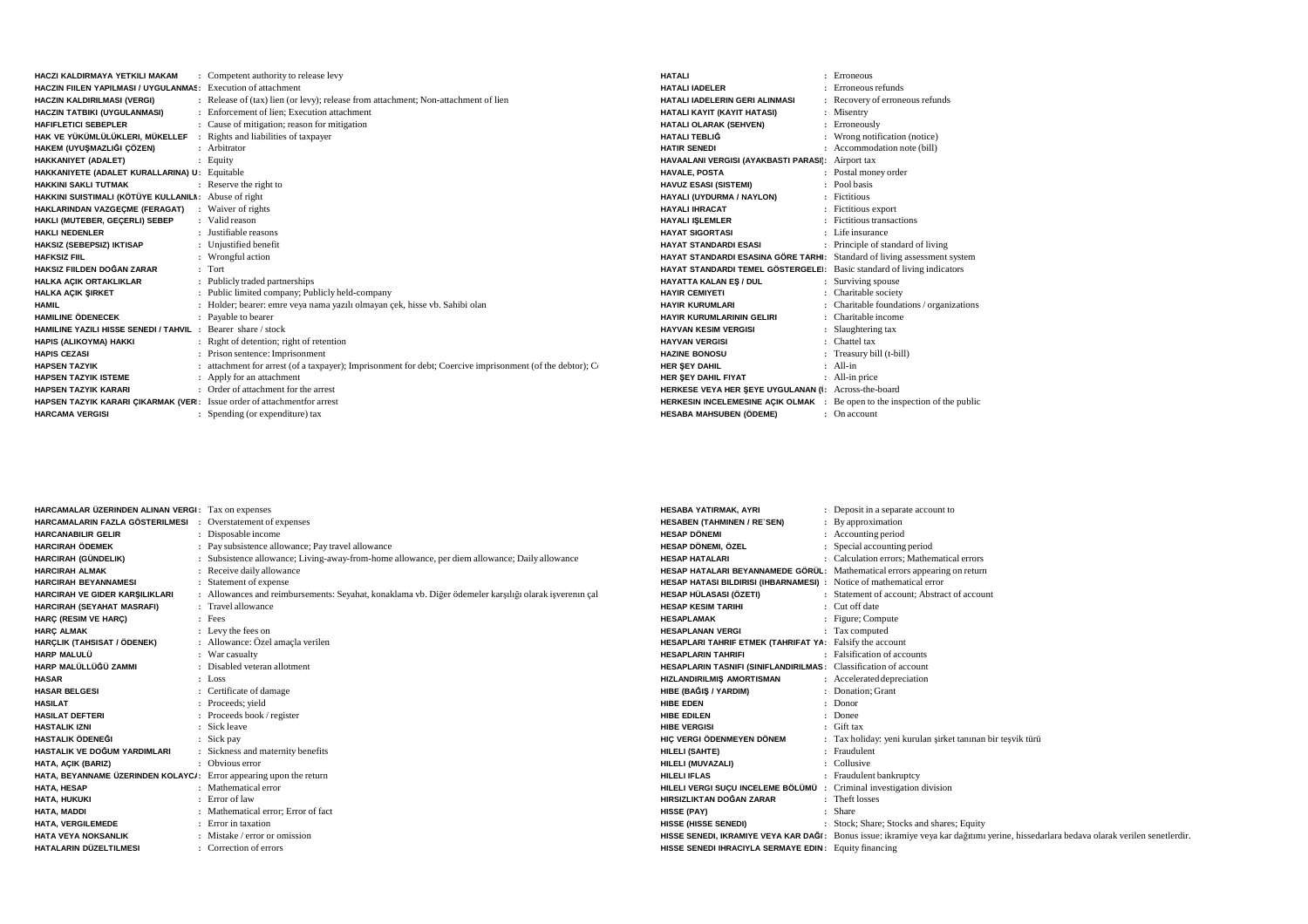| <b>HISSE SENETI ERI DEVIR VE TEMI IK VERC</b> Stock transfer tax |                                                                                    |
|------------------------------------------------------------------|------------------------------------------------------------------------------------|
| HISSE SENETLERININ / TAHVILIN ITFASI                             | Stock / bond redemption; Redeem a bond / share                                     |
| <b>HISSEDAR</b>                                                  | : Stockholder                                                                      |
| HISSEDAR ŞIRKETLERARASI KAR DAĞITII: Intercorporate dividends    |                                                                                    |
| HISSELERE BÖLÜNMÜS SERMAYE                                       | : Share capital                                                                    |
| HISSELERIN IŞTIRAKÇILERE DAĞITILMASI: Allotment of shares        |                                                                                    |
| HISSEYE KARŞILIK HISSE IKTISABI                                  | : Share for share acquisitions                                                     |
| HIZMET ICI EĞITIM                                                | : In-service training; On-the-job training                                         |
| <b>HIZMET SÜRESI</b>                                             | : Length of service; Years of service: fiilen calisilan süre                       |
| <b>HOLDING SIRKETI</b>                                           | Holding company                                                                    |
| <b>HUKUK DAVASI</b>                                              | : Civil action                                                                     |
| HUKUK DAVASI AÇMAK                                               | : Bring civil action                                                               |
| <b>HUKUK MAHKEMESI</b>                                           | : Civil court                                                                      |
| HUKUKA AYKIRILIK (GAYRIMEŞRULUK)                                 | <b>Illegality</b>                                                                  |
| <b>HUKUKI MÜTALAA</b>                                            | : Dictum: ictihadi bir değeri ve mevcut dava ile bir ilgisi olmayan mahkeme görüşü |
| <b>HUKUKI SEBEP</b>                                              | Cause of action: dava acılmasına yol açan neden / olay                             |
| <b>HUKUKI VARLIK</b>                                             | : Entity                                                                           |
| HURDA DEĞERI                                                     | : Break-up value; Scrap value; Salvage value                                       |
| HUSUSI (ÖZEL) VEKALETNAME                                        | : Special power of attorney                                                        |
| HUZUR HAKKI (ÜCRETI)                                             | Daily attendance allowance; attendance fees; Directors' fees                       |
| HÜKMÜ ŞAHIS (TÜZEL KIŞI)                                         | : Legal person; legal entity; artificial person                                    |
| HÜKÜM (MAHKEME)                                                  | : Judgement; injunction                                                            |
| HÜKÜM (KANUN VB.)                                                | $\cdot$ Provision                                                                  |
| HÜKÜM, GEÇICI                                                    | Interim provisions; Temporary provisions                                           |
| HÜKÜM, UYGULANACAK                                               | : Provisions applicable                                                            |
| HÜKÜM. UYGULANMAYACAK                                            | : Provisions inapplicable                                                          |
| HÜKÜM VERMEK (MAHKEME)                                           | : Render judgement; Grant a judgement for; Grant an injunction to                  |
| HÜKÜMSÜZ (BATIL / BUTLAN)                                        | : Null and void: Void                                                              |
| HÜKÜMSÜZ SAYILAN TASARRUFLAR                                     | : Disposals considered void                                                        |

| <b>IDARECE TAKDIR</b>                      | Administrative appraisal (evaluation)                                                                 |
|--------------------------------------------|-------------------------------------------------------------------------------------------------------|
| IDARI CELPNAME (ÇAĞRI MEKTUBU)             | Administrative summon: vergi idaresi veya onun elemanı tarafından mükellefe defter ve belgelerin ince |
| <b>IDARI CEZALAR</b>                       | Administrative penalties: vergi suçu cezalarını oluşturan cezalar dışındaki cezaları içerir           |
|                                            | <b>IDARI ÇÖZÜM YOLLARININ TÜKETILMESI (:</b> Exhaustion of administrative remendies                   |
| <b>IDARI ÇÖZÜM</b>                         | : Administrative remedy: vergi ihtilaflarının idari aşamada yargı yoluna gitmeden çözülmesi           |
| <b>IDARI DAVA</b>                          | Lawsuit against the administration                                                                    |
| IDARI DÜZELTME ISTEĞI / TALEBI             | Administrative adjustment request                                                                     |
| <b>IDARI HACIZ</b>                         | Administrative levy                                                                                   |
| <b>IDARI IHTILAF</b>                       | Administrative disputes                                                                               |
| <b>IDARI ISLEM</b>                         | Administrative proceeding                                                                             |
| <b>IDARI MAHKEME</b>                       | Administrative court                                                                                  |
| <b>IDARI PARA CEZASI</b>                   | Administrative fine                                                                                   |
| <b>IDARI SÜRE</b>                          | Administrative period                                                                                 |
| <b>IDARI TAHKIKAT</b>                      | Administrative investigation                                                                          |
| <b>IDARI TASARRUF / IDARI ISLEM</b>        | Ministerial act                                                                                       |
| <b>IDARI TEMYIZ / IDARI ITIRAZ</b>         | Administrative appeal: yargıya gitmeden idari yoldan ihtilafın çözülmesi için yapılan                 |
| <b>IDARI UYUŞMAZLIK</b>                    | Administrative dispute                                                                                |
| <b>IDDIA ETMEK (HAK)</b>                   | Claim                                                                                                 |
| <b>IFADE (SEHADET)</b>                     | Testimony                                                                                             |
| <b>IFADE VERMEK</b>                        | Give testimony                                                                                        |
| IFADESINI ALMAK (MÜKELLEFIN)               | Take testimony (of taxpayer)                                                                          |
| <b>IFLAS</b>                               | Bankruptcy; Failure                                                                                   |
| <b>IFLAS ETMEK</b>                         | Become bankrupt; Go bankrupt                                                                          |
| <b>IFLAS IDARESI (DAIRESI)</b>             | Bankruptcy office                                                                                     |
| <b>IFLAS KANUNU</b>                        | Bankruptcy code                                                                                       |
| <b>IFLAS KARARI</b>                        | Decree of insolvency                                                                                  |
| <b>IFLAS MAHKEMESI</b>                     | Bankruptcy court                                                                                      |
| IFLAS MASASI (MÜFLISIN MALLARI)            | : Bankrupt's estate                                                                                   |
| IFRAZ ETMEK (DAĞITMAK / PAYLAŞTIRMA: Allot |                                                                                                       |
|                                            |                                                                                                       |

| HÜSNÜNIYET (IYINIYET)        | : Good faith                  |
|------------------------------|-------------------------------|
| <b>HÜSNÜNIYETLI</b>          | : Bona fide                   |
| HÜSNÜNIYETLI ALICI           | : Bona fide purchaser         |
| HÜSNÜNIYETLI ÜCÜNCÜ SAHISLAR | : Bona fide third parties     |
| <b>HÜVIYET</b>               | : Identity                    |
| HÜVIYET IBRAZI MECBURIYETI   | : Obligation to show identity |

**I**

| <b>IADE</b>                                               | : Remission; rebate; refund: ücret, para, vergi vb. Geri verme                     |
|-----------------------------------------------------------|------------------------------------------------------------------------------------|
| <b>IADE EDILEN MALLAR</b>                                 | : Returned goods                                                                   |
| <b>IADE FAIZ ORANI (VERGI)</b>                            | : Overpayment rate                                                                 |
| <b>IADE TALEBI</b>                                        | : Claim for refund: refund claim                                                   |
| <b>IADE TALEBININ REDDI</b>                               | : Disallowance of refund claim                                                     |
| <b>IADE VE MAHSUPLAR</b>                                  | : Refunds and credits                                                              |
| <b>IADELER (MAL)</b>                                      | : Returns                                                                          |
| <b>IBRAZ</b>                                              | : Presentation: Production                                                         |
| <b>IBRAZ ETMEK, BELGELERI</b>                             | : Produce document                                                                 |
| <b>IBRAZINDA ÖDENECEK</b>                                 | : Payable at sight; Payable on presentation                                        |
| <b>ICRAI HACIZ</b>                                        | : Distress                                                                         |
| IÇTIHADI BIRLEŞTIRME KARARI                               | : Decision of joint chamber                                                        |
| IÇTIHADI DEĞER (EMSAL OLMA VASFI, NI1: Precedential value |                                                                                    |
| <b>ICTIHADI YORUM</b>                                     | : Common law interpretation                                                        |
| <b>ICTIHADLAR</b>                                         | : Jurisprudence                                                                    |
| <b>ICTIHAT HUKUKU</b>                                     | : Common law: daha önce verilen mahkeme kararlarına veya örf ve adete dayana hukuk |
| <b>IDARE MAHKEMESI</b>                                    | : Administrative court                                                             |
| <b>IDARE MASRAFLARI</b>                                   | : Administrative costs: verginin tahsili için yapılan                              |
| <b>IDARE MERKEZI</b>                                      | : Place of management                                                              |
| <b>IDARECE TARHEDILEN VERGILER</b>                        | : Taxes leived by administratively                                                 |
|                                                           |                                                                                    |

| <b>IFRAZ VE BIRLESTIRME</b>                                               | : Allotment and consolidation                                                                                                       |
|---------------------------------------------------------------------------|-------------------------------------------------------------------------------------------------------------------------------------|
| <b>IFRAZ VE SUYUU</b>                                                     | : Divided and undivided shares                                                                                                      |
|                                                                           | IFRAZ (PAYLAŞTIRMA / HISSELERE AYIRM: Allotment (of property): bir taşınmazın hissedarlara paylaştırılması, hisselerin belirlenmesi |
| <b>IFSA ETME (ACIKLAMA)</b>                                               | : Disclosure                                                                                                                        |
| <b>IHALE</b>                                                              | : Tender                                                                                                                            |
| <b>IHBAR(NAME)</b>                                                        | : Notification; notice                                                                                                              |
| <b>IHBARNAME, VERGI</b>                                                   | : Notice of assessment                                                                                                              |
| <b>IHBARNAMENIN POSTAYA VERILIS TARIHI:</b> Mailing date of notification  |                                                                                                                                     |
| <b>IHALE ETME (IHLAL)</b>                                                 | : Breach: Violate                                                                                                                   |
| <b>IHMAL</b>                                                              | : Negligence                                                                                                                        |
| <b>IHRACAT BELGESI</b>                                                    | : Export licence                                                                                                                    |
| <b>IHRACAT ISTISNASI</b>                                                  | : Exportation exemption                                                                                                             |
| <b>IHRACAT PRIMI</b>                                                      | : Bounty on exportation; Export bonus; Export drawback                                                                              |
| <b>IHRACAT TESVIKLERI</b>                                                 | : Export incentives                                                                                                                 |
| <b>IHRACAT VERGISI</b>                                                    | : Export duty                                                                                                                       |
| <b>IHRACATI TESVIK FONU</b>                                               | : Export encouragement fund                                                                                                         |
| <b>IHRACATTA VERGI IADESI</b>                                             | : Export rebate; tax rebates on exports                                                                                             |
| <b>IHRAC TARIHI</b>                                                       | : Date of issue: menkul kıymetleri çıkarma tarihi                                                                                   |
| <b>IHTILAF</b>                                                            | <b>Disputes</b>                                                                                                                     |
| <b>IHTILAFLI</b>                                                          | : Contested / disputed                                                                                                              |
| <b>IHTILAFLI ALACAK (GELIR)</b>                                           | : Contested / disputed income                                                                                                       |
| IHTILAFLI BORÇ (MÜKELLEFIYET)                                             | : Contested / disputed liability                                                                                                    |
| IHTIMAM GÖSTERMEK, GEREKLI                                                | : Exercise due diligence                                                                                                            |
| <b>IHTITAZI KAYIT</b>                                                     | : Reservation                                                                                                                       |
| IHTIRAZI KAYITLA (ÇEKINCELI)                                              | : With reservation                                                                                                                  |
| IHTIRAZI KAYIT (CEKINCE) OLMAKSIZIN : Without reservation                 |                                                                                                                                     |
| <b>IHTIRAZI KAYITLA BEYANNAME VERMEK : Fill a return with reservation</b> |                                                                                                                                     |
| <b>IHTIRAZI KAYITLA VERILEN BEYANNAME : Tax return with reservation</b>   |                                                                                                                                     |
| IHTIYARI (SEÇIMLIK / MECBURI OLMAYAN: Optinal; Voluntary                  |                                                                                                                                     |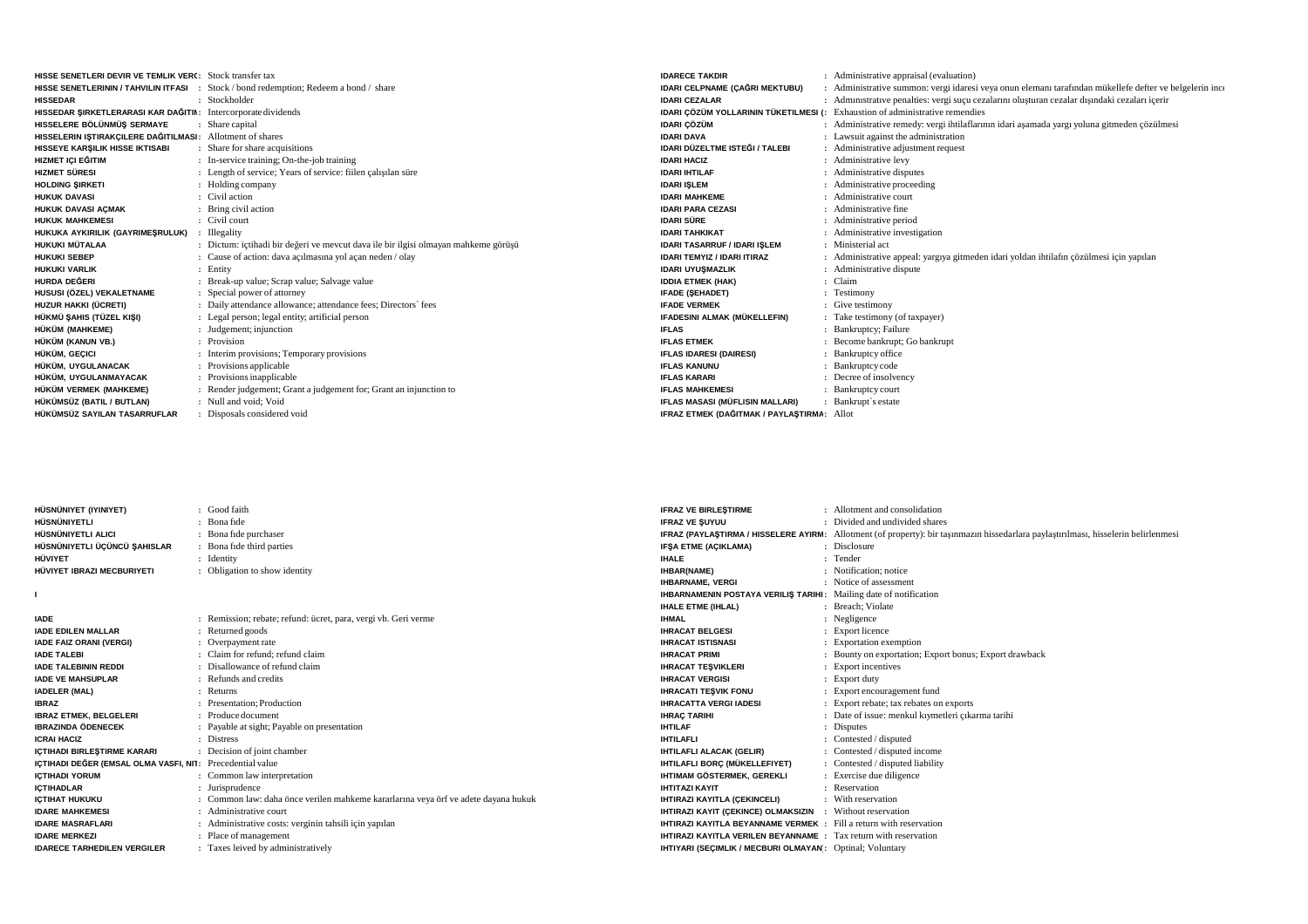| <b>IHTIYARI TOPLAMA VE BEYAN</b>                                    | Optinal aggregation and declaration                                                                       | <b>IMALAT DEFTERI</b>                                                 | : Manufacturing book / register                                                                          |
|---------------------------------------------------------------------|-----------------------------------------------------------------------------------------------------------|-----------------------------------------------------------------------|----------------------------------------------------------------------------------------------------------|
| <b>IHTIYARI IFLAS</b>                                               | Voluntary bankruptcy                                                                                      | IMALAT GIDERLERI (MALIYETI)                                           | : Manufacturing expenses (cost)                                                                          |
| <b>IHTIYAT AKCESI</b>                                               | : Reserve fund                                                                                            | <b>IMALATCI</b>                                                       | : Manufacturer                                                                                           |
| <b>IHTIYATI HACIZ</b>                                               | : Jeopardy (or termination) lien; Immediate levy in case of jeopardy                                      | <b>IMTIYAZ</b>                                                        | : Privilege; Concession                                                                                  |
| IHTIYATI TAHAKKUK (TARH)                                            | : Jeopardy (or termination) assessment; Protective assessment; Precautionary assessment                   | <b>IMTIYAZ SÖZLEŞMESI</b>                                             | : Contract of concession                                                                                 |
| <b>IHTIYATI TAHAKKUK HALLERI</b>                                    | : Jeopardy cases: vergi alacağını tehlikeye sokan haller                                                  | <b>IMTIYAZ VEYA RUHSAT VERGISI</b>                                    | : Concession tax: yetkili makamlarca ruhsat veya imtiyaz karşılığı olarak alınan harc veya damga vergisi |
| <b>IHTIYATI TAHAKKUK KARARI</b>                                     | : Jeopardy assessment determination                                                                       | IMTIYAZSIZ HISSE SENETLERI                                            | : Deferred stock                                                                                         |
| <b>IHTIYATI TAHAKKUK YAPMAK</b>                                     | : Make a jeopardy assessment                                                                              | <b>INCELEME</b>                                                       | : Audit: Inspection; Examination                                                                         |
| IHTIYATI TAHAKKUK ZAMANAŞIMI                                        | : Period of limitation on jeopardy assessment                                                             | INCELEME, YAZIŞMA YOLUYLA YAPILAN                                     | : Correspondence audit                                                                                   |
| <b>IHTIYATI TAHAKKUK KARINELERI</b>                                 | : Presumptive evidence of jeopardy: vergi alacağının tehlikede olduğunu gösteren karineler, alacağın tehl | <b>INCELEME, DAIREDE YAPILAN</b>                                      | : Office audit                                                                                           |
| <b>IHTIYATI TAHSILAT</b>                                            | : Jeopardy collection                                                                                     | INCELEME, MÜKELLEFIN IŞYERINDE YAPI: Field audit                      |                                                                                                          |
| <b>IHTIYATLAR</b>                                                   | : Reserves                                                                                                | <b>INCELEME, SINIRLI</b>                                              | : Limited audit (examination)                                                                            |
| IKAMET ILMÜHABERI / TEZKERESI (OTURI: Permit of residence           |                                                                                                           | <b>INCELEME BICIMI</b>                                                | : Manner of inspection (examination)                                                                     |
| <b>IKAMET YERI</b>                                                  | : Place of residence                                                                                      | <b>INCELEME ELEMANI</b>                                               | : Examining officer                                                                                      |
| <b>IKAMETGAH</b>                                                    | : Domicile; residence; abode (geçici)                                                                     | <b>INCELEME RAPORU</b>                                                | : Examination report                                                                                     |
| <b>IKAMETGAH, CIFTE</b>                                             | : Dual residence                                                                                          | <b>INCELEME SIRASINDA</b>                                             | : Within the course of tax examination                                                                   |
| IKAMETGAH, DOĞUM ILE IKTISAP EDILEN : Domicile of origin (of birth) |                                                                                                           | <b>INCELEME TEBLIGATI</b>                                             | : Notice of examination                                                                                  |
| IKAMETGAH, IHTIYARI / SECIMLIK                                      | : Domicile of choice                                                                                      | <b>INCELEME TEBLIGATININ ICERIĞI</b>                                  | : Contents of notice of examination                                                                      |
| <b>IKAMETGAH, MALI VEYA VERGI</b>                                   | : Fiscal domicile                                                                                         | <b>INCELEME TUTANAĞI</b>                                              | : Examination minute                                                                                     |
| <b>IKAMETGAH, SIRKET</b>                                            | Domicile of a corporation: sirketin kurulus idaresinin yapıldığı yer                                      | <b>INCELEME YERI</b>                                                  | : Place of inspection (examination)                                                                      |
| <b>IKAMETGAH SAHIBI</b>                                             | Resident                                                                                                  | <b>INCELEME ZAMANI</b>                                                | : Examination time                                                                                       |
| <b>IKAMETGAH SENEDI</b>                                             | : Certificate of residence                                                                                | <b>INCELEMENIN ENGELLENMESI</b>                                       | : Hindrance of (tax) examination                                                                         |
| IKAMETGAHIN DEĞIŞMESI                                               | : Change of residence                                                                                     | <b>INCELEMEYE ENGEL OLMAK</b>                                         | : Hinder (obstruct) examination                                                                          |
| IKINCI DERECE / FER'I SUÇ ORTAĞI                                    | $:$ Accessory                                                                                             | <b>INCELEMEYE YETKILILER</b>                                          | : Competants for examination time                                                                        |
| IKINCI DERECEDE SORUMLULUK / BORC                                   | Secondary liability                                                                                       | <b>INCELENMEK ÜZERE ISTENEN DEFTER VE:</b> Summoned books and records |                                                                                                          |
| IKINCI DERECEDE USULSÜZLÜK                                          | Second degree irregularity,                                                                               | <b>INDIRILEBILIR GIDERLER</b>                                         | : Allowable expenses; Deductible expenses                                                                |
| <b>IKINCI DERECEDE IPOTEK</b>                                       | Second mortgage                                                                                           | <b>INDIRILEBILIR ZARARLAR</b>                                         | : Allowable loses                                                                                        |
| <b>IKINCI IS</b>                                                    | : Moonlighting: normal isinin disinda ve is saatlerinden sonra kayıydışı şeklinde ikinci bir iste çalışma | <b>INDIRILECEK ZIRAI GIDERLER</b>                                     | : Deductible farming expenses                                                                            |
| <b>IKINCI ISTE CALISAN KIMSE</b>                                    | : Moonlighter                                                                                             | INDIRILEMEYEN VERGI MAHSUPLARININ E: Carryforward of unused credits   |                                                                                                          |

| <b>IKINCIL DELILLER</b>                   | : Collateral evidence                                                                                       | <b>INDIRIM</b>                                                               | : Deduction: relief: allowance: concession: abatement                                                                                                 |
|-------------------------------------------|-------------------------------------------------------------------------------------------------------------|------------------------------------------------------------------------------|-------------------------------------------------------------------------------------------------------------------------------------------------------|
| <b>IKMAL TARHIYAT IHBARNAMESI</b>         | Notice of deficiency                                                                                        | INDIRIM, BAKMAKLA YÜKÜMLÜLER IÇIN Y: Dependency exemption                    |                                                                                                                                                       |
| <b>IKMAL TARHIYAT YAPMAK</b>              | : essment                                                                                                   | <b>INDIRIM / TERKIN</b>                                                      | : Abatement: vergide veya vergi cezalarında yapılan                                                                                                   |
| <b>IKMALEN (EK) VERGI TARHI</b>           | Coplementary tax levy                                                                                       | <b>INDIRIM TALEBI</b>                                                        | : Credit claim (for)                                                                                                                                  |
| <b>IKMALEN TARHEDILEN VERGILER</b>        | : Taxes levied by complementarily                                                                           | <b>INDIRIM YAPILMAYACAK HALLER, VERGIL:</b> Cases not credible (against tax) |                                                                                                                                                       |
| <b>IKMALEN VERGI TARHETMEK</b>            | : Assess tax deficiency                                                                                     | INDIRIM (MAHSUP / ALACAK), VERGIDEN : Credit against tax                     |                                                                                                                                                       |
| <b>IKRAMIYE</b>                           | Premium: Bonus                                                                                              | <b>INDIRIMLERIN SIRASI</b>                                                   | : Order of reduction: Gayri safi gelirden indirim yapılırken izlenecek öncelik sırası                                                                 |
| <b>IKTISAP (ETME)</b>                     | : Acquisition                                                                                               |                                                                              | <b>INDIRIMLERIN VERGILENDIRILMESI, DAHA:</b> Recapture: Daha önce vergiye tabi gelirden indirilen veya mahsup edilen seylerin sartın ihlali nedeniyle |
| <b>IKTISAP ETMEK</b>                      | : Acquire                                                                                                   | <b>INDIRIMLI (VERGI) ORANLARI</b>                                            | : Reduced (tax) rates                                                                                                                                 |
| <b>IKTISAP MALIYETI (BEDELI)</b>          | : Acquisition cost; Original cost; Historical cost                                                          | <b>INSAAT RUHSATI</b>                                                        | : Building permit                                                                                                                                     |
| <b>IKTISAP TARIHI</b>                     | Date of acquisition                                                                                         | INTIFA (KULLANMA) HAKKI                                                      | : Right of usufruct                                                                                                                                   |
| IL TAKDIR KOMISYONLARI                    | Provincial appraisal commissions                                                                            | <b>INTIKAL (VERASET) VERGISI</b>                                             | : Estate (or inheritance) duty / tax                                                                                                                  |
| ILAN (DUYURU / BILDIRIM / IHBAR / IHTAR): | Notice                                                                                                      | <b>IPOTEĞE BAĞLANAN BORÇ</b>                                                 | : Mortgage loans                                                                                                                                      |
| <b>ILAN. SATIS</b>                        | : Notice of sale (for seized property): hacizli malların satışı için yapılan duyuru, ilan                   | <b>IPOTEĞIN PARAYA CEVRILMESI</b>                                            | : Foreclosure: Bir borcun teminati olarak alınan seyin borcun ödenmemesi halinde paraya çevrilerek bor                                                |
| ILAN MECBURIYETI (ZORUNLULUĞU)            | : Notice requirement                                                                                        | <b>IPOTEK</b>                                                                | : Mortgage                                                                                                                                            |
| <b>ILANDA BELIRTILEN YER VE ZAMANDA</b>   | : At the time and place specified in the notice                                                             | <b>IPOTEK / HACIZ</b>                                                        | : Hypothecation                                                                                                                                       |
| <b>ILANEN TEBLIĞ</b>                      | : Notification by (public) announcement                                                                     | <b>IPOTEK / REHIN / HACIZ ETMEK</b>                                          | : Hypothecate                                                                                                                                         |
| ILIŞIKSIZ BELGESI (VERGI)                 | : Certificate of compliance                                                                                 | <b>IPOTEK VERGISI</b>                                                        | : Mortgage tax                                                                                                                                        |
| ILISIKSIZ BELGESI DÜZENLEMEK (VERGI) :    | Issuance of certificate of compliance                                                                       | <b>IPOTEKLI / HACIZLI VARLIK</b>                                             | : Hypothecated (mortgaged) asset                                                                                                                      |
| <b>ILK TARHIYAT</b>                       | : Preliminary (or first) assessment: gecici tarhiyat                                                        | <b>IPOTEKLI BORCUN KABULÜ</b>                                                | : Assumption of mortgage                                                                                                                              |
| ILK (GECICI) BEYANNAME                    | : Preliminary tax return                                                                                    | <b>IPOTEKLI BORC SENEDI</b>                                                  | : Mortgage certificate                                                                                                                                |
| ILK BEYANNAMEDE DEĞIŞIKLIK                | : Amendment to original return                                                                              | <b>IPOTEKLI MALI PARAYA ÇEVIRMEK</b>                                         | : Foreclose on a mortgaged property                                                                                                                   |
| ILK GIREN ILK CIKAR                       | : FIFO: envanter usulü                                                                                      | <b>IPTAL DAVASI</b>                                                          | : Action (suit) for nullity                                                                                                                           |
| ILK IKTISAP (MALIYET) BEDELI              | : Historical cost                                                                                           | <b>IPTAL (TERKIN, SILME)</b>                                                 | : Cancellation                                                                                                                                        |
| ILK TESIS VE TAAZZUV GIDERLERI            | Organisational expenditure; Organisation and formation expenses                                             | IPTAL EDILEN BORC GELIRI                                                     | : Cancelled debt income: var olan bir borcun iptali nedeniyle doğan gelir                                                                             |
| ILK YIL (BAŞLAMA) INDIRIMI                | : Initial allowance: yatırımın yapıldığı yılda sabit kıymetler için ayrılacak amortismanın, daha yüksek ora | IRAT (HASILAT, GELIR)                                                        | : Receipts; Proceeds                                                                                                                                  |
| ILK YIL ILAVE AMORTISMAN INDIRIMI         | : Additional first-year depreciation                                                                        | <b>IRSALIYE (NAKLIYE SENEDI)</b>                                             | : Waybill                                                                                                                                             |
| <b>ILLIYET BAĞI</b>                       | Casual connection                                                                                           | <b>IRTIBAT BÜROSU</b>                                                        | : Liaison office                                                                                                                                      |
| <b>ILTIZAM USULÜ</b>                      | : Tax farming: vergi tahsil metodlarından biri                                                              | <b>IRTIBAT BÜROSU KURMAK</b>                                                 | : Establish a liaison office                                                                                                                          |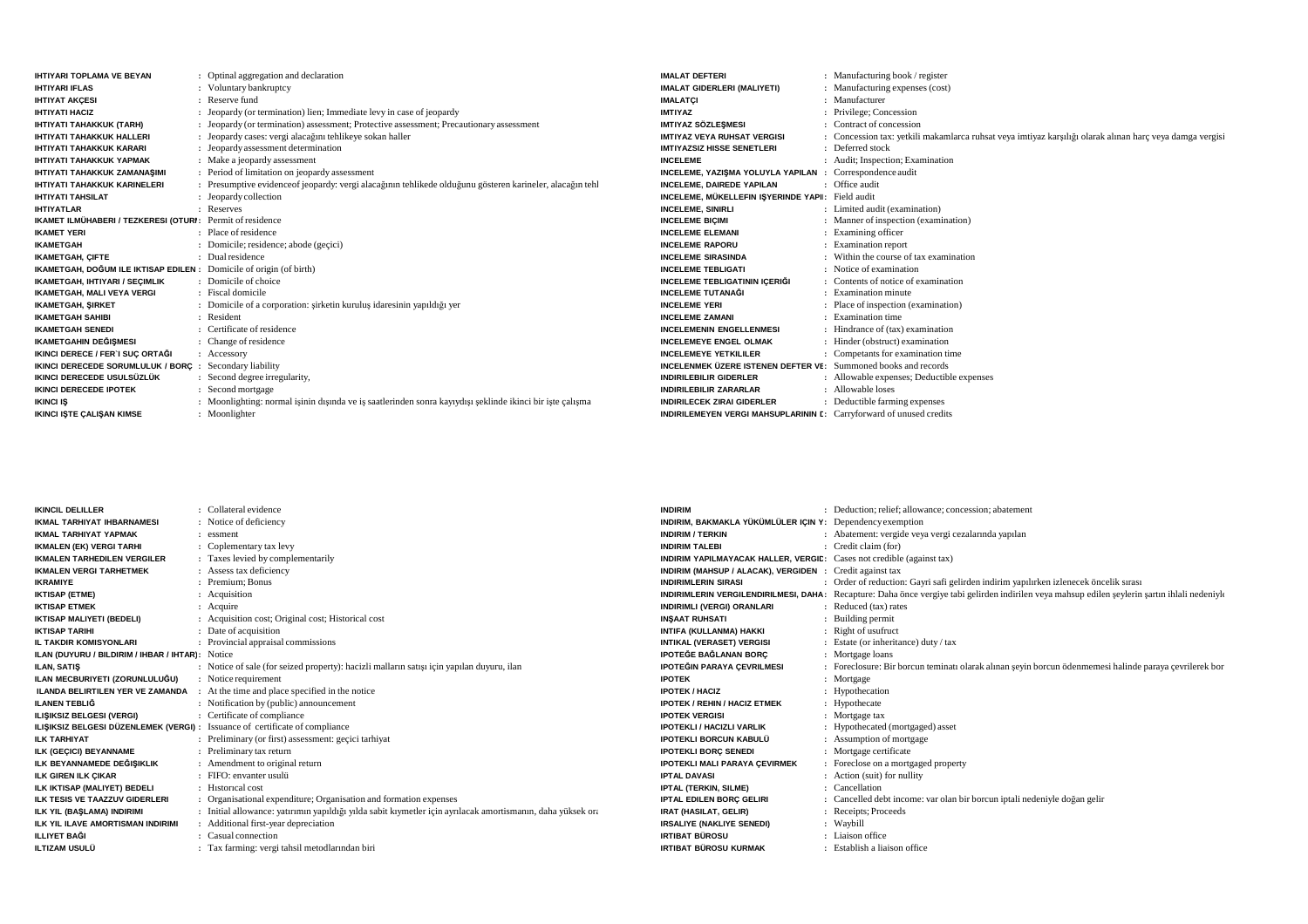| <b>IRTIFAK HAKKI</b>                                                    | : Easement                                                                                              | <b>ISLETME (FAALIYET) GELIRI</b>                       | : Operating income                                                                                            |
|-------------------------------------------------------------------------|---------------------------------------------------------------------------------------------------------|--------------------------------------------------------|---------------------------------------------------------------------------------------------------------------|
| <b>IRTIFAK HAKKI VERMEK</b>                                             | : Grant an easement                                                                                     | <b>ISLETME (FAALIYET) KARI</b>                         | : Operating profit                                                                                            |
| <b>ISKONTO EDILECEK / ISKONTODAKI SENE:</b> Bills for discount          |                                                                                                         | <b>ISLETME (FAALIYET) ZARARI</b>                       | : Operating loss deduction                                                                                    |
| <b>ISKONTO (INDIRIM)</b>                                                | : Discount                                                                                              | <b>ISLETME BÜYÜKLÜĞÜ ÖLCÜSÜ</b>                        | : Criteria for operational size                                                                               |
| <b>ISPAT (DELILLENDIRME)</b>                                            | : Proof                                                                                                 | <b>ISLETME HESABI ESASI</b>                            | : Operating account basis; Cash basis; Simple accounting method                                               |
| ISPAT EDICI BELGELER (KAĞITLAR)                                         | : Substantive documents; Documentary proof / evidence; Evidential documents                             | <b>ISLETME IZNI (RUHSATI)</b>                          | Permission to operate                                                                                         |
| ISPAT EDICI BELGELERIN MUHAFAZASI (S: Retention of documentary evidence |                                                                                                         | <b>ISLETME IZNI (RUHSATI) ALMAK</b>                    | : Receive permission to operate                                                                               |
| <b>ISPAT ETME</b>                                                       | : Verification: Substantiation                                                                          | <b>ISLETME SERMAYESI</b>                               | : Working capital; circulating capital; Rolling capital                                                       |
| <b>ISPAT ZORUNLULUĞU</b>                                                | : Substantiation requirement                                                                            | <b>ISLETMEDEN CEKISLER</b>                             | : Withdrawals from a business                                                                                 |
| <b>ISPATLAMA YÜKÜ</b>                                                   | : Burden of proof                                                                                       | <b>ISSIZLIK SIGORTASI VERGISI</b>                      | : Unemployment insurance tax                                                                                  |
| ISTENILDIĞINDE ÖDENMESI GEREKEN                                         | : Due on demand                                                                                         | <b>ISSIZLIK TAZMINATI</b>                              | : Unemployment benefit                                                                                        |
| <b>ISTIHDAM TESVIKLERI</b>                                              | : Employment incentives                                                                                 | <b>ISSIZLIK TAZMINATI ÖDEMESI</b>                      | : Unemployment compensation                                                                                   |
| <b>ISTIHDAM VERGISI</b>                                                 | : Employment tax: ücretler üzerinden kesilen sigorta primi ve diğer zorunlu kesintiler                  | <b>ISTEN CIKARMA TAZMINATI</b>                         | Dismissal compensation (payment)                                                                              |
| <b>ISTIHDAM YARATMA INDIRIMI</b>                                        | : Job credit: ilave istihdam karlılığı ödenecek vergiden yapılan indirimler şeklindeki vergi tesvikleri | ISTIRAK HALINDE (MÜSTEREK) MALIK                       | : Tenant in common                                                                                            |
| <b>ISTIHKAK DAVASI</b>                                                  | : Suit (action) for claims                                                                              | ISTIRAK HALINDE (MÜSTEREK) MÜLKIYET: Tenancy in common |                                                                                                               |
| <b>ISTIHKAK MAHKEMESI</b>                                               | : Claims court: fazla ödenen vergilerin iadesi için dava açılan mahkeme (ABD)                           | <b>ISTIRAKLER</b>                                      | : Participations                                                                                              |
| <b>ISTIHSAL VERGISI</b>                                                 | : Production tax                                                                                        | <b>ISTIRAK KAZANÇLARI</b>                              | : Profits of participation                                                                                    |
| <b>ISTIMLAK</b>                                                         | : Condemnation, Expropriation                                                                           | <b>ISTIRAK SENEDI</b>                                  | : Allotment letter (or letter of allotment): istirak taahhütnamesi karşılığında ne kadar hisse verildiğini gö |
| <b>ISTIMLAK BEDELI</b>                                                  | : Condemnation award                                                                                    | <b>ISVEREN</b>                                         | : Employer                                                                                                    |
| <b>ISTIMLAK ETMEK</b>                                                   | : Condemn, Expropriate                                                                                  | ISVEREN KATKI PAYLARI (SIGORTA)                        | <b>Employer contributions</b>                                                                                 |
| ISTIRDADI (GERI ALINMASI) MÜMKÜN OLN: Unrecoverable                     |                                                                                                         | <b>ISVEREN KATKI PAYLARININ (SIGORTA) IN:</b>          | Deductibility of employer contributions                                                                       |
| <b>ISTIRDAT (GERI ALMA)</b>                                             | : Recovery: daha önce mahsup ve iade edilen miktarların geri alınması, indirim seklindeki uygulamalar i | <b>ISVEREN (IS SAHIBI, PATRON)</b>                     | : Employer                                                                                                    |
| <b>ISTISNA</b>                                                          | : Exclusion                                                                                             | <b>ISVERENCE KARSILANAN MASRAFLAR</b>                  | Employer-reimbursed expenses                                                                                  |
| IŞ (ÇALIŞMA / MESAI) GÜNLERI                                            | : Work (or working) days; business day                                                                  | ISVERENLERIN SORUMLULUĞU                               | : Employer's liability for                                                                                    |
| IS AKDI (SÖZLESMESI)                                                    | $\therefore$ Labor contract                                                                             | <b>ISYERI, TICARETE MAHSUS</b>                         | : Business premises; Commercial property                                                                      |
| <b>IS HACMI</b>                                                         | : Turnover                                                                                              | <b>ISYERI KAPATMA CEZASI</b>                           | : Penalty of closure of the place of business                                                                 |
| <b>IS HACMI ESASI</b>                                                   | : Basis of turnover                                                                                     | <b>ISYERINDE YAPILAN INCELEME</b>                      | : Outdoor (or field) audit examination                                                                        |
| <b>IS HUKUKU</b>                                                        | : Labour law                                                                                            | <b>ITFA IHTIYATLARI</b>                                | : Sinking fund reserves: Firmaların itfa edilen malların yerine yenilerini almak için ayırdıkları fonlardır   |
| <b>IS KAZASI</b>                                                        | : Occupational accident                                                                                 | <b>ITHALAT VERGISI (RESMI)</b>                         | $:$ Import duty / levy                                                                                        |

| <b>IS KURMA GIDERLERI / KURULUS GIDERLI:</b> Start-up costs / expenses |                                                                                                              | <b>ITHALAT BELGESI (IZNI)</b>                               | : Import licience / permit                                                                                                                           |
|------------------------------------------------------------------------|--------------------------------------------------------------------------------------------------------------|-------------------------------------------------------------|------------------------------------------------------------------------------------------------------------------------------------------------------|
| <b>IS MERKEZI</b>                                                      | : Business headquarter                                                                                       | <b>ITHALAT EK VERGISI (FONU)</b>                            | : Import surcharge / surtax: ithalatta gümrük vergisine ilave olarak alınan ek vergi veya fon benzeri mali                                           |
| IŞ ORTAKLIĞI                                                           | : Joint venture: iki veya daha fazla tarafın bir araya gelerek bir projeyi üstlenmek üzere kurdukları özel t | <b>ITHALAT MUNZAM TEMINATI</b>                              | : Import deposits: ithalatta alınan geçici teminat                                                                                                   |
| <b>IS SAATLERINDE</b>                                                  | : During business hours: mesai (çalışma) saatleri                                                            | <b>ITHALDE ALINAN DAMGA RESMI</b>                           | : Stamp duty on import(ation)                                                                                                                        |
| <b>IS SEYAHATLERINDE</b>                                               | : Business trips                                                                                             | ITIBARI (NOMINAL) DEĞER                                     | : Par value; Face value; Nominal value                                                                                                               |
| IS VEYA TICARET AMACI (GAYESI)                                         | : Business purpose                                                                                           | <b>ITIRAZ</b>                                               | : Protest; Appeal: itiraz mercilerine yapılan                                                                                                        |
| <b>IS YEMEKLERI</b>                                                    | : Business meals                                                                                             | ITIRAZ (TEMYIZ) BÜROSU (ABD)                                | : Appeals office: vergi uyuşmazlıklarını karşı idari düzeyde itirazın yapıldığı makam (Türkiye'de daha ö                                             |
| IŞ YERI                                                                | : Place of business                                                                                          | <b>ITIRAZ (TEMYIZ) ETMEK</b>                                | : File an appeal; Protest                                                                                                                            |
| IŞ YÜKÜ                                                                | : Work load                                                                                                  | ITIRAZ AŞAMALARI (KADEMELERI)                               | : Levels of appeal                                                                                                                                   |
| IŞÇI                                                                   | : Employee; labor; worker                                                                                    | <b>ITIRAZ EDEN (DAVACI)</b>                                 | : Appellant                                                                                                                                          |
| <b>ISCI LOJMANI</b>                                                    | : Housing for employee                                                                                       | <b>ITIRAZ KOMISYONU</b>                                     | : Commission of appeal                                                                                                                               |
| <b>ISCI SENDIKALARI</b>                                                | : Trade unions                                                                                               | <b>ITIRAZ MEMURU</b>                                        | : Appeals officer                                                                                                                                    |
| <b>ISCI TAZMINATLARI</b>                                               | : Labor indemnities                                                                                          | <b>ITIRAZ SÜRESI</b>                                        | : Period for appeal (protest)                                                                                                                        |
| <b>ISCI VAKFI</b>                                                      | : Employee trust                                                                                             | IVAZ (BEDEL, KARŞILIK)                                      | : Consideration                                                                                                                                      |
| IŞÇILERE IŞYERINDE YEMEK VERILMESI                                     | Furnishing meal to employees into business premises                                                          | <b>IVAZSIZ</b>                                              | : Without consideration: Gratuitous                                                                                                                  |
| <b>ISE BASLAMA</b>                                                     | : Commencement of business                                                                                   | IYI NIYETLI (HÜSNÜNIYETLI) MÜKELLEF                         | : Goodwill bearer taxpayer                                                                                                                           |
| <b>ISGAL HARCI</b>                                                     | : Occupation fees                                                                                            | IYI NIYETLI HAREKET ETMEK                                   | : Act in goodwill (good faith)                                                                                                                       |
| IŞIN SÜREKLILIĞI (DEVAMLILIĞI)                                         | : Continuity of business (enterprise)                                                                        | IYILEŞTIRILEREK DEĞERI ARTIRILAN MAL: Improved goods        |                                                                                                                                                      |
| IŞIN TERKEDILMESINDEN DOĞAN ZARAR : Abandonment loss                   |                                                                                                              | <b>IYILESTIRME</b>                                          | : Improvement; Betterment                                                                                                                            |
| ISIN TERKI, BIRAKILMASI                                                | : Cessation (relinquishment) of work                                                                         |                                                             | <b>IYILESTIRME GIDERLERI (ÖZEL MALIYET I:</b> Improvement cost / expense; Development costs: maden ocakları, petrol kuyuları gibi sabit tesisleri ku |
| <b>ISIN TESLIMI</b>                                                    | : Work delivery                                                                                              | <b>IZIN</b>                                                 | : Leave                                                                                                                                              |
| IŞIN (VEYA GÖREVIN) KAYBEDILMESI                                       | : Loss of office (or employment)                                                                             | IZIN (RUHSAT / EHLIYET)                                     | : License                                                                                                                                            |
| <b>ISLE ILGILI (MESLEKI)</b>                                           | : Occupational                                                                                               |                                                             |                                                                                                                                                      |
| <b>ISLEM</b>                                                           | : Procedure; Formality; Process                                                                              | к                                                           |                                                                                                                                                      |
| <b>ISLEM (MUAMELE)</b>                                                 | : Transaction                                                                                                |                                                             |                                                                                                                                                      |
| IŞLEMIN GEÇERSIZLIĞI                                                   | : Nullity of procedure                                                                                       | KABAHAT (AĞIR)                                              | : Misdemeanour: cürümden daha hafif suclar                                                                                                           |
| ISLENMEMIS (BOS BIRAKILAN) ARAZI VER: Unimproved land tax              |                                                                                                              | KABAHATTEN SUCLU BULUNMAK, AĞIR : Be guilty of misdemeanour |                                                                                                                                                      |
| ISLETME (FAALIYET) ZARARININ INDIRIMI : Operating loss deduction       |                                                                                                              | KABUL EDİLEBİLİR (YETERLİ) TEMİNAT                          | : Satisfactory surety                                                                                                                                |
| IŞLETME (FAALIYET) GIDERLERI                                           | : Operating expense (or cost)                                                                                | <b>KABU EDİLMEME (REDDOLUNMA)</b>                           | : Disallowance                                                                                                                                       |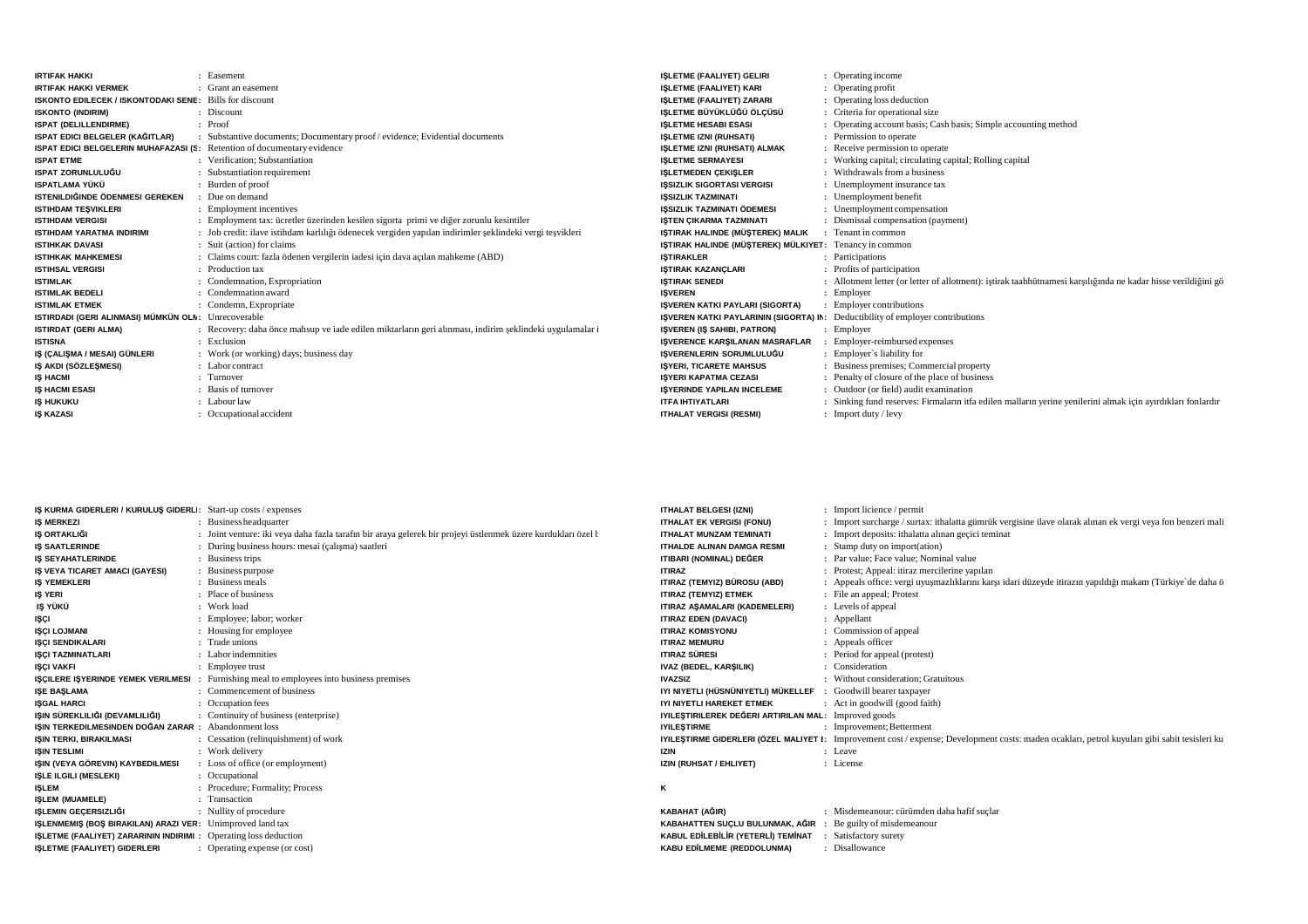| KAÇAKÇILIĞA TEŞEBBÜS                                                      | : Attempted evasion; attempt to fraud                                                                  | <b>KANUNU BİLMEME</b>                 | $:$ Igi          |
|---------------------------------------------------------------------------|--------------------------------------------------------------------------------------------------------|---------------------------------------|------------------|
| <b>KACAKCILIK, VERGİ</b>                                                  | : Fraud. tax                                                                                           | KANUNU BİLMEMEK MAZERET SAYILMAZ: Igr |                  |
| KAÇAKÇILIK, GÜMRÜK                                                        | Smuggling                                                                                              | KANUNU YANLIŞ ANLAMAK                 | : Mi             |
| <b>KAÇAKÇILIK CEZASI</b>                                                  | : Fraud penalty                                                                                        | <b>KANUNUN AMACI</b>                  | : 0 <sup>t</sup> |
| KACAKCILIK EMARELERİ (BELİRTİLERİ, İZ: Badges of fraud                    |                                                                                                        | <b>KANUNUN İHLALİ</b>                 | : Vi             |
| <b>KACAKCILIK KASTI</b>                                                   | : Intent to defraud                                                                                    | <b>KANUNUN KAPSAMI</b>                | $:$ Sc           |
| KAÇAKÇILIK SAYILAN HALLER                                                 | : Badges of fraud                                                                                      | <b>KANUNUN LAFZI</b>                  | : Le             |
| KAÇAKÇILIKTA ISPAT KÜLFETİ (YÜKÜ)                                         | : Burden of proof in tax fraud                                                                         | <b>KANUNUN LAFZI VE RUHU</b>          | : Le             |
| KACIRMAK, MALLARI                                                         | : Remove properties: Vergiden kaçırmak için                                                            | <b>KANUNUN RUHU</b>                   | $:$ Sp           |
| <b>KADASTRO</b>                                                           | Cadaster                                                                                               | <b>KANUNUN YAYIN TARİHİ</b>           | $:$ Pr           |
| <b>KADASTRO DEĞERİ</b>                                                    | Cadastral value                                                                                        | KANUNUN YÜRÜRLÜĞE GİRMESİ             | E <sub>n</sub>   |
| KADASTRO İŞLEMLERİ HARCI                                                  | : Fees for cadastral transaction                                                                       | KAPALI ZARF USULÜYLE İHALE            | : Se             |
| KADEMELİ OLARAK ARTAN ORAN                                                | : Graduated rate                                                                                       | KAPALI ZARF USULÜYLE SATIS            | : Pu             |
| KALINTI VEYA HIRDA DEĞER                                                  | : Residual value                                                                                       | <b>KAPANIS ENVANTERİ</b>              | $\cdot$ Cl       |
|                                                                           | KALKINMADA 1. 2. DERECEDE ÖNCELİKLİ: First, second priority development region                         | <b>KAPANIŞ KAYDI (YIL SONU)</b>       | $\therefore$ Cl  |
| <b>KALKINMA VERGISI</b>                                                   | : Development tax                                                                                      | <b>KAPSAM (ŞUMUL)</b>                 | $:$ Sc           |
| <b>KAMBİYO İSTİKRAR FONU</b>                                              | : Exchange stabilisation fund                                                                          | <b>KAR-ZARAR CETVELİ</b>              | $:$ Pr           |
| <b>KAMBİYO KAR VEYA ZARARI</b>                                            | : Foreign exchange gains and losses                                                                    | <b>KAR-ZARAR HESABI</b>               | $:$ Pr           |
| <b>KAMBİYO KONTROLÜ</b>                                                   | : Exchange control                                                                                     | <b>KAR (GELIR / KAZANÇ)</b>           | $:$ Pr           |
| <b>KAMBİYO MASRAFI</b>                                                    | $:$ Ag10                                                                                               | KAR AMACI GÜTMEYEN KURULUSLAR         | : N <sub>0</sub> |
| KAMBİYO RAYİCİ (DÖVİZ KURU)                                               | : Exchange rate                                                                                        | <b>KAR DAĞITIMI</b>                   | $:$ Pr           |
| KAMBİYO VE DÖVİZ KONTROLÜ                                                 | : Foreign exchange control                                                                             | <b>KAR HADİ (MARJI)</b>               | : Pn             |
| <b>KAMBİYO VERGİSİ</b>                                                    | : Foreign exchange tax; Exchange tax: Türkiye'deki BSMV benzeri bir vergi olup satılan dövizler üzerin | <b>KAR PAYI</b>                       | : Di             |
| <b>KAMBIYO ZARAR INDIRIMI (KUR FARKI INI:</b> Allowance for exchange loss |                                                                                                        | <b>KAR PAYI İSTİSNASI</b>             | : Di             |
| <b>KAMU DAVASI</b>                                                        | : Public prosecution; Public action                                                                    | <b>KARA PARANIN AKLANMASI</b>         | :M <sub>0</sub>  |
| KAMULAŞTIRILAN TAŞINMAZ                                                   | : Condemned property                                                                                   | <b>KARABORSA</b>                      | $:$ Bl           |
| <b>KAMULASTIRMA</b>                                                       | Condemnation; Expropriation                                                                            | <b>KARAR (GENEL)</b>                  | : De             |
| KAMULASTIRMA BEDELİ                                                       | : Condemnation award                                                                                   | <b>KARAR (MAHKEME)</b>                | : Ac             |
| KAMULAŞTIRMA ZARARI (TAZMİNATI)                                           | : Severance damages                                                                                    | KARAR, ARA                            | $:$ Int          |

|                | ÷ | Ignorance of the law                                                |
|----------------|---|---------------------------------------------------------------------|
|                |   | <b>IMAZERET SAYILMAZ</b> : Ignorance of the law is no excuse        |
| <b>ILAMAK</b>  |   | : Misunderstand the law                                             |
|                |   | Objective of the law                                                |
|                |   | : Violation of the law                                              |
|                |   | Scope of the law                                                    |
|                |   | : Letter of the law                                                 |
| <b>RUHU</b>    |   | : Letter and spirit of the law                                      |
|                |   | Spirit of the law; Equity of statute                                |
| <b>к</b> іні   |   | Promulgation date of the law                                        |
| JĞE GİRMESİ    |   | : Enactment of the law                                              |
| ÜYLE İHALE     |   | : Sealed tender (bid)                                               |
| ÜYLE SATIŞ     |   | : Public sale under sealed bids                                     |
| ₹İ             |   | : Closing inventory                                                 |
| . SONU)        |   | : Closing entry                                                     |
|                |   | Scope                                                               |
| Lİ             |   | : Profit and loss statement (P&L)                                   |
|                |   | Profit and loss account                                             |
| IC)            |   | Profit                                                              |
| YEN KURULUŞLAR |   | : Non-profit organisations                                          |
|                |   | Profit distribution                                                 |
|                |   | Profit mark-up; Margin of profit                                    |
|                |   | Dividend                                                            |
|                |   | : Dividend exclusion                                                |
| <b>ANMASI</b>  | ÷ | Money laundering                                                    |
|                |   | : Black market                                                      |
|                |   | : Determination: decision                                           |
|                |   | Adjudication; Decree; Decision                                      |
|                |   | Interlocutory judgement: davanın devamı sırasında verilen ara karar |

| KAMUYA YARARLI DERNEKLER                                                | : Associations beneficial to public interest                                                         | <b>KARAR, AYRILMA</b>                                             | : Separation instrument                                                                                       |
|-------------------------------------------------------------------------|------------------------------------------------------------------------------------------------------|-------------------------------------------------------------------|---------------------------------------------------------------------------------------------------------------|
| KAMUYA YARARLI KURULUSLAR                                               | : Public charity foundation                                                                          | <b>KARAR, BOSANMA</b>                                             | : Decree of divorce                                                                                           |
| KAMUYA YARARLI SİRKETLER                                                | : Public benefit corporations: hastane, okul vb. Faaliyetler gösteren sirketler                      | <b>KARAR, NAFAKA</b>                                              | : Decree of alimony                                                                                           |
| KAN HISIMLARI                                                           | : Kindred                                                                                            | <b>KARAR, GÖRÜSME</b>                                             | : Conference decision: mükellefle yapılan görüşme sonucunda ulaşılan karardır                                 |
| KAN HISIMLIĞI                                                           | Consanguinity; Kinship                                                                               | <b>KARAR HARCI</b>                                                | : Fees for judgement                                                                                          |
| <b>KANUN</b>                                                            | : Code, statute, law, act                                                                            | <b>KARAR TARİHİ</b>                                               | : Date decision                                                                                               |
| KANUN HÜKMÜNDE KARARNAME                                                | : Degree having force of law                                                                         | <b>KARAR VERMEK</b>                                               | : Render decision                                                                                             |
| <b>KANUN KOYUCU</b>                                                     | : Legislator; Law-maker                                                                              | <b>KARARA BAĞLANMIS DAVA</b>                                      | : Case settled                                                                                                |
| KANUN ÖNÜNDE ESİTLİK                                                    | : Equality before the law                                                                            | <b>KARARIN BOZULMASI</b>                                          | : Reversal of judgement                                                                                       |
| <b>KANUN TASARISI</b>                                                   | $:$ Bill                                                                                             | <b>KARARIN DEĞİSTİRİLMESİ</b>                                     | : Modification of judgement                                                                                   |
| KANUN TASARISI. VERGİ                                                   | : Tax bill                                                                                           | <b>KARARIN DÜZELTİLMESİ</b>                                       | : Rectification of judgement                                                                                  |
| KANUN VE MEVZUATA UYGUN OLMAK                                           | : Be in conformity with law and regulations                                                          | KARARIN (GEREKÇE) ÖZETİ                                           | : A brief summary of the reasons                                                                              |
| KANUNA KARSI HİLE                                                       | : Fraud against the law                                                                              | <b>KARARIN TASDIKI</b>                                            | : Affirmance of the judgement                                                                                 |
| KANUNA UYGUN OLMAK                                                      | : Be in accordance with the law                                                                      | KARARINI BOZMAK. VERGİ MAHKEMESİ                                  | : Reverse the tax court decision                                                                              |
| KANUNEN İNDİRİLECEK GİDERLER                                            | : Itemized deductions: madde veya kişiler itibariyle indirileceği kanunda açıkça belirtilen giderler | KARARINI DEĞİŞTİRMEK, VERGİ MAHKEM: Modify the tax court decision |                                                                                                               |
| <b>KANUNEN KABUL EDİLMEYEN GİDERLER :</b> Disallowed expenditure by law |                                                                                                      | KARARINI ONAYLAMAK. VERGI MAHKEME: Affirm the tax court decision  |                                                                                                               |
| KANUNİ                                                                  | : Statutory                                                                                          | <b>KARARNAME</b>                                                  | : Decree                                                                                                      |
| KANUNİ DEFTER VE BELGELER                                               | : Statutory books and forms                                                                          | <b>KARDES SİRKETLER</b>                                           | : Sister & brother corporations: aynı hissedarların sahipleri oldukları iki veya daha fazla sayıdaki şirketle |
| KANUNİ EHLİYET                                                          | : Legal competence                                                                                   | <b>KARI-KOCANIN VERGİLENDİRİLMESİ</b>                             | : Taxation of husband and wives                                                                               |
| KANUNİ EK SÜRE                                                          | : Grace period                                                                                       | <b>KARINE</b>                                                     | : Presumption                                                                                                 |
| KANUNİ FAİZ                                                             | : Interest prescribed by law; legal interest; statutory interest                                     | <b>KARİNEYE DAYANAN</b>                                           | : Presumptive                                                                                                 |
| KANUNİ İHTİYATLAR / KARSILIKLAR                                         | : Legal reserve                                                                                      | KARİNEYE DAYANILARAK / RE'SEN HESAF: Presumptive income           |                                                                                                               |
| KANUNİ MERKEZ                                                           | : Legal headquarter (head office)                                                                    | <b>KARLILIK ORANI</b>                                             | : Profit ratio                                                                                                |
| KANUNİ MİRASCI                                                          | : Heir at law (lawful heir); statutory heirs                                                         | KARŞILIĞI OLMAYAN (KARŞILIKSIZ) ÇEK : Bad check                   |                                                                                                               |
| KANUNİ TEMSİLCİ                                                         | : Legal representative; Statutory agent; Statutory representative                                    | <b>KARSILIĞI YOKTUR</b>                                           | : No funds: bankaca cek üzerine düşülen serh                                                                  |
| KANUNİ ZAMANASIMI                                                       | : Statutorytime limit; statute of limitation                                                         | <b>KARSILIKLAR</b>                                                | : Reserves                                                                                                    |
| KANUNLARIN GENİS YORUMLANMASI                                           | Equitable construction (of law)                                                                      | <b>KARSIT (INCELEME)</b>                                          | : Cross (examination)                                                                                         |
| KANUNLARIN UYGULANMASI (ZORLA)                                          | Enforcement of law                                                                                   | <b>KASA DEFTERI</b>                                               | : Cash book                                                                                                   |
| KANUNLAŞMAK                                                             | : Become law                                                                                         | <b>KASA FISI</b>                                                  | : Cash receipt                                                                                                |
|                                                                         |                                                                                                      |                                                                   |                                                                                                               |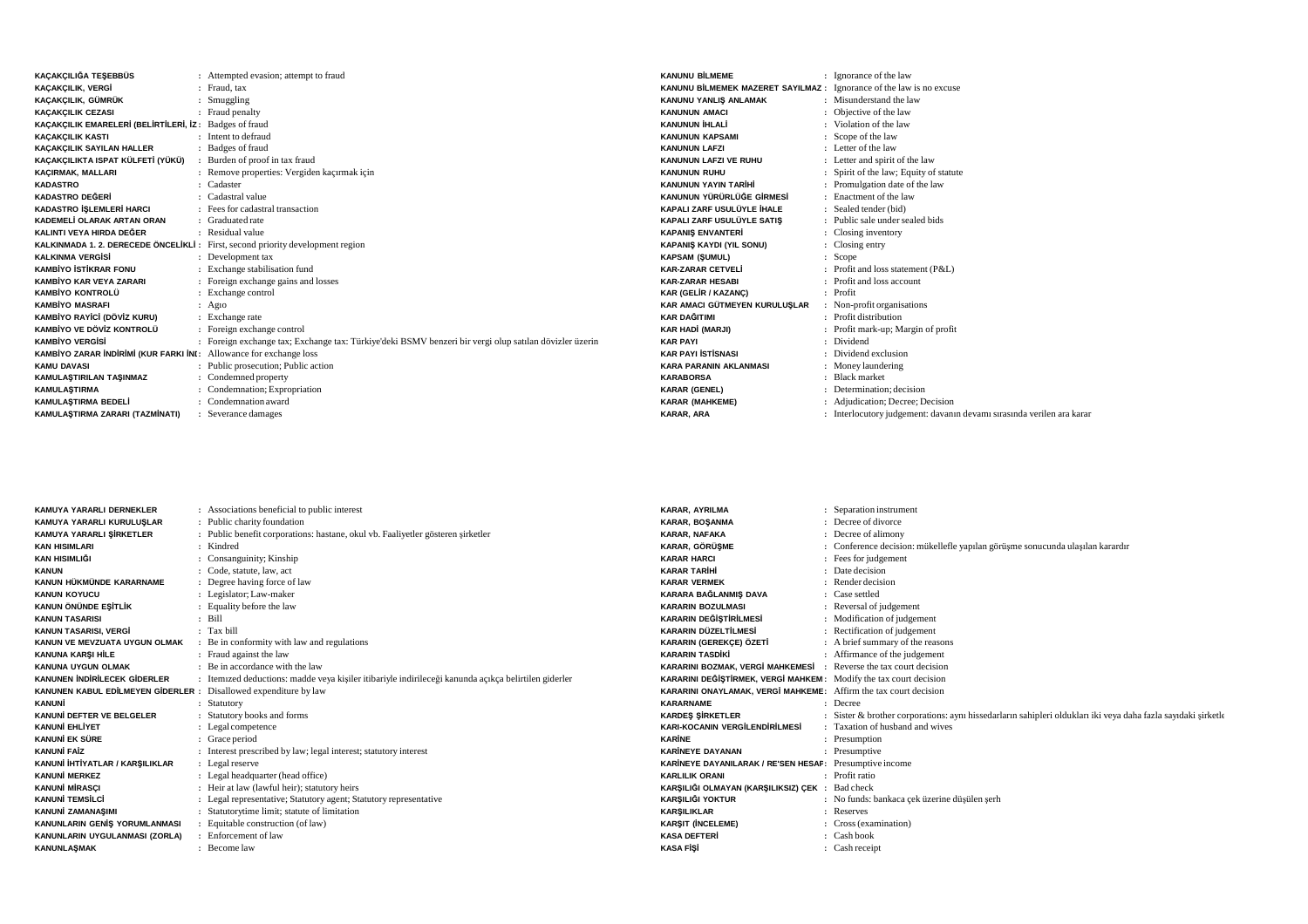| <b>KASA HESARI</b>                                                  | $\therefore$ Cash account                          |
|---------------------------------------------------------------------|----------------------------------------------------|
| KASDEN VERGİ KAÇIRMA                                                | Intentional (willfully / knowingly) tax evasion    |
| KASITLI / KASDİ / KASDEN                                            | Intentional: wilfull                               |
| <b>KAST</b>                                                         | Willfullness                                       |
| <b>KASTEN (BİLEREK) YAPMA</b>                                       | Wilful / intentional performance                   |
| <b>KASTEN BİLGİ VERMEMEK</b>                                        | Wilful failure to supply information               |
| <b>KASTEN EKSİK BİLDİRMEK</b><br>÷                                  | Willfully / intentional understate                 |
| KASTİ İHMAL (AĞIR KUSUR)<br>÷                                       | Wilful neglect                                     |
| <b>KASTIN UNSURLARI</b><br>٠                                        | Elements of willfullness                           |
| KATİ DELİL                                                          | : Conclusive evidence                              |
| <b>KATİ KARİNE</b>                                                  | Conclusive presumption                             |
| KATMA DEĞER                                                         | Added-value                                        |
| KAYBOLAN DEFTER VE BELGELER                                         | Missing books and records                          |
| KAYDI HAYAT ŞARTIYLA İRATTAN YARARI: Life tenant                    |                                                    |
| <b>KAYDİ ENVANTER</b>                                               | Book inventory                                     |
| <b>KAYIT</b>                                                        | Entry (deftere); Registration (sicile, kütüğe vb.) |
| KAYIP / ZİYAI (VERGİ)                                               | Loss                                               |
| <b>KAYIT DISI</b>                                                   | : Off the books                                    |
| <b>KAYIT HARCI</b>                                                  | Registration fees; Fees for registration           |
| <b>KAYIT TARİHİ</b>                                                 | Record date                                        |
| <b>KAYIT ZAMANI</b>                                                 | : Time of record                                   |
| <b>KAYITDIŞI İŞLEMLER</b>                                           | : Unrecorded transactions                          |
| <b>KAYITLARDA TAHRİFAT</b>                                          | : Falsification on records                         |
| KAYITLARDA TAHRİFAT YAPMAK<br>÷                                     | Falsify on the records                             |
| KAYITLARIN İSPATI (TEVSİKİ)                                         | : Substantiation of records                        |
| KAYITLI DEĞER (DEFTER KIYMETİ)                                      | : Book value                                       |
| KAYITLARIN DEĞERİNİ İNDİRMEK (NETLES: Write down                    |                                                    |
| KAYITLI MÜKELLEF                                                    | : Registered taxpayer                              |
| KAYNAK KULLANIMI DESTEKLEME FONU: Resource utilization support fund |                                                    |

| <b>KEFALET (TEMİNAT) SENEDİ</b>       | : Surety bond                           |
|---------------------------------------|-----------------------------------------|
| KFFİI                                 | Guarantor; Surety                       |
| <b>KEFİL OLMAK</b>                    | Go (or stand) surety (for)              |
| KENDİ ADINA BAĞIMSIZ ÇALIŞANLAR<br>÷  | The self-employed                       |
| KENDİ İSTEĞİYLE GERÇEK USULE GEÇME:   | Shifting to the real regime by choice   |
| <b>KESEN OLAYLAR (ZAMANAŞIMI VB.)</b> | Interrupting events                     |
| <b>KESİN TEMİNAT (MEKTUBU)</b>        | Performance bond                        |
| <b>KESİN TAHAKKUK</b>                 | Final assessment                        |
| <b>KESİNLEŞME</b>                     | : Finalization                          |
| <b>KESİNLESMEK</b>                    | Finalize                                |
| KESİNLEŞMEK (KARAR TAHAKKUK VB.)      | : Become final                          |
| <b>KESİNLİK</b>                       | : Finality                              |
| <b>KESİNTİ</b>                        | : Deduction; Reduction                  |
| <b>KESİF</b>                          | : Discovery; Inspection; Survey         |
| <b>KESİF BEDELİ</b>                   | : Estimated cost (value)                |
| <b>KEYFİ İŞLEM (MUAMELE)</b>          | : Arbitrary treatment                   |
| KIDEM TAZMİNATI<br>÷                  | Severance pay(ment)                     |
| <b>KIRTASİYE</b>                      | Stationery                              |
| KISA VADELİ BORÇLAR                   | Current liabilities                     |
| KISMEN HACZEDİLEBİLEN GELİRLER<br>÷   | Partial distrainable (seizable) incomes |
| KISMEN / TAMAMEN DEĞERSİZ ALACAKLI:   | Partially / totally worthless debts     |
| <b>KISMİ ELDEN ÇIKARMA</b>            | Part (partial) disposal                 |
| KISMİ ÖDEME                           | : Part (partial) payment                |
| KISMİ TASFİYF                         | : Partial liquidation                   |
| <b>KISMİ VERGİ İSTİSNASI</b><br>÷     | Partially tax exemption                 |
| <b>KIST DÖNEM</b>                     | Short period                            |
| KIST DÖNEM BEYANNAMESİ                | : Return for short period               |
| KIST VERGİLENDİRME DÖNEMİ<br>÷.       | Short taxable period (year)             |
| KIYAS YOLUYLA (KIYASEN)               | : By comparison; By analogy             |

| <b>KAYNAK KURALI</b>                                | : Source rule                                                                                             | KIYAS YOLUYLA UYGULANACA    |
|-----------------------------------------------------|-----------------------------------------------------------------------------------------------------------|-----------------------------|
|                                                     | KAYNAKTA KESME (TEVKİFAT / STOPAJ) : Withholding at source; Collection at source; Stoppage at source      | <b>KIYASLAMAK</b>           |
| <b>KAYNAKTA VERGİLENDİRME</b>                       | : Taxation at source                                                                                      | <b>KIYMET ARTIS VERGISI</b> |
| <b>KAYYUM</b>                                       | : Administrator (or administratix); Guardian; Custodian: Ölen kişinin veya küçük veya kısıtlıların mallar | <b>KIYMET BEDELİ</b>        |
| <b>KAYYUM</b>                                       | : Executor (Executrix): Vasiyetname ile belirlenen kişi                                                   | KIYMET ESASINA GÖRE ALINAI  |
| <b>KAYYUM</b>                                       | : Administrator: Mahkeme kararıyla belirlenen kişi                                                        | KIYMET TAKDİRİ (DEĞERLEME   |
| KAZA HAKKI (YARGI YETKİSİ / YARGI HAK: Jurisdiction |                                                                                                           | KİLİSE VERGİSİ              |
| <b>KAZA VE HASTALIK YARDIMLARI</b>                  | : Accident and health benefits                                                                            | <b>KİRA ARTISI</b>          |
| KAZAİ (ADLİ / YARGI İLE İLGİLİ)                     | : Judicial                                                                                                | KİRA (ARABA, EKİPMAN VB.)   |
| KAZAİ İÇTİHAT (EMSAL KARAR)                         | : Judicial precedent; Case law: mahkeme ictihatlarına dayanan hukuk, ictihat hukuku                       | KİRA (KİRALAMAK)            |
| <b>KAZAİ KARAR</b>                                  | : Juidicial decision                                                                                      | <b>KİRA GELİRİ</b>          |
| KAZAİ MERCİLER / YARGI MERCİLERİ                    | : Judicial authorities                                                                                    | <b>KİRA GİDERLERİ</b>       |
| KAZANCIN DOĞMUŞ SAYILMASI                           | : Recognition of gain                                                                                     | <b>KİRA İNDİRİMİ</b>        |
| <b>KAZANC</b>                                       | : Gain; Earnings; Profit                                                                                  | <b>KİRA SÖZLEŞMESİ</b>      |
| <b>KAZANÇ, GERÇEK</b>                               | : Actual gain / Earnings / Profit                                                                         | <b>KİRA SÜRESİ</b>          |
| <b>KAZANÇ (KAR KAYBI)</b>                           | : Loss of profit / earnings                                                                               | KİRACI                      |
| KAZANÇ VE İRATLARIN ELDE EDİLMESİ                   | : Acquisition of earnings and revenues                                                                    | KİRACILIK                   |
| <b>KAZANÇ VERGİSİ</b>                               | : Prpfit tax                                                                                              | KİRALAMA / KİRAYA VERME     |
|                                                     | KAZANÇ (GELİR VEYA KARŞILIKLARIN) SE: Capitalisation of profits (income / reserves)                       | <b>KİRALIK KASA</b>         |
| <b>KAZANDIKÇA ÖDE</b>                               | : PAYE (Paye As You Earn)                                                                                 | <b>KİRAYA VEREN</b>         |
| KAZANILMIŞ (MÜKTESEP) HAK                           | : Vested interest                                                                                         | KİŞİ (ŞAHIS)                |
| <b>KAZANILMIS GELİR</b>                             | : Earned income: emek gibi aktif katılımla kazanılan gelirler (ABD)                                       | KİŞİNİN ELİNDE OLMAYAN SEB  |
| KAZANILMIŞ GELİR İNDİRİMİ (VERGİ)                   | : Earned income tax credit (ABD)                                                                          | KOLEKSİYON TÜRÜNDEN ŞEYL    |
| KAZANILMIŞ GELİR İSTİSNASI                          | : Reliefe for earned income; Earned income exclusion (ABD)                                                | <b>KOLLEKTİF ŞİRKET</b>     |
| KAZANILMIŞ (MÜKTESEP) HAKLAR                        | : Vested rights                                                                                           | <b>KOMANDIT SIRKET</b>      |
| <b>KAZANILMIŞ HAK DERECESİ</b>                      | : Vested rights degree                                                                                    | <b>KOMANDITE ORTAK</b>      |
| KDV İNDİRİMİ                                        | : VAT credit                                                                                              | <b>KOMANDITER ORTAK</b>     |
| <b>KEFALET</b>                                      | : Surety                                                                                                  | <b>KOMANDITER ORTAKLIK</b>  |
| <b>KEFALETİN ŞEKLİ</b>                              | : Form of surety                                                                                          | <b>KOMBINE IMALAT</b>       |

|                                                 | KIYAS YOLUYLA UYGULANACAK HÜKÜML: Provisions applicable by comparison (anlogy)                                 |
|-------------------------------------------------|----------------------------------------------------------------------------------------------------------------|
| <b>KIYASLAMAK</b>                               | : Compare                                                                                                      |
| <b>KIYMET ARTIS VERGISI</b>                     | : Increment value duty                                                                                         |
| <b>KIYMET BEDELİ</b>                            | : Ad valorem                                                                                                   |
| KIYMET ESASINA GÖRE ALINAN VERGİ                | : Ad valorem tax / duty                                                                                        |
| KIYMET TAKDİRİ (DEĞERLEME / TAKDİR) : Appraisal |                                                                                                                |
| KİLİSE VERGİSİ                                  | $\therefore$ Church tax                                                                                        |
| <b>KİRA ARTISI</b>                              | : Rent increase                                                                                                |
| KİRA (ARABA, EKİPMAN VB.)                       | : Hire                                                                                                         |
| KİRA (KİRALAMAK)                                | : Lease                                                                                                        |
| <b>KİRA GELİRİ</b>                              | : Rental income                                                                                                |
| KİRA GİDERLERİ                                  | : Rental expenses                                                                                              |
| <b>KİRA İNDİRİMİ</b>                            | : Rental allowance                                                                                             |
| <b>KİRA SÖZLESMESİ</b>                          | : Contract of hire / lease                                                                                     |
| <b>KİRA SÜRESİ</b>                              | : Term of lease                                                                                                |
| KİRACI                                          | : Leaseholder; Lessee; Tenant                                                                                  |
| <b>KİRACILIK</b>                                | : Tenancy                                                                                                      |
| <b>KİRALAMA / KİRAYA VERME</b>                  | : Leasing; hire                                                                                                |
| <b>KİRALIK KASA</b>                             | : Safe deposit box                                                                                             |
| <b>KİRAYA VEREN</b>                             | $:$ Lessor                                                                                                     |
| KİŞİ (ŞAHIS)                                    | : Person: tüzel veya gerçek kişiler için kullanılır                                                            |
| KİSİNİN ELİNDE OLMAYAN SEBEPLER                 | : Circumstances beyond the control of a person                                                                 |
| KOLEKSİYON TÜRÜNDEN ŞEYLER                      | : Collectibles: pul, madeni para, eski halı, antika vb. Şeyler                                                 |
| <b>KOLLEKTİF ŞİRKET</b>                         | : General partnership; Unlimited company: ortaklık borçlarından dolayı 3. Şahıslara karşı ortakların sını      |
| <b>KOMANDIT SIRKET</b>                          | : limited partnership: ortakları sınırlı sorumlu olan şirket                                                   |
| <b>KOMANDITE ORTAK</b>                          | : General partner; Unlimited (active) partner: ortaklık borclarından dolayı 3. Sahıslara karşı sınırsız soru   |
| <b>KOMANDITER ORTAK</b>                         | : Limited (silent) partner: ortaklığın 3. Şahıslara olan borçlarından dolayı, sadece koyduğu sermaye kada      |
| <b>KOMANDITER ORTAKLIK</b>                      | : Limited partnership: 3. Sahıslara olan borçlarından dolayı, ortaklarından bazısı sınırsız bazısı ise sınırlı |
| <b>KOMBINE IMALAT</b>                           | : Combined manufacture                                                                                         |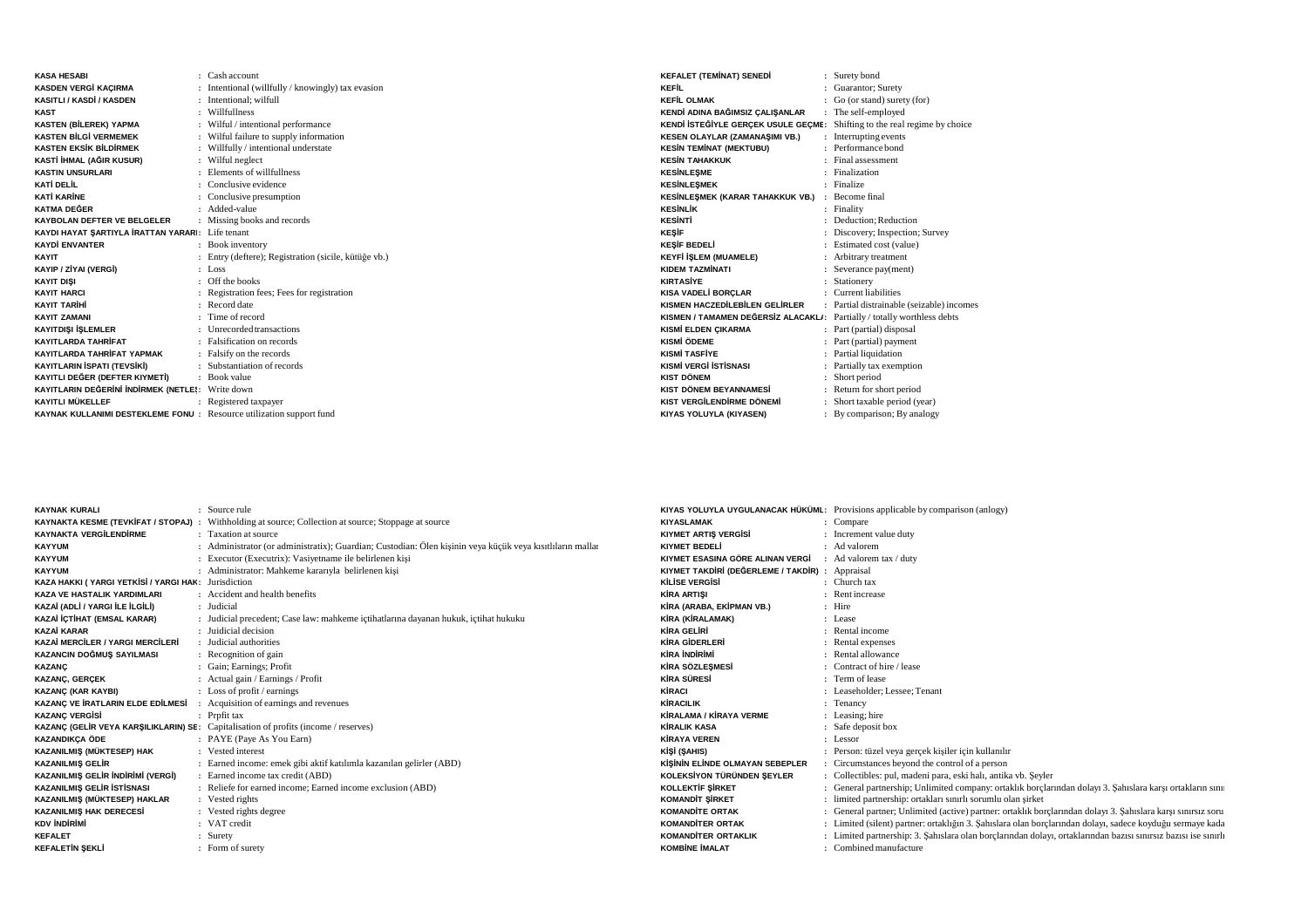| <b>KONAKLAMA GİDERLERİ</b>                                     | : Lodging expenses (costs)                                                                                    |
|----------------------------------------------------------------|---------------------------------------------------------------------------------------------------------------|
| <b>KONAKLAMA VERGISİ</b>                                       | : Hotel tax: Room tax                                                                                         |
| <b>KONSINYE SATIS</b>                                          | Consigned sale                                                                                                |
| <b>KONSOLIDE BILANCO</b>                                       | : Consolidated balance sheet                                                                                  |
| KONSOLİDE VERGİ BEYANNAMESİ                                    | : Consolidated tax return: bir gruba ait bağlı sirket gelirlerinin birleştirilmesi suretiyle verilen beyannam |
| <b>KONSOLOSLUK FATURASI</b>                                    | : Consular invoice: Konsolosklukça tasdik edilen                                                              |
| KONSOLOSLUK HARCLARI                                           | : Consular fees                                                                                               |
| KONSİMENTO (YÜKLEME BELGESİ)                                   | : Bill of lading                                                                                              |
| KONUT DOKUNULMAZLIĞI                                           | : Domicile immunity                                                                                           |
| KONUT (VEYA LOJMAN) TAZMİNATI                                  | : Allowance for lodging                                                                                       |
| <b>KOOPERATIF</b>                                              | : Cooperative society                                                                                         |
| KORUMA VE MUHAFAZA GİDERLERİ                                   | : Expenses of protection and preservation                                                                     |
| KORUYUCU VERGİ (İTHALATTA)                                     | : Protective duty                                                                                             |
| KÖTÜYE KULLANMAK (SUİSTİMAL ETMEK: Abuse                       |                                                                                                               |
| <b>KÖY MUHTARI</b>                                             | : Village headman                                                                                             |
| KÖYLERDE GECİKME ZAMMI                                         | : Late (delay) interest villages                                                                              |
| KÖYLERDEKİ FAALİYETLERDEN SAĞLAN/: Rural income                |                                                                                                               |
| KREDİ                                                          | : Mortgage                                                                                                    |
| KREDİ FAİZİ (EMLAK İÇİN)                                       | : Mortgage interest                                                                                           |
| KREDİ KARTI HARCAMA FİŞİ                                       | : Credit card charge slip                                                                                     |
| <b>KREDİ LİMİTİ</b>                                            | : Line of credit                                                                                              |
| KULLANICI VERGİ (FAYDALANMA HARCI) : User charge (fee)         |                                                                                                               |
| KULLANILMAYAN YATIRIM İNDİRİMİ MİKTI: Unused investment credit |                                                                                                               |
| KULLANILMIŞ (ELDEN DÜŞME) MALLAR : Second-hand / Used goods    |                                                                                                               |
| KULLANMA SÜRESİ                                                | : Service life                                                                                                |
| KUMAR VE TALİH OYUNLARI GELİRİ                                 | : Gambling income; Betting income                                                                             |
| KUMAR VE TALİH OYUNLARI VERGİSİ                                | : Gambling tax; tax on betting                                                                                |
| KUMAR VE TALİH OYUNLARI ZARARI                                 | : Gambling loss                                                                                               |
| KUPON (FAİZ VE KAR PAYI) VERGİSİ                               | : Coupon tax                                                                                                  |

| LISTE (CETVEL, CIZELGE, TARIFE)<br>LİYAKAT<br>LİYAKAT PRİMİ (İKRAMİYESİ)<br>LİYAKAT ZAMMI<br><b>LOJMAN (DEVLET)</b><br><b>LOJMAN (SİRKET)</b><br><b>LOJMAN TAZMİNATI</b><br>LÜKS MALLARDAN ALINAN VERGİLER | : Schedule<br>: Merit<br>: Merit bonus (award)<br>Merit increase<br>۰.<br>: Government housing; Government-owned housing<br>: Company-owned housing<br>: Housing allowance: isverenlerin çalışanlara konut kiralamaları karşılığı ödediği para<br>: Luxury taxes |
|------------------------------------------------------------------------------------------------------------------------------------------------------------------------------------------------------------|------------------------------------------------------------------------------------------------------------------------------------------------------------------------------------------------------------------------------------------------------------------|
| М                                                                                                                                                                                                          |                                                                                                                                                                                                                                                                  |

## **M**

**MADEN** ĐŞ**LETME HAKKI /** Đ**MT**Đ**YAZI :**

| <b>MAAŞ (AYLIK / ÜCRET)</b>         | : Salary; payroll                                       |
|-------------------------------------|---------------------------------------------------------|
| <b>MAAS BORDROSU</b>                | Salary roll<br>÷                                        |
| <b>MAAS KESİNTİLERİ</b>             | Salary deductions: vergi, sigorta primi vb.             |
| <b>MAAŞ ÖDEME DÖNEMİ</b>            | Payroll period                                          |
| <b>MAAS VE ÜCRET KAYITLARI</b>      | : Payroll records                                       |
| <b>MAAS VE ÜCRETLERİ HACZETMEK</b>  | : Garnish (attach) wages and salary                     |
| <b>MAASTAN KESİLEN VERGİ</b>        | : Payroll tax                                           |
| MADDE (KANUN, TÜZÜK VB.)            | : Article                                               |
| MADDİ                               | Material: soyut olmayan, cismani                        |
| <b>MADDİ DELİL</b>                  | Material evidence; Real evidence; Evidence of fact<br>÷ |
| <b>MADDİ HATA</b>                   | Material error; Mistake of fact; error of fact          |
| <b>MADDİ KARİNE</b>                 | Presumption of fact                                     |
| <b>MADDİ KIYMET</b>                 | Tangible asset: fiziki varlığı olan değerler            |
| <b>MADDİ MALLAR</b>                 | Tangible property                                       |
| <b>MADDİ MENFAAT</b>                | Material interest<br>٠                                  |
| <b>MADDİ MENFAATİ OLAN KİMSELER</b> | : Persons having material interest                      |
| <b>MADDİ OLAY</b>                   | Material fact; Material events                          |
| <b>MADDİ ZARAR</b>                  | Real injury                                             |

Mineral concession

| <b>KUPON (HEDİYE)</b>                             | : Voucher                                                                                             |
|---------------------------------------------------|-------------------------------------------------------------------------------------------------------|
| <b>KUR FARKLARI</b>                               | : Exchange differences                                                                                |
| <b>KURUCU</b>                                     | : Founder                                                                                             |
| <b>KURUCU HISSE SENETLERI</b>                     | : Founder's shares                                                                                    |
| <b>KURULUS GİDERLERİ</b>                          | : Formation expenses; Organisation cost; Organisational expenditure; Organisation and formation expen |
| KURULUS İSTİSNASI (İNDİRİMİ)                      | : Start-up relief                                                                                     |
| <b>KURUMLAR VERGISI</b>                           | : Company income tax; Corporation tax                                                                 |
| <b>KUSUR</b>                                      | : Negligence                                                                                          |
| <b>KUSUR CEZASI</b>                               | : Negligence penalty                                                                                  |
| <b>KUSUR VEYA İHMAL CEZASI</b>                    | : Negligence or disregard penalty                                                                     |
| KÜÇÜK (ÖNEMSİZ / UFAK)                            | $:$ Minor                                                                                             |
| KÜÇÜK (REŞİT OLMAYAN)                             | $:$ Minor                                                                                             |
| KÜÇÜK ALET VE EDAVATLAR                           | : Small tools                                                                                         |
| KÜÇÜK ÇİFTÇİ MUAFLIĞI                             | : Small farmer exemption                                                                              |
| KÜÇÜK ESNAF ÖZEL VERGİ REJİMİ                     | : Special tax regime for small traders                                                                |
| KÜÇÜK ESNAF (İŞLETME) MUAFLIĞI                    | : Small traders exemption; Small business relief                                                      |
| KÜÇÜK ONARIM / BAKIM GİDERLERİ                    | : Fixing-up expenses: badana-boya veya kağıt kaplama giderleri                                        |
| KÜÇÜK SANATKARLAR (ESNAF) VERGİSİ : Artisan's tax |                                                                                                       |
| KÜÇÜK TİCARİ İŞLETME                              | : Small business corporation                                                                          |
| KÜÇÜK VE ÖNEMSİZ HARCAMALAR                       | : Minor expenditure                                                                                   |
| KÜLTÜR VARLIKLARI                                 | : Cultural property                                                                                   |
|                                                   |                                                                                                       |

**L**

**LAFZ**Đ **YORUM :**

LEHİNDE KARAR VERMEK

**:**

**LİMAN (RIHTIM) RESMİ** 

**<sup>L</sup>**Đ**M**Đ**TED** ŞĐ**RKET :**

**LEHDAR**

 Literal interpretation; Close interpretation **:** Beneficiary: yararlanan veya yararlanacak olan kimse Decide in favour of Harbour dues / taxesLimited liability company

| MADEN İŞLETME ÜCRETİ (KİRASI)                                   | : Mineral royalties                                                                                                           |
|-----------------------------------------------------------------|-------------------------------------------------------------------------------------------------------------------------------|
| <b>MADEN RESMİ</b>                                              | : Mineral rights duty                                                                                                         |
| <b>MADEN YATAKLARI / REZERVLERİ</b>                             | : Mineral deposits                                                                                                            |
| <b>MAHALLİ İDARELERCE ALINAN VERGİLER: Local taxes</b>          |                                                                                                                               |
| MAHKEME EMRİ (MÜZEKKERE)                                        | : Writ                                                                                                                        |
| <b>MAHKEME HARCI</b>                                            | $\cdot$ Court fee                                                                                                             |
|                                                                 | MAHKEME HÜKMÜ VEYA KARARINA GÖRI: Under (according to) the judgement or decree of court                                       |
| MAHKEME İÇTİHATLARINA DAYANAN HUK: Judge-made law               |                                                                                                                               |
| <b>MAHKEME II AMI</b>                                           | : Judicial decision                                                                                                           |
| <b>MAHKEME KARARI</b>                                           | : Court decision: Court rule                                                                                                  |
| MAHKEME KARARINA GÖRE                                           | : Pursuant to order of court                                                                                                  |
| <b>MAHKEME KARARIYLA</b>                                        | : By order of court                                                                                                           |
| <b>MAHKEMECE HACZÍN KALDIRILMASI</b>                            | : Release of seizure by court                                                                                                 |
| MAHRUMİYET YERLERİ (BÖLGELERİ)                                  | : Hardship area                                                                                                               |
| MAHRUMİYET YERİ HARCAMALARI İNDİRİI: Hardship deduction         |                                                                                                                               |
| MAHSUBEN (HESABEN) ÖDEME                                        | : Payment on account                                                                                                          |
| <b>MAHSUBEN DÜZELTME</b>                                        | : Offsetting adjustment                                                                                                       |
| <b>MAHSUP</b>                                                   | : Offsetting; Set-off                                                                                                         |
| <b>MAHSUP, İADELERİN BORÇLARA</b>                               | : Offsetting of refunds against debts                                                                                         |
| <b>MAHSUP ETMEK</b>                                             | : Offset (against)                                                                                                            |
| MAHSUP EDİLMEDİĞİNDE DEVREDİLEMEY: Wastable tax credit          |                                                                                                                               |
|                                                                 | MAHSUP EDİLEMEYEN VERGİ İNDİRİMLER: Unused tax credits: vergiye tabi gelirin yetmemesi sebebiyle gelirden indirilemeyen kısım |
| <b>MAHSUP FISI (IHBARNAMESI / BILDIRISI) :</b> Notice of offset |                                                                                                                               |
| MAHSUP VE İADEYİ YAPACAK MAKAM                                  | : Authority to make credit and refund                                                                                         |
| <b>MAHSUPLARI, VERGİ</b>                                        | : Tax credits                                                                                                                 |
| MAKABLE SAMİL OLMA (GEÇMİŞE YÜRÜN: Be retroactive               |                                                                                                                               |
| <b>MAKBUZ (ALINDI)</b>                                          | : Receipt                                                                                                                     |
| <b>MAKİNA VE TEÇHİZAT</b>                                       | : Machinery and equipment                                                                                                     |
|                                                                 |                                                                                                                               |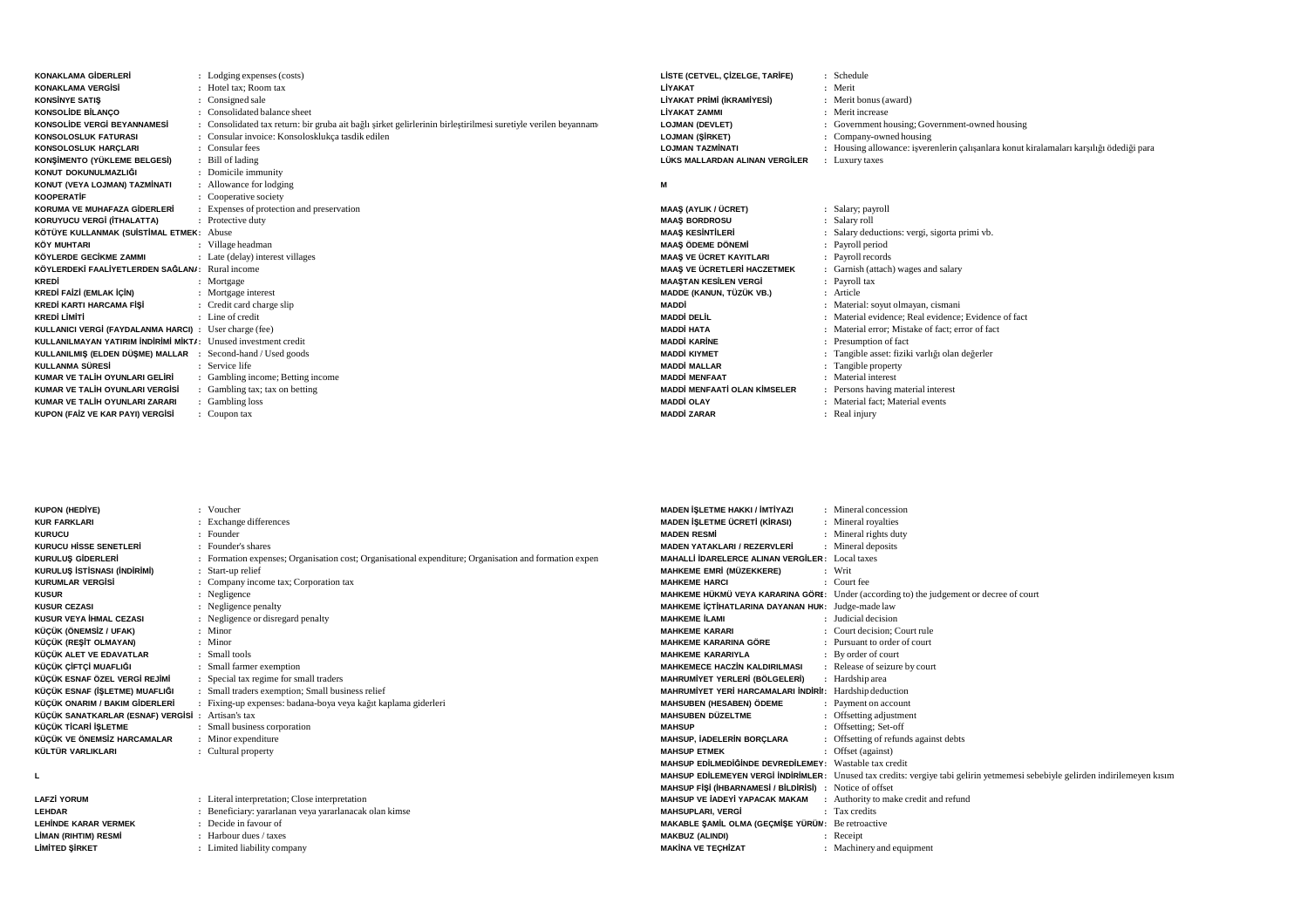| <b>MAKTU VERGİ ORANI</b>                                        | : Fixed tax rate                                                                      |
|-----------------------------------------------------------------|---------------------------------------------------------------------------------------|
| MAKUL BİR KİMSENİN GÖSTERECEĞİ ŞÜF: Reasonable doubt            |                                                                                       |
| <b>MAKUL VE HAKLI SEBEP</b>                                     | : Reasonable cause; Good cause                                                        |
| MAL                                                             | Property                                                                              |
| <b>MAL (EMTIA)</b>                                              | Goods; Merchandise                                                                    |
| <b>MAL BEDELİ</b>                                               | $\therefore$ Cost                                                                     |
| <b>MAL BEYANI (BİLDİRİMİ)</b>                                   | : Financial statement, Declaration of property and assets                             |
| MAL VE HIZMETLERDEN ALINAN VERGILE: Taxes on goods and services |                                                                                       |
| MALEDİNME VE ARTIŞLARI BİLDİRME                                 | : Declaration of acquisitions                                                         |
| <b>MALİ BİLANCO</b>                                             | : Fiscal balance sheet                                                                |
| MALİ (VERGİSEL) İKAMETGAH                                       | : Fiscal domicile: Tax home                                                           |
| <b>MALİ İSLEMLER VERGİSİ</b>                                    | : Financial transaction tax: ülkemizdeki BSMV benzeri bir vergi                       |
| <b>MALİ KURUMLAR VERGİSİ</b>                                    | : Financial institutions duty: ülkemizdeki BSMV benzeri bir vergi                     |
| MALİ SIKINTIYA DÜSEN SİRKET                                     | : Lame duck company                                                                   |
| <b>MALİ VE SOSYAL HAKLAR</b>                                    | : Benefit plans: cesitli sosyal güvenlik sistemlerince faydalananlara sağlanan haklar |
| <b>MALİK GİBİ FAYDALANAN KİMSE</b>                              | $\cdot$ Benefical owner                                                               |
| MALİYE BAKANLIĞI'NCA YAPILAN DÜZENI :                           | Pursuant to regulations prescribed by the Ministry of the Finance                     |
| <b>MALİYET</b>                                                  | $\cdot$ Cost                                                                          |
| MALİYET BEDELİ (DEĞERİ)                                         | $\therefore$ Cost value                                                               |
| <b>MAI İYFT FSASI</b>                                           | Cost basis                                                                            |
| <b>MAI İYET FİYATI</b>                                          | Cost price                                                                            |
| <b>MALIYET MUHASEBESİ</b>                                       | : Cost accounting                                                                     |
| <b>MALLARI GİZLEMEK</b>                                         | : Conceal (hide) assets                                                               |
| <b>MALLARI KAÇIRMAK</b>                                         | : Remove assets (properties)                                                          |
| <b>MALLARIN GİZLENMESİ</b>                                      | : Concealment of assets                                                               |
| <b>MALLARIN KAÇIRILMASI</b>                                     | : Removal of properties                                                               |
| <b>MALULEN EMEKLİ OLMAK</b>                                     | : Retire for disability                                                               |
| <b>MALULEN EMEKLİLİK</b>                                        | Retirement for disability                                                             |
| MALULEN EMEKLİLİK AYLIĞI                                        | : Disability pension                                                                  |

| <b>MENSE SAHADETNAMESİ</b>                                              | : Certificate of origin                                               |
|-------------------------------------------------------------------------|-----------------------------------------------------------------------|
| <b>MESAİ (CALISMA) SAATLERİ</b>                                         | : Working hours                                                       |
| <b>MESKEN GİDERLERİ İNDİRİMİ</b>                                        | Housing allowance: mesken edinme ve bakım giderleri                   |
| <b>MESLEK (IS)</b>                                                      | Occupation                                                            |
| <b>MESLEK HASTALIĞI</b>                                                 | Occupational disease                                                  |
| <b>MESLEK VERGISI</b>                                                   | Professional tax                                                      |
| <b>MESLEKİ DERGİLER</b>                                                 | Professional magazines                                                |
| <b>MESLEKİ FAALİYETİN YASAKLANMASI</b>                                  | : Prohibition of practice of a profession                             |
| <b>MESLEKİ GİDERLER</b>                                                 | : Professional expenses                                               |
| MESLEKİ TEŞEKKÜLLER (KURULUŞLAR) : Professional organisations           |                                                                       |
| <b>MESLEK VERGISI</b>                                                   | : Occupational tax                                                    |
| <b>MESLEKTEN MEN</b>                                                    | Professional disqualification                                         |
| <b>MESLEKTEN MEN CEZASI</b>                                             | Penalty of professional disqualification                              |
| <b>MESRU SEBEP</b>                                                      | <b>Inst</b> case                                                      |
| <b>MEVSİMLİK İŞ</b>                                                     | Seasonal work                                                         |
| <b>MEVSİMLİK İSCİ</b>                                                   | : Seasonal worker                                                     |
| <b>MEVZUAT</b>                                                          | Legislation: yasalar, kanunlar vb.                                    |
| <b>MEVZUATA UYGUN OLARAK</b>                                            | : Pursuant to regulations                                             |
| <b>MEVZUATIN İHLALİ</b>                                                 | Disregard of rules and regulations: kaçakçılık sayılan haller dışında |
| MİKTAR (MEBLAĞ)                                                         | Consideration                                                         |
| MİKTAR (MEBLAĞ), PARAYLA İFADE EDİLI: Consideration consisting of money |                                                                       |
| <b>MİLLİ SAVUNMA VERGİSİ</b>                                            | : National defense tax                                                |
| <b>MIRAS</b>                                                            | : Legacy; Inheritance                                                 |
| MIRAS YOLUYLA İKTİSAP EDİLEN ŞEYLER: Bequest; Inherited properties      |                                                                       |
| <b>MIRASCI (VARIS)</b>                                                  | : Heir                                                                |
| <b>MIRASCISIZ</b>                                                       | : Heirless                                                            |
| MİRASI REDDETME (MİRASIN REDDİ)                                         | Disclaimer of inheritance                                             |
| <b>MİZAN</b>                                                            | : Trial balance                                                       |
| <b>MOBİLYA VE MEFRUŞAT</b>                                              | : Fittings / fixings                                                  |

| <b>MALULIYET</b>                              | : Disability                                                              | <b>MODEL VERGI ANLASMALARI</b>                         | : Model tax treaties                                                                        |
|-----------------------------------------------|---------------------------------------------------------------------------|--------------------------------------------------------|---------------------------------------------------------------------------------------------|
| MALULİYET AYLIĞI (YARDIMI)                    | : Disability benefit; Disability pension                                  | <b>MOTORLU ARAÇ TESCİL BELGESİ</b>                     | : Traffic registration card                                                                 |
| <b>MALULIYET GELIRI</b>                       | : Disability income                                                       | <b>MOTRLU TASITLAR VERGISI</b>                         | : Motor vehicle tax: Vehicle taxes                                                          |
| <b>MALZEME</b>                                | : Materials                                                               | <b>MUACCEL BORC</b>                                    | : Debt due: ödeme vadesi gelmiş borç                                                        |
| <b>MAMELEK (SERVET)</b>                       | : Estate; property                                                        | <b>MUACCEL HALE GELMEK</b>                             | : Become (fall) due and payable: bir borcun vadesinin dolması üzerine ödenecek hale gelmesi |
| <b>MARJİNAL VERGİ ORANI</b>                   | : Marginal tax rate                                                       | <b>MUAFIYET</b>                                        | : Exemption; Immunity                                                                       |
| <b>MASRAF</b>                                 | Disbursement: bir işle ilgili yapılan harcamanın ilgilisine geri ödenmesi | <b>MUAFIYET BELGESI</b>                                | : Exemption certificate                                                                     |
| <b>MASRAF</b>                                 | : Expense; Expenditure; Outlay                                            | <b>MUAFIYET SARTLARI</b>                               | : Requirements for exemption                                                                |
| <b>MASRAF, ARIZİ</b>                          | Incidental expenses                                                       | MUAFIYETIN ASAMALI OLARAK KALKMAS: Exemption phase out |                                                                                             |
| <b>MASRAF. UFAK TEFEK</b>                     | : Petty expenses                                                          | <b>MUAFIYETIN SONA ERMESI</b>                          | : Termination of immunity                                                                   |
| <b>MASRAF, YOLCULUK</b>                       | : Travelling expenses                                                     | <b>MUAMELE (İSLEM)</b>                                 | : Transaction                                                                               |
| <b>MASRAF LISTESI</b>                         | : Schedule of charges                                                     | <b>MUAMELE (İŞLEM) VERGİLERİ</b>                       | : Transaction taxes                                                                         |
| MASRAF VEYA ZARAR YAZMAK (KAYDETI: Charge off |                                                                           | <b>MUAMELE (İŞLETME) VERGİSİ</b>                       | : Turnover taxes: KDV benzeri bir vergi                                                     |
| <b>MASRAFLARINI (GERI) İSTEMEK</b>            | : Claim reimbursement                                                     | <b>MUAMELE (UYGULAMA)</b>                              | : Treatment                                                                                 |
| <b>MASRAFLARINI (GERİ) ALMAK</b>              | : Get reimbursement                                                       | <b>MUAYENE</b>                                         | : Examination                                                                               |
| <b>MASTIR DERECESİ ALMAK</b>                  | : Receive master degree                                                   | <b>MUAYENE HARCI</b>                                   | : Fees for inspection (examination)                                                         |
| <b>MATRAH (VERGI)</b>                         | Basis: Basis of assessment                                                | MUHAFAZA VE İBRAZ YÜKÜMLÜLÜĞÜ                          | : Obligation to retention and presentation                                                  |
| <b>MATRAH FARKI</b>                           | : Discrepancy in assessment                                               | MUHAKEME (YARGILAMA) MASRAFLARI                        | : Court fees                                                                                |
| <b>MEDENİ HALİ</b>                            | : Maritual status                                                         | MUHALEFET GÖRÜSÜ                                       | : Dissenting opinion: bir kararda çoğunluk görüşünü kabul etmeyen karşı oy yazısı           |
| <b>MEDENİ KANUN</b>                           | $\therefore$ Civil law / code                                             | <b>MUHASEBE KAYITLARI</b>                              | : Accounting records                                                                        |
| <b>MEMUR ELİYLE TEBLİĞ</b>                    | : Notification through (by) officer                                       | <b>MUHASEBE USULÜ</b>                                  | : Accounting method                                                                         |
| <b>MEMURİYETTEN ÇIKARTILMAK</b>               | : Be dismissed from office                                                | <b>MUHASEBECİ</b>                                      | : Accountant                                                                                |
| <b>MENKUL KIYMET</b>                          | : Security                                                                | <b>MUHBİR İKRAMİYESİ</b>                               | : Award to informer: Reward to informer                                                     |
| MENKUL KIYMET GELIR VE GİDERLERİ              | : Security income and expenses                                            | <b>MUHTASAR BEYANNAME</b>                              | : Withholding tax declaration (return)                                                      |
| <b>MENKUL KIYMET STOPAJ VERGISI</b>           | : Movable prepayment / withholding tax                                    | MUHTELİF (MÜTEFERRİK / ÇEŞİTLİ) GİDER: Sundry expenses |                                                                                             |
| MENKUL KIYMETLER. HAMİLİNE YAZILI             | Bearer securities                                                         | MUHTEMEL BORC (DOĞMASI MÜMKÜN OI: Contingent liability |                                                                                             |
| <b>MENKUL KIYMETLER BORSASI</b>               | : Security / Stock exchange                                               | MUHTEMEL KAR (DOĞMASI MÜMKÜN)                          | : Contingent profit                                                                         |
| <b>MENKUL MAL</b>                             | : Movables (movable property)                                             | MUHTEMEL KULLANIM SÜRESİ                               | : Probable life                                                                             |
| <b>MENKUL MAL REHNİ</b>                       | : Pledge                                                                  | MUHTEMEL ZARARLAR KARSILIĞI                            | : Reserve for contingencies                                                                 |
|                                               |                                                                           |                                                        |                                                                                             |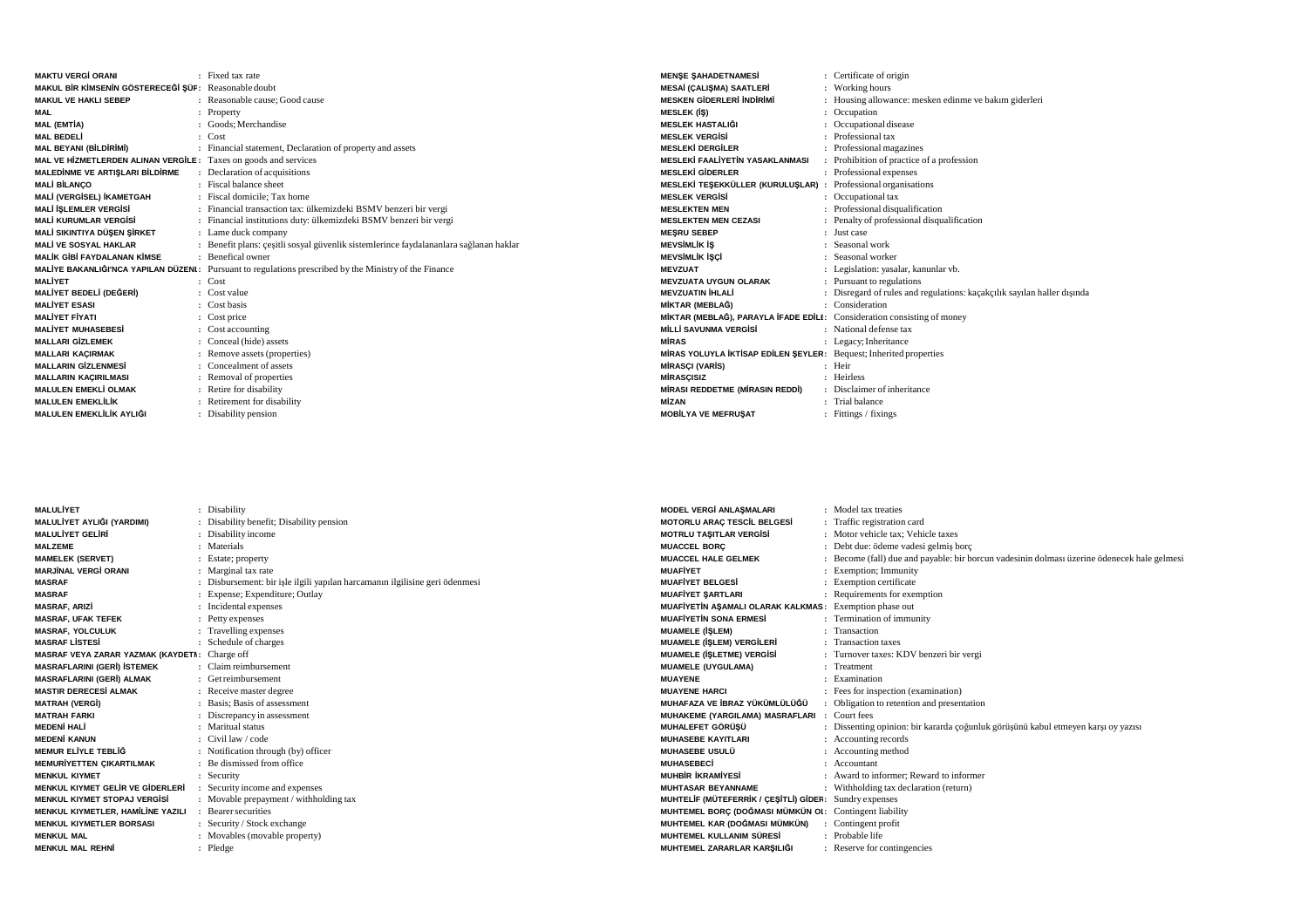| <b>MUKİM OLMAYAN YABANCILAR</b>                              | : Non-resident aliens                                                                                  | <b>MÜSTEREK BEYANNAME</b>                                         | : Joint return                                                                                                                             |
|--------------------------------------------------------------|--------------------------------------------------------------------------------------------------------|-------------------------------------------------------------------|--------------------------------------------------------------------------------------------------------------------------------------------|
| MUKTEZA (ÖZELGE)                                             | : Determination letter; Technical advice memoranda (ABD); Advance ruling; Administrative rulings; Ru   | <b>MÜSTEREK BEYANNAME VEREN EVLİLER:</b> Married filling jointly  |                                                                                                                                            |
| <b>MUKTEZA İSTEMEK</b>                                       | : Request determination                                                                                | <b>MÜSTEREK BORCLU</b>                                            | $\therefore$ Co-debtor                                                                                                                     |
| <b>MUKTEZA ÖZETLERİ</b>                                      | : Digests of ruling (determination) letter                                                             | MÜSTEREK KIYMETLER HESABI                                         | : Multiple-asset account                                                                                                                   |
| <b>MUKTEZA TALEBİ</b>                                        | : Request for ruling letter (determination)                                                            | <b>MÜSTEREK MALİKLER</b>                                          | : Joint tenants: hisselere ayrılmamış bir taşınmaz üzerinde, ölümle birlikte mülkiyetin tamamının diğer r                                  |
| <b>MUKTEZA VERMEK</b>                                        | : Issue letter ruling                                                                                  | <b>MÜSTEREK MÜLK</b>                                              | : Joint propert                                                                                                                            |
| <b>MUKTEZALARIN TAM METNİ</b>                                | : Full text of letter ruling                                                                           | MÜSTEREK MÜLKİYET (GENEL)                                         | : Collective (joint) ownership                                                                                                             |
| MUNZAM TEMİNAT (TAMAMLAYICI / EK TE: Collateral security     |                                                                                                        | MÜSTEREK MÜLKİYET                                                 | : Tenancy by the entirety: Hayatta kalanın mülkiyetin tamamına sahip olacağı mülkiyet türü (karı-kocanı                                    |
| <b>MURIS</b>                                                 | : Deceased                                                                                             |                                                                   | MÜSTEREK MÜLKİYET (İSTİRAK HALİNDE): Tenancy in common: Hisseleri belirlenmemiş bir taşınmaz üzerindeki hissenin, ölüm ile karşı tarafa ge |
| <b>MUTAD VE ZORUNLU GİDERLER</b>                             | : Ordinary and necessary business expenses: ticari faaliyetin idame ve devamiyla ilgili giderler       | <b>MÜSTEREK SORUMLULUK</b>                                        | : Joint responsibility; Joint liability                                                                                                    |
| <b>MUTAT OLARAK</b>                                          | $\therefore$ On a regular                                                                              | MÜSTEREK VE MÜTESELSİL SORUMLULU: Joint and several liability for |                                                                                                                                            |
| MUTAT OLARAK KALINAN (OTURULAN) YI: Customary place of abode |                                                                                                        | MÜSTEREK VE MÜTESELSİL BORÇ                                       | : Joint and several debt                                                                                                                   |
| <b>MUTAT OLARAK KULLANMA</b>                                 | : Regular use                                                                                          | <b>MÜSTEREKEN SORUMLU</b>                                         | : Jointly liable                                                                                                                           |
| MUTLAK (BARİZ) VERGİ HATALARI                                | : Absolute tax errors                                                                                  | MÜSTEREKEN VE MÜTESELSİLEN (SORUM: Jointly and severally (liable) |                                                                                                                                            |
| MUTLAK (TAM) MÜLKİYET                                        | : Fee simple; fee absolute                                                                             | MÜTEFERRİK (ÇEŞİTLİ)                                              | : Miscellaneous                                                                                                                            |
| <b>MUVAZAALI İSLEM</b>                                       | : Fictitious transaction: Pretended transactions                                                       | MÜTEKABİLİYET (KARSILIKLILIK) ESASI                               | Rule of reciprocity                                                                                                                        |
| MÜBADELE (DEĞİŞME / TRAMPA / TAKAS): Exchange                |                                                                                                        | MÜTEMMİM CÜZ (AYRILMAZ PARCA)                                     | : Component part (of immovable)                                                                                                            |
| MÜBADELE (DEĞİSME / TAKAS) DEĞERİ                            | Exchange value                                                                                         | MÜTESELSİL SORUMLULUK                                             | : Joint liability                                                                                                                          |
| MÜCBİR SEBEBİN MEVCUDİYETİ                                   | : Existence of force majeure; Existence of compelling circumstances                                    | <b>MÜTESEBBIS (GIRISIMCI)</b>                                     | : Entrepreneur                                                                                                                             |
| MÜCBİR SEBEP                                                 | : Force majeure; compelling circumstances; Act of god: önceden olulu kestirilemeyen dis neden          | MÜTEVELLİ                                                         | : Fiduciary: baskasına ait malları idare edenler                                                                                           |
| MÜFLİSİN BORÇLARINDAN KURTULMASI                             | : Bankruptcy discharge                                                                                 | MÜTEVELLİ HESAP GELİRLERİ                                         | : Fiduciary accounting income                                                                                                              |
| MÜHÜR                                                        | : Seal                                                                                                 | <b>MÜVEKKİL</b>                                                   | : Principal                                                                                                                                |
| MÜHÜR FEKKİ (AÇILMASI)                                       | : Breaking of seal                                                                                     | MÜZAYEDE (AÇIK ARTIRMA VE EKSİLTME): Public auction; Auction      |                                                                                                                                            |
| MÜKAFAT VE ÖDÜLLER (İKRAMİYELER)                             | Prizes and awards                                                                                      | MÜZAYEDE İLE YAPILAN SATIS                                        | : Auction sale                                                                                                                             |
| <b>MÜKELLEF</b>                                              | : Taxpayer                                                                                             | <b>MÜZATEDE SALONU</b>                                            | : Auction room                                                                                                                             |
| MÜKELLEF, VERGİ BORCUNU VADESİNDE: Delinquent taxpayers      |                                                                                                        |                                                                   |                                                                                                                                            |
| MÜKELLEF BİLGİLERİNİN ACIKLANMASI                            | Disclosure of taxpayer's information                                                                   | N                                                                 |                                                                                                                                            |
| <b>MÜKELLEF HAKLARI</b>                                      | : Taxpayer's charter                                                                                   |                                                                   |                                                                                                                                            |
| MÜKELLEF HAKLARI BEYANNAMESİ                                 | : Declarations of taxpayer rights: Kanada Gelir Bakanlığı'nca 1985 yılında yayınlanan deklerasyonla mü | <b>NAFAKA</b>                                                     | : Alimony                                                                                                                                  |
|                                                              |                                                                                                        |                                                                   |                                                                                                                                            |

| MÜKELLEF HAKLARI KANUNU (ABD)                                       | Taxpayer bill of right                                                                                              | NAFAKA (AYRI YAŞAYAN EŞİN)            | : separate maintenance payment                                                                          |
|---------------------------------------------------------------------|---------------------------------------------------------------------------------------------------------------------|---------------------------------------|---------------------------------------------------------------------------------------------------------|
|                                                                     | MÜKELLEF KİMLİK (TEK HESAP) NUMARA: Taxpayer identification number: her mükellefe verilen özel vergi sicil numarası | <b>NAFAKA(COCUKLARIN BAKIMI İÇİN)</b> | : Child support                                                                                         |
| MÜKELLEFE TEBLİGAT GÖNDERMEK                                        | : Mail notification to taxpayer                                                                                     | <b>NAFAKA KARARI</b>                  | : Decree of alimony                                                                                     |
| MÜKELLEFE YARDIM KARARI                                             | : Taxpayer assistance order: Ombudsman idaresinin mükellef müracaatı üzerineverdiği karar (ABD)                     | <b>NAKDEN (NAKİT OLARAK)</b>          | : In cash                                                                                               |
| MÜKELLEFİN EŞİ VE BAKMAKLA YÜKÜML: Spouse and dependent of taxpayer |                                                                                                                     | <b>NAKDİ CEZA</b>                     | : Pecuniary penalty                                                                                     |
| <b>MÜKELLEFİYET</b>                                                 | : Liability; Obligation                                                                                             | <b>NAKDİ SERMAYE</b>                  | : Capital in cash                                                                                       |
|                                                                     | MÜKELLEFLERIN ÖZEL İŞLERINİ YAPMA C: Penalty for making private service to taxpayers                                | <b>NAKDİ TEMİNAT</b>                  | : Cash bond; Pecuniary warrant (guaranty)                                                               |
| MÜKERRER (ÇİFTE) VERGİLEME                                          | : Double taxation                                                                                                   | NAKİT DEĞERLER                        | : Cash asset: derhal paraya cevrilebilecek kıymetler                                                    |
| MÜKERRER (ÇİFT) İNDİRİM                                             | : Double deduction                                                                                                  | <b>NAKİT (İSLETME HESABI) ESASI</b>   | : Cash basis (cash method); Cash receipts and disbursement method                                       |
| MÜKERRER MADDE                                                      | : Duplicate article                                                                                                 | <b>NAKİT HEDİYE KUPONU</b>            | : Cash voucher                                                                                          |
| <b>MÜKTESEP HAKLAR</b>                                              | : Vested rights                                                                                                     | NAKİT ÖDEME                           | : Cash payment                                                                                          |
| MÜLGA                                                               | : Repealed                                                                                                          | NAKİT (KASA / HAZIR PARA)             | : Cash                                                                                                  |
| MÜLK GELİRİ                                                         | : Estate income                                                                                                     | NAKİT TAHSİLAT VE ÖDEME USULÜ         | : Cash receipt and disbursement method of accounting: Tahsilat esasina göre islemlerin muhasebelestiril |
| <b>MÜLKİYET</b>                                                     | : Ownership                                                                                                         | <b>NAKLETMEK (DEVRETMEK)</b>          | : Carryover (carry forward): ilgili yılda yapılamayan indirim ve mahsupları ertesi yıla nakli           |
| MÜLKİYET HAKKI                                                      | : Title                                                                                                             | NAKLİ YEKÜN                           | : Amounr carried forward                                                                                |
| <b>MÜRACAAT ETMEK</b>                                               | : Make application to  For                                                                                          | <b>NAKLİYAT SİGORTASI</b>             | : Transportation insurance                                                                              |
| MÜRACAAT ETMEK, TESCİL İÇİN                                         | : Make application for registration                                                                                 | <b>NAKLİYE KOMİSYONCUSU</b>           | : Forwarding agent                                                                                      |
| <b>MÜRACAAT SEKLİ</b>                                               | : Form of application                                                                                               | <b>NAKLİYAT VERGİLERİ</b>             | : Transportation taxes                                                                                  |
| MÜRACAATIN KABUL EDİLMESİ                                           | : Approval of application                                                                                           | <b>NAVLUN</b>                         | : Freight                                                                                               |
| <b>MÜSADERE (HACİZ)</b>                                             | : Seizure; Impounding (ihtiyaten)                                                                                   | <b>NAVLUN FATURASI</b>                | : Freight invoice                                                                                       |
| <b>MÜSADERE ETMEK (HACZETMEK)</b>                                   | : Seize; Impound (ihtiyaten)                                                                                        | <b>NAYLON (SAHTE) FATURA</b>          | : Fictitious invoice                                                                                    |
| <b>MÜSADERE KARARI (EMRİ)</b>                                       | : Warrant of seize                                                                                                  | <b>NAYLON SIRKET</b>                  | : Shell corporation; Paper company (kağıt üzerinde kurulmuş görünen gerçek faaliyeti olmayan şirket)    |
| MÜSTAHSİL MAKBUZU                                                   | : Producer's receipt; Receipt of farmers                                                                            | NET ÜCRET                             | : Take-home pay (wage); Net wage: ele geçen net ücret                                                   |
| MÜŞTEMİLAT                                                          | : Fixtures and fittings                                                                                             | NAT AKTİF DEĞER                       | : Written down value: aktif değerinden amortismanlar düşüldükten sonraki değer                          |
| <b>MÜŞTEREK BORÇLU</b>                                              | : Co-debtor                                                                                                         | <b>NET ARTIS METODU</b>               | : Net accretion method                                                                                  |
| MÜŞTEREK (ORTAK) MÜLKİYET                                           | : Common ownership                                                                                                  | NET İSLETME / ÇALIŞMA SERMAYESİ       | : Net working capital                                                                                   |
| MÜŞTEREK (İŞTİRAK HALİNDE) MALİK                                    | : Joint tenant                                                                                                      | <b>NET ISLETME ZARARI</b>             | : Net operating loss                                                                                    |
| MÜSTEREK (ORTAK) KİRACILIK                                          | $\therefore$ Co-tenancy                                                                                             |                                       | NET SERVET (GELIR) KIYASLAMA METODI: Net worth (income) comparison method                               |
| <b>MÜSTEREK AMORTİSMAN HESABI</b>                                   | : Composite (depreciation) account                                                                                  | <b>NET SERVET BEYANI</b>              | : Net worth statement                                                                                   |
|                                                                     |                                                                                                                     |                                       |                                                                                                         |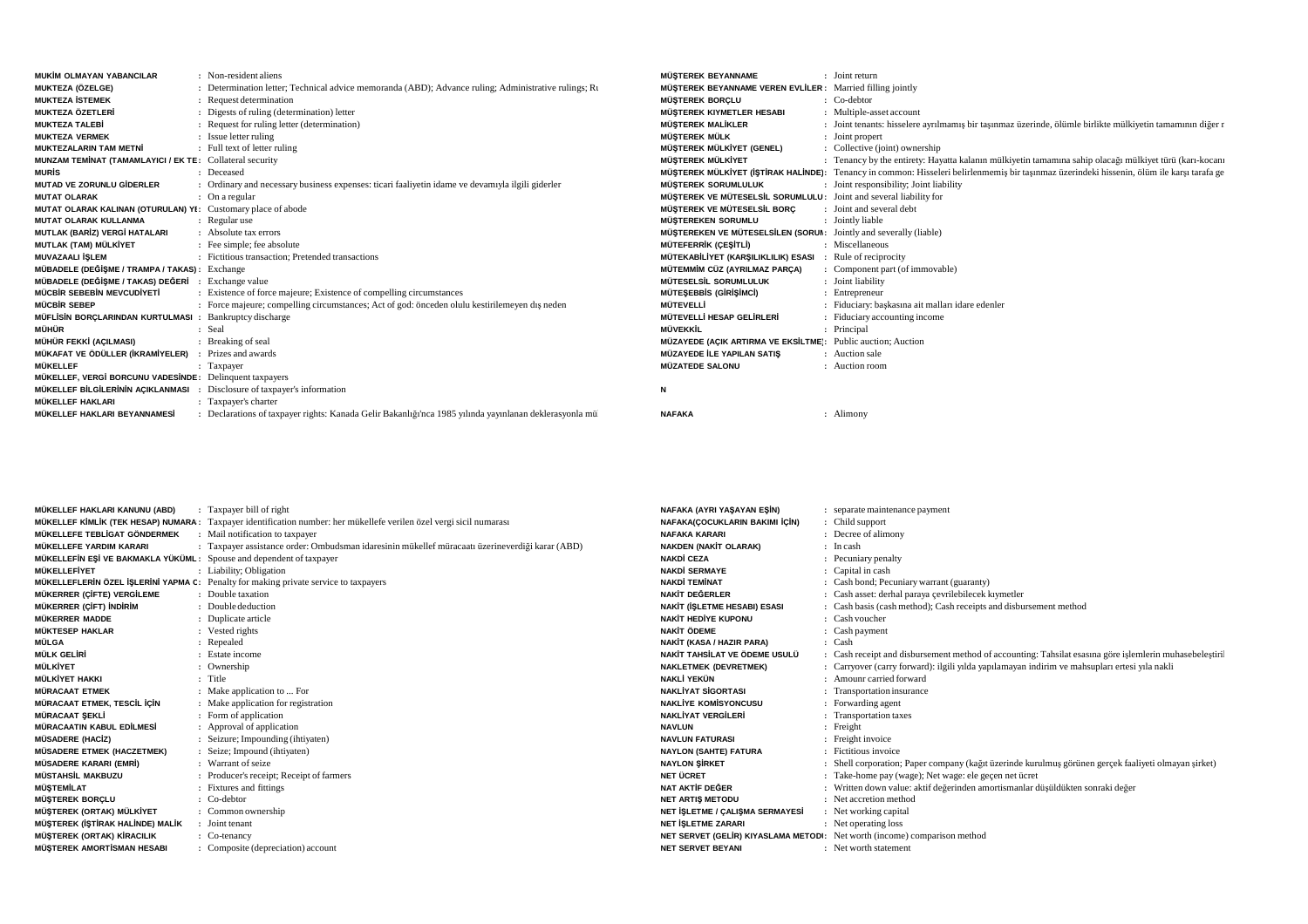| <b>NET SERVET VERGISI</b>                             | : Net wealth tax                           |
|-------------------------------------------------------|--------------------------------------------|
| NEVİ ŞAHSINA MÜNHASIR (KENDİNE ÖZGİ:                  | Sui generis                                |
| NİHAİ KARAR (KESİN HÜKÜM)<br>÷.                       | Final judgement; Final order; Final decree |
| NİHAİ TARHİYAT                                        | Final assessment                           |
| <b>NÍHAÍ VERGÍ REYANNAMESÍ</b><br>$\sim$              | Final tax return                           |
| NISAP / YETER SAYI (TOPLANTI)<br>÷.                   | Ouorum                                     |
| NİSPET USULÜNE DAYANAN VERGİ<br>$\sim$                | Rated tax                                  |
| <b>NOKSAN ALINAN VERGİLERİN TAHSİLİ</b><br>$\sim$     | Collection of deficiencies                 |
| NOKSAN BİLDİRME (EKSİK BEYAN / BİLDİI: Underreporting |                                            |
| <b>NOKSAN TAHAKKUK</b>                                | Deficient accrual                          |
| NOKSANLIK, TARHİYATTA (VERGİDE)                       | Deficiency in assessment (tax)             |
| NOMINAL (ITIBARI) SERMAYE<br>÷                        | Nominal capital                            |
| <b>NOMINAL TUTAR</b>                                  | Face amount                                |
| <b>NORMAL AMORTISMAN</b>                              | Ordinary depreciation                      |
| NORMAL PİYASA (RAYİÇ) FİYATI                          | Fair market value                          |
| <b>NOTER</b>                                          | Notary public                              |
| <b>NOTER HARCAMALARI</b>                              | Notary fees                                |
| <b>NOTER HUZURUNDA</b>                                | Before notary public                       |
| NOTER KAĞIDI                                          | Notary public papers                       |
| <b>NOTER TASDIKI</b>                                  | Notary ratification                        |
| NUMUNE (ÖRNEK)                                        | Specimen                                   |
| NÜFUS CÜZDANI                                         | Identity card                              |
| NÜSHA<br>۰.                                           | Copy                                       |
| ٥                                                     |                                            |
|                                                       |                                            |
| OLAĞANÜSTÜ (FEVKALADE)                                | : Extraordinary                            |

Extraordinary depreciation

Extraordinary expenditure

| ÖDEME GÜCÜ PRENSİBİ                                                   | : Ability to pay principle                                                                             |
|-----------------------------------------------------------------------|--------------------------------------------------------------------------------------------------------|
| ÖDEME KAYDEDİCİ CİHAZLAR                                              | : Payment recording devices                                                                            |
| ÖDEME PLANI                                                           | : Payment schedule                                                                                     |
| ÖDEME SÜRÜSİ(VERGİ)                                                   | : Collection period                                                                                    |
| ÖDEME VADİ                                                            | : Promise to pay money                                                                                 |
| ÖDEME YAPILAN KİMSE                                                   | : Payee                                                                                                |
| ÖDEME YAPMAK                                                          | : Make payment to                                                                                      |
| ÖDEMEK (BORCU)                                                        | : Redeem a debt                                                                                        |
| ÖDEMELER(ALACAKLILAR) HESABI                                          | : Account payable                                                                                      |
| ÖDEMEME                                                               | : Non-payment                                                                                          |
| ÖDEMENİN ÇABUKLAŞTIRILMASI                                            | : Acceleration of payment: ihtiyati tahakkuk hallerinde ödemenin derhal yaptırılması sağlanır.         |
| ÖDEMENİN DURDURULMASI                                                 | : Suspension of payment                                                                                |
| ÖDEMENİN İSPATI                                                       | : Substantiation of payment                                                                            |
| ÖDEMENİN YAPILACAĞI BELİRTİLEN SON : Last date prescribed for payment |                                                                                                        |
| ÖDEMEYİ GECİKTİRMEK                                                   | : Delay payable                                                                                        |
| <b>ÖDENECEK</b>                                                       | : Payable                                                                                              |
| ÖDENECEK SENETLER                                                     | : Bills payable                                                                                        |
| ÖDENECEK TEMETTÜ                                                      | : Dividend payable                                                                                     |
| ÖDENMEMİS                                                             | : Unpaid; deliquent                                                                                    |
| ÖDENMEMİŞ BORÇLAR VADESİ GEÇTİĞİ I: Arrears                           |                                                                                                        |
| ÖDENMEMIS SERMAYE                                                     | : Unpaid capital                                                                                       |
| ÖDENMEMİS VERGİNİN TAHSİLİ                                            | : Recovery of tax                                                                                      |
| ÖDENMEMİS VERGİLER                                                    | : Arrears of taxes; overdue taxes; Unpaid taxes; önceki dönemlerde tarh edildiği halde henüz ödenmeyer |
| ÖDENMİS SERMAYE                                                       | : Capital paid-up; Paid-in capital; Paid-up capital                                                    |
| ÖDENMESİ GEREKEN(ÖDENECEK)                                            | $:$ Due                                                                                                |
| ÖDENMEYEN ÇEK                                                         | : Dishonoured cheque: hesapta yeterli para olmadığı için                                               |
| ÖDENMEYEN POLİCE                                                      | : Dishonoured bil                                                                                      |
| ÖDÜL (MÜKAFAT/İKRAMİYE)                                               | : Reward: award                                                                                        |
| ÖLEN KİŞİ (ÖLÜ,MÜTEVEFA)                                              | : Deceased: Decedent                                                                                   |
|                                                                       |                                                                                                        |

| OLAĞANÜSTÜ HARCAMALAR İNDİRİMİ                         | : Relief for extraordinary expenditure                                                              | ÖLÜM HALİNDE SÜRENİN UZATILMASI                                           | Extension of time due to death                               |
|--------------------------------------------------------|-----------------------------------------------------------------------------------------------------|---------------------------------------------------------------------------|--------------------------------------------------------------|
| OLAĞANÜSTÜ İHTİYATLAR (YEDEK AKÇE): Emergency reserves |                                                                                                     | ÖLÜM İLMÜHABERİ                                                           | : Death certificate                                          |
| OLAY (VAK'A)                                           | : Case: event                                                                                       | ÖLÜM KARİNESİ                                                             | : Presumption of death                                       |
| OLDUĞUNDAN EKSİK GÖSTERMEK                             | : Understate                                                                                        | ÖLÜM YARDIMI                                                              | : Death benefit: ölen çalışana işverence yapılan yardımlar   |
| OMBUDSMAN BÜROSU                                       | : Office of ombudsman: Mükellef müracaatlarını yargı öncesi çözümü ve mükellefe yardım amacıyla olu | ÖLÜNCEYE KADAR BAKMA AKDİ                                                 | : Annuity agreement (contract)                               |
| <b>ONAYLAMA (TASDİK)</b>                               | : Ratification                                                                                      | ÖMÜR BOYU FAYDALANAN                                                      | : Life beneficiary                                           |
| ORAN (HAD / NISPET)                                    | : Rate                                                                                              | ÖMÜR BOYU İNTİFA                                                          | : Life tenancy; Life interest                                |
| ORAN USULÜNE DAYANAN VERGİ                             | : Rated tax; Percentage tax                                                                         | ÖMÜR BOYU BİRİNE BIRAKILAN MÜLK                                           | : Life estate                                                |
| <b>ORTAK (HİSSEDAR)</b>                                | : Partner; Shareholder; Co-partnerJoint                                                             | ÖMÜR BOYU GELİR                                                           | : Life annuity                                               |
| ORTAK (MÜŞTEREK / BİRLİKTE)                            | : Joint                                                                                             | ÖMÜR BOYU İNTİFA HAKKI SAHİBİ                                             | : Tenant for life; Life tenant                               |
| <b>ORTAKCI</b>                                         | : Share cropper                                                                                     | ÖN İZİN                                                                   | : Prior consent; Preliminary authorisation                   |
| <b>ORTAKLIK</b>                                        | : Partnership; Co-partnership                                                                       | ÖN KOŞUL                                                                  | : Prerequisite                                               |
| <b>ORTAKLIK HISSESİ</b>                                | : Distributive share: kar veya zarara istirak hissesi                                               | ÖNCEDEN İHBARDA (TEBLİGATTA) BULUI: Give notice beforehand                |                                                              |
| ORTAKLIK SÖZLEŞMESİ                                    | : Partnership agreement; Deed of partnership; Articles of partnership                               | ÖNCEDEN TAHMİN EDİLEMEYEN                                                 | : Casual                                                     |
| ORTAKLIK VEYA ŞİRKETİ FESHETMEK                        | : Dissolve a partnership (or company)                                                               | ÖNCEKİ TARİHİ KOYMAK (ATMAK)                                              | : Ante-date; Backdate; Foredate: bir belgeye düzenlenen      |
| <b>ORTALAMA STANDARDI</b>                              | : Average living standard                                                                           | ÖNCEKİ YIL ASGARİ VERGİNİN İNDİRİMİ (A: Credit for prior year minimum tax |                                                              |
| ORTALAMA KUR HADLERİ                                   | : Average profit margins (rates)                                                                    | ÖNCEKİ YILLARDAN DEVREDEN                                                 | : Carried forward from previous years: devreden zarar, ve    |
| ORTALAMA KULLANILMA SÜRESİ (SABİT I: Average life      |                                                                                                     | ÖNCELİK (RÜÇHAN)                                                          | : Priority                                                   |
| <b>ORTALAMA MALIYET</b>                                | : Average cost                                                                                      | ÖNEMSİZ (KÜÇÜK)VERGİ DAVALARI                                             | : Small tax case                                             |
| OY HAKKI VEREN HİSSE SENEDİ                            | : Voting stock                                                                                      | ÖRTÜLÜ(GİZLİ)                                                             | : Constructive; hidden; disguised                            |
|                                                        |                                                                                                     | ÖRTÜLÜ HİSSEDAR (ABD)                                                     | : Constructive shareholder                                   |
| $\sim$                                                 |                                                                                                     | ÖDTÜLÜ KAD DAĞITIML                                                       | . Hidden profit distribution: Discuised profit distribution. |

 $beforehand$ Backdate; Foredate: bir belgeye düzenlenen tarihten önceki bir tarihi atmak **:** Credit for prior year minimum tax: Carried forward from previous years: devreden zarar, vergi vb. İndirimler ase Constructive; hidden; disguised $ve$  shareholder Hidden profit distribution; Disguised profit distribution**ÖRTÜLÜ KAR DA**Ğ**ITIMI :**. Disguised dividend; Constructive dividends: emsaline göre yüksek kira, düşük bedelle mal alım satımı, **ÖRTÜLÜ KAR PAYI (TEMETTÜ) :ÖRTÜLÜ KAZANÇ :** Disguised earnings Constructive ownership (of stock)ÖRTÜLÜ MÜLKİYET Hidden capital; Disguised capital; Hidden equity capital**ÖRTÜLÜ SERMAYE :ÖRTÜLÜ SERMAYE ED**Đ**NME :**: hidden capitalisation Constructive receipt of income: tahsilat esasına göre gelirin muhasebeleştirildiği sistemde, gelir fiilen t  $\ddot{o}$ RTÜLÜ TAHSİL EDİLEN GELİR **ÖRTÜLÜ TAHS**Đ**LAT :**: Constructive receipt

## **Ö**

**OLA**Ğ**ANÜSTÜ AMORT**Đ**SMAN :**

**OLA**Ğ**ANÜSTÜ G**Đ**DERLER :**

| <b>ÖDEME</b>              | : Payment; Compensation (bir hizmetin karşılığında yapılan maaş, ücret, komisyon, bahşiş vb. Para ve p |
|---------------------------|--------------------------------------------------------------------------------------------------------|
| ÖDEME (VADE) TARİHİ       | : Due date                                                                                             |
| ÖDEME EMRİ                | : Payment summons; Payment order                                                                       |
| ÖDEME EMRİ VE İHBARNAMESİ | : Notice and demand for (immediate) payment                                                            |
|                           | ÖDEME EMRINDEN SONRA 10 GÜN İÇİNDE: Make payment within 10 days after notice and demand for payment    |
| ÖDEME GÜCÜ(VERGİ)         | $:$ Ability to pay (tax)                                                                               |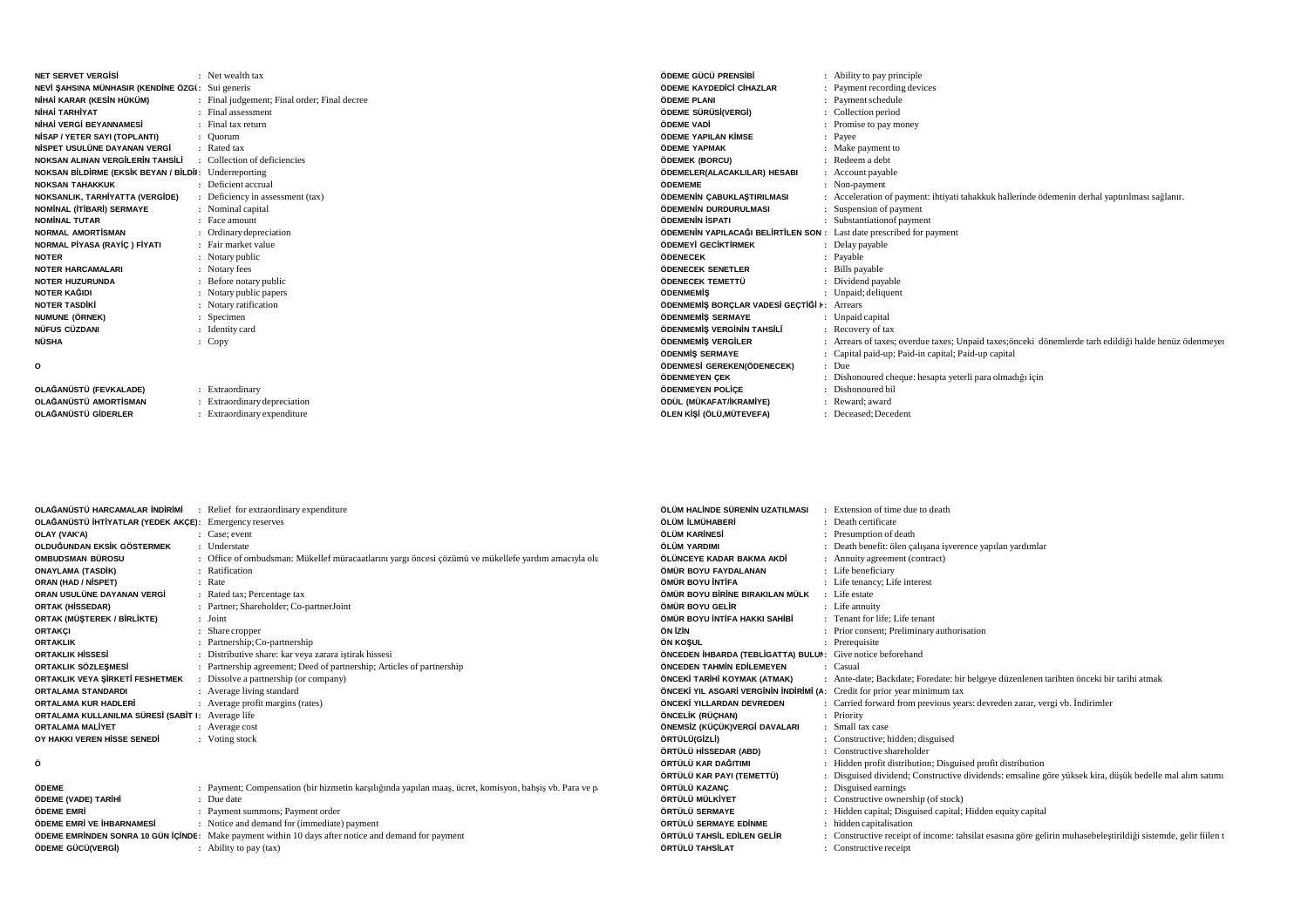| ÖRTÜLÜ TASFİYE                                         | Constructive dissolution                                                       | PIYANGO VE CEKİLİŞ GELİRLERİ GELİRİ : Lottery and raffles income            |                                                                                                          |
|--------------------------------------------------------|--------------------------------------------------------------------------------|-----------------------------------------------------------------------------|----------------------------------------------------------------------------------------------------------|
| ÖZ SERMAYE                                             | Equity capital; Stockholders' equity; Net assets / worth                       | PIYASA (RAYIC) FIYATININ ALTINDA DEVIR: Transfer for less than market value |                                                                                                          |
| ÖZ SERMAYE FAİZİ                                       | : Interest paid for equity capital                                             | PİYASA RFAYİCİ (DEĞERİ)                                                     | : Market value                                                                                           |
| ÖZEL(KİŞİSEL)                                          | Personal                                                                       | POLİCE                                                                      | : Bill of exchange                                                                                       |
| ÖZEL (ŞAHSİ) KULLANIM                                  | Private use                                                                    | PORTFÖY YATIRIMI                                                            | : Portfolio investment                                                                                   |
| ÖZEL AJAN (ABD)                                        | : Special agent                                                                | <b>POSTA ALINDISI</b>                                                       | : Postal receipt                                                                                         |
| ÖZEL BİR GİDERİN FİNANSMANINDA ALINI: Appropriated tax |                                                                                | <b>POSTA CEKİ</b>                                                           | : Postal check                                                                                           |
| ÖZEL HESAB DÖNEMİ                                      | : Special accounting period; Natural business year                             | POSTA CEKİYLE ÖDEME                                                         | : Payment by money order                                                                                 |
| ÖZEL HUKUK DAVASI                                      | : Civil action (suit); civil case                                              | <b>POSTA HAVALES</b>                                                        | : Postal money order                                                                                     |
| ÖZEL İNDİRİMLER                                        | : Special deductions (relief)                                                  | POSTA İLE TEBLİĞ                                                            | : Notification by mail                                                                                   |
| ÖZEL KOMİSYONLAR                                       | Special commissioners                                                          | POSTA MÜHÜRÜ                                                                | : Postmark                                                                                               |
| ÖZEL MUKTEZA/ÖZELGE                                    | Private ruling                                                                 | POSTA ÜCRETİ                                                                | : Postal fees                                                                                            |
| ÖZEL MÜLKİYET                                          | Private ownership                                                              | <b>POSTAYA VERME TARIHI</b>                                                 | : Date of mailing; postmark date                                                                         |
| ÖZEL ÖDEME ZAMANLARI                                   | : Special payment time                                                         | <b>PRİM</b>                                                                 | : Bounty; premium                                                                                        |
| ÖZEL USÜLSÜZLÜK                                        | : Special irregularity                                                         | PUL YAPIŞTIRARAK ÖDEME                                                      | : Payment by stamp                                                                                       |
| ÖZEL VEKALETNAME                                       | : Special (limited) power of appointment; specific (special) power of attorney | PUL YAPISTIRARAK ÖDENEN VERGİLER                                            | Taxes payable by stamp                                                                                   |
| ÖZELGE (MUKTEZA)                                       | Private letter ruling; Letter ruling                                           | PUL YAPIŞTIRILMASI VE İPTALİ                                                | : A,ttachment and cancellation of stamp                                                                  |
| ÖZÜN ŞEKLE ÖNCELİĞİ ESASI                              | : Substance over form doctrine                                                 |                                                                             |                                                                                                          |
|                                                        |                                                                                | R                                                                           |                                                                                                          |
| P                                                      |                                                                                |                                                                             |                                                                                                          |
|                                                        |                                                                                | <b>RANDEVU DEFTERİ</b>                                                      | : Appointment book: doktor, berber vb. Yerlerde müsterilere ilişkin randevu saati ve diğer hususların ye |
| <b>PARA BORCU</b>                                      | Pecuniary debt                                                                 | <b>RAPOR DÜZENLEMEK</b>                                                     | : Make a report on                                                                                       |
| <b>PARACEZASI</b>                                      | $:$ Fine                                                                       | <b>RAPOR VERMEK</b>                                                         | : Furnish a report to                                                                                    |
| PARA CEZASI VERMEK (KESMEK)                            | Impose a fine                                                                  | RAYİÇ (EMSAL) KİRA BEDELİ                                                   | : Rental value                                                                                           |

**RAYIÇ (EMSAL) KIRA BEDELI**<br>RAYİÇ BEDEL ESASININ UYGULANACAĞI İ: Arm's length transaction

**RAY**Đ**Ç BEDEL (F**Đ**YAT ESASI) :**

**RAY**Đ**Ç DE**Ğ**ER (BEDEL) :RAY**Đ**Ç DE**Ğ**ER**Đ**N (BEDEL) TESP**Đ**T**Đ

**RAY**Đ**Ç F**Đ**YAT VEYA BEDEL :**

**PARACEZASI :PARA CEZASI VERMEK (KESMEK) :**: Impose a fine Withdrawal Noncash renumeration**PARA DI**Ş**I ÜCRET ÖDEMELER**Đ **:i** : Money orders and postal orders **PARA HAVALESİ VE POSTA HAVALESİ PARAF (YAZI VE BELGELERE) :**: Initials Put one's initials**PARAF ATMAK (YAZI VE BELGELERE) :**

**PARA ÇEKME :**

**PARASAL CEZA : PARASAL (ENFLASYON**Đ**ST) DÜZELTME :** Monetary correction: Pecuniary penalty **PARAYA ÇEVİRME, HACİZLİ MALLARI ·** Forfeiture of seized property **PARAYA ÇEVİRMEK, HACİZLİ MALLARI** Forfeit of seized property **PATENT HAKKI :** Patent right Distribution of average $PAYLA$TIRMA (E$IT OLARAK)$ **PERAKENDE F**Đ**YATI :** Retail price Retail sales tax**PERAKENDE SATIŞ VERGİSİ :** Retailer's receipt**PERAKENDE SATI**Ş **VES**Đ**KASI :** Staff provident fund**PERSONEL YARDIMLA**Ş**MA SANDI**Ğ**<sup>I</sup> :PE**ŞĐ**N F**Đ**YAT :**: Spot price Out of pocket expenses**PE**ŞĐ**N G**Đ**DERLER :** $P$ **EŞİN (NAKİT) DEĞERİ :** Cash surrender value $P$ **EŞİN (GEÇİCİ VERGİ)**  Advance tax Advance rent**PE**ŞĐ**N K**Đ**RA :** $PESIN ÖDEME (PESIN / AVANS)$ : Prepayment **PE**ŞĐ**N ÖDENEN :**: Prepaid Prepaid interest**PE**ŞĐ**N ÖDENEN FA**Đ**<sup>Z</sup> :** Prepaid expenses; Deferred charges (expenses) $P$ **EŞİN ÖDENEN GELİRLER PEŞİN (NAKİT) SATIŞ :** Sale for cash; Cash sale **PE**ŞĐ**N SATI**Ş **F**Đ**YATI :** Cash price Deferred credit; deferred income; deferred revenue; prepaid income $P$ **EŞİN TAHSİL EDİLEN GELİR PE**ŞĐ**NAT (ÖN ÖDEME) :** Down payment**PE**Ş**TAMALLIK (HAVA PARASI /** Ş**EREF**Đ**YE) :** Goodwill Earnest money: peşinat olarak ödenen para**PEY AKÇESİ :<sup>P</sup>**ĐŞ**MANLIK VE** Đ**SLAH :** Penitence and rectification**P**Đ**YANGO :** Lottery **P**İYANGO GELİRİ **:** Lottery income Lottery tax: türkiyede uygulanan spor toto vergisi bu mahiyettedir**P**İYANGO VERGİSİ **:**

| <b>RAYİÇ KAZANÇ ESASI</b>         | : Comparable profit method: mukayeseli kazanç metodu (ABD)                                            |
|-----------------------------------|-------------------------------------------------------------------------------------------------------|
| RAYİÇ KAZANÇ HADLERİ              | : Comparable profit interval: mukayeseli karlılık sınırı, karlılık hadleri (ABD)                      |
| RAYİÇ KİRA (BEDELİ)               | : Fair rental price                                                                                   |
| RAYİÇ VEYA EMSAL KAR METODU       | : Basic arm's length return method                                                                    |
| <b>RE'SEN HESAPLANAN GELİR</b>    | : Presumptive income                                                                                  |
| <b>RE'SEN TARH (TAHAKKUK)</b>     | : Ex officio assessment; best judgementassessment; assessment by estimation; tax levy by valorization |
| <b>RE'SEN TARHEDİLEN VERGİLER</b> | : Taxes levied by valorization; taxes levied by ex officio                                            |
| RED TUTANAĞI                      | : Rejection memorandum: uzlaşmanın kabul edilmemesi halinde düzenlenen belge                          |
| <b>RED YAZISI</b>                 | : Rejection letter: uzlasmanın kabul edilmamasi halinde düzenlenerek mükellefe gönderilen resmi yazı  |
| <b>REDDETMEK</b>                  | : Disclaim; reject; refuse: alacak, miras, mal, yetkiyi reddetmek                                     |
| REDDİYAT (İADE EDİLECEK PARA)     | : Restitution                                                                                         |
| <b>REHIN SENEDI</b>               | : Letter of hypothecation / lien                                                                      |
| REHİNLİ TAHVİL                    | : Mortgage bond / debenture                                                                           |
| RESMİ DAVET (ÇAĞIRMA)             | : Summon: defter ve belgelerin mükelleften istendiği resmi yazı                                       |
| <b>RESMİ GAZETE</b>               | : Official gazette                                                                                    |
| RESMİ GAZETEDE YAYINLANMAK        | : Be published in official gazette                                                                    |
| <b>RESMİ TASFİYE MEMURU</b>       | : Receiver                                                                                            |
| <b>RESMİ TATİL</b>                | : Legal holiday; public holiday; official holiday                                                     |
| RIHTIM (LİMAN) RESMİ              | : Port dues; wharf duty                                                                               |
| <b>RİSK SERMAYESİ</b>             | : Venture capital                                                                                     |
| <b>RISTURN</b>                    | : Patronage dividends                                                                                 |
| RUHSAT(NAME) VERGISI (HARCI)      | : Licence duties / taxes                                                                              |
| RUHSAT HARCI, İŞYERİ AÇMA         | : Business licence fee                                                                                |
| <b>RUHSAT VERME</b>               | : Licensing                                                                                           |
| <b>RÜCU ETME</b>                  | : Recourse                                                                                            |
| RÜCU ETMEKSİZİN                   | : Without recourse                                                                                    |
| RÜCU HAKKI                        | : Right of recourse; right of recovery                                                                |
| RÜÇHAN (ÖNCELİK) HAKKI            | : Preferential right; right of preference; preemptive right                                           |
| RÜCHANİYET SIRASI                 | : Rank of priority                                                                                    |

Arm's length principle: muvaazasız gerçek fiyat, bedel

Arm's length price; current price; comparable price

**:** Determination of fair market value

Best-use value; current value; arm's length value; fair market value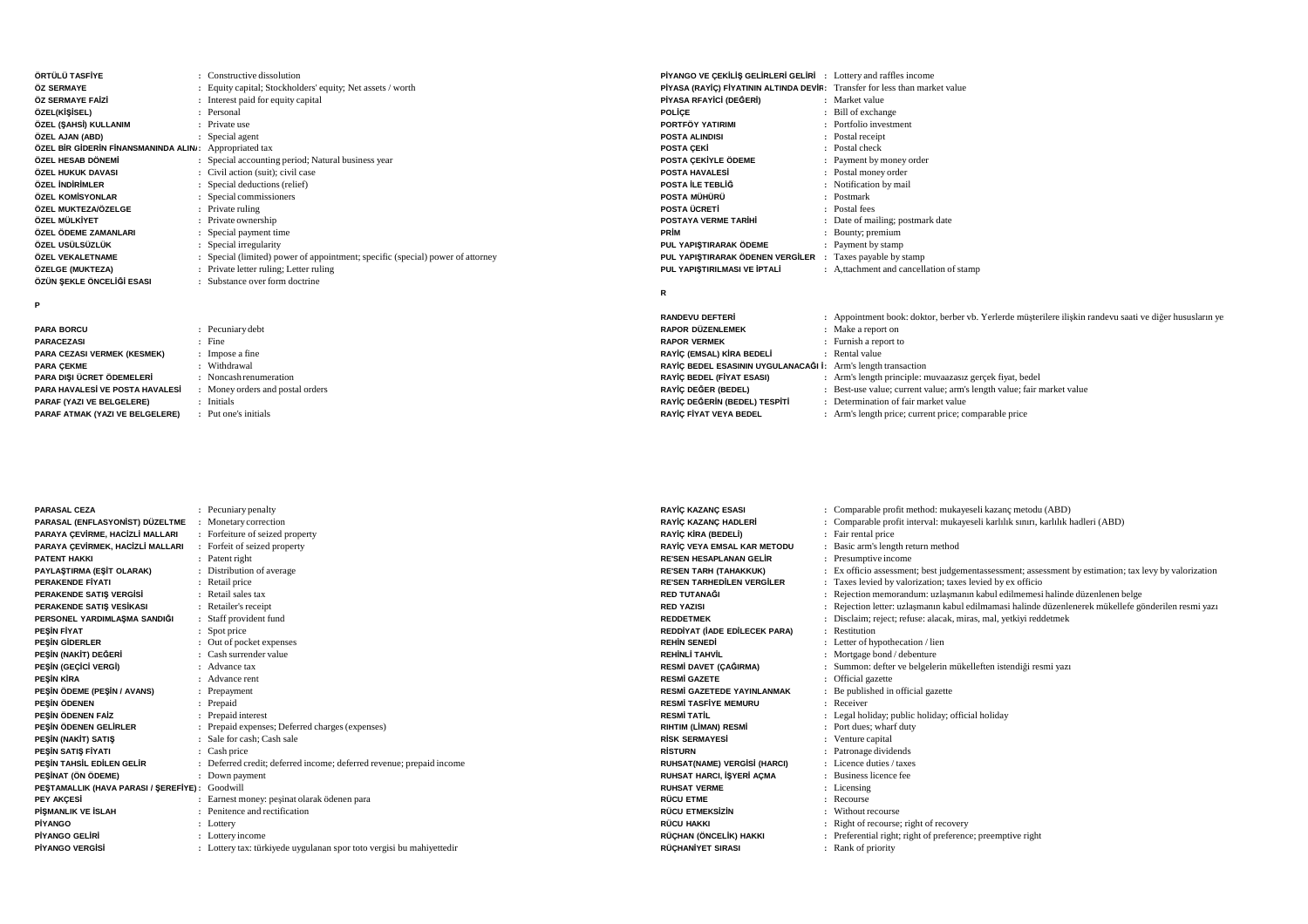| RÜCHANLI HİSSE SENEDİ                                                   | : Preferred stock                                                                  | <b>SATIS MASRAFI</b>                                                       | : Selling expense; distribution expense (or cost)                                                                                                      |
|-------------------------------------------------------------------------|------------------------------------------------------------------------------------|----------------------------------------------------------------------------|--------------------------------------------------------------------------------------------------------------------------------------------------------|
| <b>RÜST YASI</b>                                                        | : Legal age; majority                                                              | <b>SATIS SENEDI</b>                                                        | : Bill of sale                                                                                                                                         |
| <b>RÜSVET</b>                                                           | : Bribe                                                                            |                                                                            | <b>SATIŞ SENEDİ, HACİZLİ MALLAR (GAYRİM</b> : Deed of sale (for seized property): hacizli gayrimenkul malları satın alana verilen belge olup buna daya |
|                                                                         |                                                                                    |                                                                            | SATIŞ SENEDİ, HACİZLİ MALLAR (MENKUL: Certificate of sale (for seized property): hacizli menkul malları satın alana verilen belge olup mülkiyeti       |
| <b>s</b>                                                                |                                                                                    | <b>SATIS VERGİLERİ</b>                                                     | : Sales tax                                                                                                                                            |
|                                                                         |                                                                                    | <b>SATIS ERTELEMESi</b>                                                    | : Adjournment of sale                                                                                                                                  |
| <b>SABIT GELIR</b>                                                      | : Fixed income: maas ve ücretler, emekli aylıkları gibi gelirler                   | SATIS (SAVUNMA) VERGISI                                                    | $:$ War tax                                                                                                                                            |
| SABIT GIDERLER                                                          | : Fixed expenses: kira, elektrik, telefon gibi düzenli aralıklarla ödenen giderler | SAVAŞ KAZANÇLARI VERGİSİ                                                   | : War profit tax                                                                                                                                       |
| SABİT İŞYERİ                                                            | : Fixed base: faaliyetin yürütüldüğü yer                                           | SAVUNMA SANAYİ DESTEKLEME FONU                                             | : Defence industry support fund                                                                                                                        |
| <b>SABIT KIYMETLER</b>                                                  | : Capital assests; fixed assets                                                    | <b>SAVUNMA VERGISI</b>                                                     | : Defence tax                                                                                                                                          |
| SABİT KIYMETLER VERGİSİ (JAPONYA)                                       | : Fixed assets tax                                                                 | <b>SAYISTAY</b>                                                            | : Court of account                                                                                                                                     |
| SABİT KIYMETLERİ YENİLEME FONU                                          | Renewal (replacement) fund                                                         | <b>SAYMAN</b>                                                              | : Accountant                                                                                                                                           |
| SABİT KIYMETLERİN HİZMET DISI BIRAKIL: Retirement of assets             |                                                                                    | <b>SECIM (HAKKI)</b>                                                       | : Election                                                                                                                                             |
| SABİT KIYMETLERİN YENİDEN DEĞERLEN: Revaluation of (depreciable) assets |                                                                                    | SECIMLIK (IHTIYARI) VERGI                                                  | : Optional tax                                                                                                                                         |
| SABİT KIYMETLERİN YENİLENMESİ                                           | : Renewal (or replacement) of assets                                               | <b>SEHVEN (HATALI)</b>                                                     | : Erroneously                                                                                                                                          |
| SABİT SERMAYE                                                           | : Fixed capital: bina ve makine-tesisat seklindeki sermaye                         | SENEDE BAĞLI ALACAKLAR                                                     | : Documented receivables                                                                                                                               |
| SAFİ GELİR (KAZANÇ)                                                     | : Net income / earnings                                                            | SENEDE BAĞLI BORÇLAR                                                       | : Documented debts                                                                                                                                     |
| SAFİ DEĞER ARTISI                                                       | : Net appreciation                                                                 | <b>SENET</b>                                                               | : Bill: note                                                                                                                                           |
| <b>SAFİ HASILAT</b>                                                     | : Net proceeds                                                                     | SENET / VESİKA / BELGE                                                     | : Instrument                                                                                                                                           |
| <b>SAFİ İRAT</b>                                                        | : Net revenue                                                                      | SENET DÜZENLEMEK                                                           | : Make a bill                                                                                                                                          |
| <b>SAFİ KAR</b>                                                         | $\therefore$ Net profit                                                            | <b>SENETSIZ VEYA BELGESIZ BORC / ALACA:</b> Undocumented debts receivables |                                                                                                                                                        |
| <b>SAFİ SERVET VERGİSİ</b>                                              | : Net worth (wealth) tax                                                           | SERBEST AMORTISMAN AYIRMAK                                                 | : Free depreciation                                                                                                                                    |
| SAĞ KALAN ES                                                            | : Surviving spouse                                                                 | <b>SERBEST MESLEK</b>                                                      | : Self employment                                                                                                                                      |
| SAĞ KALAN ES İSTİSNASI                                                  | : Surviving spouse exemption                                                       | <b>SERBEST MESLEK ERBABI</b>                                               | : Self employed individual (person)                                                                                                                    |
| SAĞ KALAN EŞİN BEYANNAMESİ                                              | : Return of surviving spouse                                                       | <b>SERBEST MESLEK ERBABI</b>                                               | : The-self employed                                                                                                                                    |
| SAĞLIK CÜZDANI                                                          | : Medical certificate                                                              | SERBEST MESLEK FAALIYETLER                                                 | : Independent professional activities                                                                                                                  |
| SAĞLIK GİDERLERİ                                                        | : Medical expenses                                                                 | <b>SERBEST MESLEK HİZMETLERİ</b>                                           | : Independent personal services; professional services                                                                                                 |
| SAĞLIK GİDERLERİ İNDIRIMI                                               | : Medical expense deduction                                                        | SERBEST MESLEK KAZANÇLARI                                                  | : Self-employment earnings (income)                                                                                                                    |
| SAHİBİNCE KULLANILAN MESKEN (EV)                                        | : Owner-occupied dwelling house                                                    | SERBEST MESLEK KAZANC DEFTERİ                                              | : Self-employment earnings book                                                                                                                        |

| <b>SAHTE (UYDURMA / GERCEK OLMAYAN / I:</b> Sham; fictitious; false                     |                                                                                                     |
|-----------------------------------------------------------------------------------------|-----------------------------------------------------------------------------------------------------|
| SAHTE BELGELER (EVRAK)                                                                  | : False documents: falsified documents                                                              |
| SAHTE İSİMLERE HESAP AÇMAK                                                              | : Open account in fictitious name                                                                   |
| <b>SAHTE BEYANNAME</b>                                                                  | · False return                                                                                      |
| <b>SAHTE FATURA</b>                                                                     | : False invoice                                                                                     |
| SAHTE KAYIT YAPMAK (DEFTERLERE)                                                         | : Make false entry                                                                                  |
| <b>SAHTE VEYA YANILTICI (ALDATICI) BELGE:</b> False or misleading (fraudulent) document |                                                                                                     |
|                                                                                         | SAHTE VE YANILTICI (ALDATICI) BELGELE: Knowingly use the false and misleading (fraudulent) document |
| <b>SAHTE / MUVAZALI (NAYLON) İŞLEMLER</b> : Artificial transaction; sham transactions   |                                                                                                     |
| <b>SAHTE PUL</b>                                                                        | Counterfeited stamp                                                                                 |
| <b>SAHTECILIK</b>                                                                       | Forgery                                                                                             |
| SAİR KAZANÇ VE İRATLAR                                                                  | Other incomes and revenues                                                                          |
| <b>SAKAT</b>                                                                            | Handicapped (disabled) person                                                                       |
| SAKATLIK (MALULİYET)                                                                    | : Disability                                                                                        |
| SAKATLIK (MALULİYET) İNDİRİMİ                                                           | : Disability allowance (or deduction)                                                               |
| SAKATLIK (MALULİYET) YARDIMI                                                            | : Disability benefit                                                                                |
| <b>SANAT ESERLERÍ</b>                                                                   | Works of arts                                                                                       |
| <b>SATICI, SEYYAR</b>                                                                   | : Vendor                                                                                            |
| SATILAN MALIN MALIYETI                                                                  | : Cost of goods sold                                                                                |
| SATIN ALMA HAKKI (MENKUL KIYMET)<br>٠                                                   | Call option                                                                                         |
| SATIN ALMA, PİYASA FİYATININ ALTINDA I: Bargain purchase                                |                                                                                                     |
| SATIP ERTESI GÜN GERİ ALMAK, MENKUL: Bed and breakfasting                               |                                                                                                     |
| <b>SATIP GERİ KİRALAMAK</b>                                                             | Sale and lease-back                                                                                 |
| <b>SATIS</b>                                                                            | : Sale                                                                                              |
| SATIŞ DEĞERİ                                                                            | : Sale value                                                                                        |
| <b>SATIS FISI</b>                                                                       | : Sale stub; Sale slip                                                                              |
| <b>SATIS HESABI</b>                                                                     | Sales account                                                                                       |
| <b>SATIS İLANI</b>                                                                      | : Notice of sale                                                                                    |
| <b>SATIS ISKONTOSU</b>                                                                  | : Sales discount                                                                                    |

| <b>SERREST MESLEK MAKRUZU</b>                                  | : Receipt of independent profession                                                      |
|----------------------------------------------------------------|------------------------------------------------------------------------------------------|
| <b>SERBEST MUHASEBECI</b>                                      | Independent account                                                                      |
| SERGİ VE PANAYIR İSTİSNASI                                     | Exemption of exhibition and fair                                                         |
| SERMAYE GELİRİ (KAZANCI)                                       | : Income from capital; Capital gains                                                     |
| SERMAYE, BORÇLANMAYLA EDİNİLEN                                 | : Debt capital                                                                           |
| SERMAYE, ORTAKLARCA ÖDENEN                                     | : Contributed capital                                                                    |
| SERMAYE, ŞİRKET VARLIKLARI TEGMİNA1: Debenture capital / stock |                                                                                          |
| <b>SERMAYE HESABI</b>                                          | : Capital account                                                                        |
| SERMAYE KAZANCI (MENKUL-GAYRİMENI: Capıtal gain                |                                                                                          |
| <b>SERMAYE KAZANCI İNDİRİMİ</b>                                | Capital gain deduction                                                                   |
| <b>SERMAYE KAZANÇLARI</b>                                      | : Income from capital; Capital gains                                                     |
| SERMAYE KAZANÇLARI VERGİSİ                                     | : Capital gain tax                                                                       |
| <b>SERMAYE MALLARI</b>                                         | : Capital assets; Capital goods                                                          |
| <b>SERMAYE VERGISI</b>                                         | : Capital tax (levy)                                                                     |
| SERMAYEDE OLUŞAN ZARAR                                         | : Capital losses                                                                         |
| SERMAYESİ PAYLARA BÖLÜNMÜŞ ŞİRKET: Joint-stock company         |                                                                                          |
| <b>SERMAYEYE KATMA</b>                                         | : Capitalisation                                                                         |
| SERMAYEYE KATMAK (FAİZ, KAR VB. GEL: Capitalise                |                                                                                          |
| <b>SERVET</b>                                                  | : Wealth                                                                                 |
| <b>SERVET BEYANI</b>                                           | Declaration of wealth (properties)                                                       |
| SERVET (VARLIK) VERGİSİ                                        | : Wealth tax; property tax                                                               |
|                                                                | SERVETIN HARICI BELIRTILERI (KARINELE: External signs of wealth; visible signs of wealth |
| SERVÍS ÜCRETÍ                                                  | : Service fees                                                                           |
| <b>SEYAHAT GİDERLERİ</b>                                       | Travel expenses                                                                          |
| SEYAHAT GİDERLERİ , İŞLE İLGİLİ                                | : Business related travel expenses                                                       |
| <b>SEYAHAT VERGISI</b>                                         | · Travel tax                                                                             |
| <b>SEYYAR SATICI (İŞPORTACI)</b>                               | : Peddler                                                                                |
| SİCİL (KÜTÜK / KAYIT)                                          | : Register                                                                               |
| SÍCÍL DAÍRESÍ                                                  | : Registry (registration) office                                                         |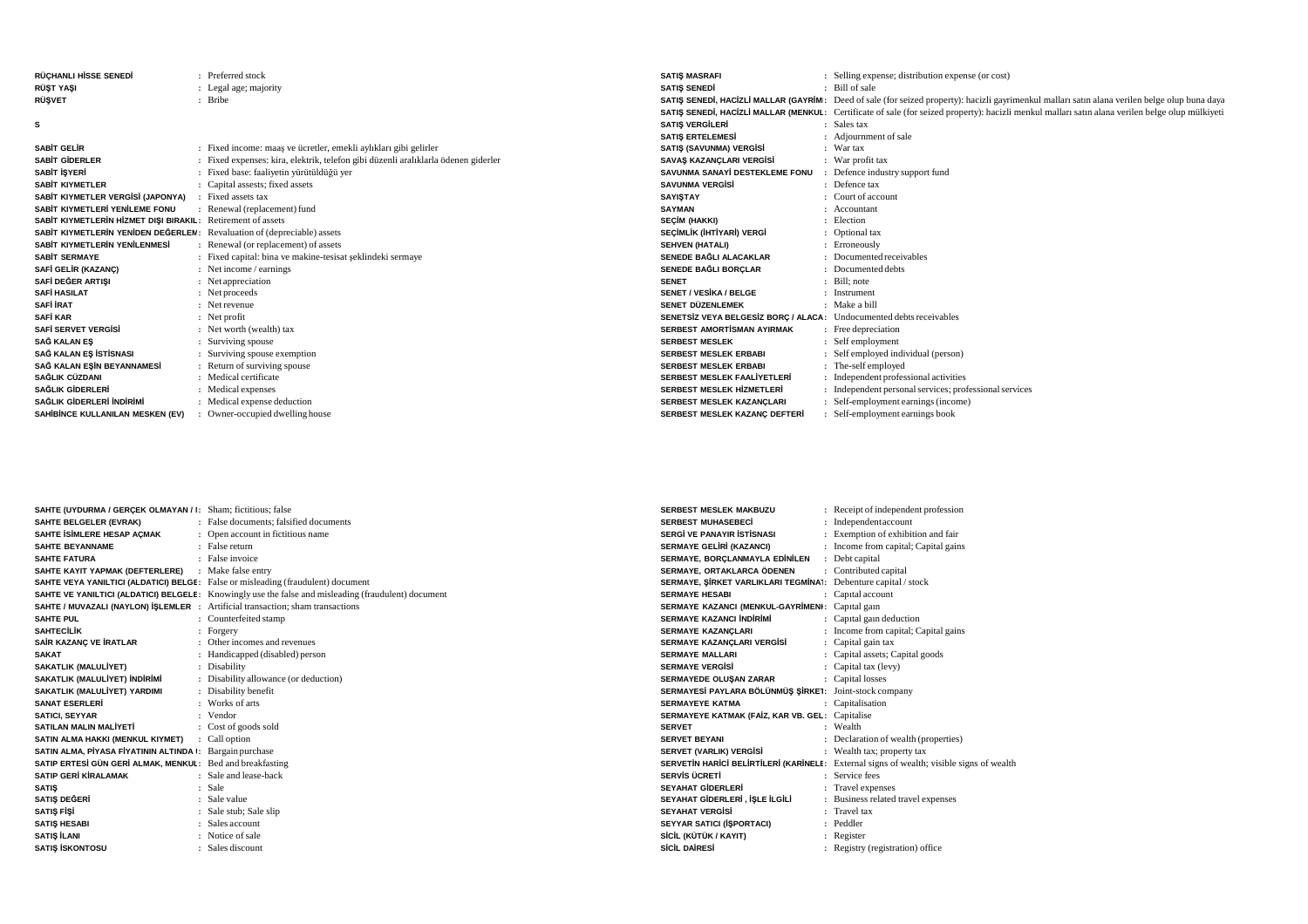| SİCİL NUMARASI (MÜKELLEF)                                           | : Registration number                                                                        | SÜRENİN UZATILMASI                                                          | : Extension of time                                                                                        |
|---------------------------------------------------------------------|----------------------------------------------------------------------------------------------|-----------------------------------------------------------------------------|------------------------------------------------------------------------------------------------------------|
| <b>SIFIR ORANLI</b>                                                 | : Zero-rate                                                                                  | SÜRESİ UZATILAN                                                             | : Extended                                                                                                 |
| SİGARALARDAN ALINAN VERGİ                                           | : Tobacco tax                                                                                |                                                                             |                                                                                                            |
| <b>SİGORTA</b>                                                      | : Insurance                                                                                  |                                                                             |                                                                                                            |
| <b>SİGORTA DEĞERİ</b>                                               | : Insurance value                                                                            |                                                                             |                                                                                                            |
| <b>SİGORTA ETMEK</b>                                                | : Insure                                                                                     | SAHISLAR. YASAL KISITLILIĞI OLAN                                            | : Persons under legal disability                                                                           |
| <b>SIGORTA POLICESI</b>                                             | : Insurance policy                                                                           | SAHSEN SORUMLU OLMAK, VERGIDEN                                              | Be personally liable for tax                                                                               |
| SİGORTA POLİÇESİ GEREĞİ ALINAN YILLII: Annuity income               |                                                                                              | <b>SAHSi</b>                                                                | : Personal                                                                                                 |
| <b>SIGORTA PRIMI</b>                                                | : Insurance premiums; Premium                                                                | <b>SAHSI EMEKLILIK SIGORTASI (HESAPLAR: Individual retirement accounts)</b> |                                                                                                            |
| SIGORTA VE NAKLIYE HARIÇ SATIŞ DEĞE: FOB value                      |                                                                                              | <b>SAHSI ESYALAR</b>                                                        | : Personal effects; personal belongings                                                                    |
| <b>SIGORTA VERGISI</b>                                              | : Insurance tax: Türkiye'deki BSMV benzeri vergi                                             | SAHSI GELIR VERGISI                                                         | : Individual income tax; personal income tax                                                               |
| SİGORTALI (SİGORTA EDİLMİŞ)                                         | : Insured                                                                                    | SAHSI İNDİRİMLER                                                            | : personal allowances (deductions); personal relief; personal exemption                                    |
| SIĞINAK (BARINAK, KORUNMA YERİ)                                     | : Shelter                                                                                    | SAHSI KEFİL (KEFALET, TEMİNAT)                                              | : Individual surety                                                                                        |
| SIĞINAK, VERGİ                                                      | : Tax shelter: vergiden korunmak veya vergi vermemeyi sağlayan çeşitli müesseseler           | ŞAHSI (ÖZEL) KULLANIM                                                       | : Own use                                                                                                  |
| SINAİ MÜLKİYET HAKLARI                                              | : Industrial ownership rights; Industrial property                                           | SAHSi MAL                                                                   | : Personal property; personality: gayrimenkul haricindeki mallar                                           |
| SINIRLI SORUMLU SİRKET (LTD.)                                       | : Limited (liability) company: hissedarların sadece hisseleri kadar sorumlu oldukları sirket | <b>SAHSI MAL, MENKUL</b>                                                    | : Tangible personality                                                                                     |
| SINIRLI VEKALETNAME                                                 | : Limited power of attorney                                                                  | <b>SAHSI SORUMLULUK</b>                                                     | : Personal liability                                                                                       |
| SINIRLI VERGİ MÜKELLEFİYETİ (DAR MÜK: Limited tax liability         |                                                                                              | <b>SARTA BAĞLANMIŞ (SARTLI)</b>                                             | : Stipulated                                                                                               |
| <b>SINIRSIZ SORUMLU ORTAK</b>                                       | : General partner                                                                            | SARTA BAĞLI LEHDAR                                                          | : Contingent beneficiary                                                                                   |
| <b>SINIRSIZ SORUMLULUK</b>                                          | : Unlimited liability                                                                        | <b>SARTLARI YERINE GETIRMEK</b>                                             | : Meet the requirements of                                                                                 |
| <b>SOKAK SATICISI (SEYYAR SATICI)</b>                               | : Street vendor                                                                              | SEHİRCİLİK (SEHİR PLANLAMA) VERGİSİ                                         | City planning tax: Japonya ve Kore'de uygulanan bir vergi                                                  |
| SON GİREN İLK ÇIKAR YÖNTEMİ                                         | : LIFO: envanter değerleme yöntemi                                                           | <b>SEKİL VE MUHTEVA (BEYANNAME)</b>                                         | : Form and content (of returns)                                                                            |
| SONA ERME (SÜRENİN DOLMASI)                                         | : Expire                                                                                     | ŞEKİL NOKSANLIĞI (ŞEKLİ NOKSANLIK)                                          | Defect in form                                                                                             |
| SONRAKİ BİR TARİHLE DÜZENLENEN                                      | : Dating forward: bir belgeye fiilen düzenlendiği tarihten daha sonraki bir tarihi yazmak    | SEKİL İNCELEME (USÜL İNCELEMESİ)                                            | : Procedural audit (review)                                                                                |
| <b>SORUMLU SAHIS</b>                                                | : Responsible person                                                                         | <b>SELALE TIPI SATIS VERGILERI</b>                                          | : Cascade                                                                                                  |
| SOSYAL AMACLI İSTİSNALAR                                            | : Relief of social consideration                                                             | <b>SEREFIYE</b>                                                             | : Special (benefit) assessment; yerel idarelerin yaptığı imar uygulamaları dolayısıyla bundan dolayı taşın |
| SOSYAL GÜVENLİK KATKI PAYLARI (KESİI: Social security contributions |                                                                                              | <b>SEREFIYE VERGISI</b>                                                     | : Betterment levy (tax); benefit tax: yerel idarelerin yaptığı imar uygulamaları dolayısıyla bundan dolayı |
| SOSYAL GÜVENLİK VERGİLERİ                                           | : Social security taxes                                                                      | SEREFİYE (PEŞTAMALLIK / HAVA) PARASI: Goodwill (payments)                   |                                                                                                            |
| SOSYAL SİGORTYA İŞÇİ PRİM KESİNTİSİ (I: Employee contributions      |                                                                                              | <b>SERH</b>                                                                 | : Annotation                                                                                               |
|                                                                     |                                                                                              |                                                                             |                                                                                                            |

|                                                   | SOSYAL YARDIMLAŞMA VE DAYANIŞMA F: Mutual assistance and support fund; poor people's fund | ŞİFAHİ (SÖZLÜ)                     | : Verbal                                                                                                |
|---------------------------------------------------|-------------------------------------------------------------------------------------------|------------------------------------|---------------------------------------------------------------------------------------------------------|
| SÖZLESME. GERİ SATINALMA                          | Buy-back agreement                                                                        | SİKAYET YOLUYLA MÜRACAT            | : Application by means of complaint                                                                     |
| SÖZLESME İHLAL TAZMİNATI                          | : Damages for breach of contract                                                          | SİMDİKİ DEĞERİNİ HESAPLAMAK        | : Capitalise                                                                                            |
| SÖZLESME SARTLARI                                 | : Terms of a contract                                                                     | <b>SİRKET</b>                      | : Company; corporation; concern                                                                         |
| SÖZLESMEDEN DOĞAN BORÇ                            | : Contractual obligation                                                                  | SİRKET ANA SÖZLESMESİ              | : Certificate of incorporation; articles of incorporation (association)                                 |
| SÖZLEŞMENİN FESHİ                                 | Annulment of a contract                                                                   | SİRKET BÖLÜNMESİ                   | : Hive off (down); corporate separation; demerger                                                       |
| SÖZLÜ                                             | : Oral: verbal                                                                            | SİRKET İSYERİ (İS MERKEZİ)         | : Company residence                                                                                     |
| SÖZLÜ DELİL (ŞEHADET)                             | : Oral evidence                                                                           | <b>SİRKET KURMA VERGİSİ</b>        | : Formation tax: işyerı açma ruhsat harcı benzeri bir vergi                                             |
| SPEKÜLATİF KAZANCLAR                              | : Speculative gains                                                                       | SIRKET KURULUS YERİ                | : Place of incorporation                                                                                |
| <b>STAJERLİK SÜRESİ</b>                           | : Probationary period: bir ise kesin olarak alınmadan önce geçirilen deneme süresi        |                                    | ŞİRKET MUKAVELENAMESİ (SÖZLEŞMESİ: Articles of incorporation, partnership incorporation                 |
| <b>STOK (MAL MEVCUDU)</b>                         | : Stock                                                                                   | <b>SİRKET SATINALMA (DEVRALMA)</b> | : Take-over                                                                                             |
| STOKLARIN DEĞERLEMESİ                             | : Stock valuation                                                                         | ŞİRKET TÜZEL KİŞİLİĞİ              | : Corporate body                                                                                        |
| STOPAJ (VERGİ TEVKİFATI)                          | : Withholding tax; stoppage tax                                                           | <b>SİRKETLER GRUBU</b>             | : Group of compaies                                                                                     |
| STOPAJ VERGİLERİ GÖSTERİR BELGE                   | Withholding allowance certificate                                                         | <b>SİRKETLESMEK</b>                | : Incorporate                                                                                           |
| STOPAJ YAPILAN VERGİNİN İNDİRİMİ                  | Withholding tax credit; withholding allowance                                             | <b>SUBE</b>                        | : Branch                                                                                                |
| STOPAJ YAPAN (VERGİ SORUMLUSU)                    | Withholding agent                                                                         | <b>SUBE KAZANCLARI VERGISI</b>     | : Branch profits tax: ABD'de faaliyette bulunan yabancı sirketlerin kararlarından alınan %39 oranındaki |
| <b>STOPAJA TABİ</b>                               | : Subject to withholding                                                                  | <b>SUF A (ÖNALIM) HAKKI</b>        | : Right of pre-emption; Pre-emptive right                                                               |
| SUÇ (AĞIR) / CÜRÜM                                | : Felony                                                                                  | <b>SUYUUN İZALESİ</b>              | : Division of an undivided property; division of joint ownership                                        |
| <b>SUÇ İŞLEMEK</b>                                | : Commit a crime                                                                          | SÜPHELİ ALACAKLAR                  | : Doubtful receivables (debts); bed debts                                                               |
| SUC ORTAĞI (MÜŞTEREK FAİL)                        | : Accomplice; abettor                                                                     | SÜPHELİ ALACAKLAR KARSILIĞI        | : Reserve for bed debts                                                                                 |
| <b>SUCA ISTIRAK</b>                               | : Abetment                                                                                |                                    |                                                                                                         |
| <b>SUCA ISTIRAK ETMEK</b>                         | : Abet                                                                                    |                                    |                                                                                                         |
| SUCLARDA BİRLEŞME                                 | : Consolidation of offences: birden fazla suçun birleşmesi                                |                                    |                                                                                                         |
| SUCLU BULUNMAK,  DEN                              | $\therefore$ Be guilty of $\dots$                                                         |                                    |                                                                                                         |
| SUNİ (NAYLON, PARAVAN) ŞİRKET                     | : Letter box company                                                                      | <b>TAAHHÜTLÜ MEKTUP</b>            | : Registered letter                                                                                     |
| SÜRE İCİNDE, BELİRLENEN                           | : Within a prescribed period for                                                          | TAAHHÜTLÜ MEKTUP İADELİ            | : Certified letter                                                                                      |
| SÜRE (EK) VERMEK, MAKUL BİR                       | : Grant a reasonable (extension of) time                                                  | TAAHHÜTSÜZ (ADİ) MEKTUP            | : Unregistered letter                                                                                   |
| SÜRENİN BİTMESİ                                   | : Expiration of period                                                                    | <b>TACÍR (TÜCCAR)</b>              | : Merchant                                                                                              |
| SÜRENİN GEÇMESİ (MÜRURU, DOLMASI) : Lapse of time |                                                                                           | <b>TAHAKKUK</b>                    | : Accrual /accrue: tahakkuk eden fakat henüz ödenmeyen, tahsil edilmeyen gelir, gider kalemleri         |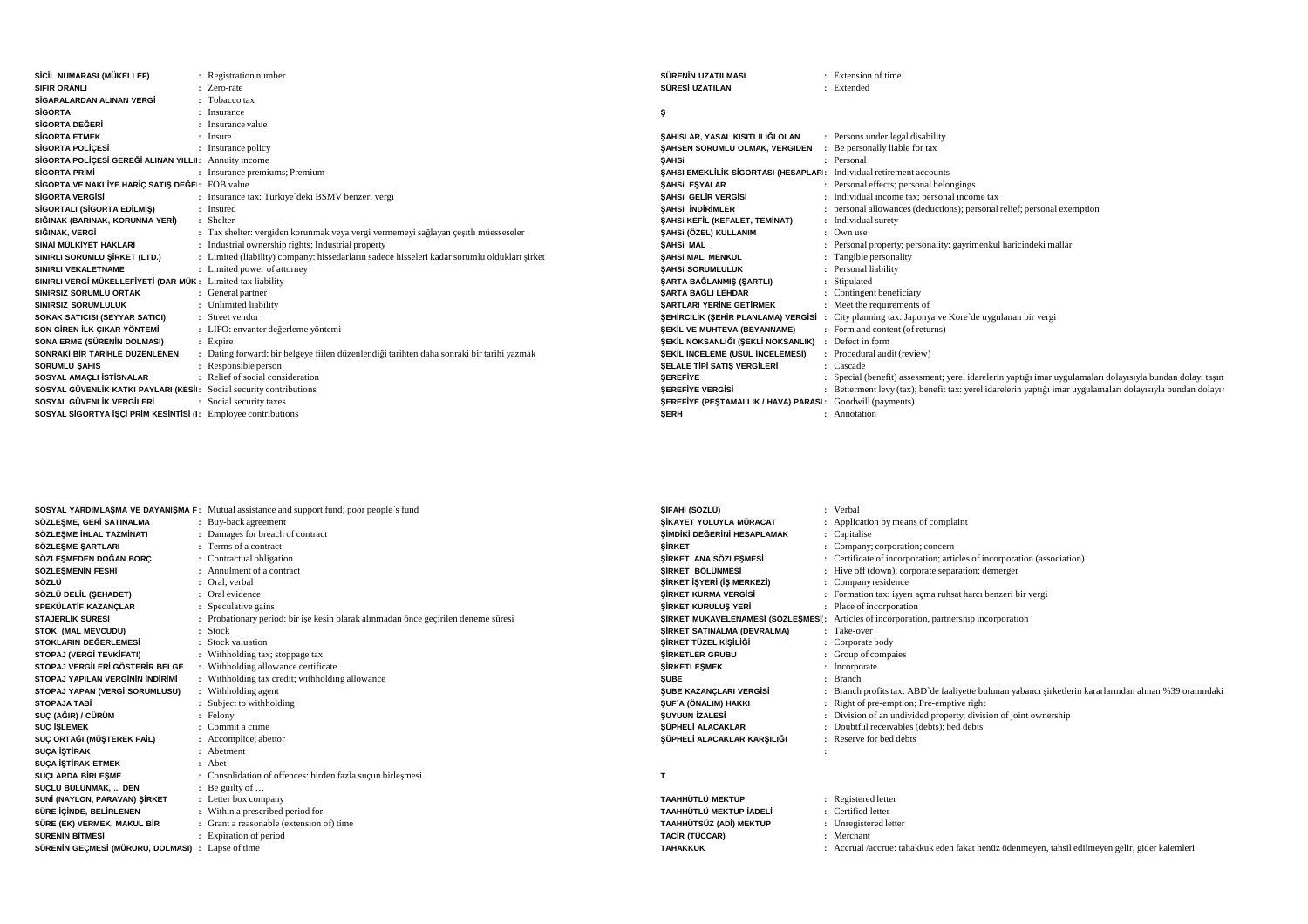| <b>TAHAKKUK, VERGİ</b>                                                     | : Tax assessment                                                                                                                          | TA  |
|----------------------------------------------------------------------------|-------------------------------------------------------------------------------------------------------------------------------------------|-----|
| TAHAKKUK İHBARNAMESİ, VERGİ                                                | : Notice of tax assessment                                                                                                                | TA  |
| TAHAKKUK FİŞİ (MAKBUZU)                                                    | : Assessment receipt                                                                                                                      | TA  |
| <b>TAHAKKUK İHBARNAMESİ DÜZENLEMEK. :</b> Issue a notice of tax assessment |                                                                                                                                           | TA  |
| TAHAKKUK (TARH) İŞLEMLERİ                                                  | : Assessment procedures                                                                                                                   | TA  |
| <b>TAHAKKUK EDEN</b>                                                       | : Accrued: tahakkuk etmis fakat henüz ödenmemis                                                                                           | TA  |
|                                                                            | TAHAKKUK EDEN TEMETTÜ (FAİZ / GELİR): Accured dividend (interest / income): tahakkuk etmiş fakat henüz ödenmemiş                          | TA  |
| <b>TAHAKKUK ESASI</b>                                                      | : Accrual basis (accrual method)                                                                                                          | TA  |
| <b>TAHAKKUK ETMİŞ BORÇLAR</b>                                              | : Accruals payable; accrued liabilities                                                                                                   | TA  |
|                                                                            | TAHAKKUK ETMİŞ TAHSİL EDİLMEMİŞ GEI: Accrued income / expenditure / interest etc.                                                         | TA  |
| <b>TAHAKKUK ETMİS VERGİLER</b>                                             | : Accrued taxes                                                                                                                           | TA  |
|                                                                            | TAHAKKUK FIŞİ (İHBARNAMESİ / PUSULA: Summary record of assessment; record of assessment; assessment certificate (form); assessment notice | TAI |
| <b>TAHAKKUK İSLEMLERİ</b>                                                  | : Accrual proceedings; assessment proceedings                                                                                             | TAI |
| TAHAKKUK MEMURU (VERGİ)                                                    | : Assessment officer                                                                                                                      | TA  |
| <b>TAHAKKUK MUHASEBESİ ESASI</b>                                           | : Accrual accounting method                                                                                                               | TA  |
| <b>TAHAKKUK TARİHİ</b>                                                     | : Date of accrual: date of assessment                                                                                                     | TA  |
| ТАНКІМ                                                                     | : Arbitration: uyuşmazlıkların hakem yolu ile çözülmesi                                                                                   | TA  |
| TAHMİNİ DEĞERLEME (RE'SEN DEĞERLEI: Valuation by imputation                |                                                                                                                                           | TA  |
| TAHMİNİ (GEÇİCİ / PEŞİN) VERGİ                                             | : Estimated tax                                                                                                                           | TA  |
| TAHMİNİ KULLANIM SÜRESİ (ÖMRÜ)                                             | : Estimated useful life                                                                                                                   | TAI |
| TAHRİF ETMEK (TAHRİFAT YAPMAK)                                             | : Falsify                                                                                                                                 | TA  |
| TAHRİF (DEĞİŞTİRME)                                                        | : Alteration                                                                                                                              | TAI |
| TAHRİFAT (SAHTECİLİK)                                                      | : Falsification                                                                                                                           | TA  |
| TAHRİK VE TEŞVİK EDEN (İŞTİRAK EDEN),: Abettor                             |                                                                                                                                           | TAI |
| TAHSİL EDEN (TESLİM ALAN)                                                  | : Receiver                                                                                                                                | TA  |
| TAHSİL EDİLECEK SENETLER                                                   | : bills receivable                                                                                                                        | TAI |
| <b>TAHSİL ETME</b>                                                         | $\therefore$ Collect                                                                                                                      | TAI |
| TAHSİL ETME. DAHA ÖNCE TAHSİL EDİLM: Recovery                              |                                                                                                                                           | TAI |
| <b>TAHSİL GİDERLERİ</b>                                                    | : Collection expenses; cost of collection                                                                                                 | TAI |

| <b>TAKDIR YETKISİ</b>                                    | : Discretionary power                                                                                 |
|----------------------------------------------------------|-------------------------------------------------------------------------------------------------------|
| TAKDIR YETKISININ KÖTÜYE KULLANILM/: Abuse of discretion |                                                                                                       |
| TAKDİR YETKİSİNİN KEYFİ KULLANIMI                        | : Arbitrary use of discretion                                                                         |
| <b>TAKDİRE BAĞLI</b>                                     | : Discretionary                                                                                       |
| TAKDİRE BAĞLI (DAYALI) TARHİYAT                          | : Discretionary assessment                                                                            |
| <b>TAKSİM (GAYRİMENKUL)</b>                              | : Division                                                                                            |
| TAKSİM, GARAMATEN (EŞİT OLARAK)                          | : Distribution of average                                                                             |
| <b>TAKSİT (VADELİ)</b>                                   | : Instalment                                                                                          |
| <b>TAKSİTI İ ÖDEME</b>                                   | : Deferred payment                                                                                    |
| <b>TAKSİTLİ SATIS</b>                                    | : Deferred payment sale; instalment sale                                                              |
| <b>TALEBINDE ÖDENECEK</b>                                | : Payable on demand                                                                                   |
| TALEP ETME(K) / İSTEME(K)                                | : Claim                                                                                               |
| TALEP ETMEK (TALEPTE BULUNMAK)                           | : File a claim                                                                                        |
| TALİ                                                     | : Secondary; auxiliary; collateral: ikinci derecede, yan, ikincil                                     |
| <b>TALİ HESAP</b>                                        | : Auxiliary account: yardımcı hesap                                                                   |
| <b>TALİ HESAP</b>                                        | : Secondary account                                                                                   |
| TALİ İŞLER (TALİ FAALİYETLER)                            | : Auxiliary activities                                                                                |
| <b>TALİ ŞİRKET</b>                                       | : Subsidiary company; auxiliary company: bir şirket grubundaki firmalara yan hizmetler veren yardımcı |
| TALİH OYUNLARINDAN ALINAN VERGİ                          | : Tax on wagering (wagers): spor olaylari, yarislar ve piyango cekilislerinden alınan bir vergi       |
| <b>TAM MALULİYET</b>                                     | : Total disability                                                                                    |
| <b>TAM MÜKELLEFİYET</b>                                  | : Full liability; unlimited tax liability                                                             |
| <b>TAM MÜKELLEFLER</b>                                   | : Resident tax payers                                                                                 |
| TAM - GÜN ÇALIŞAN MÜDÜR                                  | : Full-time working director                                                                          |
| TAMİR. BAKIM VE ONARIMLAR                                | : Repairs                                                                                             |
| TAMİRİ (TELAFİSİ) MÜMKÜN OLMAYAN ZA: Irreparable harm    |                                                                                                       |
| <b>TANIĞI SORGULAMAK</b>                                 | : Examine witness                                                                                     |
| <b>TANIĞIN İFADESİ</b>                                   | : Testimony of witness                                                                                |
| TANIĞIN YAZILI İFADESİ                                   | : Witness' deposition                                                                                 |
| TANIĞIN YAZILI İFADESİNİ ALMA                            | : Taking of deposition                                                                                |

| <b>TAHSİLAT</b>                                            | : Collection expenses; cost of collection                                                              | <b>TANIK</b>                                                            | : Witness                                                                                                  |
|------------------------------------------------------------|--------------------------------------------------------------------------------------------------------|-------------------------------------------------------------------------|------------------------------------------------------------------------------------------------------------|
| TAHSİLAT. HACİZ YOLUYLA                                    | : Collection by levy                                                                                   | <b>TANIKLIK ÜCRETİ</b>                                                  | : Witness fee                                                                                              |
| <b>TAHSİLAT, YETKİSİZ</b>                                  | : Collection without authority                                                                         | TANIKLIK YAPMAK (BİR ŞEYİN DOĞRULUC: attest                             |                                                                                                            |
| TAHSİLAT BÖLÜMÜ, VERGİ DAİRESİ                             | : Collection division                                                                                  | TAPU KAYDI (TAPU SİCİLİ)                                                | : Land registry; Deed registry                                                                             |
| <b>TAHSİLAT MAKBUZU</b>                                    | : Receipt of payment                                                                                   | <b>TAPU DAIRESI</b>                                                     | : Land office                                                                                              |
| <b>TAHSİLAT ZAMANASIMI</b>                                 | : Period of limitation on collection: statute of limitation on collection                              | <b>TAPU KÜTÜĞÜ</b>                                                      | : Land registry; registry of deeds                                                                         |
| TAHSİLATI GECİKTİRMEK (VERGİ),                             | : Delay tax collection                                                                                 | <b>TAPU SENEDI</b>                                                      | : Title deed; deed of real estate (property)                                                               |
| TAHSİLATI KASDEN GECİKTİRMEK (VERGİ:                       | Wilful attempt to delay tax collection                                                                 | <b>TAPU SÍCÍL DAÍRESÍ</b>                                               | : Land registry office                                                                                     |
| <b>TAHSİLATIN DURDURULMASI</b>                             | : Stay of collection                                                                                   | <b>TAPU VE KADASTRO HARCI</b>                                           | : Cadastral fee                                                                                            |
| <b>TAHSİLDAR (VERGİ)</b>                                   | : Collector of tax                                                                                     | TARAFLARIN TEMSİLİ, VERGİ MAHKEMES: Representation parties in tax court |                                                                                                            |
| TAHSILE VERILEN (TAHSILDEKI) SENETLE: Bills for collection |                                                                                                        | TARH (VERGİLENDİRME) DÖNEMİ                                             | : Assessment period                                                                                        |
| TAHSİLİ ŞÜPHELİ ALACAKLAR                                  | : Doubtful debts                                                                                       | <b>TARH YERİ</b>                                                        | : Place of assessment                                                                                      |
| <b>TAHVİL</b>                                              | : Bond                                                                                                 | TARH ZAMANAŞIMININ DURMASI                                              | : Suspension of period on assessment                                                                       |
| <b>TAHVİL</b>                                              | : Deep discount bonds: nominal değerinin % 25 altında ihraç edilen                                     | TARH (TARHİYAT)                                                         | : Assessment; imposition                                                                                   |
| <b>TAHVİL</b>                                              | : Debenture bond: sirket varlıkları teminat gösterilerek çıkarılan                                     | TARHİYAT.HATALI                                                         | : wrongful assessment; erroneous assessment                                                                |
| TAHVİL (ŞİRKET)                                            | Corporate bond                                                                                         | <b>TARHİYAT, HESAP HATASI İÇEREN</b>                                    | : Assessment of tax attributable to mathematical error                                                     |
| <b>TAKAS</b>                                               | : trade-in; exchange                                                                                   | TARHİYAT.TAHMİNİ OLARAK (TAKTİREN) ): Estimated assessment              |                                                                                                            |
| TAKAS (TRAMPA) EDİLEN EMTİA / MAL                          | Traded-in goods; traded-inproperty                                                                     | <b>TARHIYAT İHBARNAMESİ</b>                                             | : Notive of liability (assessment)                                                                         |
| <b>TAKDİR</b>                                              | : Appraisal                                                                                            | <b>TARHIYAT MATRAHI</b>                                                 | : Basis of assessment                                                                                      |
| <b>TAKDIR, BİLİRKİSİ</b>                                   | : Expert appraisal: bilirkisiler tarafından yapılan takdir                                             | TARHİYAT ÖNCESİ UZLASMA                                                 | : Pre-levy (pre-assessment) compromise                                                                     |
| TAKDİR EDİLEN DEĞER                                        | : Assessed value; appraised value                                                                      |                                                                         | TARHİYAT ÖNCESİ UZLAŞMA KOMİSYONU: Commission of pre-levy (pre-assessment) compromise                      |
| <b>TAKDIR EDILEN MIKTAR</b>                                | : Appraised amount                                                                                     | <b>TARHİYAT ZAMANI</b>                                                  | : Time of imposition (assessment)                                                                          |
| <b>TAKDIR ETMEK</b>                                        | : Appraise: bir seyin değerinin takdiri                                                                | <b>TARHİYAT ZAMAN ASIMI</b>                                             | : Period of limitation on assessment: Statute of limitation on assessment                                  |
| <b>TAKDIR HAKKI</b>                                        | : Discretion                                                                                           |                                                                         | TARHİYATLA (TAHKKUKLA) BERABER TAI: Payable by assessment: tarhiyatı tahakkuka bağlı hallerde sözkonusudur |
| <b>TAKDIR KARARI</b>                                       | : Appraisal decision                                                                                   | TARİFE.VERGİ                                                            | : Tax schedules tax table                                                                                  |
| TAKDİR KIYMETİ (TAKDİR DEĞERİ)                             | : Appraisal (appraised) value                                                                          | <b>TARİHİ BİNALAR</b>                                                   | : Historical building (structure)                                                                          |
| <b>TAKDIR KOMISYONLARI</b>                                 | : Appraisal commissions; board of equilisation (ABD emlak vergi değerlerini tespitle görevli komisyon) | TARİHİ SİT ALANI (YERİ/SEMTİ)                                           | : Historical district                                                                                      |
| <b>TAKDİR ÜCRETİ</b>                                       | : Appraisal fee: taşınmazların değerlemesini yapanlara ödenen ücret                                    | <b>TASARRUF HAKKI</b>                                                   | : Right of disposition                                                                                     |
| <b>TAKDİR YAPAN</b>                                        | : Appraiser                                                                                            | TASARRUF YETKİSİ (VEKALETNAME)                                          | : Power of appointment: bir mal üzerinde kullanılan yetki                                                  |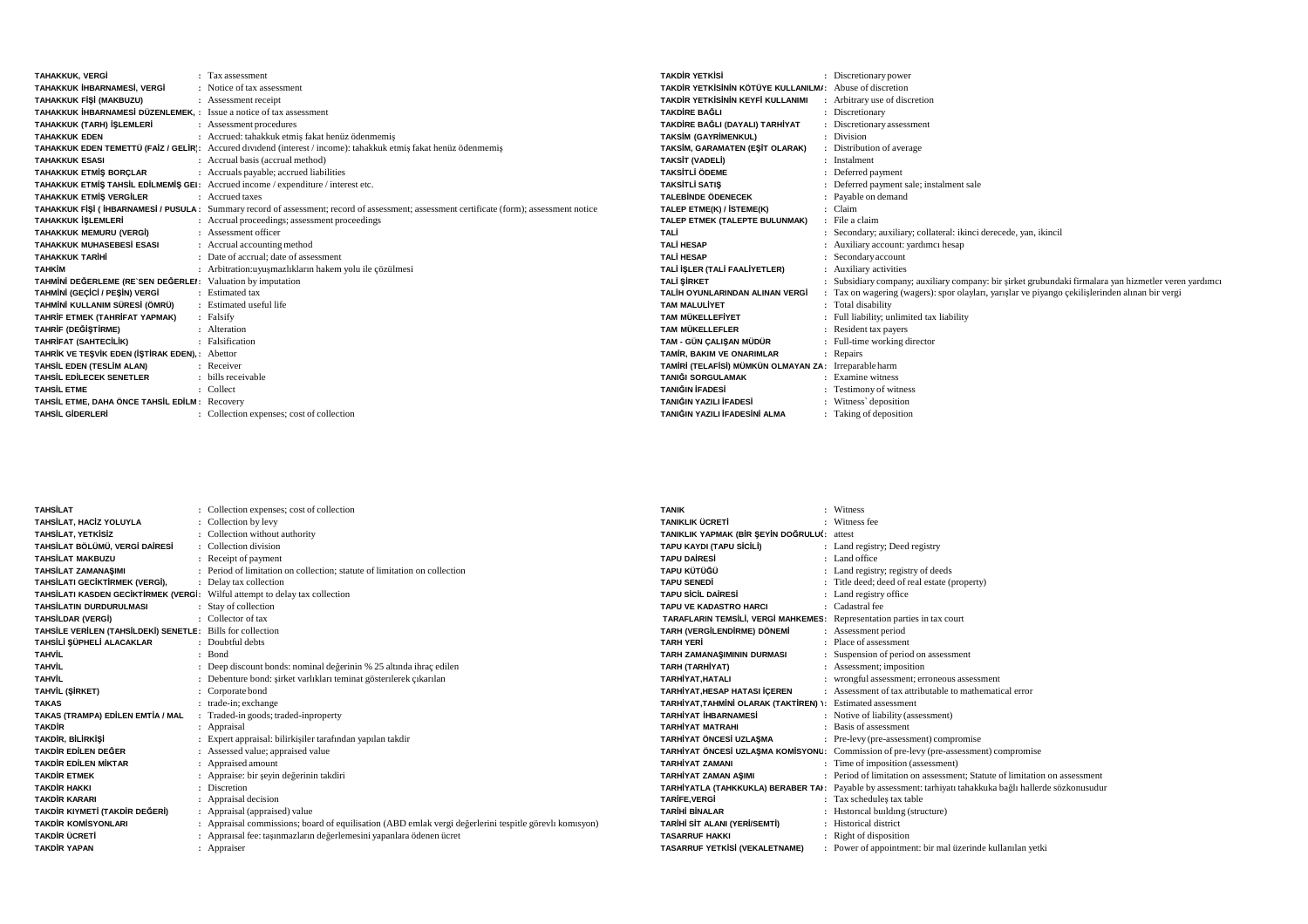| <b>TASDİK (ONAYLAMA)</b>              |    | Affirmance; Certification; ratification                                |
|---------------------------------------|----|------------------------------------------------------------------------|
| <b>TASDİK MAKAMI</b>                  |    | Certifying authority; ratification authority                           |
| <b>TASDİK ZAMANI</b>                  |    | Time for certification                                                 |
| TASDİKLİ(ONAYLANMIŞ) SURET            | ÷  | Certified copy; attested copy                                          |
| <b>TASFIYE</b>                        |    | Liquidation; dissolution; winding up                                   |
| <b>TASFİYE.TAM</b>                    |    | Complete liquidation                                                   |
| <b>TASFİYE BEYANNAMESİ</b>            |    | Liquidation declaration                                                |
| TASFİYE ETMEK (KAPATMAK)              |    | Wind up (a company)                                                    |
| TASFİYE HALİNDEKİ DAĞIIM              |    | Liquidating distributions                                              |
| <b>TASFIYE KAR PAYI</b>               |    | Liguidation dividend                                                   |
| <b>TASFİYEYE GİTMEK</b>               |    | Go into liquidation                                                    |
| <b>TAS OCAKLARI</b>                   |    | <b>Ouarries</b>                                                        |
| <b>TASINMA GİDERLERİ</b>              |    | Moving expenses; removal expenses                                      |
| <b>TASIT ALIM VERGISI</b>             |    | Motor vehicle purchasing tax                                           |
| TATİL PRİM (ÜCRETİ)                   |    | Holiday pay: resmi tatil ve bayramlarda çalışan işçilere verilen ücret |
| <b>TAZMİNAT</b>                       |    | Compensation; indemnity; indemnification; compensation                 |
| <b>TAZMİNAT İSKAYBI</b>               |    | : Loss of office (employment) compensation                             |
| <b>TAZMİNAT .MADDİ</b>                |    | Civil damages for; punitive damages                                    |
| <b>TAZMİNAT .MANEVİ</b>               |    | Damages for emotional distress                                         |
| TAZMİNAT.ÖDENMESİ GEREKEN (ÖDENEC:    |    | due compensation                                                       |
| TAZMİNAT.ZARARDAN DOĞAN               |    | compensatory damages                                                   |
| TAZMİNAT, ALMAKİÇİN                   |    | : Receive damages for                                                  |
| TAZMİNAT, ALMAKGÖRE,                  |    | Receive damages under                                                  |
| <b>TAZMİNAT DAVASI</b>                |    | Action for damages; claim for damages                                  |
| <b>TAZMİNAT HASILATI</b>              |    | <b>Indemnity</b> benefits                                              |
| <b>TAZMİNAT VE GİDER KARSILIKLARI</b> |    | allowances and reimbursement                                           |
| <b>TEBLİGATIN MUHATABI</b>            |    | Recipient of notification: tebligatin yapılacağı                       |
| TEBLİĞ (TABLİGAT)                     |    | Notification: notice                                                   |
| TEBLİĞ (TABLİGAT) E ELDEN YAPILAN     | ٠. | Notice delivered in hand                                               |

| <b>TELAFİ EDİCİ VERGİ</b>                                                    |   | : Compensating / compensatory tax (duty)                       |
|------------------------------------------------------------------------------|---|----------------------------------------------------------------|
| TELEVIZYON (VE RADYO) BANDROL ÜCRE: Television (and radio) licence fees      |   |                                                                |
| <b>TFI İF HAKKI</b>                                                          |   | Copyright                                                      |
| TEMEL İHTİYAÇ MADDELERİ                                                      |   | <b>Basic foodstuffs</b>                                        |
| TEMEL İNDİRİM (GENEL, STANDARD)                                              |   | Basic (standard) relief (allowance)                            |
| TEMERRÜDE DÜSEN KİMSE                                                        |   | Defaulter: borcunu ödemeyen kimse                              |
| <b>TEMERRÜT</b>                                                              |   | Default: borclunun borcunu vadesinde ödememesi hali            |
| TEMERRÜT (GECİKME) FAİZİ                                                     |   | Interest for default                                           |
| <b>TEMETTÜ</b>                                                               |   | : Dividend                                                     |
| TEMETTÜ. NAKİT OLARAK YAPILAN                                                |   | : Cash dividend                                                |
| <b>TFMİNAT</b>                                                               |   | Security; bond                                                 |
| <b>TEMİNAT, EK</b>                                                           |   | : supplemental bond                                            |
| TEMINAT, TARHIYAT VE TAHSİLATIN DURI: Bond to stay assessment and collection |   |                                                                |
| <b>TEMİNAT MEKTURU</b>                                                       |   | : Letter of guaranty                                           |
| <b>TEMİNAT MİKTARI</b>                                                       |   | : Sum of bond                                                  |
| TEMİNAT OLARAK VERİLEN (REHİNLİ) MAI: Bonded goods                           |   |                                                                |
| <b>TEMİNAT SEKİLLERİ</b>                                                     |   | : Forms of bond                                                |
| <b>TEMINAT VERMEK</b>                                                        |   | Furnish bond; give bond; give a security (for); file bond      |
| <b>TEMİNAT VERMEYİ REDDETMEK</b>                                             |   | : Refuse to furnish (give) bond                                |
| <b>TEMİNATI PARAYA CEVİRMEK</b>                                              |   | $\cdot$ Foreclose                                              |
| <b>TEMİNATIN DEĞİSTİRİLMESİ</b>                                              | ÷ | Replacement of bond (security) Substitution of bond (security) |
| <b>TEMINATIN KARUL EDILMESİ</b>                                              |   | Approval of bond                                               |
| <b>TEMİNATI KABUL EDİLMEMESİ</b>                                             |   | Disapproval of bond                                            |
| TEMİNATLI (TEMİNATA BAĞLANMIŞ)                                               |   | Secured                                                        |
| <b>TEMİNATLI ALACAKLAR</b>                                                   |   | Secured receivables                                            |
| <b>TEMİNATLI BORÇ</b>                                                        |   | Secured liability                                              |
| <b>TEMİNATSIZ (GARANTİSİZ)</b>                                               |   | Unsecured                                                      |
| <b>TEMLİK (GENEL)</b>                                                        |   | Assignment: gelir, alacak vb. Başkasına devri                  |
| <b>TEMLİK</b>                                                                |   | : Convey: gayrimenkul mülkiyetini devretmek                    |

| <b>TEBLİĞ ESASLARI</b>                                                      | : Principles of notification                               |
|-----------------------------------------------------------------------------|------------------------------------------------------------|
| TEBLİĞ ETMEK TAHHÜTLÜ (İADELİ TAHHÜ: by registered mail (by certified mail) |                                                            |
| <b>TEBLİĞİN YAPILISI</b>                                                    | : Delivery of notice                                       |
| <b>TECİL (VERGİ)</b>                                                        | · deferment                                                |
| <b>TECİL EDİLEN CEZA</b>                                                    | : deferred penalty                                         |
| TECİKL EDİLEN VERGİ BORCU (MÜKELLEI: Deferred tax liability                 |                                                            |
| <b>TECIL ETMEK</b>                                                          | $\cdot$ Defer                                              |
| <b>TECİL FAİZİ</b>                                                          | : Deferment interest                                       |
| TEDBİRLİ (İHTİYATLI) KİŞİ KURALI                                            | : Prudent man rule                                         |
| TEDİYE EDİLMEYEN (ÖDENMEYEN) VERGİ: Delinquent tax                          |                                                            |
| <b>TEFECI</b>                                                               | : Usurer: yüksek faizle borç para veren kişi               |
| <b>TEFECİ FAİZİ</b>                                                         | : Usurious interest                                        |
| <b>TEFECILIK</b>                                                            | : Usury: yüksek faizle borç para veren kişi                |
| <b>TEFERRUAT (EKLENTI)</b>                                                  | : Accessories; Fitings / fixings                           |
| TEHİR ETME (ERTELEME)<br>÷.                                                 | Adjournment                                                |
| TEHLİKEYE GİRMEK, GECİKMEDEN DOLA': Be in jeopardy by delay                 |                                                            |
| TEK AŞAMALI SATIŞ VERGİSİ                                                   | Single-stage sales tax                                     |
| TEK BAŞINA (TEK KİŞİLİK / MÜSTAKİL)                                         | : Sole                                                     |
| <b>TEK FILL</b>                                                             | : Single act                                               |
| TEK FİİL İLE ÇEŞİTLİ SUÇ İŞLENMESİ                                          | : Multiple crime with single act                           |
| TEK KİŞİLİK ŞİRKET (ADİ ŞİRKET)                                             | Proprietorship; sole proprietorship; single proprietorship |
| TEK MÜMESSİL (ACENTA)<br>÷.                                                 | Sole agency                                                |
| TEK ŞAHIS ŞİRKETİ<br>$\mathbf{r}$                                           | Individual proprietorship; sole proprietorship             |
| <b>TEK VARIS</b>                                                            | : Sole heir                                                |
| <b>TEKERRÜR</b>                                                             | : Repetition; recurrence                                   |
| TEKERRÜR EDEN SUÇLAR                                                        | Repeated offences                                          |
| <b>TEKNİK BİLGİ</b>                                                         | $:$ Know-how                                               |
| TEKNİK VE CIRAKLIK EĞİTİM VERGİSİ                                           | : Training levy                                            |
| <b>TEKNOLOJİ TRANSFERİ</b>                                                  | : Transfer of technology                                   |
|                                                                             |                                                            |

| <b>TEMLİK ETMEK, GELİRİ</b>                                              | : Make the assignment of income                                                                            |
|--------------------------------------------------------------------------|------------------------------------------------------------------------------------------------------------|
| <b>TEMI İK SENEDİ</b>                                                    | : Arrangement, deeds of: alacaklilar lehine yapılan                                                        |
| TEMLİK (FERAĞ)                                                           | : Alienation                                                                                               |
| <b>TEMSİLCİ</b>                                                          | : Representative                                                                                           |
| <b>TEMYİZ</b>                                                            | appeal; review                                                                                             |
| TEMYİZ BAŞVURUSU (DİLEKÇESİ)                                             | : Notice of appeal                                                                                         |
| <b>TEMYİZ DİLEKCESİ VERMEK</b>                                           | : File the notice of appeal                                                                                |
| <b>TEMYIZ ETMEK</b>                                                      | : Institute appeal                                                                                         |
| <b>TEMYİZ MAHKEMESİ</b>                                                  | : Appellate court (appeals court); Court of appeal; court of review: alt mahkemenin kararina karsi itirazi |
| TEMYİZ (İTİRAZ) SÜRESİ                                                   | : Time for appeal                                                                                          |
| <b>TEMYİZ DİLEKÇESİ</b>                                                  | : Petition for review                                                                                      |
| <b>TEMYİZ İNCELEMESİ</b>                                                 | : Appellate review                                                                                         |
| <b>TEMYİZ KUDRETİ</b>                                                    | : Power of judgement                                                                                       |
| TERCIHLI (IMTIYAZLI) HISSE SENETLERI : Preference share; preferred stock |                                                                                                            |
| <b>TERCIHLİ VERGİLEME</b>                                                | : Preferential taxation                                                                                    |
| <b>TEREKE</b>                                                            | : Estate (of decedent)                                                                                     |
| <b>TEREKE VERGISI</b>                                                    | : Estate tax                                                                                               |
| <b>TEREKE GELIRI</b>                                                     | : Estate income                                                                                            |
| TERK (İŞ, FAALİYETİ)                                                     | : Abandonment: cessation                                                                                   |
| TERK SONRASI SAĞLANAN GELİR                                              | : Post-cessation receipts                                                                                  |
| TERKETMEK (BIRAKMAK /VAZGECMEK)                                          | : Abandon: cease                                                                                           |
| <b>TERKİN (SİLME)</b>                                                    | : Abatement: vergi veya cezanın kısmen veya tamamen                                                        |
| TERKÍN. DOĞAL AFET SEBEBİYLE                                             | : Abatement attributable to disaster losses                                                                |
| TERKİN, İHTİYATİ TAHAKKUK HALİNDE                                        | : Abatement in case of jeopardy assessment                                                                 |
| <b>TERKÍN TALEBÍ</b>                                                     | : Claim for abatement (of tax)                                                                             |
| TERS KAYIT (DÜZELTME KAYDI)                                              | : Reverse entry                                                                                            |
| TESCİL (SİCİL)                                                           | : Registration                                                                                             |
| <b>TESCIL GIDERLERI</b>                                                  | : Registration expenses                                                                                    |
| <b>TESIS</b>                                                             | : Foundation: vakıf benzeri kuruluşlar                                                                     |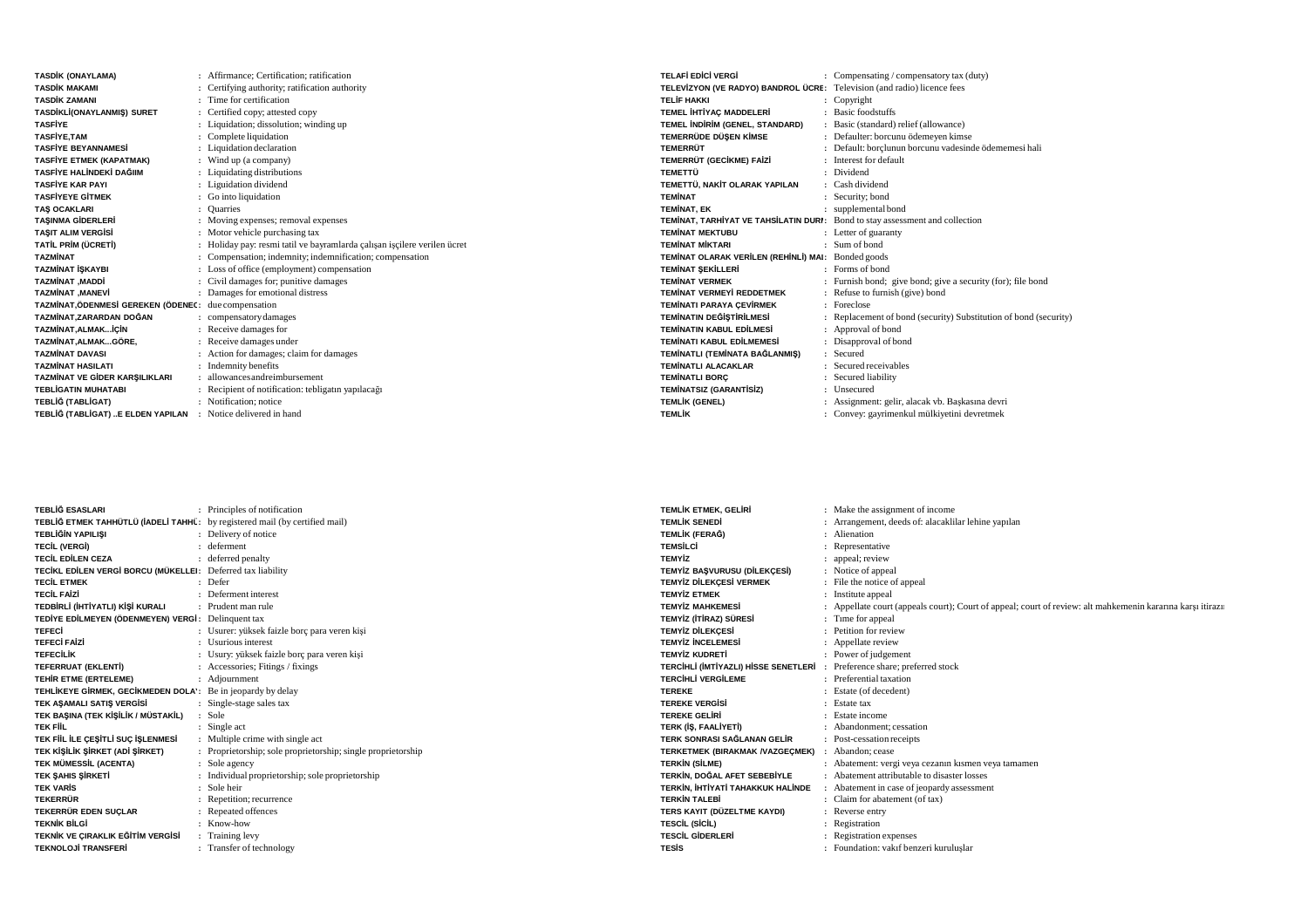| <b>TESLİM</b>                                           | : Delivery                                                                                    | TRANSFER EDİLMEYEN YURTDIŞI KAZANI: Unremittable foreign income |                                                                                    |
|---------------------------------------------------------|-----------------------------------------------------------------------------------------------|-----------------------------------------------------------------|------------------------------------------------------------------------------------|
| <b>TESLIM TESLIM (KISMI)</b>                            | : Partial delivery                                                                            | <b>TRANSIT GECIS RESMI</b>                                      | : Transit duties                                                                   |
| <b>TESLIM BILDIRISI</b>                                 | : Delivery notice                                                                             | <b>TURIST VERGISI</b>                                           | $:$ tourist tax                                                                    |
| TESLİM SAYILMAYAN İŞLEMLER                              | : Transactions not deemed delivery                                                            | TUTANAĞI İMZALAMAK                                              | : Sign the minutes                                                                 |
| <b>TESPİT DAVASI</b>                                    | : Declaratory action                                                                          | TUTANAĞI OKUYUP İMZALAMAK                                       | : Read and sign the minutes                                                        |
| TESPİT KARARI (HÜKMÜ)                                   | : Declaratory judgement (decree): bir durum tespiti için açılan davada verilen mahkeme kararı | TUTANAĞI İMZALAMAYI KABUL ETMEK                                 | Accept to sign the minutes                                                         |
| TESEBBÜS (TİCARİ TESEBBÜS /TİCARİ İŞI: Business concern |                                                                                               | TUTANAĞI İMZALAMAYI REDDETMEK                                   | Reject (refuse) to sign the minutes                                                |
| <b>TESVİK PRİMİ</b>                                     | : Incentive bonus / payment                                                                   | TUTANAK (ZABIT)                                                 | : Minutes of meeting                                                               |
| <b>TEVKİFAT SORUMLUSU</b>                               | : withholding agent                                                                           | <b>TUTANAK TUTMAK</b>                                           | : Take the minutes                                                                 |
| <b>TEVKİFATA TABİ GELİR</b>                             | : Income subject to withholding                                                               | TÜKENEBİLEN (DOĞAL KAYNAKLAR)                                   | : Depletable                                                                       |
| <b>TEYIT / TASDIK ETMEK</b>                             | : Affirm                                                                                      | <b>TÜKENME</b>                                                  | : Depletion: maden ve petrol gibi doğal kaynakların kullanılması ve tükenmesi      |
| <b>TİCARET ERBABI</b>                                   | : Tradesman                                                                                   | TÜKENME KARŞILIKLARI (İNDİRİMİ)                                 | : Depletion allowances: madenler icin ayrılan amortisman                           |
| <b>TİCARET KANUNU</b>                                   | $\therefore$ Commercial code                                                                  | TÜKETİCİ FİYAT ENDEKSİ                                          | : Consumer price index                                                             |
| <b>TİCARET MAHKEMESİ</b>                                | : Commercial court                                                                            | TÜKETİM (İSTİHLAK) VERGİSİ                                      | : Consumption tax                                                                  |
| <b>TİCARET ODASI</b>                                    | : Chamber of commerce                                                                         | <b>TÜZEL KİSİ</b>                                               | : Legal entity; natural person                                                     |
| <b>TİCARET ODASI AİDATI</b>                             | : Chamber of commerce of fees                                                                 | TÜZEL KİSİLERİN CEZAİ SORUMLULUĞU                               |                                                                                    |
|                                                         |                                                                                               |                                                                 | Resposibility of penalty; legal entity                                             |
| <b>TİCARET SİCİLİ</b>                                   | : Cammercial registry; Trade register                                                         |                                                                 |                                                                                    |
| <b>TİCARET SIRLARI</b>                                  | : Trade secrets                                                                               | U                                                               |                                                                                    |
| <b>TİCARET ŞİRKETİ</b>                                  | : Trading company                                                                             |                                                                 |                                                                                    |
| <b>TİCARET ÜNVANI</b>                                   | : Trade name                                                                                  | <b>ULASIM GİDERİ</b>                                            | : Commuting expenses: mükellefin işyeri ile ikametgahı arasında yaptığı            |
| <b>TİCARET YASAĞI</b>                                   | : Prohibition of trade; disqualification of trade                                             | <b>ULASTIRMA VERGÍSÍ</b>                                        | : Commuter tax: calistiği yerden ayrı bir yerde oturan kişilerden alınan vergi-ABD |
| TİCARİ DEĞERSİZ ALACAKLAR                               | Business bad debt                                                                             | ULUSAL BAYRAM VE TATİLLER                                       | : National holidays                                                                |
| <b>TİCARİ EMTİA</b>                                     | : Stock-in trade                                                                              | ULUSLARASI ÇİFTE VERGİLENDİRME                                  | : International double taxation                                                    |
| <b>TİCARİ FAALİYET</b>                                  | : Business activity                                                                           | UMULMADIK (BEKLENMEDİK) KAZANÇLAF: Windfall profits             |                                                                                    |
| <b>TİCARİ FAALİYET SAYILAN HALLER</b>                   | : Badges of trade                                                                             | UMUMİ (GENEL) VEKALETNAME                                       | : General power of attorney                                                        |
| <b>TİCARİ FAALİYETE BASLAMA</b>                         | : Commencement of business activity                                                           | <b>UMUMİ VERGİ HACZİ</b>                                        | : General tax lien                                                                 |
| <b>TİCARİ FAALİYETİN SONA ERMESİ</b>                    | : Termination of business activity                                                            | <b>UNVAN</b>                                                    | : Title                                                                            |
| <b>TİCARİ GİDERLER</b>                                  | Business expenses                                                                             | USUL GENEL TEBLİĞLERİ.VERGİ                                     | : Revenue procedures (ABD)                                                         |
| <b>TİCARİ İKAMEDGAH</b>                                 | : Commercially domiciled; commercial domicile                                                 | USUL HÜKÜMLERİ                                                  | : Procedural provisions                                                            |

| TICARI ISLETMEYE AIT IKTISADI KIYMETLI: Business property |                                                                                               | <b>USULSÜZLÜK</b>                                       | : Irregularity                                                                                  |
|-----------------------------------------------------------|-----------------------------------------------------------------------------------------------|---------------------------------------------------------|-------------------------------------------------------------------------------------------------|
| <b>TİCARİ KAZANC/GELİR</b>                                | : Business income: Commercial income                                                          | USÜLSÜZLÜK CEZASI                                       | : Penalty for irregularity                                                                      |
| <b>TİCARİ KREDİ</b>                                       | : Trade / business credit                                                                     | USÜLSÜZLÜK TÜRLERİ                                      | : Types of irregularity                                                                         |
| <b>TİCARİ OLMAYAN GELİR</b>                               | : Non-business income                                                                         | UYDURMA (SAHTE) MASRAF                                  | : Fabricated (fictitious) expense                                                               |
| <b>TİCARİ ÖRF VE ADETLER</b>                              | Trade custom                                                                                  | UYGULAMA TARİHİNİN UZATILMASI                           | : Extension of introduction date                                                                |
| <b>TİCARİ SENET</b>                                       | : Negotible instruments: police, cek vb. Paraya cevrilebilen kıymetli evraklar                | UYGULAMAYA YETKİ VEREN HÜKÜMLER :                       | Enabling clause                                                                                 |
| TİCARİ TEŞEBBÜS (TİCARİ İŞLETME)                          | : Business enterprise                                                                         | UYGUN (ELVERİŞLİ) DELİL                                 | : Proper evidence                                                                               |
| TİCARİ UNVAN                                              | : Commercial title: commercial name                                                           | UYGUN OLARAK/GÖRE E                                     | : Pursuant to                                                                                   |
| <b>TİCARİ VARLIKLAR</b>                                   | : Business assets (property)                                                                  | UYGUN BİR ŞEKİLDE YAPILAN                               | $:$ duly                                                                                        |
| TİCARİ VE SINAİ KAZANÇLAR VERGİSİ                         | Industrialand commercial profits tax                                                          | UYMAK (VERGİ KANUNLARINA)                               | : Comply with (the tax law)                                                                     |
| <b>TİCARİ VERGİLER</b>                                    | : Business tax                                                                                | UYMAMA (VERGİ KANUNLARINA)                              | : Non-compliance (of tax laws)                                                                  |
| <b>TİCARİ ZARAR / KAR</b>                                 | : Trading $loss / profit$                                                                     | UZLASILAN VERGİ MİKTARI                                 | : Reconciled amount of tax                                                                      |
| <b>TOPLAM GELIR (VERGIYE TABI)</b>                        | : Overall income                                                                              | <b>UZLASILAN VERGİLER</b>                               | : Reconciled taxes; compromised taxes                                                           |
| <b>TOPLAMA</b>                                            | : Aggregation: her türlü kaynaktan sağlanan gelir unsurlarının birleştirilerek topluca beyanı | <b>UZLASMA</b>                                          | : Compromise; reconciliation                                                                    |
| TOPLANTI TUTANAĞI                                         | : Minutes of meeting                                                                          | <b>UZLASMA GÖRÜSMESİ</b>                                | : Conference for compromise                                                                     |
| <b>TOPLU</b>                                              | : Joint                                                                                       | <b>UZLASMA KOMÍSYONU</b>                                | : Compromise commission                                                                         |
| TOPLU (TOPTAN / DEFATEN YAPILAN)                          | : Lump-sum                                                                                    | UZLASMA TALEBİ (UZLASMA TEKLİFİ)                        | : Offer in compromise; Compromise offer                                                         |
| TOPLU KONUT FONU (TÜRKİYE)                                | : Mass housing fund                                                                           | UZLASMA TEKLİFİNİ KABUL ETMEK                           | : Accept compromise offer                                                                       |
| <b>TOPLU ÖDEME</b>                                        | : Lump-sum distribuiron                                                                       | UZLASMA TEKLİFİNİ REDETMEK                              | : Reject compromise offer                                                                       |
| <b>TOPLU TAHAKKUK</b>                                     | : Joint assessment: kari-kocanin gelirlerinin toplanarak vergilendirilmesi                    | UZLASMA TEKLİFİNİN KABULÜ                               | : Acceptance of compromise offer                                                                |
| TOPRAK KİRASI (ARAZİ KİRASI / ARAZİ RA: Land rent         |                                                                                               | <b>UZLASMA TEKLÍFÍNÍN REDDÍ</b>                         | : Rejection of compromise offer                                                                 |
| TOPRAK SAHİBİ (BÜYÜK)                                     | : Landowner                                                                                   | UZLASMA TUTANAĞI                                        | : Compromise minute; agreement form                                                             |
| <b>TOPTAN ESYA FİYAT ENDEKSİ</b>                          | : Wholesale price index                                                                       | UZLAŞMA TUTANAĞI (ANLAŞMASI)                            | : Compromise agreement; compromise settlement: uzlasmanın sağlanması halinde düzenlenen tutanak |
| <b>TOPTAN SATIS</b>                                       | : Wholesale                                                                                   | UZLASMADA ÖNERİLEN MİKTAR                               | : Sums offered in compromise                                                                    |
| <b>TOPTAN SATIS VERGISI</b>                               | Wholesale sales tax                                                                           | UZLAŞMANIN ŞUMULÜ (KAPSAMI)                             | : Extent of compromise (reconciliation)                                                         |
| <b>TOPTAN TİCARET</b>                                     | : Wholesale trade                                                                             | <b>UZMAN TANIK (BİLİRKİŞİ)</b>                          | : Expert witness                                                                                |
| <b>TOPTANCI</b>                                           | : wholesaler                                                                                  | UZUN VADELİ SÖZLEŞMELER (BİRDEN FA: Long-term contracts |                                                                                                 |
| <b>TRAMPA</b>                                             | : Barter; exchange of goods                                                                   |                                                         |                                                                                                 |
| <b>TRANSFER / AKTARMA</b>                                 | Transfer                                                                                      | Ü                                                       |                                                                                                 |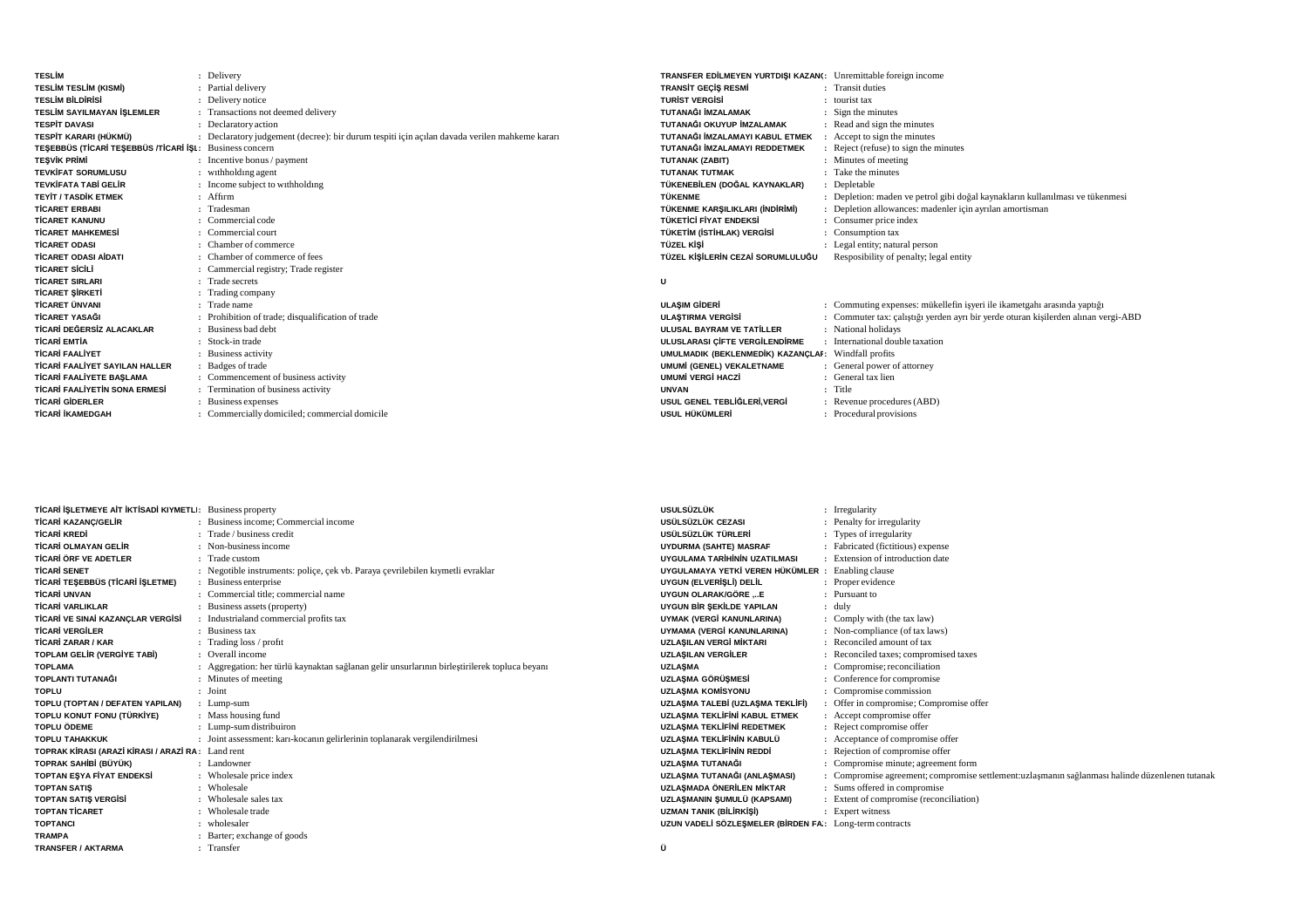|                                                                           |                                                                                                       | <b>VEKALETNAME .GENEL</b>                                              | : General power of attorney                                                                                   |
|---------------------------------------------------------------------------|-------------------------------------------------------------------------------------------------------|------------------------------------------------------------------------|---------------------------------------------------------------------------------------------------------------|
| ÜCRET (MASRAF.FİYAT.BEDEL)                                                | : Fee; remunation; charge (for)                                                                       | <b>VEKALETNAME.SINIRLI</b>                                             | : Limited power of attorney                                                                                   |
| ÜCRET (MAAS)                                                              | : Salary; wage                                                                                        | <b>VEKALETNAME.SÜRESİZ</b>                                             | : Durable power of attorney: veren tarafin iptal edilinceye kadar gecerli olan vekaletname türü               |
| ÜCRET ARTISI                                                              | : Pay increase; wage(salary) increase                                                                 | <b>VEKALETNAME SURETİ</b>                                              | : Copy of power of attorney                                                                                   |
| ÜCRET ARTISI GECMİSE DÖNÜK                                                | : Retroactive pay increase                                                                            | <b>VEKALETNAME VERMEK</b>                                              | : Grant (someone) power of attorney                                                                           |
| ÜCRET (MAAS) BORDROSU                                                     | : Salary roll                                                                                         | <b>VEKALETNAMEYİ İPTALETMEK</b>                                        | : Revoke power of attorney                                                                                    |
| ÜCRET SAYILAN ÖDEMELER                                                    | : Payments deemed to be wages                                                                         | <b>VEKİL</b>                                                           | : Proxy holder                                                                                                |
| ÜCRET SAYILMAYAN ÖDEMELER (ÜCRET: Non-wage payments                       |                                                                                                       | VEKİL VEYA TEMSİLCİ (MÜMESSİL)                                         | : Attorney-in-fact: hukuki olmayan işlerde temsile yetki verilen                                              |
| ÜCRET VERGİSİ                                                             | : Salary tax; wage tax                                                                                | VELİ                                                                   | : Guardian by natura; parental guardian                                                                       |
| ÜCRELİ İZİN                                                               | : Vacation pay                                                                                        | <b>VELAYET</b>                                                         | : Guardianship: küçüklük veya akli veya fiziki kısıtlılık hallerinden dolayı, bu kişileri veya mallarını idai |
| ÜCRETLİ PERSONEL                                                          | : Salaried staff                                                                                      | <b>VERASET</b>                                                         | : Inheritance                                                                                                 |
| ÜCRETLİLERE VERGİ İADESİ                                                  | : Tax credit to the wage and salary earners                                                           | <b>VERASET VE INTIKAL VERGISI</b>                                      | : Inheritance and gift tax                                                                                    |
|                                                                           | <b>ÜCRETLİLERE VERGİ İADESİ HAKKINDA K:</b> Law for tax rebate (credit) to the wage earners           | <b>VERASET VERGISI</b>                                                 | : Bequest tax; inheritance tax; legacy (or succession) tax / duty; Death duties; probate duty                 |
| ÜCRETSİZ İZİN                                                             | : Leave without pay                                                                                   | <b>VERASET VERGİ BEYANNAMESİ</b>                                       | : Estate tax return                                                                                           |
| ÜÇÜNCÜ ŞAHISLAR                                                           | : Third-parties                                                                                       | <b>VERASETEN EDINME</b>                                                | : Inherit                                                                                                     |
|                                                                           | ÜÇÜNCÜ ŞAHISLARIN HAK VE YÜKÜMLÜL: Rights and responsibilities of third-parties                       | <b>VERESIYE SATIS</b>                                                  | : Sale on account                                                                                             |
| ÜCÜNCÜ SAHISLARA CAĞRI MEKTUBU                                            | : Third-party summon                                                                                  | <b>VERESIYE HESAP</b>                                                  | : Charge account                                                                                              |
| ÜÇÜNCÜ ŞAHISLARA ÇIKARILAN İHBARNI: Third-party notice                    |                                                                                                       | VERGİ                                                                  | $:$ Tax; duty; levy                                                                                           |
| ÜÇÜNCÜ ŞAHISLARA HACİZ BİLDİRİSİ ÇIK: Serve notice of levy on third party |                                                                                                       | <b>VERGİ.BRÜT</b>                                                      | : Gross tax: vergi mahsupları ve indirimler aypılmadan önceki vergi                                           |
| ÜNİTER GELİR VERGİ SİSTEMİ                                                | : Unitary tax (system); comprehensive income tax system: tüm gelir unsurlarının beyannameye dahil edi | <b>VERGİ.HAMİLİNE YAZILI MENKUL KIYMETI: Bearer levv</b>               |                                                                                                               |
| ÜS SİRKET                                                                 | : Base company: vergi cenneti sayılan ülkelerde kurulan şirketler                                     | VERGİ. POLİCE VE DİĞER TİCARİ VERAKL.: Bill of exchange tax            |                                                                                                               |
| ÜST DİLİM İNDİRİMİ                                                        | : Top slicing relief                                                                                  | VERGİ, YURT DIŞINA ÇIKIŞLARDA ALINAN: Departure tax                    |                                                                                                               |
| ÜST DÜZEY YÖNETICILER İŞ KAYBI TAZMİ: Golden parachute, golden handshake  |                                                                                                       | <b>VERGİ ADALETİ</b>                                                   | : Justice of taxation                                                                                         |
| ÜSTE VERİLEN PARA                                                         | : Boot: takası yapılan malların değerini esitlemek için mala ilave olarak verilen para                | <b>VERGİ AFFI</b>                                                      | : Remission of tax; tax amnasty                                                                               |
| ÜYELİK AİDATI (ÜYELİK ÜCRETİ)                                             | $\therefore$ Club dues                                                                                | <b>VERGİ AHLAKI</b>                                                    | : Tax ethics                                                                                                  |
|                                                                           |                                                                                                       | <b>VERGİ AJANI</b>                                                     | $\therefore$ Tax agent                                                                                        |
|                                                                           |                                                                                                       | VERGİ ALACAĞI (MAHSUBU)                                                | : Tax credit                                                                                                  |
|                                                                           |                                                                                                       | VERGİ ALACAĞI (MAHSUBU), ERTESİ YILA : Tax credit carried to next year |                                                                                                               |
|                                                                           |                                                                                                       |                                                                        |                                                                                                               |

```
VADE
```
**:** Date of maturity; due date

| <b>VERGİ AFFI</b>       | : Remission of tax; tax                                        |
|-------------------------|----------------------------------------------------------------|
| <b>VERGİ AHLAKI</b>     | : Tax ethics                                                   |
| <b>VERGİ AJANI</b>      | : Tax agent                                                    |
| VERGİ ALACAĞI (MAHSUBU) | : Tax credit                                                   |
|                         |                                                                |
| <b>VERGİ ANTLAŞMASI</b> | : Tax treaty                                                   |
|                         |                                                                |
|                         |                                                                |
|                         |                                                                |
|                         |                                                                |
|                         |                                                                |
|                         |                                                                |
|                         | VERGİ ALACAĞI (MAHSUBU), ERTESİ YILA : Tax credit carried to n |

| <b>VADE FARKI</b>                              | : Overdue charges                                                                                          |
|------------------------------------------------|------------------------------------------------------------------------------------------------------------|
| VADELİ (KREDİLİ SATIŞ ) FİYAT                  | : Termed price (or credit sale)                                                                            |
| <b>VADESİ GEÇMİŞ (MUACCEL)</b>                 | : Overdue; past due                                                                                        |
| <b>VADESİ GELMEMİS</b>                         | $:$ Undue                                                                                                  |
| <b>VADESINDE ÖDEMEK</b>                        | : Pay at due date                                                                                          |
| VADESİNDE ÖDENMEYEN VERGİLER                   | : Delinquent taxes; overdue taxes                                                                          |
| <b>VAKFEDİLEN MAL (VAKIF MALI)</b>             | : Trust estate                                                                                             |
| <b>VAKIF (TESIS)</b>                           | : Foundation: trust                                                                                        |
| <b>VAKIF KURULMASI</b>                         | : Establishment of a trust: creation of a trust                                                            |
| VAKIF MÜTEVELLİSİ (VAKIF YÖNETİCİSİ) : Trustee |                                                                                                            |
| <b>VAKIF SENEDİ</b>                            | : Trust agreement; trust deed; trust instrument                                                            |
| <b>VAKTINDE ÖDEME</b>                          | : Timely payment (of tax)                                                                                  |
| VALİ                                           | $:$ Governor                                                                                               |
| <b>VARIS</b>                                   | : Legatee; heirs; inheritors                                                                               |
| <b>VARLIK VERGISI</b>                          | : Property tax; wealth tax                                                                                 |
| VASİ (VELİ)                                    | : Guardian (of a minor); custodial parent; custodian (of a child) küçük çocuğun velayetinin verildiği kişi |
| VASİYET ETMEK (VASİYET BIRAKMAK)               | : Bequeath                                                                                                 |
| VASİYETİ YÜRÜTME MEMURU                        | : Executor (or executrix)                                                                                  |
| <b>VASİYETNAME (VASİYET)</b>                   | $:$ Will                                                                                                   |
| VATANDAS (YURTTAS)                             | : Citizien                                                                                                 |
| <b>VATANDASLIK</b>                             | : Citizienship                                                                                             |
| VATANDAŞLIKTAN ÇIKMA (ÇIKARILMA)               | : Expatriate                                                                                               |
| VAZGEÇİLEN ALACAKLAR                           | : Relinquished receivables                                                                                 |
| <b>VEFA HAKKI</b>                              | : Equity of redemption                                                                                     |
| <b>VEKALET (BAŞKASI YERİNE)</b>                | $:$ Proxy                                                                                                  |
| <b>VEKALETEN (VEKİL OLARAK)</b>                | $:$ By proxy                                                                                               |
| <b>VEKALETEN OYKULLANMA)</b>                   | : Voting by proxy                                                                                          |
| <b>VEKALETEN ÖDEME</b>                         | : Payment by proxy                                                                                         |
| <b>VEKALETNAME</b>                             | : Power of attorney; proxy statement                                                                       |

| <b>VERGİ AYRICALIKLARI</b>                                                | : Tax concessions: mükelleflere sağlanan çeşitli vergisel teşvikler          |
|---------------------------------------------------------------------------|------------------------------------------------------------------------------|
| VERGİ BASAMAĞI (VERGİ DİLİMİ),                                            | Tax threshold: tax bracket                                                   |
| <b>VERGİ BEYANNAMESİ</b>                                                  | : Tax return: tex deceleration                                               |
| <b>VERGİ BEYANNAME FORMLARI</b>                                           | : Tax reforms                                                                |
| VERGİ BEYANNAME DÜZENLEME ÜCRETİ:                                         | Tax return preparation fee                                                   |
| VERGİ BEYANNAMESİ DÜZENLEYİCİSİ                                           | : Tax return preparer                                                        |
| VERGI BEYANNAMESI IMZALAMAMA CEZA: Failure-to-sign-a-tax-return penalty   |                                                                              |
| VERGİ BEYANNAMESİNİ SAKLAMAMA CEZ: Failure-to-retain-tax-returns penalty  |                                                                              |
| <b>VERGİ BİRİMİ (BİREY, ŞİRKET)</b>                                       | : Tax unit                                                                   |
| <b>VERGI BORCU</b>                                                        | Tax liability                                                                |
| VERGİ BORCUNUN RÜCHANİYETİ                                                | : Preferential debt for tax: diğer borçlara göre önceliği                    |
| VERGİ BORÇLARININ RÜÇHANİYETİ /ÖNCI: Preferential status of debts for tax |                                                                              |
| <b>VERGİ BORÇLULAI LİSTESİ</b>                                            | : Schedule of arrears                                                        |
| <b>VERGİ CENNETİ</b>                                                      | : Tax heaven                                                                 |
| <b>VERGİ CEZALARININ CAYDIRMA ETKİSİ</b>                                  | : Deterrent effect of tax penalty                                            |
| <b>VERGÍ CEZASI</b>                                                       | : Tax penalty                                                                |
| VERGÍ DAHÍI                                                               | : Inclusive of tax                                                           |
| <b>VERGİ DAHİL FİYAT</b>                                                  | : Price inclusive of tax                                                     |
| VERGİ DAHİL MATRAH (FİYAT)                                                | Tax-inclusive base (price)                                                   |
| <b>VERGİ DAİRESİ</b>                                                      | : Tax office                                                                 |
| VERGİ DAİRESİ MÜDÜRÜ                                                      | Director of tax office                                                       |
| <b>VERGİ DAVASI</b>                                                       | Tax case                                                                     |
| VERGİ DEĞERİ (VERGİYE TABİ KIYMET) :                                      | Taxable value                                                                |
| VERGİ DEĞERİ LİSTESİ (GAYRİMENKULLI: Assessment role                      |                                                                              |
| <b>VERGI DISI GELIR</b>                                                   | : Non-tax revenues                                                           |
| VERGİ DİLİMİ                                                              | Tax bracket; bands: vergiye tabi galirin miktar ve oran olarak girdiği dilim |
| VERGİ DOĞURAN OLAYLAR                                                     | Tax-generating events                                                        |
| VERGİ DÜZELTMELERİ                                                        | Tax adjustments                                                              |
| <b>VERGI EHLIYETI</b>                                                     | Tax competence                                                               |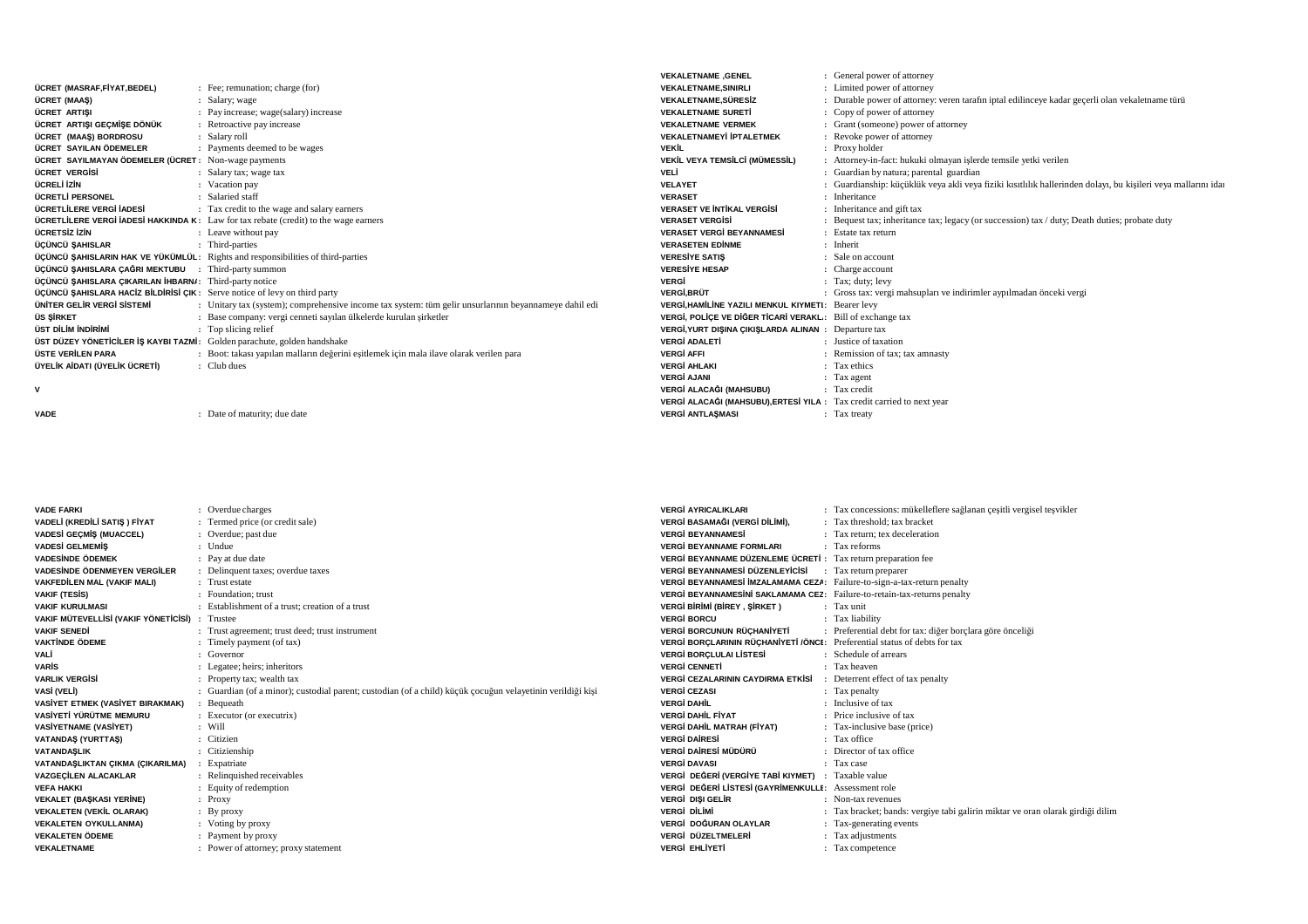| VERGİ EŞİTLİĞİ                                                                  |    | : Tax equality                                                                           |
|---------------------------------------------------------------------------------|----|------------------------------------------------------------------------------------------|
| VERGİ FARKI (NOKSANLIĞI)                                                        |    | : Tax discrepancy                                                                        |
| VERGİ FARKI (NOKSANLIĞI),İHTİLAFLI                                              | ÷. | Tax discrepancy in dispute                                                               |
| VERGİ GELİRİ                                                                    |    | · Tax revenue                                                                            |
| VERGİ GELİRLERİNİN ARTMA EĞİLİMİ                                                |    | : Buoyancy (of tax revenue)                                                              |
| <b>VERGİ HACİZ BİLDİRİSİ (İHBARNAMESİ)</b>                                      |    | : Notice of tax lien                                                                     |
| VERGÍ HACZÍ                                                                     |    | : Tax lien                                                                               |
| VERGİ HACZİNİN ÇÖZÜLMESİ (KALDIRILM: Discharge of tax lien; release of tax lien |    |                                                                                          |
| VERGİ HACZİNİN ÖNCELİĞİ                                                         |    | : Priority of tax lien                                                                   |
| <b>VERGI HARIC</b>                                                              |    | · Exclusive of tax                                                                       |
| VERGİ HARİÇ FİYAT                                                               |    | : Price excluding tax                                                                    |
| <b>VERGI HARIC MATRAH</b>                                                       |    | : Tax-exclusive base                                                                     |
| VERGİ HUKUKU                                                                    |    | : Tax law; taxation law                                                                  |
| VERGİ HUKUKUNUN KAYNAKLARI                                                      |    | : Sources of tax law                                                                     |
| <b>VERGİ İADESİ</b>                                                             |    | : Tax rebate; tax restitution; tax refund                                                |
| VERGİ İADESİ, FAZLA ÖDENEN VERGİNİN: Remission of tax                           |    |                                                                                          |
| VERGİ İÇİN HACZEDİLEN ŞEYİN PARAYA I: Tax foreclosure                           |    |                                                                                          |
| VERGİ İDARESİ                                                                   |    | : Tax administration                                                                     |
| VERGİ (İDARESİNİN) AJANI                                                        |    | : Tax agent                                                                              |
| <b>VERGİ İHBARNAMESİ</b>                                                        |    | : Tax notice; notice of tax                                                              |
| VERGİ İHBARNAMESİ, FARK                                                         |    | : Deficiency notice of tax                                                               |
| VERGİ İHBARNAMESİ GÖNDERMEK , MÜKI: Mail to taxpayer a notice of tax            |    |                                                                                          |
| VERGİ İHBARNAMESİ (CEZALI)                                                      |    | : Notice of deficiency                                                                   |
| VERGİ İHBARNAMESİ (CEZASIZ)                                                     |    | : Notice of assessment                                                                   |
| VERGİ İHTİLAFLARI                                                               |    | : Tax conflicts; tax disputes                                                            |
|                                                                                 |    | VERGİ İLİŞİKSİZ BELGESİ (TEMİZ KAĞIDI) : Tax clearance certificate; tax exit certificate |
| <b>VERGI INCELEME ELEMANI</b>                                                   |    | : Tax examiner                                                                           |
| <b>VERGI INCELEME RAPORU</b>                                                    |    | : Tax examination report                                                                 |
| VERGİ İNCELEMESİ                                                                |    | : Tax audit; tax examination; tax inspection                                             |
|                                                                                 |    |                                                                                          |

|                                                                           | VERGİ KAYIRMACILIĞI MUAMELESİ GÖRN: Receive a special tax-favoured treatment                                                              |
|---------------------------------------------------------------------------|-------------------------------------------------------------------------------------------------------------------------------------------|
| <b>VERGİ KAYITLARI</b>                                                    | $:$ Tax roll                                                                                                                              |
| VERGİ KESENLERİN SORUMLULUĞU                                              | : Responsibility (liability) of withholding agent                                                                                         |
| <b>VERGİ KONUSU</b>                                                       | : Subject of tax                                                                                                                          |
| VERGİ KOYMAK (SALMAK)                                                     | : Impose tax on; lay tax on                                                                                                               |
| <b>VERGİ MAHKEMESİ</b>                                                    | $\therefore$ Tax court                                                                                                                    |
| <b>VERGI MAHKEMESI HAKIMLERININ ATANI:</b> Appointment of tax court judge |                                                                                                                                           |
| <b>VERGİ MAHKEMESİ KARARI</b>                                             | : Tax court decision                                                                                                                      |
| <b>VERGI MAHKEMESI KARARLARININ TEMY:</b> Review of tax court decision    |                                                                                                                                           |
| VERGİ MAHKEMESİNDE DAVA AÇMAK                                             | : Bring suit before the tax court decision; initiate suit in the tax court                                                                |
| <b>VERGİ MAHREMİYETİ</b>                                                  | : Tax secrecy; tax privacy; tax confidentiality                                                                                           |
| <b>VERGI MAHREMIYETININ İHLALİ</b>                                        | : Violation of tax confidentiality                                                                                                        |
| <b>VERGI MATRAHI</b>                                                      | : Basis of assessment: tax base                                                                                                           |
| <b>VERGİ MATRAHININ UNSURLARI</b>                                         | : Elements of the tax base                                                                                                                |
| <b>VERGI MEMURU</b>                                                       | : Tax officier                                                                                                                            |
| <b>VERGİ MEVZUATI</b>                                                     | : Tax legislation                                                                                                                         |
| <b>VERGI MIKTARI</b>                                                      | $:$ Amount of tax                                                                                                                         |
| <b>VERGI MIKTARI.TARHEDILEN</b>                                           | : Amount of tax assessed                                                                                                                  |
| <b>VERGİ MUAFİYETİ/İSTİSNASI</b>                                          | : Tax exemption                                                                                                                           |
| VERGİ MÜKELLEFİ                                                           | : Taxpayer                                                                                                                                |
| VERGİ MÜKELLEF OLMAYAN                                                    | : Non-taxpayer                                                                                                                            |
| VERGİ MÜKELLEFİYETİ                                                       | : Tax liability; tax obligation                                                                                                           |
| <b>VERGI ORANI</b>                                                        | : Tax rate                                                                                                                                |
| VERGİ ORANLARI TABLOSU (VERGİ CETV: Tax rate schedules; tax tables        |                                                                                                                                           |
|                                                                           | VERGİ OTOKONTROL (GÜVENLİK) SİSTEN: Built in self control mechanism of a tax: vergi kanunlarında mevcut olan ve kaçakçılığı önlemeye yöne |
| VERGİ ÖDEME EMRİ VE İHBARNAMESİ                                           | : Notice and demand for tax                                                                                                               |
| VERGİ ÖDEME GÜCÜ                                                          | : Taxpaying ability                                                                                                                       |
| VERGİ ÖDEME EK SÜRE                                                       | : Extension of time to pay tax                                                                                                            |
| <b>VERGİ ÖDEMEME CEZASI</b>                                               | : Failure -to-pay penalty                                                                                                                 |

| <b>VERGİ İNCELEMESİ (DAİREDE BÜRODA Y.: Desk (office) audit</b> |                                                                                         | <b>VERGİ ÖNCESİ GELİR</b>                                                            | : Before-tax income: Pre-tax income                                                                      |
|-----------------------------------------------------------------|-----------------------------------------------------------------------------------------|--------------------------------------------------------------------------------------|----------------------------------------------------------------------------------------------------------|
| <b>VERGİ İNCELEMESİ YAPMAK</b>                                  | : Make a tax examination                                                                | VERGİ ÖNCESİ KAZANC (GELİR)                                                          | : Pre-tax profits (earnings)                                                                             |
| <b>VERGİ İNDİRİMİ</b>                                           | Tax abatement: tax deduction: tax relief                                                | <b>VERGÍ PÍRAMÍDÍ</b>                                                                | : Pyramidal tax: tax on tax                                                                              |
| <b>VERGİ İNDİRİMİ (MAHSUBU)</b>                                 | : Tax credit: vergi alacağı: cesitli amaclarla ödenecek vergiden yapılacak indirimler   | VERGİ SIĞINAĞI (VERGİDEN KORUNMA YC: Tax shelter                                     |                                                                                                          |
| <b>VERGİ İNDİRİMİ (MAHSUBU)</b>                                 | Child care credit: cocuk bakımı için                                                    | <b>VERGI SONRASI GELIR (KAZANÇ)</b>                                                  | $\therefore$ After-tax income / profit                                                                   |
| <b>VERGİ İNDİRİMİ (MAHSUBU)</b>                                 | Dependent care credit: mükellefin bakmakla yükümlü olduğu şahıslar için yapacağı        | VERGİ SORUMLUSU (TEVKİFAT SORUMLU: Tax agent                                         |                                                                                                          |
| <b>VERGİ İNDİRİMİ (MAHSUBU)</b>                                 | : Elderly or disabled tax credit: yash ve sakatlar için yapılacak vergi mahsubu         | <b>VERGİ SUCLARI</b>                                                                 | : Tax offences                                                                                           |
| VERGİ İSTİHBARAT ARŞİVİ                                         | : Tax intelligence centre                                                               | <b>VERGI SUCU</b>                                                                    | : Tax felony; tax crime                                                                                  |
| VERGİ İSTİSNASI                                                 | : Tax exemption                                                                         | <b>VERGI SUCU (HİLELİ)</b>                                                           | : Criminal tax offences                                                                                  |
| VERGİ İTİRAZ KURULU                                             | Board of tax appeals                                                                    | VERGİ SUÇU CEZASI (HİLELİ)                                                           | : Criminal tax penalties: hapis cezasını gerektiren vergi suçları                                        |
| VERGİ KAÇAKÇILIĞI                                               | : Tax evasion: tax fraud                                                                | VERGİ SUÇUNA İŞTİRAKTEN DOĞAN SORI: Accessory tax liability                          |                                                                                                          |
| VERGİ KAÇAKÇILIĞI SUÇU (HİLELİ)                                 | : Criminal tax fraud: hapis cezasını gerektiren                                         | <b>VERGI SUÇUNA İŞTİRAK</b>                                                          | : Accessory to a tax crime                                                                               |
| VERGİ KAÇAKÇILIĞI YAPMAK                                        | : Commit tax fraud                                                                      | <b>VERGİ TABANI</b>                                                                  | : Tax base                                                                                               |
| VERGİ KAÇAKÇILIĞINI ÖNLEME TEDBİRLE: Anti-evasion measures      |                                                                                         | <b>VERGİ TABANINI GENİSLETMEK</b>                                                    | : Broaden (expand) tax base                                                                              |
| VERGİ KAÇAKÇILIĞINI TEŞVVİK EDENLER: Promotors of tax fraud     |                                                                                         | <b>VERGİ TAHAKKUK MEMURU</b>                                                         | : Tax assessor                                                                                           |
| VERGİ KAÇAKÇILIĞINI TEŞVİK ETMEK                                | : Promote tax fraud                                                                     | <b>VERGI TAHAKKUKU</b>                                                               | : Tax assessment                                                                                         |
| VERGİ KAÇAKÇILIK CEZASI                                         | Civil fraud penalty: hapis cezasini gerektirmeyen                                       | <b>VERGİ TAHSİL TEDBİRLERİ</b>                                                       | : Anti-delinquency measures: vergilerin vadesinde ödenmemesi üzerine cesitli yaptırımları içeren tedbirl |
| VERGİ KAÇAKÇISI                                                 | : Tax evader                                                                            | <b>VERGİ TAHSİLDARI</b>                                                              | : Tax collector                                                                                          |
| VERGİ KAÇIRMA KASTININ OLMASI                                   | Have an intent to evade a tax                                                           | <b>VERGİ TAHSİLİNİN TEHLİKEYE DÜSMESİ</b>                                            | : Jeopardise collection of tax                                                                           |
| <b>VERGİ KACIRMAK</b>                                           | : Evade tax                                                                             | <b>VERGI TAPUSU</b>                                                                  | : Tax deed: vergi haczi dolayısıyla satılan gayrimenkulü alan kişiye gelir idaresince verilen belge      |
| VERGİ KAÇIRMAYI TEŞEBBÜS ETMEK                                  | Attempt to evade (defeat) tax                                                           | VERGİ TARAFSIZLIĞI                                                                   | : Tax neutrality                                                                                         |
| VERGİ KANUNLARINA RİAYET (UYMA).                                | : Tax compliance                                                                        | <b>VERGİ TARH ETMEK (VERGİ KOYMAK)</b>                                               | : Levy; impose; assess                                                                                   |
| VERGİ KANUNLARINDAKİ BOSLUKLAR                                  | Tax loopholes                                                                           | <b>VERGİ TARHI</b>                                                                   | : Tax levy; tax assessment; tax imposition                                                               |
| VERGİ KANUNLARINI İHLAL ETMEK                                   | : Fail to comply tax laws                                                               | <b>VERGI TARHINA ESAS OLAN GELIR</b>                                                 | : Assessable income: taxable income                                                                      |
| VERGİ KANUNLARININ BOŞLUKLARINI BI: Find a tax loophole         |                                                                                         | <b>VERGİ TARİFESİ</b>                                                                | : Tax schedule                                                                                           |
|                                                                 | VERGİ KANUNLARININ TATBİKİ (UYGULAI: Application of tax laws; Implementation of tax law | <b>VERGI TARIFESI, YENI IS KURMA VEYA BÜ</b> : Business expansion scheme (Ingiltere) |                                                                                                          |
| VERGİ KANUNU                                                    | : Tax code: tax law                                                                     | <b>VERGİ TASARISI</b>                                                                | : Tax bill                                                                                               |
| VERGİ KANUNLARINI İHLAL ETMEK                                   | : Violate the tax laws                                                                  | <b>VERGİ TATİLİ</b>                                                                  | : Tax holiday: yeni kurulan sirketlere tanınan ve belirli bir süre hiç vergi alınmayan dönem             |
| VERGİ KARNESİ                                                   | $\therefore$ Tax card                                                                   | <b>VERGİ TAVANI</b>                                                                  | : Tax ceiling                                                                                            |